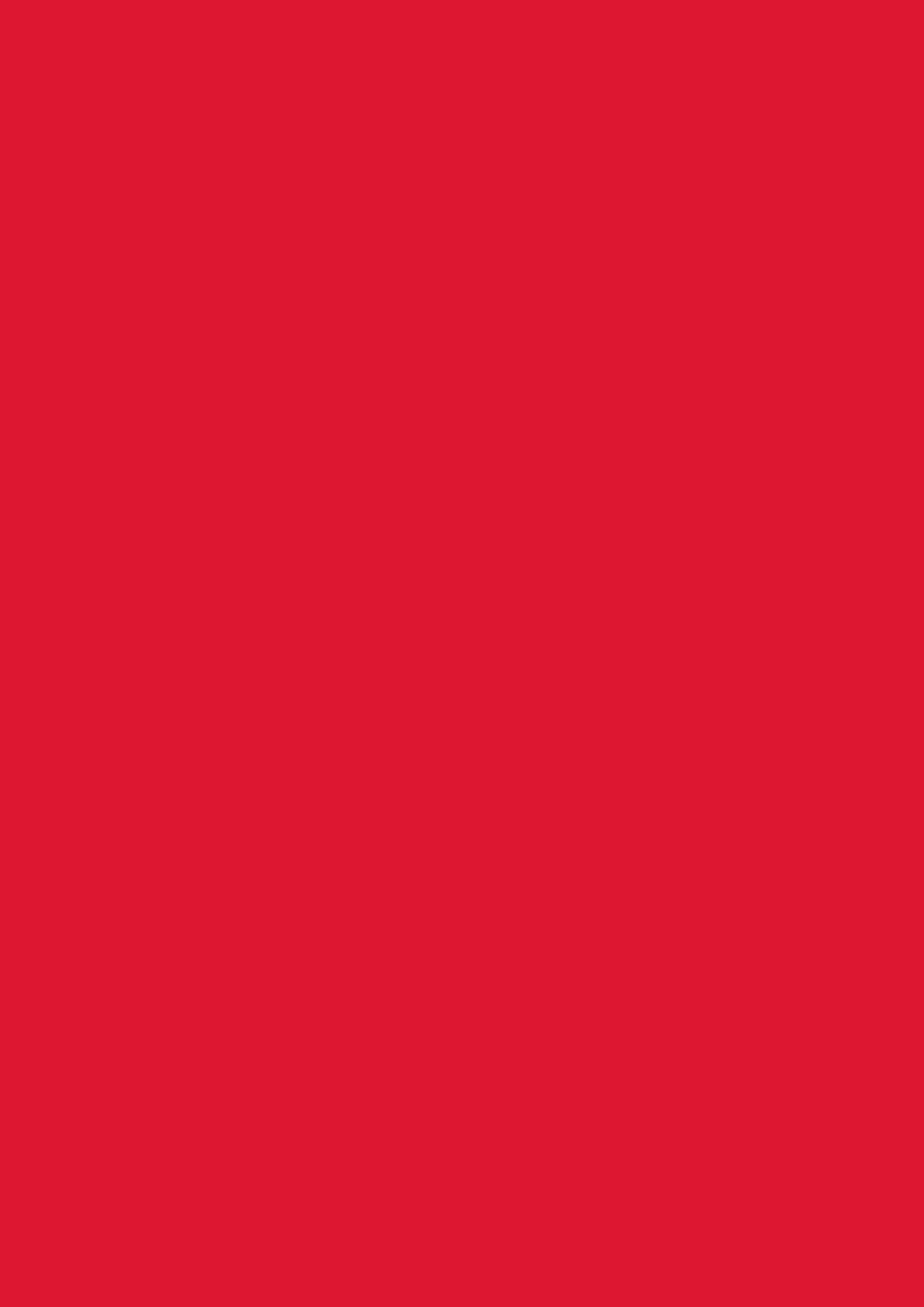## **Contents**

### Agreed Terms

| 1 | Title                                                      | 4  |
|---|------------------------------------------------------------|----|
| 2 | Application, duration and scope                            | 4  |
| 3 | Occupational health and safety                             | 5  |
| 4 | Anti-discrimination                                        | 5  |
| 5 | Agreement flexibility                                      | 6  |
| 6 | Index of facilitative provisions                           | 7  |
| 7 | Categories of employees                                    | 8  |
| 8 | Implementation arrangements                                | 11 |
| 9 | Permanent/Fixed term employees<br>- conditions of service  | 11 |
|   | 10 Casual employees - conditions of service                | 11 |
|   | 11 Salary rates and related matters                        | 12 |
|   | 12 Payment of salaries                                     | 14 |
|   | 13 Supported wage system                                   | 14 |
|   | 14 Allowances                                              | 16 |
|   | 15 Deductions from salaries of rent<br>for residence       | 21 |
|   | 16 Hours of duty                                           | 21 |
|   | 17 Overtime                                                | 26 |
|   | 18 Excess travelling time                                  | 29 |
|   | 19 Shift work                                              | 30 |
|   | 20 Annual leave                                            | 32 |
|   | 21 Personal leave                                          | 34 |
|   | 22 Compassionate leave                                     | 36 |
|   | 23 Parental leave                                          | 37 |
|   | 24 Requests for flexible working arrangements              | 40 |
|   | 25 Study/Examination leave                                 | 40 |
|   | 26 Leave to attend as witness in<br>industrial proceedings | 40 |
|   | 27 Jury service                                            | 40 |
|   | 28 Work/Life                                               | 41 |
|   | 29 Public holidays                                         | 41 |
|   | 30 Temporary part-time support services officers           | 42 |
|   | 31 Notice boards                                           | 42 |
|   | 32 Uniforms                                                | 42 |
|   | 33 Employee consultation                                   | 43 |
|   | 34 Employment security                                     | 44 |
|   | 35 Learning and development                                | 44 |

| 36 Employee conduct and discipline | 45 |
|------------------------------------|----|
| 37 Team based work                 | 46 |
| 38 Technical maintenance           | 46 |
| 39 Sort/Machine rates              | 46 |
| 40 Retail                          | 47 |
| 41 Benefit distribution            | 48 |
| 42 Dispute resolution              | 49 |
| 43 Salary sacrifice                | 51 |
| 44 Role of union delegates         | 51 |
| 45 Parties commitment to support   |    |
| workplace change                   | 51 |
| 46 Definitions                     | 52 |

### Attachments

| Attachment A - Classifications                                                               | 53 |
|----------------------------------------------------------------------------------------------|----|
| Attachment B – Adjustment of Allowances                                                      | 56 |
| Attachment C - Consultation Framework Guide                                                  | 57 |
| Attachment D – Interstate Linehaul Agreement                                                 | 58 |
| Attachment E - Extension of Penalty Rates Eligibility<br>Agreements                          | 60 |
| Attachment F – Mail and Network Queensland<br>Agreements                                     | 61 |
| Attachment G - Queensland Linehaul Agreement                                                 | 62 |
| Attachment H - Administrative Officer Level 6,<br>Salary and Employment Conditions Agreement | 63 |
| Attachment I – Sprintpak Division Agreement                                                  | 65 |
| Attachment J - Home Based Work Agreement                                                     | 66 |
| Attachment K - Australia Post Redundancy/<br>Redeployment/Retraining Agreement               | 67 |
| Attachment L - WorkReady Process                                                             | 74 |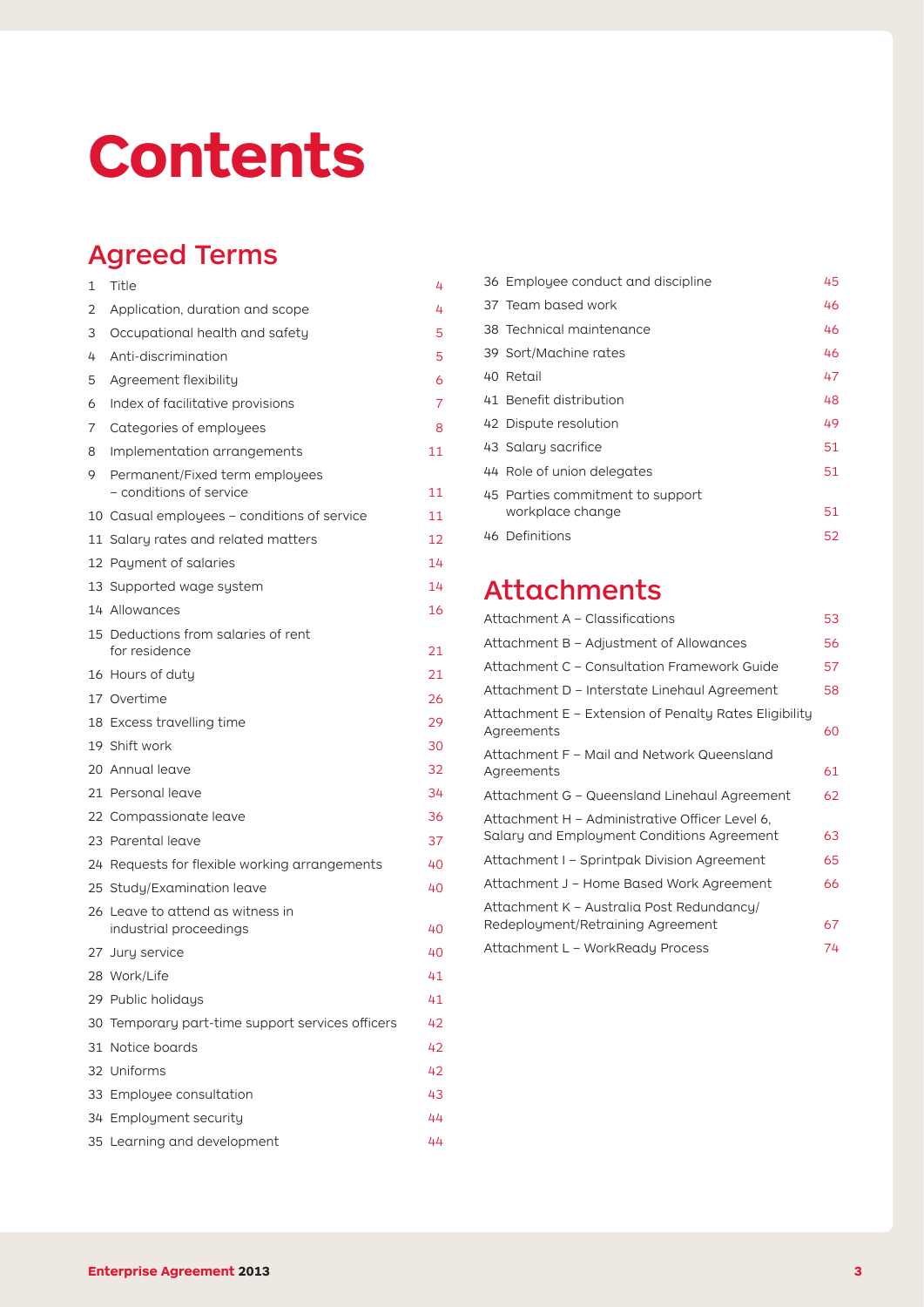## **Agreed Terms**

### 1 Title

- **1.1** This Agreement will be known as the Australia Post Enterprise Agreement 2013 and referred to as EA2013.
- **1.2** This Agreement will operate in conjunction with determinations made from time to time under section 89 of the APC Act. For the avoidance of doubt, the determinations made under section 89 are not incorporated in this Agreement unless specifically included.
- **1.3** Where a determination is inconsistent with the provisions of this Agreement, the latter will prevail.

### 2 Application, duration and scope

#### **2.1 Coverage of the Agreement**

- 2.1.1 This Agreement is made under Part 2-4 of the FW Act and covers:
	- (a) Australia Post;
	- (b) all employees of Australia Post employed in classifications set out in Attachment A; and
	- (c) Union as defined in clause 46.13.

#### **2.2 Duration of the Agreement**

- 2.2.1 The Agreement will come into effect seven days after approval by FWA.
- 2.2.2 The nominal expiry date of the Agreement will be 31 December 2016.

#### **2.3 Interaction with the National Employment Standards**

 This Agreement is not intended to exclude any part of the National Employment Standards (**NES**) or to provide any entitlement which is detrimental to an employee's entitlement under the NES. For the avoidance of doubt, the NES prevails to the extent that any aspect of this Agreement would otherwise be detrimental to an employee.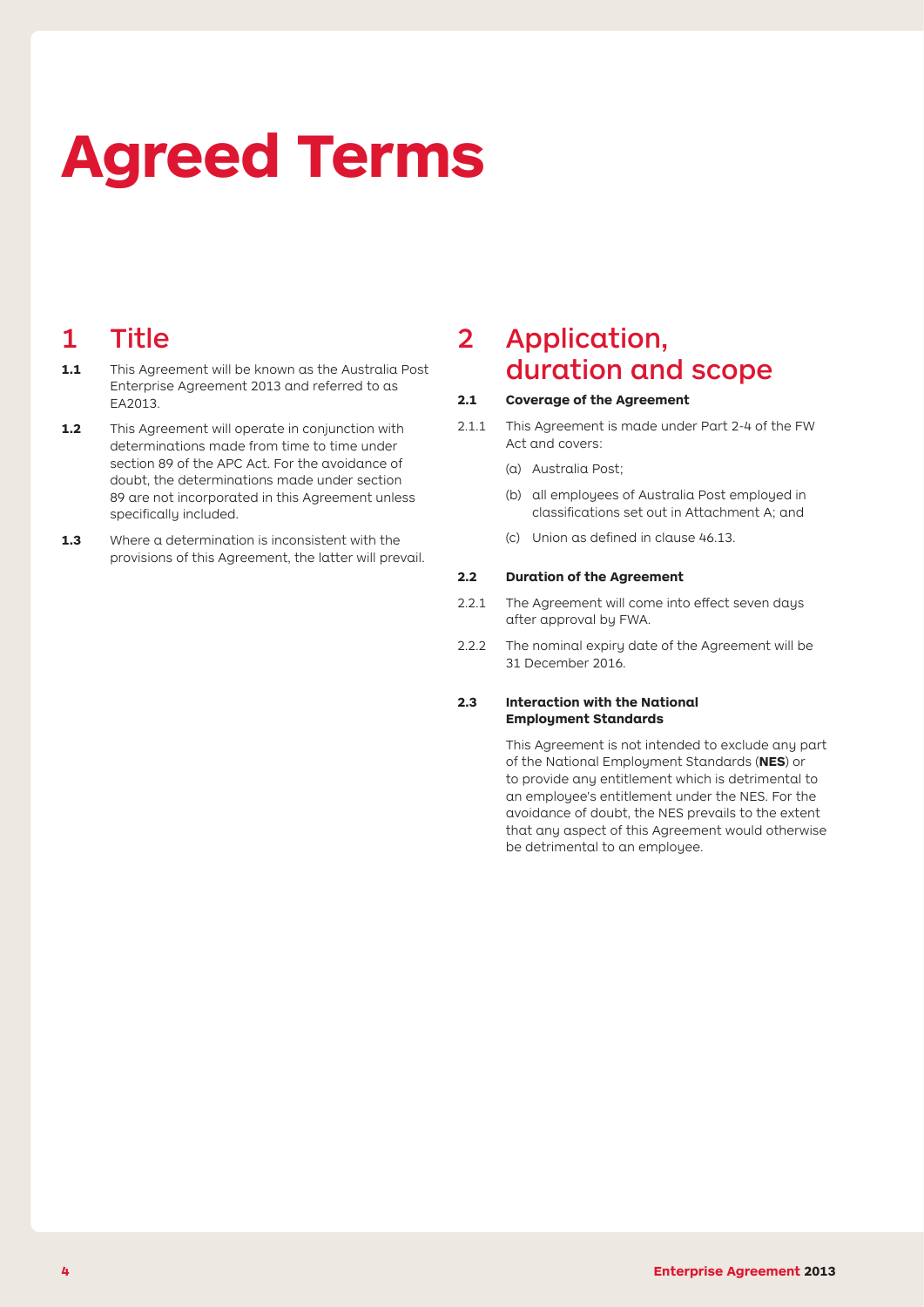### 3 Occupational health and safety

- **3.1** The Parties are committed to achieving and maintaining healthy and safe working conditions in all Australia Post workplaces by abiding by relevant occupational health and safety legislation. This clause 3 is not intended to confer rights and obligations outside the *Safety, Rehabilitation and Compensation Act 1998* (Cth), the WHS Act and associated legislation or processes, nor is it intended to allow right of entry to workplaces outside the FW Act.
- **3.2** This commitment also imposes an obligation on Australia Post to consult with the Union on occupational health and safety issues affecting their members.
- **3.3** Consultation with the Union will take place in relation to the Australia Post Health and Safety Management Arrangement, developed in accordance with the requirements of the WHS Act, and procedures relating to Designated Work Groups, Health and Safety Representatives and Health and Safety Committees.

### 4 Anti-discrimination

- **4.1** The Parties to this Agreement intend to respect and value the diversity of the workforce by helping to prevent and eliminate discrimination on the basis of race, colour, sex, sexual preference, age, physical or mental disability, marital status, family responsibilities, pregnancy, religion, political opinion, national extraction or social origin.
- **4.2** Accordingly, in fulfilling their obligations under the dispute resolution clause, the Parties will make every endeavour to ensure that neither the Agreement provisions nor their operation are directly or indirectly discriminatory in their effects.
- **4.3** Nothing in this clause is to be taken to affect:
	- (a) any different treatment (or treatment having different effects) which is specifically exempted under the Commonwealth anti-discrimination legislation;
	- (b) an employee, employer or registered organisation, pursuing matters of discrimination in any federal jurisdiction, including by application to the Australian Human Rights Commission; or
	- (c) conduct that would be covered by the exemptions in section 351(2) of the FW Act.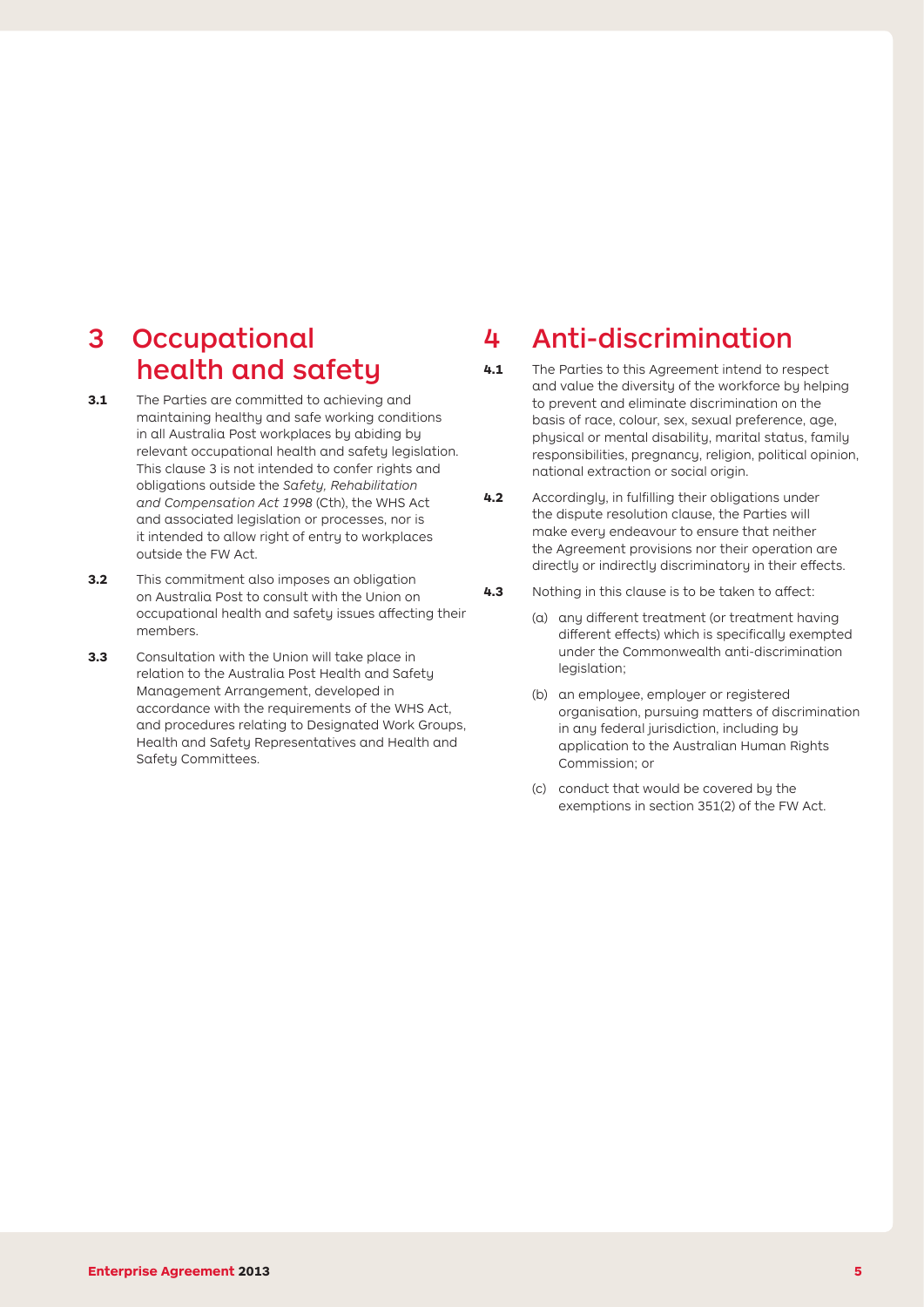### 5 Agreement flexibility

- **5.1** Notwithstanding any other provision of this Agreement, Australia Post and an individual employee may agree to vary the application of certain terms of this Agreement to meet the genuine individual needs of Australia Post and the individual employee (Flexibility Agreement). The terms Australia Post and the individual employee may agree to vary the application of are those concerning:
	- (a) arrangements for when work is performed;
	- (b) overtime rates;
	- (c) penalty rates;
	- (d) allowances; and
	- (e) leave loading.
- **5.2** Australia Post and the individual employee must have genuinely made the Flexibility Agreement without coercion or duress.
- **5.3** The Flexibility Agreement between Australia Post and the individual employee must:
	- (a) be confined to a variation in the application of one or more of the terms listed in clause 5.1; and
	- (b) result in the employee being better off overall than the employee would have been if no individual Flexibility Agreement had been agreed to;
	- (c) be about matters that would be permitted matters if the Flexibility Agreement were an enterprise agreement.
- **5.4** The Flexibility Agreement between Australia Post and the individual employee must also:
	- (a) be in writing, name the parties to the agreement and be signed by Australia Post and the individual employee and, if the employee is under 18 years of age, the employee's parent or guardian;
	- (b) state each term of this Agreement that Australia Post and the individual employee have agreed to vary;
	- (c) detail how the application of each term has been varied by agreement between Australia Post and the individual employee;
- (d) detail how the Flexibility Agreement results in the individual employee being better off overall in relation to the individual employee's terms and conditions of employment; and
- (e) state the date the agreement commences to operate.
- **5.5** Australia Post must give the individual employee a copy of the Flexibility Agreement and keep the agreement as a time and wages record.
- **5.6** Except as provided in clause 5.4(a) the Flexibility Agreement must not require the approval or consent of a person other than Australia Post and the individual employee.
- **5.7** The employee may be accompanied by a person of their choice including a union representative in meeting and conferring with Australia Post about entering into a flexibility agreement.
- **5.8** If Australia Post seeks to enter into a Flexibility Agreement it must provide a written proposal to the employee. Where the employee's understanding of written English is limited Australia Post must take measures, including translation into an appropriate language, to ensure the employee understands the proposal.
- **5.9** A Flexibility Agreement may be terminated:
	- (a) by Australia Post or the individual employee giving four weeks' notice of termination, in writing, to the other party and the agreement ceasing to operate at the end of the notice period; or
	- (b) at any time, by written agreement between Australia Post and the individual employee.
- **5.10** The right to make a Flexibility Agreement pursuant to this clause is in addition to, and is not intended to otherwise affect, any provision for an agreement between Australia Post and an individual employee contained in any other term of this Agreement.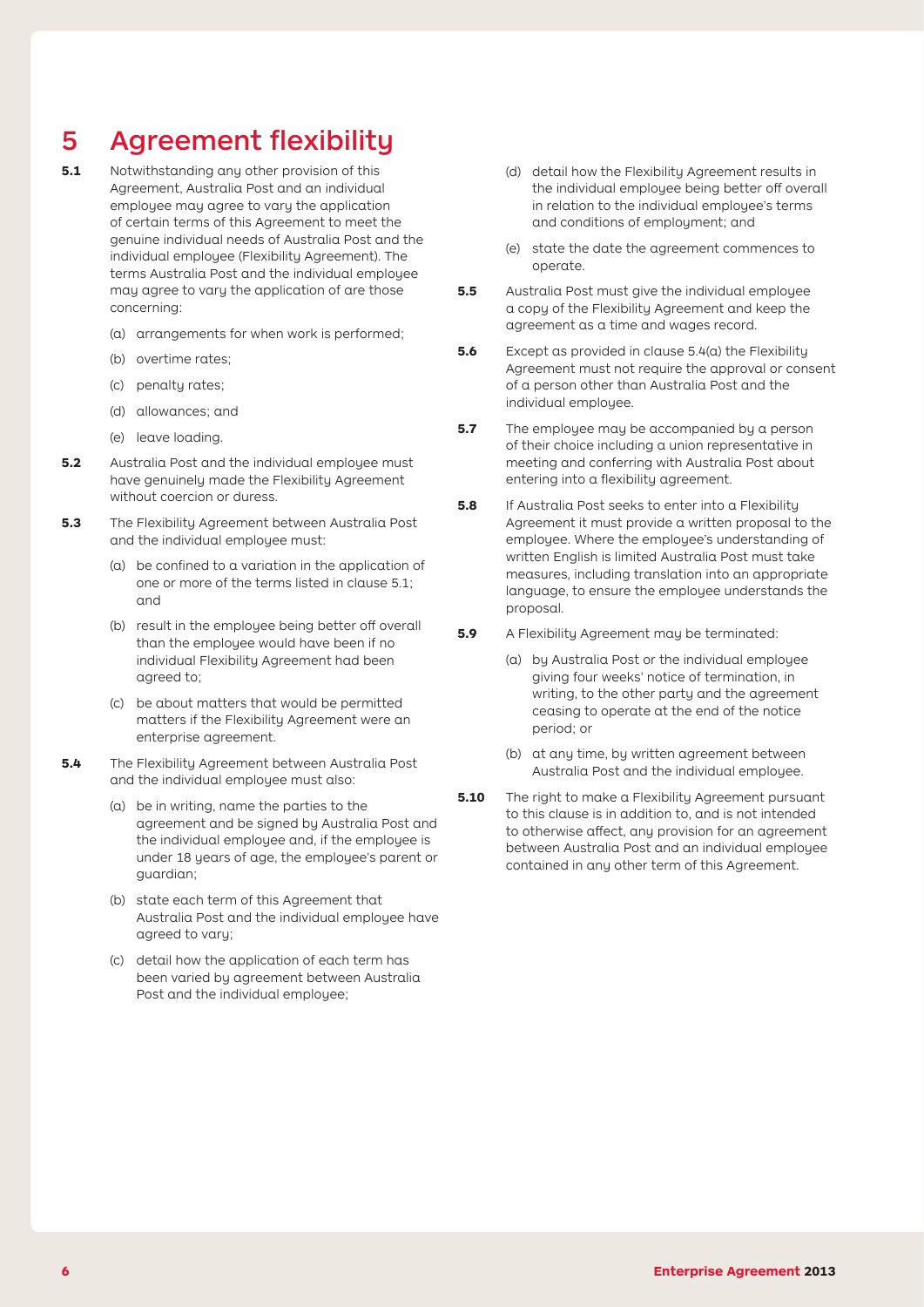### 6 Index of facilitative provisions

#### **6.1 Agreement to Vary Operation of Provisions**

- 6.1.1 This Agreement contains facilitative provisions which allow agreement to be reached between Australia Post and employees on how specific provisions are to apply at the workplace or enterprise level. The facilitative provisions are identified in clauses 6.2.1 and 6.3.1.
- 6.1.2 The specific provisions establish both the standard conditions and the framework within which agreement can be reached as to how the particular provision should be applied in practice.
- 6.1.3 Facilitative provisions are not to be used as a device to avoid obligations nor should they result in unfairness to an employee or employees covered by this Agreement. Employees are not to be coerced to reach agreement on facilitative provisions.
- 6.1.4 Where relevant circumstances change, any party involved can review the arrangements established under these facilitative provisions, and can, subject to an appropriate period of notice, withdraw their agreement.

#### **6.2 Facilitation by Individual Agreement**

6.2.1 The following facilitative provisions can be utilised upon agreement between Australia Post and an employee provided that the agreement complies with clauses 6.2.2, 6.2.3 and 6.2.4.

| <b>Subject Matter</b>                                  | Clause<br><b>Number</b> |
|--------------------------------------------------------|-------------------------|
| Hours of Duty                                          | 16.4                    |
| Notice of Reduction in Hours - Part-<br>time Employees | 16.5.3                  |
| Hours of Duty - Make Up Time                           | 16.8                    |
| Hours of Duty - Meal Break                             | 16.9                    |
| Overtime – Time Off instead of<br>Payment              | 17.2                    |
| Substitution of Public Holidays by<br>Agreement        | 29.4                    |

- 6.2.2 The agreement reached must be recorded in the time and wages records kept by Australia Post in accordance with Part 3 – 6 of the *Fair Work Regulations 2009* (Cth).
- 6.2.3 The employee may be accompanied by a person of their choice including a union representative in meeting and conferring with Australia Post about the implementation of the facilitative provisions.
- 6.2.4 At the request of an employee, a Union must be given a reasonable opportunity to participate in negotiations regarding the proposed implementation of a facilitative provision for one or more of its members. Union involvement does not mean that the consent of the Union is required prior to the introduction of agreed facilitative arrangements.

#### **6.3 Facilitation by Majority Agreement**

6.3.1 The following facilitative provisions can be utilised upon agreement between Australia Post and the majority of employees in the workplace or part of it provided that the agreement complies with clauses 6.2.2, 6.2.3 and 6.2.4. Unions with members employed in the workplace or part of it, shall be informed of the intention to use the facilitative provisions.

| <b>Subject Matter</b>                                      | <b>Clause</b><br>Number |
|------------------------------------------------------------|-------------------------|
| Hours of Duty - Meal Break -<br><b>Technical Employees</b> | 16.3.5                  |
| Hours of Duty                                              | 16.4                    |
| Hours of Duty - Meal Break                                 | 16 Q                    |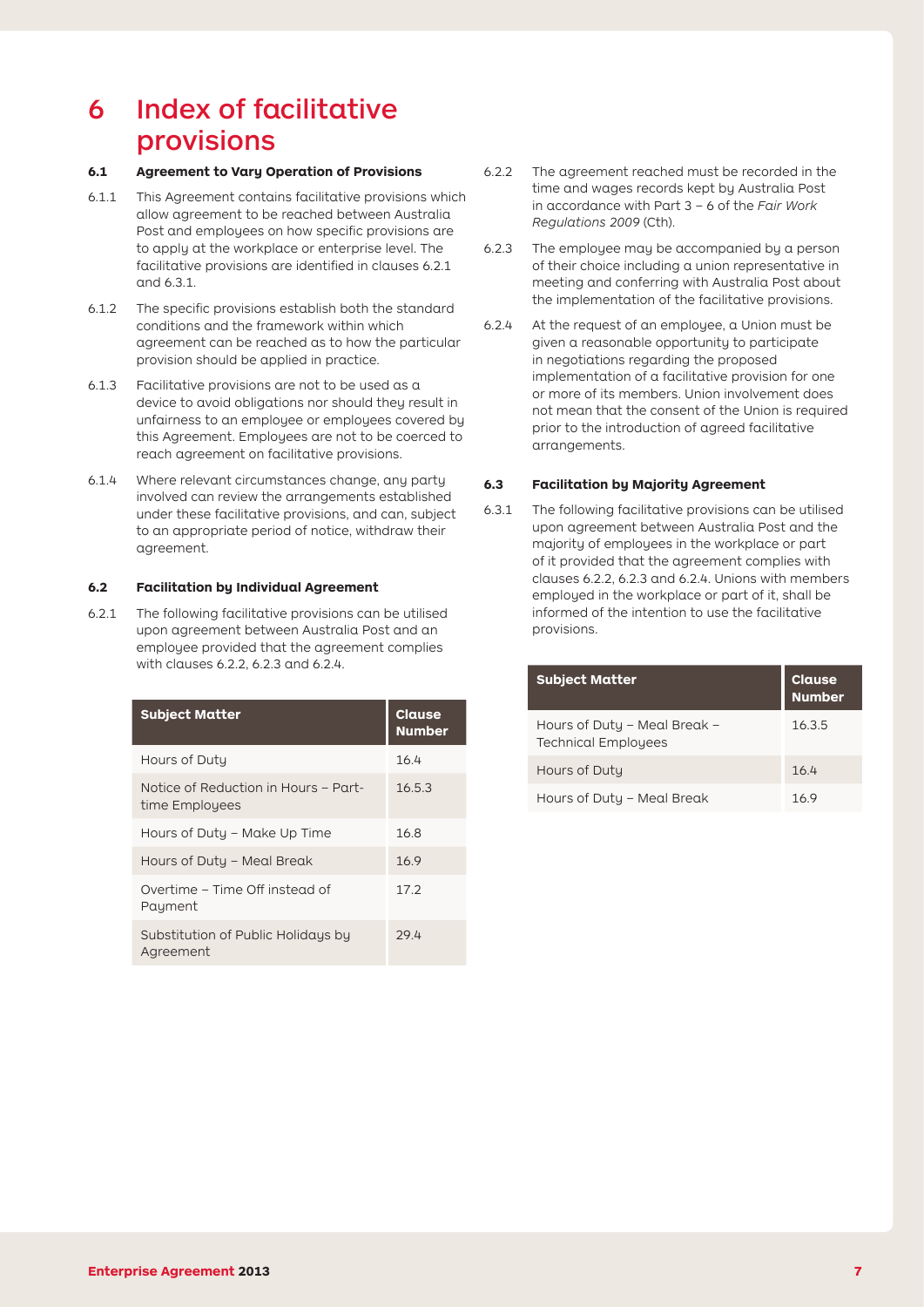### 7 Categories of employees

#### **7.1 General**

- 7.1.1 Employees will be employed in one of the following categories:
	- (a) permanent employee; or
	- (b) fixed term employee; or
	- (c) casual employee.
- 7.1.2 The engagement of an employee is subject to the person satisfying the prescribed medical assessments as to health and physical fitness and meeting the prescribed character checks.
- 7.1.3 An employee in category  $7.1.1(a)$  and  $7.1.1(b)$  can be employed on a full-time or part-time basis.
- 7.1.4 A part-time employee is an employee who works less than full-time hours of 36.75 hours per week or an average of those hours.
- 7.1.5 At the time of engagement, Australia Post will inform each employee in writing of the terms of their engagement, including:
	- (a) type of employment;
	- (b) whether a probationary period applies and, if so, the expected duration of the period and the maximum duration of the period;
	- (c) if the person is engaged as a fixed term employee, the project or task in relation to which the person has been engaged and/or the duration of the engagement; and
	- (d) list of the main instruments governing the terms and conditions of employment.

#### **7.2 Permanent Employees**

- 7.2.1 A person engaged as a permanent employee will be on probation for a period of three months. Prior to the expiry of the probationary period, the employment will be confirmed or terminated. This clause is not intended to affect the minimum employment period under section 383 of the FW Act.
- 7.2.2 An employee on probation must be given one week's notice of termination or payment in lieu thereof. The period of notice in this clause does not apply in the case of termination for serious and wilful misconduct.
- 7.2.3 Australia Post's staffing resources at facility level will continue to comprise predominantly permanent employees (full and part-time), with a fair and reasonable utilisation of overtime and extended hours for business fluctuations above required staff establishment levels.
- 7.2.4 Australia Post recognises the value of its permanent workforce and is committed to providing full-time permanent employment as the preferred option. Where the flow of work provides that work can be effectively and efficiently organised around full-time options then full-time employment should apply. Where there is an on-going need that cannot be filled in this way the preferred option is permanent part-time work.
- 7.2.5 A full-time position would only be considered for abolition and replacement with part-time positions where:
	- ( $\alpha$ ) there is a genuine need subject to clause 7.2.4 above; and
	- (b) where the position is vacant, unless the position is being abolished consistent with the RRR Agreement on the basis that it is no longer required.
- 7.2.6 Notwithstanding clause 7.2.5(b) above, where clause 7.2.5(a) applies an employee may agree to convert to part-time.
- 7.2.7 Priority will be given to permanent part-time employees when applying for permanent full-time vacancies in accordance with agreed guidelines.

#### **7.3 Promotion/Temporary Performance Appeal Rights**

7.3.1 Australia Post will continue for the duration of the Agreement to provide employees with appeal rights against provisional promotions and against temporary transfers exceeding 3 months.

#### **7.4 Maximising Full-time Work**

- 7.4.1 Australia Post and the Union commit to working together during the life of the Agreement to develop a model of work that will allow increased opportunity for a greater proportion of Australia Post employees, particularly those engaged in the Postal Services Strategic Business Unit, to be engaged as full-time employees. The model will also explore opportunities to review work arrangements and increase flexibility by amalgamating functions where possible, improve productivity and create further full-time opportunities for full-time work or for additional income for our employees.
- 7.4.2 Australia Post and the Union commit to commencing discussions immediately to address the impact of this commitment. It is envisaged that the discussions will encompass:
	- (a) development of appropriate work level standards for the Postal Worker classification;
	- (b) job design issues that apply to all classifications;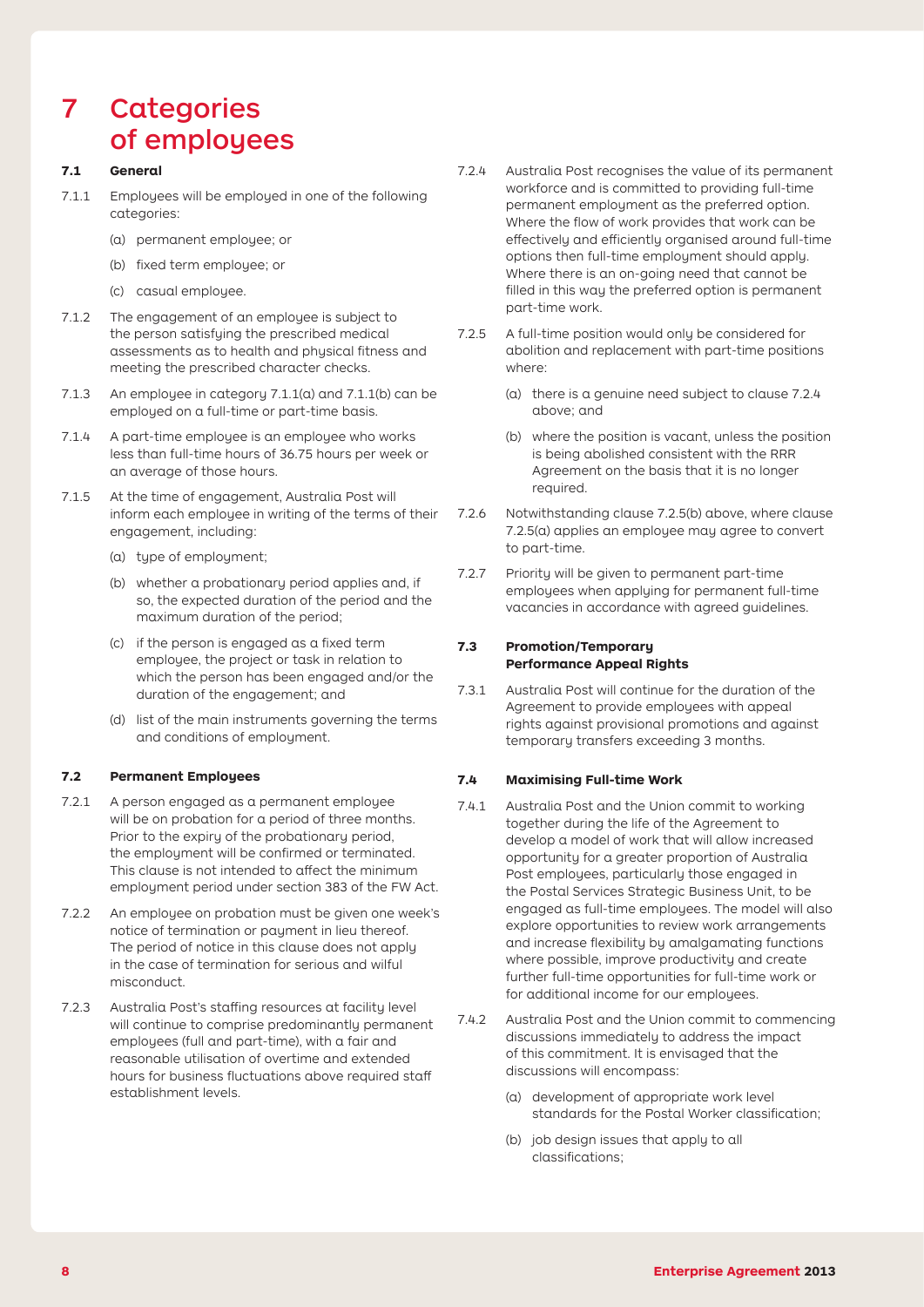- (c) considering ways to maximise the number of small packets and small parcels delivered by Australia Post employees;
- (d) consideration of annualised hours, or other flexible distribution of hours as agreed, and salaries;
- (e) ensuring the Community Service Obligations are achieved in the most efficient way possible; and
- (f) consideration of the application of penalty rates.
- 7.4.3 The model developed and agreed to by Australia Post and the Union for maximising full-time work will be handed up to FWA for the purpose of placing it on the EA2013 file so that it can be referred to at any relevant conciliation or arbitration by the FWA.

#### **7.5 Fixed Term Employees**

- 7.5.1 An employee can only be recruited on a fixed term basis when it is likely that the employee's service will be required only for a specific period for the purposes of:
	- (a) recruitment for a specific project or task to provide special skills which are not encompassed by current operational roles;
	- (b) filling temporary resource needs resulting from specific employee circumstances;
	- (c) facilitating workforce adjustment/transition strategies for implementation of change or acceptance of new business opportunities. These will be the subject of consultation in accordance with clause 33 and that consultation will include any expected need to use fixed term employees; and
	- (d) other circumstances agreed between Australia Post and the relevant Union or determined by **FWA**
- 7.5.2 A fixed term employee will not be held against  $\alpha$ permanent vacant position unless the reason for employing the fixed term employee against such a position meets the requirements of clause 7.5.1.
- 7.5.3 The period of continuous employment as a fixed term employee can be up to one year but can be extended beyond one year in particular circumstances for further periods:
	- (a) all extensions are subject to approval through the relevant Strategic Business Unit or Support Area Human Resources Manager and in consultation with the Union;
	- (b) extensions greater than a further one year ( $\alpha$ period of continuous employment greater than two years) must be by agreement with the Union.
- 7.5.4 Extensions of fixed term employment will, in most circumstances, be limited to planning for known impacts of major change projects and employment breaks (as defined under clause 28.2(a)(v)).
- 7.5.5 Where the services of a fixed term employee are terminated before the expiry of the period fixed by the terms of engagement, the employee is entitled to notice in accordance with section 117(3) of the FW Act.
- 7.5.6 Fixed term employees who have been subject to the same selection processes that apply to permanent employees, will, subject to satisfactory service, be given priority if any permanent base level vacancies are filled by external recruitment during the fixed term period (subject to clause 7.2.7).

#### **7.6 Casual Employees**

- 7.6.1 A casual employee is a person employed in relieving work or work of a casual, irregular or intermittent nature or of a short term duration and who is engaged and paid by the hour but does not include an employee who would properly be classified as permanent or fixed term.
- 7.6.2 Each work period for a casual is a separate and distinct period of service.
- 7.6.3 A casual employee may be engaged for a period up to 12 weeks. Provided that at the end of a 12 week period a casual employee may be offered permanent employment or fixed term employment. Where fixed term employment is offered it must meet the requirements of clause 7.5 of this Agreement.
- 7.6.4 Notwithstanding clause 7.6.3, the terms of engagement and the number of casual employees employed under the Christmas arrangements will be the subject of consultation between Australia Post and the Union. Casual employees must not be engaged before Christmas in such a manner as to pre-empt that consultation.
- 7.6.5 An employee will not be engaged as a casual to avoid any obligations of this Agreement.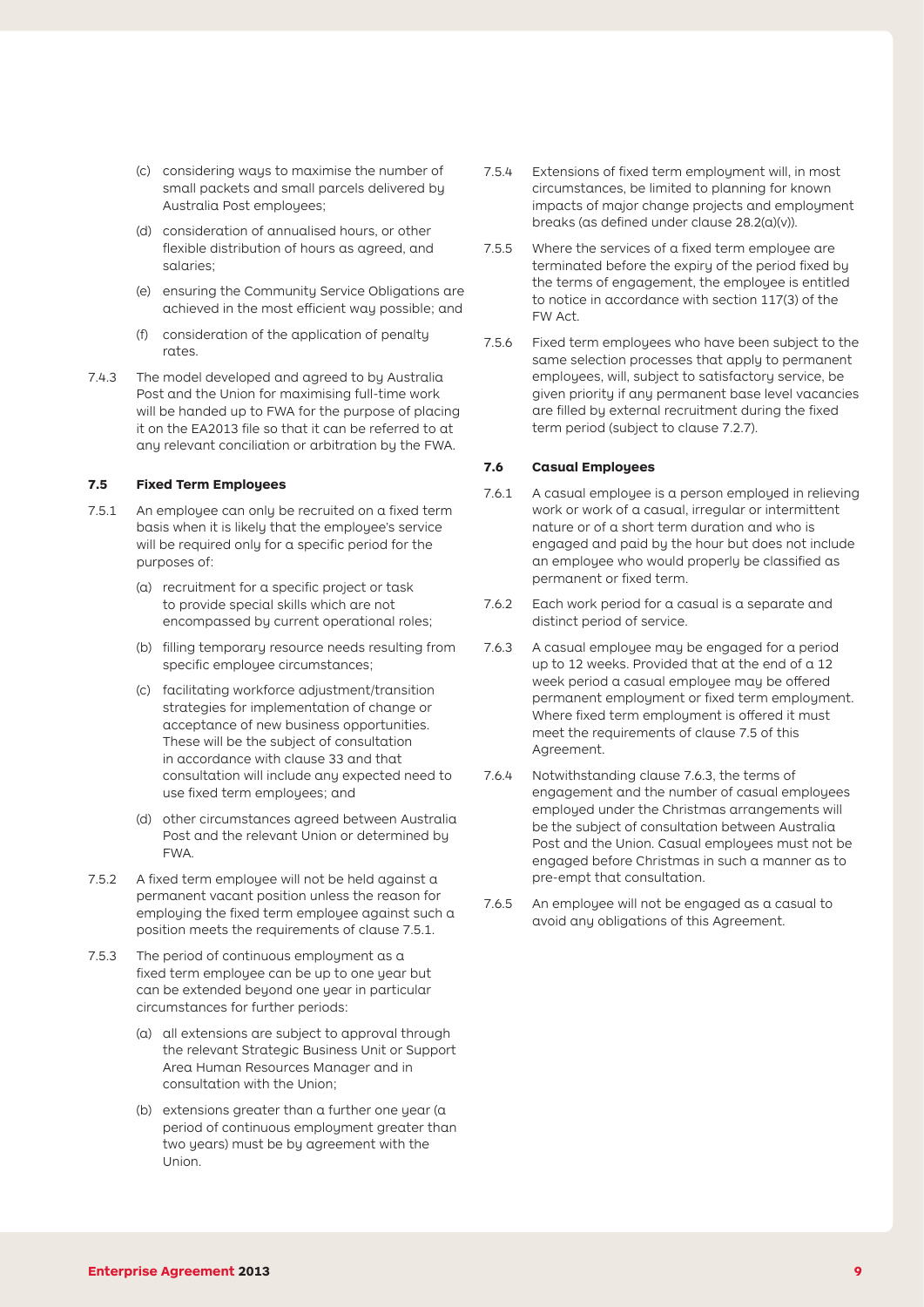#### **7.7 Relief Staff**

- 7.7.1 Australia Post is committed to providing adequate relief staffing to cover business requirements in a way which:
	- (a) ensures that unreasonable workload demands are not placed on other staff;
	- (b) ensures that there is fair and reasonable access by staff to their leave entitlements; and
	- (c) utilises, wherever practical, quality skilled relief staffing, including consideration being given to permanent relief staff where possible.

#### **7.8 Agency Personnel**

- 7.8.1 The Parties acknowledge that the use of agency personnel can impact on the employer-employee relationship. Accordingly:
	- (a) Australia Post will ensure that the overall pay and conditions of remuneration paid to agency personnel will not be less than the overall pay and conditions of remuneration provided to comparable Australia Post employees by the Agreement and the relevant Australia Post awards. Australia Post will ensure that agency personnel will observe the same on the job working arrangements as apply to the comparable Australia Post employees under the Agreement; and
	- (b) where agency personnel are engaged they will be utilised to cover casual and fixed term needs within the same parameters as defined in clauses 7.5 and 7.6, provided that fixed term agency personnel can only be employed in nonoperational roles.
- 7.8.2 Australia Post will provide the Union with information on how agency personnel have been used and will also consult on the operations of these arrangements. Information will be provided nationally to the Union on a quarterly basis. This clause does not require Australia Post to provide information about individual employees to the Union.

#### **7.9 Contractors**

- 7.9.1 The Parties acknowledge that the use of contractors can impact on the employer-employee relationship. Australia Post agrees that contractors will not be used as a means of pursuing a reduction in wages and conditions of Australia Post employees or altering Australia Post's commitment to providing opportunities for its employees.
- 7.9.2 Australia Post will consult with the Union regarding any new proposal involving the use of contractors allowing sufficient time (minimum of two weeks notice) for consultation to occur at a local, state and national level. Consultation will cover matters such  $C<sub>1</sub>$ 
	- (a) the tupe of work proposed to be given to the contractor(s);
	- (b) the likely duration of the contracting arrangement; and
	- (c) the likely impact on employees covered by this Agreement.
- 7.9.3 Australia Post will provide relevant information on use of contractors to the Union (at the national level) on a bi-annual basis in the manner it presently does.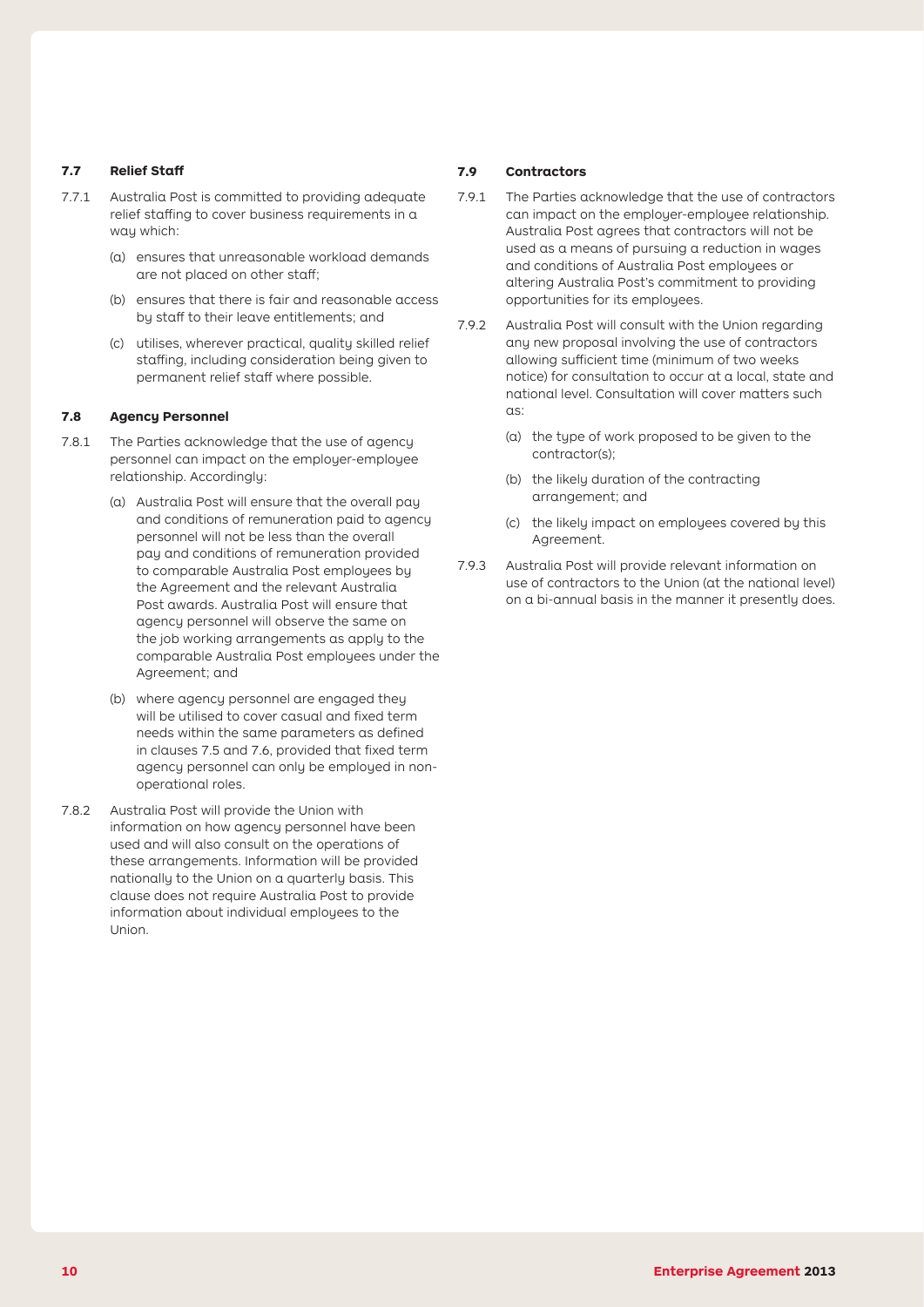### 8 Implementation arrangements

- **8.1** Australia Post will provide relevant statistical information on the use of employment categories to the Union. The information will be provided to the Union at the national level on a quarterly basis and will be information that relates only to categories of employees that the Union has coverage of under their rules.
- **8.2** In accordance with clause 8.1, Australia Post will also provide statistical information to the Union on the number and work locations of any Flexibility Agreements (as defined in clause 5) that are in place and the number of fixed term arrangements in place.

### 9 Permanent/Fixed term employees – conditions of service

#### **9.1 Full-time Employment**

 Unless otherwise specified, the conditions of service prescribed by this Agreement apply to permanent and fixed term full-time employees.

#### **9.2 Part-time Employment**

- 9.2.1 Except as otherwise provided, employment conditions shall apply to part-time employees in the same manner as full-time employees on a pro-rata basis.
- 9.2.2 Part-time employees should be given the same access to development opportunities as other employees.

### 10 Casual employees – conditions of service

- **10.1** A casual employee is to be paid the normal hourly rate applicable to a permanent employee of the same classification plus a loading of 22.5%. The loading paid to casual employees is in lieu of payment for public holidays on which they do not work and all paid leave entitlements (including annual leave, personal leave and maternity leave).
- **10.2** A casual employee shall be paid overtime if the daily hours exceed 7 hours 21 minutes. The overtime is paid at the overtime penalty rate applicable to full-time employees on that day.
- **10.3** Casual employees are entitled to the same ordinary duty penalties as apply to permanent employees for duty on the particular day. Such penalties are in addition to the 22.5% loading on the normal hourly rate.
- 10.3.1 As casual employees are engaged in relieving work or work of a casual, irregular or intermittent nature or of a short term duration, the RRR Agreement in Attachment K does not apply to casual employees.

#### **10.4 Caring Responsibilities**

- 10.4.1 Subject to the evidentiary and notice requirements in clause 21.6, 21.7.2 and 21.7.3, casual employees are entitled to not be available to attend work, or to leave work:
	- (a) if they need to care for members of their immediate family (as defined in clause 21.2) or household who are sick and require care and support, or who require care due to an unexpected emergency, or the birth of a child; or
	- (b) upon the death of a member of their immediate family (as defined in clause 22.6) or household.
- 10.4.2 Australia Post and the employee shall agree on the period for which the employee will be entitled to not be available to attend work. In the absence of agreement, the employee is entitled to not be available to attend work for up to 48 hours (i.e. two days) per occasion. The casual employee is not entitled to any payment for the period of nonattendance.
- **10.5** Australia Post must not fail to re-engage a casual employee because the employee accessed the entitlements provided for in this clause. The rights of Australia Post to engage or not to engage a casual employee are otherwise not affected.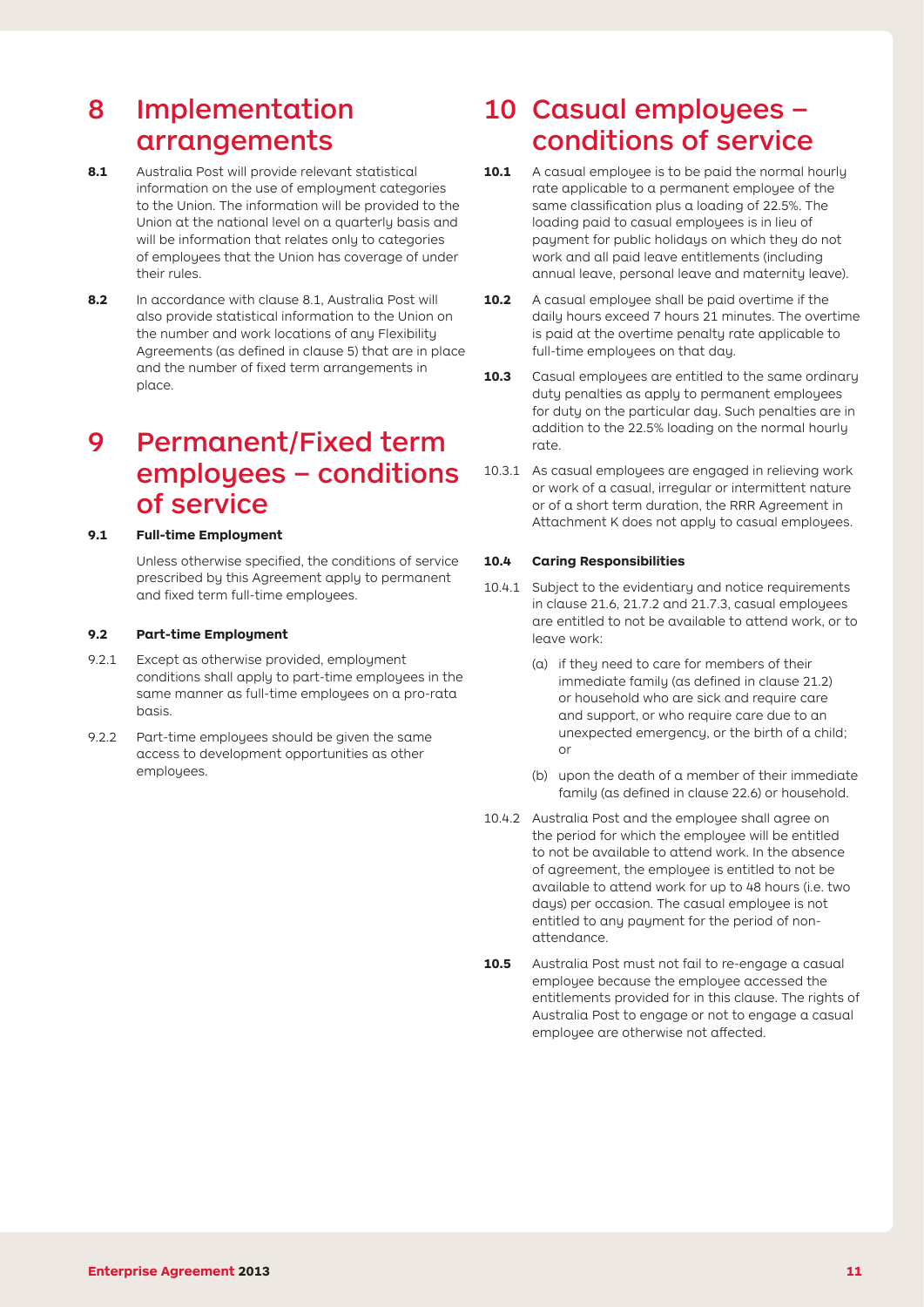### 11 Salary rates and related matters

#### **11.1 Work Level Standards**

 Employees are to be classified in accordance with relevant Work Level or Classification Standards where such standards exist. Where such Work Level Standards do not exist the Union and Australia Post agree to develop such Standards during the life of the Agreement.

#### **11.2 Transport Structure**

 Australia Post and the Union agree to finalise and implement agreed recommendations of the Joint Working Party established in accordance with EBA6 to review Australia Post's Transport Structure. This will involve implementation of agreed changes to the current Work Level Standards for transport, agreed changes to the transport classification structure and agreed gradings for transport depots and hubs. Australia Post and the Union aim to conclude discussions and commence implementation of agreed outcomes within 6 months from the commencement of this Agreement.

#### **11.3 Employee Duties**

- 11.3.1 Australia Post may direct an employee to carry out such duties as are within the limits of the employee's skills, competence and training, consistent with the relevant classification structure and Work Level Standards (where such standards exist).
- 11.3.2 Any such direction shall be consistent with Australia Post's responsibility to provide a safe and healthy work environment.

#### **11.4 Training**

- 11.4.1 Australia Post shall provide employees with training relevant to the duties to be performed.
- 11.4.2 Information outlining such training shall be available at each workplace.

#### **11.5 Selection**

11.5.1 Employees

 The selection of employees for positions shall be in accordance with existing procedures determined by Australia Post. Australia Post will consult with the Union in relation to any changes to existing procedures.

11.5.2 Information

 Australia Post shall have available at each workplace, information relating to selection procedures relevant to classifications employed at that workplace.

#### **11.6 Classifications**

 The classifications covered by this Agreement are specified in Attachment A.

#### **11.7 Junior Rates**

- 11.7.1 Junior rates will not apply to employees in a permanent position. That is, a permanent employee under 21 years of age will be paid at adult rates.
- 11.7.2 Subject to any conditions otherwise prescribed, an employee under 21 years of age and who is employed in the classifications listed in Table 1 below will be paid an annual salary, calculated to the nearest dollar, by applying the appropriate percentage for the age of the employee as specified in Table 2 below, to the minimum rate of an adult employee of the same classification, provided that a permanent employee under 21 years of age will be paid at adult rates.

| <b>Table 1</b>                   |  |  |
|----------------------------------|--|--|
| Administrative Officer Level 1   |  |  |
| Drafting Assistant Grade 1       |  |  |
| Graphic Design Assistant Grade 1 |  |  |
| Mail Officer                     |  |  |
| Mail Room Officer                |  |  |
| Parcel Post Officer              |  |  |
| Postal Delivery Officer          |  |  |
| Postal Technical Officer Level 1 |  |  |
| Sprintpak Operator Level 1       |  |  |
| Trainee Mail Officer             |  |  |
| Trainee Parcel Post Officer      |  |  |
| Trainee Postal Delivery Officer  |  |  |
| Trainee Postal Services Officer  |  |  |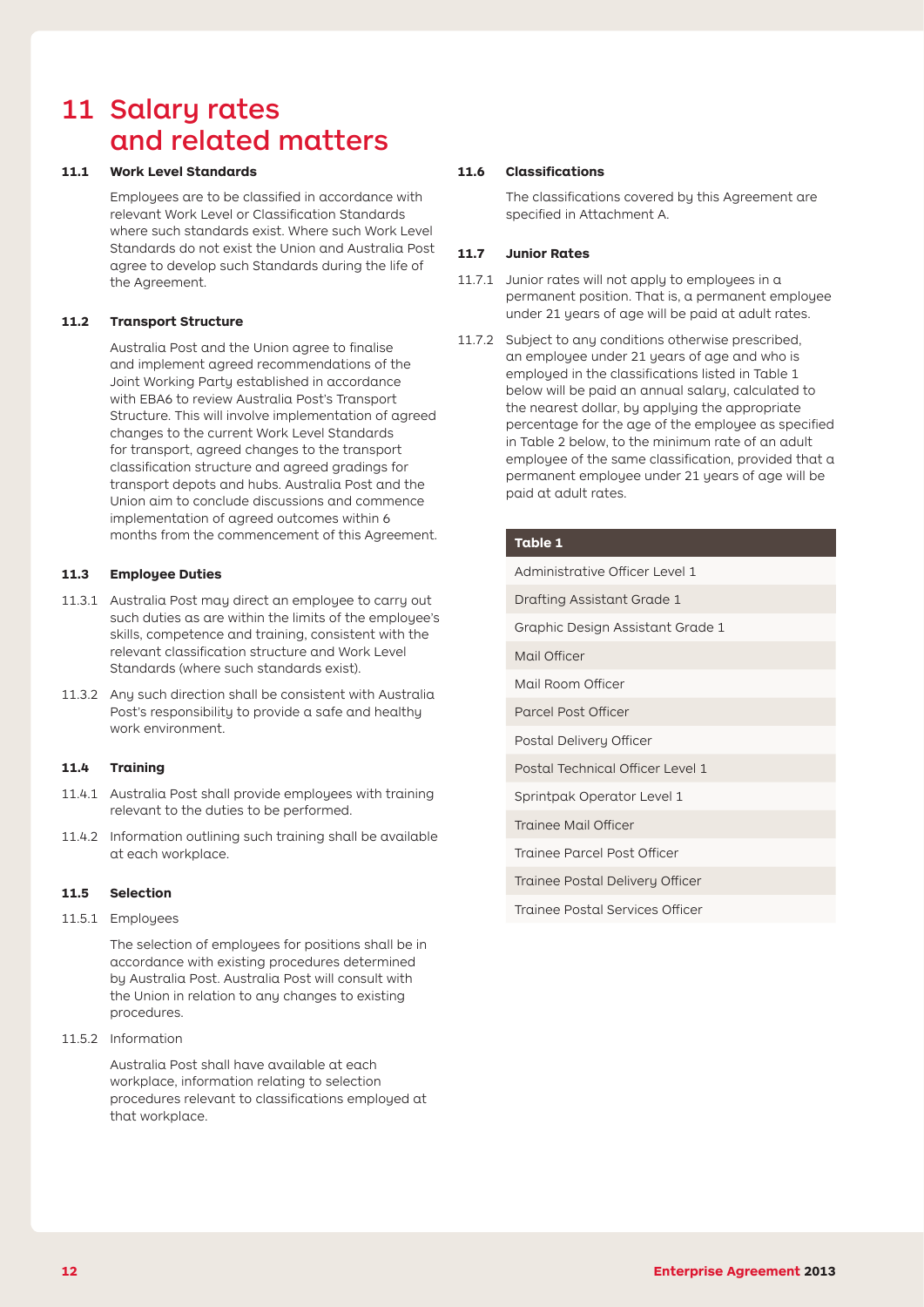| Table 2                |                                                             |  |
|------------------------|-------------------------------------------------------------|--|
| <b>Age of Employee</b> | Percentage<br>of Minimum<br><b>Adult</b><br><b>Salary %</b> |  |
| Under 17 years         | 50                                                          |  |
| At 17 years            | 60                                                          |  |
| At 18 years            | 70                                                          |  |
| At 19 years            | 81                                                          |  |
| At 20 years            | 91                                                          |  |

#### **11.8 Apprentices**

 Subject to any conditions otherwise prescribed, an apprentice under 21 years of age will be paid an annual salary, calculated to the nearest dollar, by applying the percentage indicated in Table 3 below for the age or year of service of the employee to the minimum rate prescribed for a Postal Technical Officer Level 2.

| Table 3                                             |                                                                                                              |  |
|-----------------------------------------------------|--------------------------------------------------------------------------------------------------------------|--|
| Age or length of service as an<br><b>Apprentice</b> | Percentage<br>of minimum<br>salary of<br>Postal<br><b>Technical</b><br><b>Officer</b><br><b>Level 2</b><br>% |  |
| Under 18 or 1st year<br>of service                  | 48                                                                                                           |  |
| At 18 or 2nd year<br>of service                     | 55                                                                                                           |  |
| At 19 or 3rd year<br>of service                     | 75                                                                                                           |  |
| At 20 or 4th year<br>of service                     | 88                                                                                                           |  |

#### **11.9 Salary Advancement Conditions**

 This sub-clause covers salary advancement conditions in respect of the following classifications: Postal Services Officer, Mail Officer, Parcel Post Officer, Postal Delivery Officer.

11.9.1 New employees

 New employees will commence on the Trainee level provided that a trained employee who resumes employment with Australia Post can be engaged at the base level if competency for this level is demonstrated.

11.9.2 Permanent employees

 Trainees will be advanced to the relevant base level salary after three months employment.

11.9.3 Casual / Fixed term employees

 A casual or fixed term employee will commence at the Trainee level and be advanced to the base level after three months aggregate employment in any twelve-month period.

11.9.4 Postal Delivery Officers

 Postal Delivery Officers in Delivery Centres/ Facilities will on advancement from the Trainee Postal Delivery Officer level move straight to the third salary point in the Postal Delivery Officer salary range and thereafter be subject to normal incremental advancement. Current Postal Delivery Officers on the first or second salary points will be advanced to the third salary point on and from the date of effect of this Agreement, with staff on the second point retaining their current incremental date and those on the first point being subject to normal incremental advancement. The accelerated increment advancement in this clause will not apply to Postal Delivery Officers who are solely engaged as private box sorters.

11.9.5 Juniors

 Trainee and base classifications – Mail Officer, Parcel Post Officer and Postal Delivery Officer, and Trainee Postal Services Officer.

 A junior employee will receive the appropriate Junior Trainee or base level salary according to the standard junior percentages prescribed in clause 11.7 until the employee completes twelve months service or reaches 18.5 years of age whichever is the later.

#### **11.10 Apprentices – Salary Advancement**

 An apprentice will be advanced as a Postal Technical Officer Level 2 on the satisfactory completion of the apprenticeship, and will be paid at the first salary step of a Postal Technical Officer Level 2.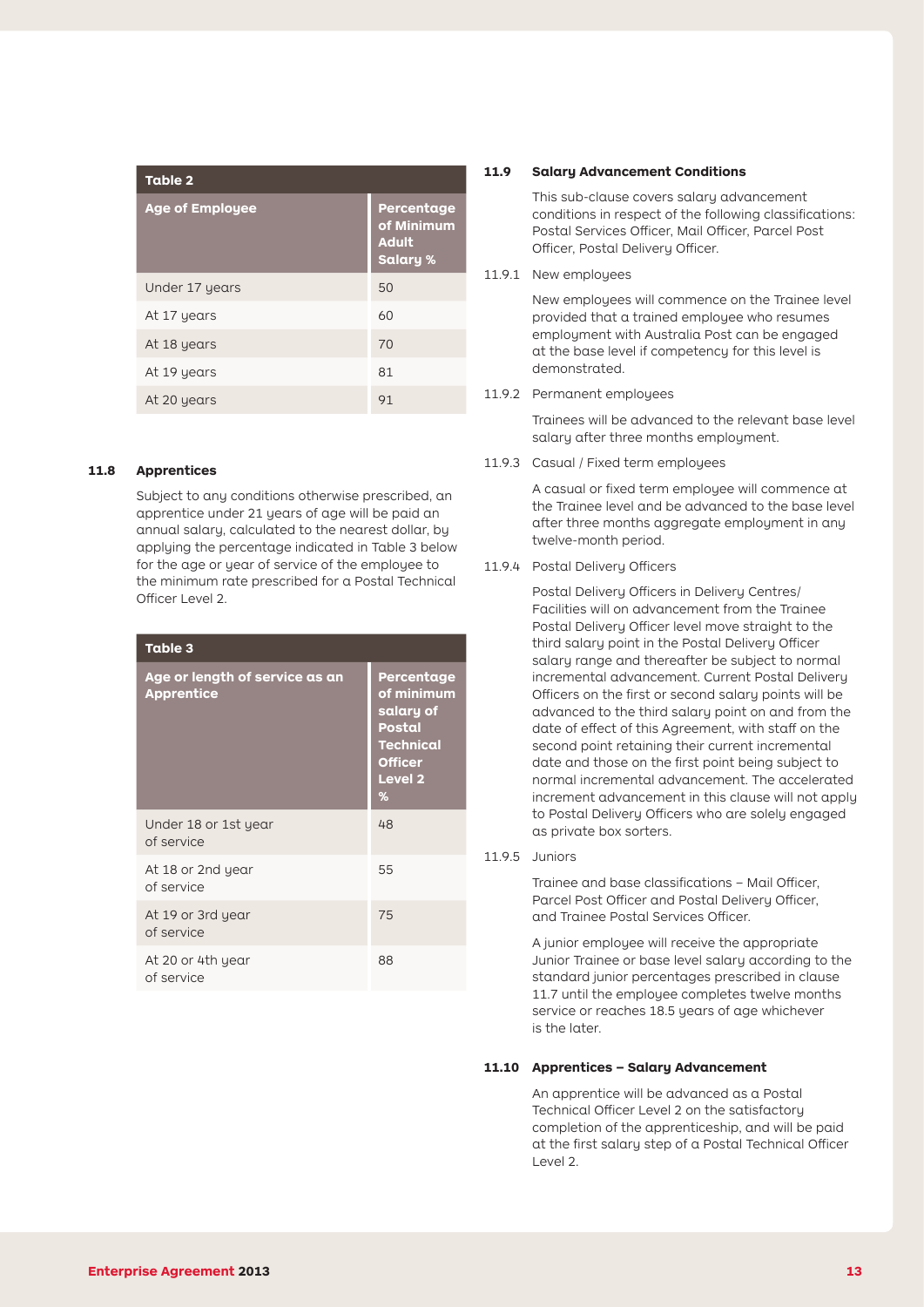#### **11.11 Salary on Promotion**

- 11.11.1 The salary to be paid to an employee on promotion will normally be the minimum rate for that position except that, in circumstances involving overlapping salary ranges, the new salary will normally be the next highest salary point in the salary range for the higher position.
- 11.11.2 Previous service at the level to which the employee is being promoted (or higher levels) shall be taken into account when determining salary on promotion and incremental dates in accordance with the same principles that apply to the assessment of higher duties allowance. An employee promoted to a position which the employee is occupying on a temporary basis shall not suffer any reduction in remuneration.

#### **11.12 Postal Technical Officer Level 4 – Salary Advancement Conditions**

- 11.12.1 Advancement to the 4th, 5th, 6th and 7th salary points of the Postal Technical Officer 4 (PTO4) classification will be conditional on an employee obtaining a Certificate IV in Electrotechnology (Systems Electrician) or equivalent qualification as assessed by an accredited provider engaged by Australia Post for this purpose. Provided that a new PTO4 employee who possesses this qualification or equivalent qualification recognised by Australia Post will commence at the 4th salary point of the PTO4 salary range. A current PTO4 employee who obtains this qualification will advance to the 4th salary point from the date the employee obtains the qualification.
- 11.12.2 An employee will require a Diploma of Electrical Engineering or equivalent qualification (as assessed by an accredited provider engaged by Australia Post for this purpose) in order to advance to the maximum (8th salary point) of the PTO4 classification range. Provided that an employee who possesses this qualification or equivalent qualification will be eligible for accelerated advancement to the maximum of the PTO4 range on and from the date of commencement of this Agreement or from the date the employee obtains the relevant qualification, whichever is the later.

### 12 Payment of salaries

#### **12.1 Fortnightly Pay**

 Payment is to be made fortnightly, at the fortnightly equivalent of the annual rates prescribed.

#### **12.2 Salary Payment Arrangements**

 All employees will have all salary payments paid through direct credit arrangements to a bank or financial institution.

#### **12.3 Death of Employee**

Where an employee dies, payment in lieu of annual leave including annual leave loading and outstanding salary may be made to the dependants of the employee, or, if the employee has no dependants, to the legal personal representative of the employee.

### 13 Supported wage system

#### **13.1 Definitions**

13.1.1 This clause defines the conditions which will apply to employees who because of the effects of a disability are eligible for a supported wage under the terms of this Agreement. In the context of this clause, the following definitions will apply:

> **Supported Wage System** means the Commonwealth Government system to promote employment for people who cannot work at full award wages because of a disability, as documented in *Supported Wage System: Guidelines and Assessment Process.*

**Accredited assessor** means a person accredited by the management unit established by the Commonwealth under the supported wage system to perform assessments of an individual's productive capacity within the supported wage system.

**Disability Support Pension** means the Commonwealth pension scheme to provide income security for persons with a disability as provided under the *Social Security Act 1991,* as amended from time to time, or any successor to that scheme.

**Assessment instrument** means the form provided for under the Supported Wage System that records the assessment of the productive capacity of the person to be employed under the supported wage system.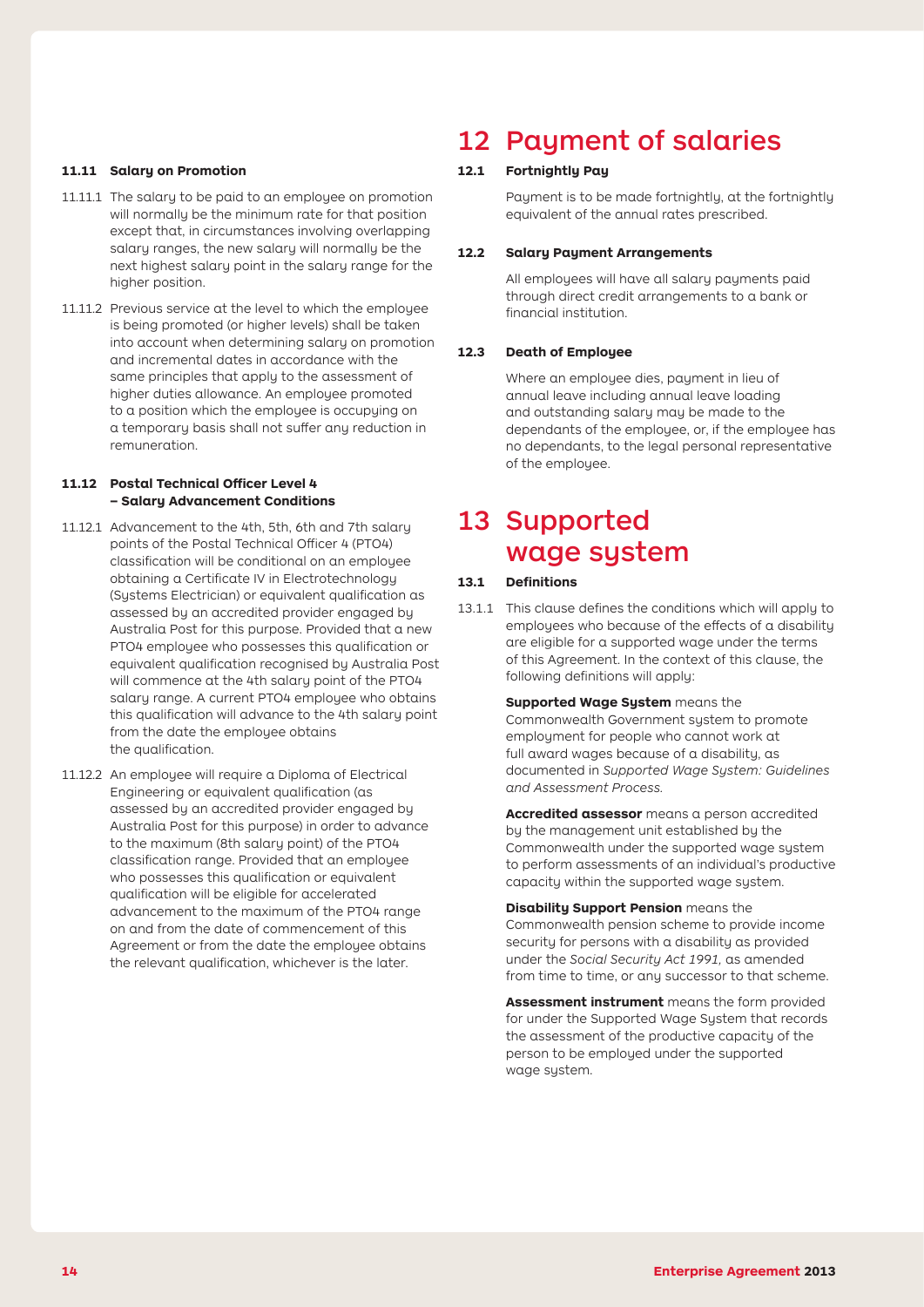#### **13.2 Eligibility Criteria**

- 13.2.1 Employees covered by this clause will be those who are unable to perform the range of duties to the competence level required within the class of work for which the employee is engaged under this Agreement, because of the effects of a disability on their productive capacity and who meet the impairment criteria for receipt of a disability support pension.
- 13.2.2 The clause does not apply to any existing employee who has a claim against Australia Post which is subject to the provisions of workers' compensation legislation or any provision of this Agreement relating to the rehabilitation of employees who are injured in the course of their employment.
- 13.2.3 The clause does not apply to employers in respect of their facility, programme, undertaking, service or the like which receives funding under the *Disability Services Act 1986* (Cth) and fulfils the dual role of service provider and sheltered employer to people with disabilities who are in receipt of or are eligible for a disability support pension, except with respect to an organisation which has received recognition under section 10 or section 12A of the *Disability Services Act,* or if a part only has received recognition, that part.

#### **13.3 Entitlement**

13.3.1 Supported Wage Rates

 Employees to whom this clause applies shall be paid the applicable percentage of the minimum rate of pay prescribed by this Agreement for the class of work which the person is performing according to the following schedule:

| <b>Assessed Capacity (13.4)</b> | % of<br>prescribed<br>award rate |
|---------------------------------|----------------------------------|
| 10%                             | 10%                              |
| 20%                             | 20%                              |
| 30%                             | 30%                              |
| 40%                             | 40%                              |
| 50%                             | 50%                              |
| 60%                             | 60%                              |
| 70%                             | 70%                              |
| 80%                             | 80%                              |
| 90%                             | 90%                              |

- 13.3.2 Provided that the amount payable shall be not less than \$76 per week.
- 13.3.3 Where a person's assessed capacity is 10%, they shall receive a high degree of assistance and support.

#### **13.4 Assessment of Capacity**

 For the purpose of establishing the percentage of the Agreement rate to be paid to an employee under the Agreement, the productive capacity of the employee will be assessed in accordance with the supported wage system and documented in an assessment instrument by either:

- 13.4.1 Australia Post and a Union party to the Agreement, in consultation with the employee or, if desired by any of these;
- 13.4.2 Australia Post and an accredited assessor from a panel agreed by the parties to the Agreement and the employee.

#### **13.5 Lodgement of Assessment Instrument**

- 13.5.1 All assessment instruments under the conditions of this clause, including the appropriate percentage of the agreement wage to be paid to the employee, shall be lodged by Australia Post with the appropriate Authority.
- 13.5.2 All assessment instruments shall be agreed and signed by the parties to the assessment, provided that where requested by the employee, a Union which is a party to the Agreement, but is not a party to the assessment will have the assessment documents referred to the Union by the Authority by certified mail, and the assessment will take effect unless an objection is notified to the Authority within ten working days.

#### **13.6 Review of Assessment**

 The assessment of the applicable percentage should be subject to annual review or earlier on the basis of a reasonable request for such a review. The process of review shall be in accordance with the procedures for assessing capacity under the Supported Wage System.

#### **13.7 Other Terms and Conditions of Employment**

 Where an assessment has been made, the applicable percentage shall apply to the wage rate only. Employees covered by the provisions of the clause will be entitled to the same terms and conditions of employment as all other workers covered by this Agreement paid on a pro rata basis.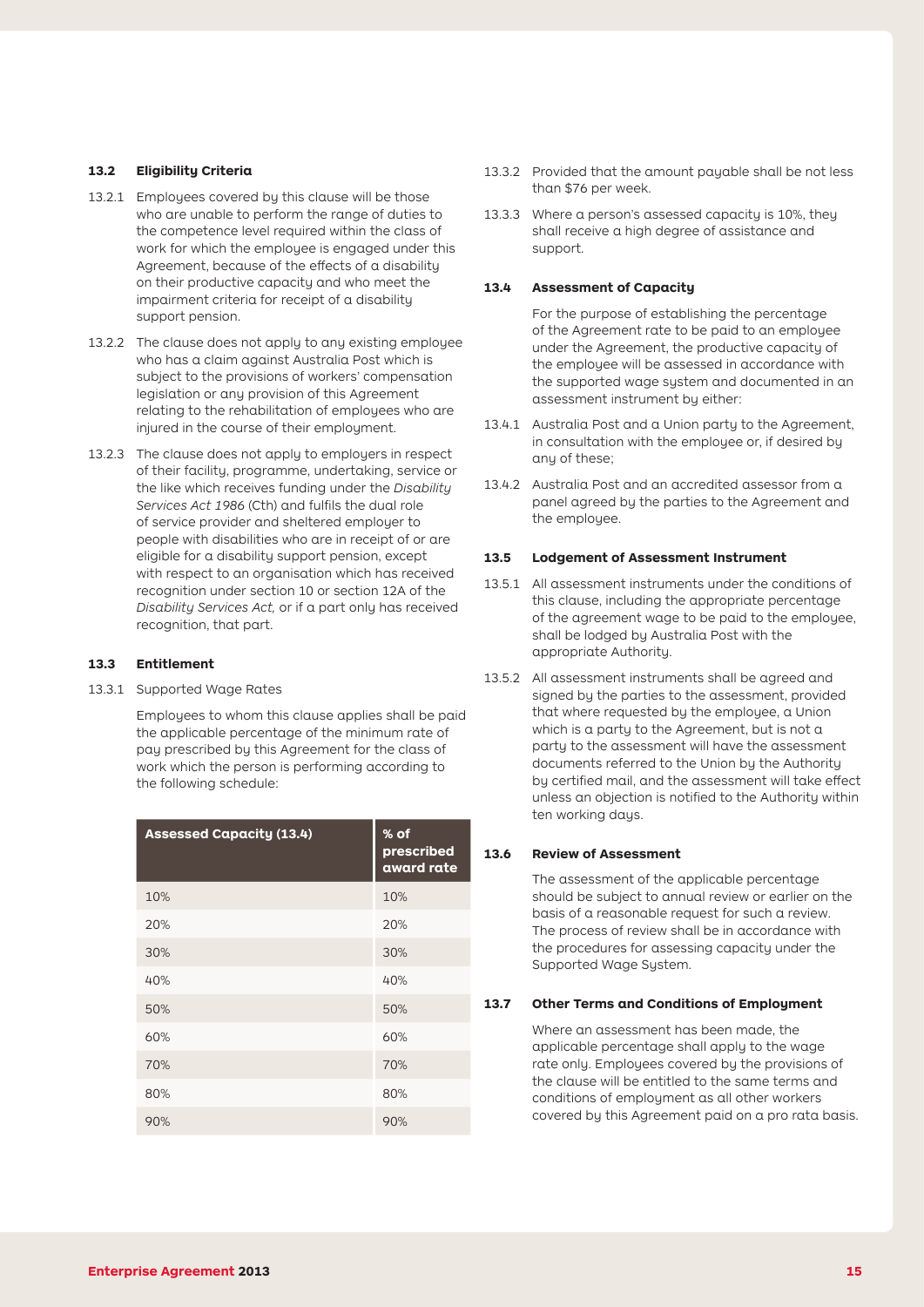#### **13.8 Workplace Adjustment**

Where Australia Post wishes to employ a person under the provisions of this clause, it shall take reasonable steps to make changes in the workplace to enhance the employee's capacity to do the job. Changes may involve the re-design of the job duties, working time arrangements and work organisation in consultation with other workers in the area.

#### **13.9 Trial Period**

- 13.9.1 In order for an adequate assessment of the employee's capacity to be made, Australia Post may employ a person under the provisions of this clause for a trial period not exceeding twelve weeks, except that in some cases additional work adjustment time (not exceeding four weeks) may be needed.
- 13.9.2 During that trial period the assessment of capacity shall be undertaken and the proposed wage rate for a continuing employment relationship shall be determined.
- 13.9.3 The amount payable to the employee during the trial period shall be \$76 per week or such greater amount as is agreed from time to time between the parties (taking into account the Department of Human Services income test free area for earnings) and inserted in this Agreement.
- 13.9.4 Work trials should include induction or training as appropriate to the job being trialled.
- 13.9.5 Where Australia Post and the employee wish to establish a continuing employment relationship following the completion of the trial period, a further contract of employment shall be entered into based on the outcome of assessment under clause 13.3 - Entitlement.

### 14 Allowances

 Allowances in this clause which are subject to the same percentage increases that apply to salary rates in accordance with this Agreement are specified at Attachment B – Adjustment of Allowances.

#### **14.1 Dirty Cleaning Work Allowance**

An employee required to perform cleaning work which in the opinion of the person in charge is of an unusually dirty or offensive nature will be paid an allowance whilst so employed at the relevant rate specified in the Australia Post Human Resources Manual Rates of Pay Booklet.

#### **14.2 Divide Allowance**

#### 14.2.1 Eligible classifications

 An employee employed in a classification of Postal Delivery Officer, Senior Postal Delivery Officer Grade 1, Senior Postal Delivery Officer Grade 2, Senior Postal Delivery Officer Grade 3 or Postal Delivery Co-ordinator Grade 1 who is utilised to deliver, in addition to one of the normal three rounds, a portion (being not less than 100 delivery points) of a round other than one of the normal three rounds, will be paid the divide allowance at the relevant rate specified in the Australia Post Human Resources Manual Rates of Pay Booklet.

14.2.2 Relief Employee

 A relief employee who is utilised to deliver a portion (being not less than 100 delivery points) of a round in addition to the round being delivered that day, will be paid the divide allowance prescribed in 14.2.1.

14.2.3 Trainee

 A Trainee Postal Delivery Officer who is performing Postal Delivery Officer duties will be paid the divide allowance prescribed in 14.2.1.

#### **14.3 Excess Fares**

An employee on temporary duty away from the employee's head station shall be paid an allowance equal to any excess costs incurred in travelling between the employee's residence and the temporary station.

#### **14.4 First Aid Allowance**

 Employees appointed as first aid attendants shall be paid an allowance at the relevant rate specified for the qualification held as set out in the Australia Post Human Resources Manual Rates of Pay Booklet.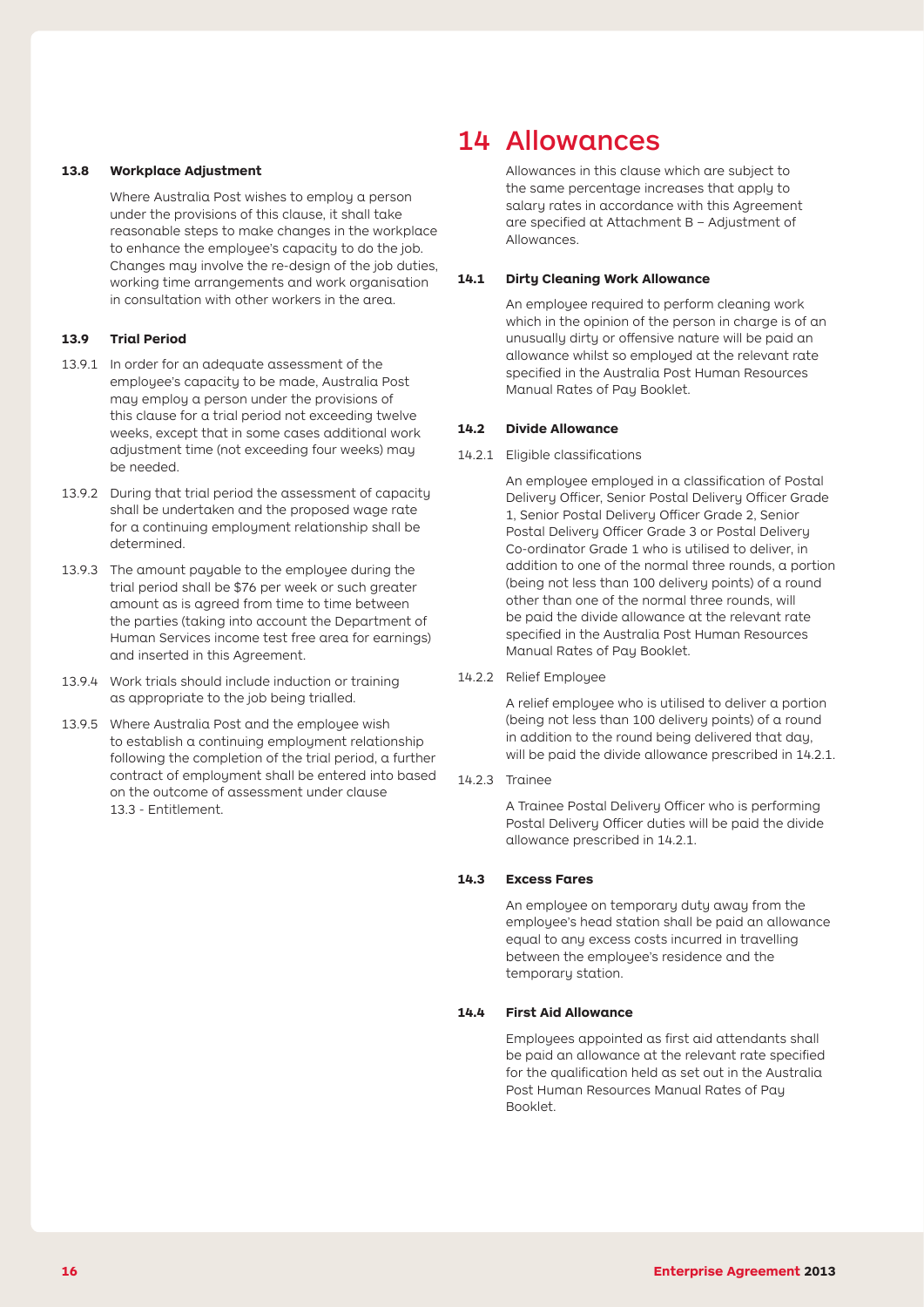| Table 1 - First Aid Allowance                   |                                                                                                                                                                                     |  |
|-------------------------------------------------|-------------------------------------------------------------------------------------------------------------------------------------------------------------------------------------|--|
| Standard                                        | <b>Qualification Held</b>                                                                                                                                                           |  |
| Certificate<br>Standard A                       | • St John Ambulance Australia<br>Senior First Aid Certificate Level<br>2 First Aid Certificate; or                                                                                  |  |
|                                                 | an equivalent qualification.                                                                                                                                                        |  |
| Certificate<br>Re-<br>examination<br>Standard B | • St John Ambulance Australia<br>Advanced First Aid Certificate/<br>Level 3 First Aid Certificate; or<br>• Australian Red Cross<br>Occupational First Aid Course<br>Certificate; or |  |
|                                                 | • an equivalent qualification.                                                                                                                                                      |  |
| Medallion<br>Standard C                         | • St John Ambulance<br>Occupational First Aid / Level 4<br>First Aid Certificate; or                                                                                                |  |
|                                                 | an equivalent qualification.                                                                                                                                                        |  |

#### **14.5 Gladstone Locality Allowance**

 An employee living and working in Gladstone, Queensland, in addition to all other remuneration except District Allowance, will be paid an allowance as follows:

- (a) with dependants: \$700 per annum;
- (b) without dependants: \$360 per annum.

#### **14.6 Headquarters Relocation Allowance**

An employee whose headquarters is transferred to a new location because of a change in the organisation or operations of Australia Post may be paid an allowance equivalent to the amount of excess fares paid or reasonable expenses incurred in travelling to and from the new location for a period of three months. The allowance is not payable to an employee classified as Administrative Officer Level 6 or Postal Manager Grade 3.

#### **14.7 Higher Duties Allowance**

An employee who temporarily performs duties at a higher level will be paid an allowance as follows:

- 14.7.1 Payment Rate
	- (a) if all of the duties of the higher level are performed, an amount to raise salary to the rate that would have been received had the employee been promoted to the level;
	- (b) if only part of the duties of the higher level are performed, an amount commensurate with the proportion of higher duties performed.

14.7.2 Allowance Regarded as Salary for Other Purposes

 An allowance granted under this clause shall be regarded as salary for the purposes of calculating penalty payments and excess travelling time.

14.7.3 Minimum Period

 An employee will not be paid a higher duties allowance for higher duties performed unless the period is more than one day nor do shorter periods count as service at the higher classification.

14.7.4 Payment During Leave

An employee in receipt of higher duties allowance who proceeds on paid leave shall continue to be paid the allowance during the leave if the allowance would have been paid but for the granting of leave.

14.7.5 In-Charge Allowance - Retail Employees

 An employee employed as a Postal Services Officer or Senior Postal Services Officer Grade 1 who performs the in-charge supervisory role during extended trading hours at a retail facility will be paid an allowance to raise salary to the salary shown for this allowance in the Australia Post Human Resources Manual Rates of Pay Booklet.

#### **14.8 Industry Allowance**

#### 14.8.1 Eligibility

 In addition to the agreed salary rate for the relevant classification, an employee, including an apprentice, performing the work of any of the classifications listed below in Table 1 and who is engaged on Construction Work (as defined), will be paid an Industry Allowance at the relevant rate shown in the Australia Post Human Resources Manual Rates of Pay Booklet to compensate for the following disabilities of the industry; namely, being subject to:

- (a) climatic conditions when working in the open on all types of work or on a multi-storey building prior to it being enclosed;
- (b) the physical disadvantage of having to climb stairs or ladders, particularly on multi-storey buildings prior to an elevator being available;
- (c) dust blowing in the wind on building sites;
- (d) sloppy and muddy conditions associated with the initial stages of the erection of a building;
- (e) dirty conditions caused by the use of form oil or from green timber;
- (f) drippings from newly poured concrete;
- (g) the disability of working on all types of scaffolds other than a lightweight swinging scaffold; and
- (h) the lack of the usual amenities associated with factory work (e.g. meal rooms, change rooms, lockers etc).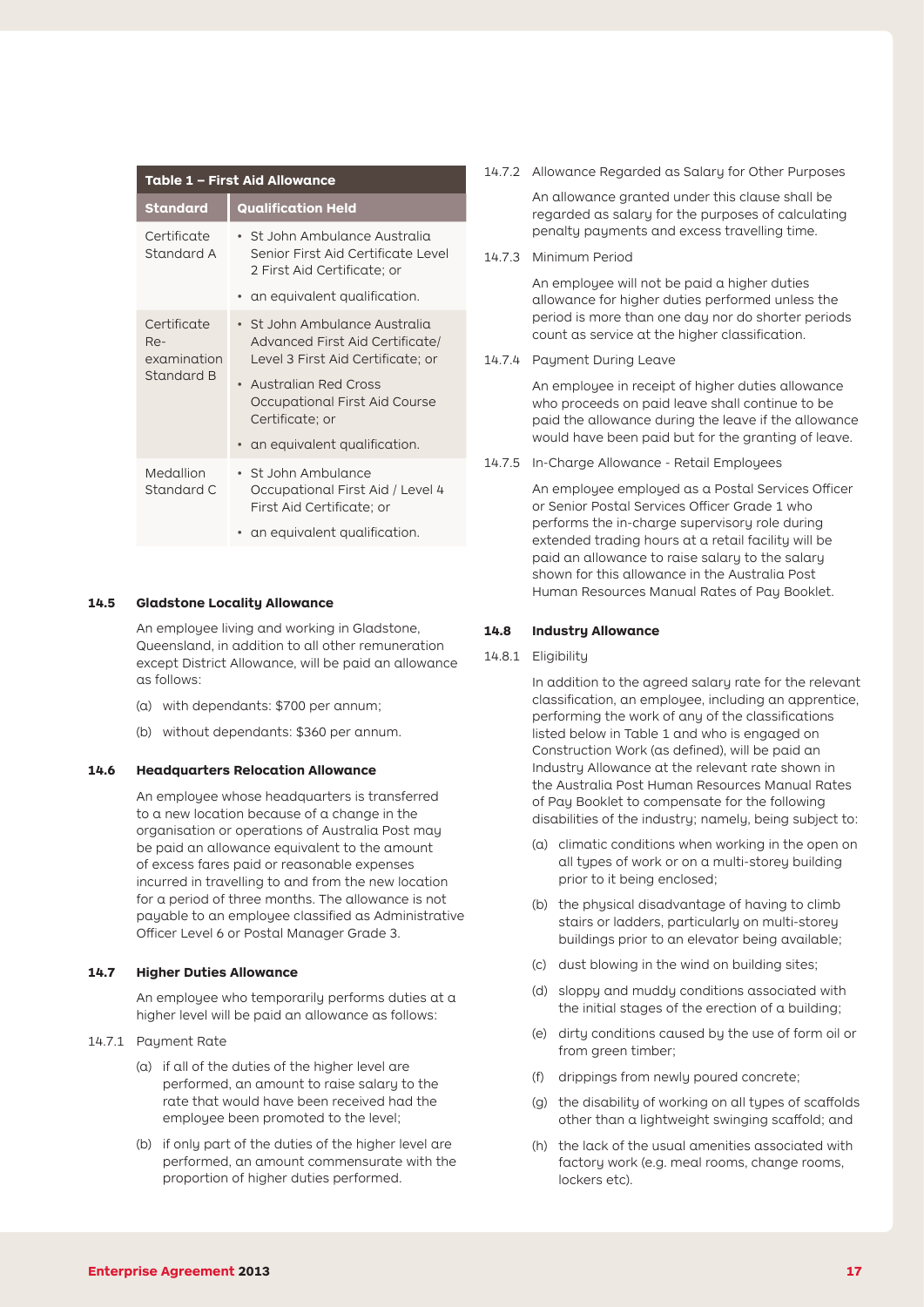#### 14.8.2 Minimum Payment

An employee who is employed on Maintenance Work or Shop Work (as defined) and who is required to perform Construction Work (as defined) for more than 2 hours will, subject to the requirements of clause 14.8.1, be paid the Industry Allowance prescribed in clause 14.8.1 for the whole day.

14.8.3 Table 1 – Classifications Eligible for Industry Allowance

#### **Apprentice**

Postal Technical Officer Level 1

Postal Technical Officer Level 2

Postal Technical Officer Level 3

Postal Technical Officer Level 4

Postal Technical Officer Level 5

- Postal Technical Officer Level 6
- Postal Technical Officer Level 7

#### 14.8.4 Definitions

**Construction Work** means all work, wherever performed, other than that defined as Maintenance Work or Shop Work.

**Maintenance Work** means small carpentry, painting, sign writing, electrical, plumbing and small repair and renovation work in those respective trades.

**Shop Work** means any work performed in a workshop not located on an "on site" building project.

#### **14.9 Miscellaneous Allowances**

14.9.1 Custody Of Stock

 Subject to the approval of Australia Post, a Postal Technical Officer Level 2 or Postal Technical Officer Level 3 who is held responsible for custody of stock, or is required by Australia Post to make inspections of material or to carry out other duties not ordinarily performed by a tradesperson, will be paid not less than the rate prescribed for the relevant classification at Item 5 or Item 6 at Attachment C of the Australia Post Human Resources Manual Rates of Pay Booklet plus an allowance at the rate per annum prescribed at Item 7.

14.9.2 District Allowance

 An employee who lives and works within a prescribed remote locality shall be paid a District Allowance as advised by the Department of Education, Employment and Workplace Relations that reflects the conditions attached to the locality.

#### **14.10 Overtime Meal Allowance**

- 14.10.1 An employee shall be paid an overtime meal allowance of \$14.50 when the employee is required to work at least:
	- (a) 1 hour of overtime continuous with ordinary duty. In determining whether or not an overtime attendance is continuous with ordinary duty, unpaid meal breaks are to be disregarded;
	- (b)  $5$  hours overtime on a day the employee is not rostered for ordinary duty;
	- (c) an additional 5 hours overtime on a day on which eligibility for payment of a first meal allowance has already been established under 14.10.1(a) or 14.10.1(b).
- 14.10.2 For a part-time employee, only duty which attracts an overtime penalty rate counts as overtime under clause 14.10.1 for the purpose of an overtime meal allowance.
- 14.10.3 Where a three course meal can be obtained by the employee at an Australia Post cafeteria, the overtime meal allowance payable is the maximum amount which can be charged for a three course meal.
- 14.10.4 An employee shall not be paid a meal allowance if it is not unreasonable that the employee returns home for a meal during the meal break.
- 14.10.5 Employees in a particular facility who have elected and are receiving payment for overtime meal allowance in cash at the date this Agreement is made will be eligible to continue to receive the allowance in cash while they continue to be located at that particular facility, or in the event that they transfer to another facility that pays overtime meal allowances in cash.

#### **14.11 Postal Delivery Officer Functional Allowance**

 An employee employed as Postal Delivery Officer, Senior Postal Delivery Officer Grade 2 (non-relief employee) or Senior Postal Delivery Officer Grade 3 who is utilised to deliver one or more rounds other than the normal 3 rounds will be paid the functional allowance specified in the Australia Post Human Resources Manual Rates of Pay Booklet.

#### **14.12 Private Motor Vehicle Allowance**

An employee who is authorised to use a private motor vehicle for official purposes or in circumstances in which Australia Post would otherwise meet the cost of the journey is entitled to be reimbursed reasonable expenses incurred in using the vehicle on that journey.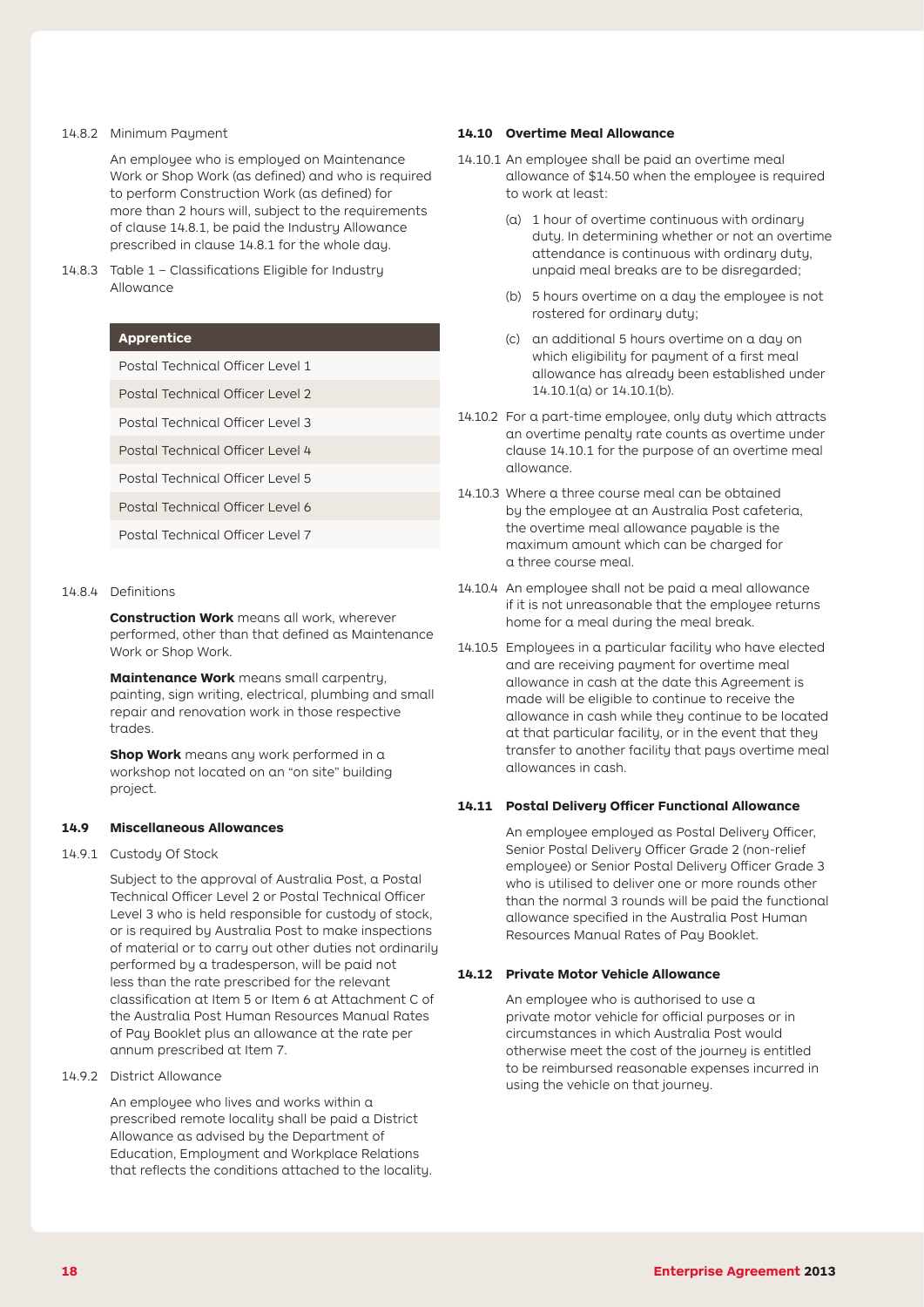#### **14.13 Qualifications Allowance**

An employee on the minimum salary of an Administrative Officer Level 1 with the prescribed educational qualifications or keyboard skills will be paid an allowance to raise salary to the second salary point of the Administrative Officer Level 1 salaru range.

#### **14.14 Shoe Allowance for Retail Employees**

 With effect from the date of lodgement of this Agreement, retail employees who are eligible for and wear the corporate retail uniform are entitled to be reimbursed up to \$85 once per calendar year for the purchase of footwear. This amount is in lieu of the amount specified at Item C Schedule 3 of the Australia Post Principal Determination that would otherwise apply to retail employees.

#### **14.15 Special Rates – Technical Employees**

14.15.1 Eligibility

The special rates set out in this clause will apply to Technical employees covered by this Agreement, other than a Postal Technical Officer Level 8 or Postal Technical Officer Level 9, for the disabilities prescribed below:

- (a) Disability Allowance 1 An allowance is to be paid at the rate specified in the Australia Post Human Resources Manual Rates of Pay Booklet where an employee is required to work:
	- (i) in conditions which are offensive or otherwise distressing, including being unusually dirty, wet or obnoxious to an extent greater than that which would normally be encountered; or
	- (ii) for more than one hour in situations of extreme heat (> 46 Celsius) or extreme cold (< 0 Celsius) where the temperature has been raised or lowered artificially; or
	- (iii) on all spray painting carried out in other than a properly constructed booth.
- (b) Disability Allowance 2 An allowance is to be paid at the rate specified in the Australia Post Human Resources Manual Rates of Pay Booklet where an employee is required to work:
	- (i) with materials regarded as offensive (i.e. asbestos, hot bitumen/asphalt, and insulation materials such as insulwool, pumice, etc); or
	- (ii) in confined spaces (i.e. a compartment or space which necessitates an employee working in a stooped or otherwise cramped position or without proper ventilation).

#### 14.15.2 Special Rates Not Cumulative

 Where more than one of the disabilities entitling an employee to extra rates exists on the same job, only one of the special rates is to be paid, namely, the highest for the disabilities so prevailing, with the exception of cold places, confined spaces, dirty work, height work, hot places or wet places, the rates for which are cumulative.

#### 14.15.3 Penalty Payments and Special Rates

 The allowances prescribed by this clause are to be paid irrespective of the times at which the work is performed, and are not subject to any premium or penalty additions.

14.15.4 Special Rates during Holidays and Leave

 Special Rates are not payable during holidays, annual leave, personal leave or other approved leave.

#### **14.16 Study Assistance**

 An employee who is approved by Australia Post as a student to undertake a course of study or a short course of instruction may be granted reimbursement in full or in part of fees incurred for the course.

#### **14.17 Team Skills Loading**

- 14.17.1 The team skills loading is payable at the rate specified in the Australia Post Human Resources Manual Rates of Pay Booklet to eligible employees in mail/parcel processing facilities which have implemented HPO Team based work arrangements. The loading is payable to eligible employees in team based arrangements when:
	- (a) they have successfully completed the relevant training; and
	- (b) their team is undertaking the expanded roles and accountabilities.
- 14.17.2 Clause 37.3 outlines eligibility conditions for retention of team skill loading on transfer.

#### **14.18 Temporary Accommodation Allowance**

 An employee who has been transferred or promoted from one locality to another and who is unable to obtain suitable long-term accommodation at the new locality will be reimbursed for a reasonable period of time additional reasonable living expenses incurred in residing in temporary accommodation at the new location.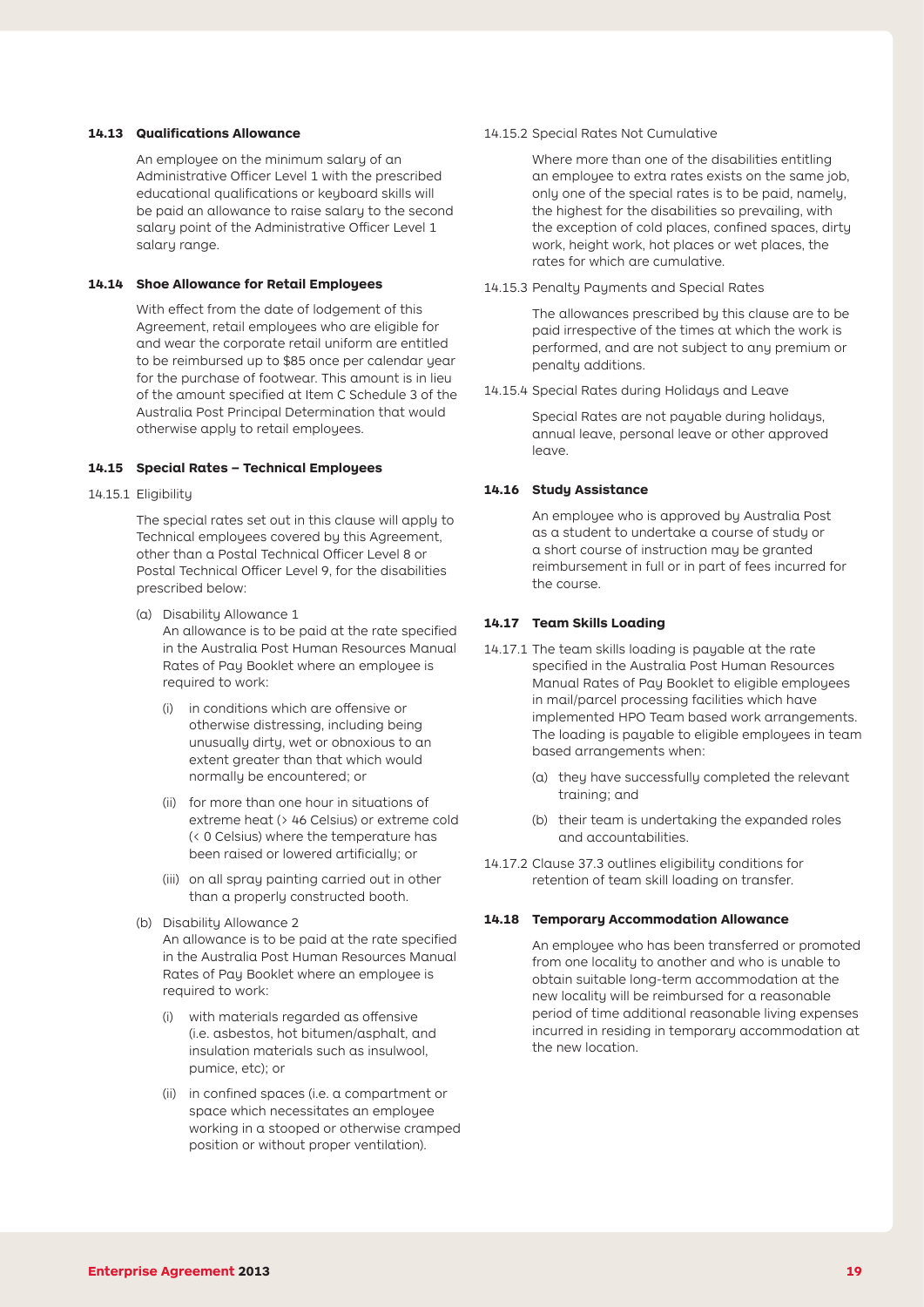#### **14.19 Tools and Protective Clothing**

Where Australia Post requires an employee employed in a Technical Employee Classification to provide and use tools for the performance of duties and/or provide protective clothing while engaged on any duties where exposed to adverse weather conditions, Australia Post must reimburse the employee for the cost of purchasing such tools or clothing. The provisions of this clause will not apply where Australia Post supplies such items without cost to the employee.

#### **14.20 Tonnage Allowance**

 An employee who is required to drive a motor vehicle of one of the types described in Table 2 below shall be paid, in addition to salary, an allowance at the relevant rate prescribed for the type of vehicle as specified in the Australia Post Human Resources Manual Rates of Pay Booklet for each day or portion thereof while the vehicle is driven on a public carriageway.

#### **Table 2 – Tonnage Allowance**

#### **Vehicle Type**

Light Rigid Vehicle (Trucks from 4.5 to 13.9 tonnes Gross Vehicle Mass)

Heavy Rigid Vehicle (Trucks exceeding 13.9 tonnes Gross Vehicle Mass)

Articulated Vehicle (Linehaul, wharf work and heavy rigid/dog trailer combinations)

Road Train (B Double combinations)

#### **14.21 Transfer Costs**

#### 14.21.1 Eligibility

This clause applies to an employee who is transferred from one locality to another:

- (a) in the interest of Australia Post; or
- (b) in the ordinary course of promotion; or
- (c) on account of illness of such a nature as to justify the transfer; or
- (d) after a residence of three or more years in a prescribed isolated locality or a locality where climatic conditions are severe; or
- (e) to fill a vacancy in a prescribed isolated locality or a locality where climatic conditions are severe; and

the transfer necessitates a change in residence.

#### 14.21.2 Entitlement

An employee to whom this clause applies is entitled to have paid by Australia Post:

- (a) the reasonable cost of conveyance of the employee and the employee's dependants; and
- (b) the cost reasonably incurred by the employee in removing furniture and household effects and those of the employee's dependants, from the locality at which the employee resided immediately before the transfer to the new locality;
- (c) reimbursement of prescribed reasonable legal and other costs associated with the sale of the employee's principal private residence at the former location and the purchase of a residence at the new location.

#### **14.22 Travelling Allowance**

#### 14.22.1 Overnight Absence

 An employee who is required to be away overnight is entitled to be paid an allowance for reasonable expenses for accommodation, meals and incidental costs whilst:

- (a) travelling on duty;
- (b) travelling to a new location to take up duty on promotion or transfer in Australia Post's interests;
- (c) carrying out duties at another place by direction of an authorised manager/supervisor.
- 14.22.2 Part-day Absence

 An employee who is required to be on duty away from the employee's headquarters or temporary headquarters for more than 10 hours but the absence does not extend overnight is eligible to be paid an allowance for additional reasonable expenses incurred other than for travel. Payment of the allowance is subject to the following conditions:

- (a) no other cost re-imbursement allowance is payable in respect of the absence (for example – Overtime Meal Allowance); and
- (b) the allowance is not payable whilst an employee whose normal duties require the employee to be absent from the headstation or temporary headstation is performing normal duties.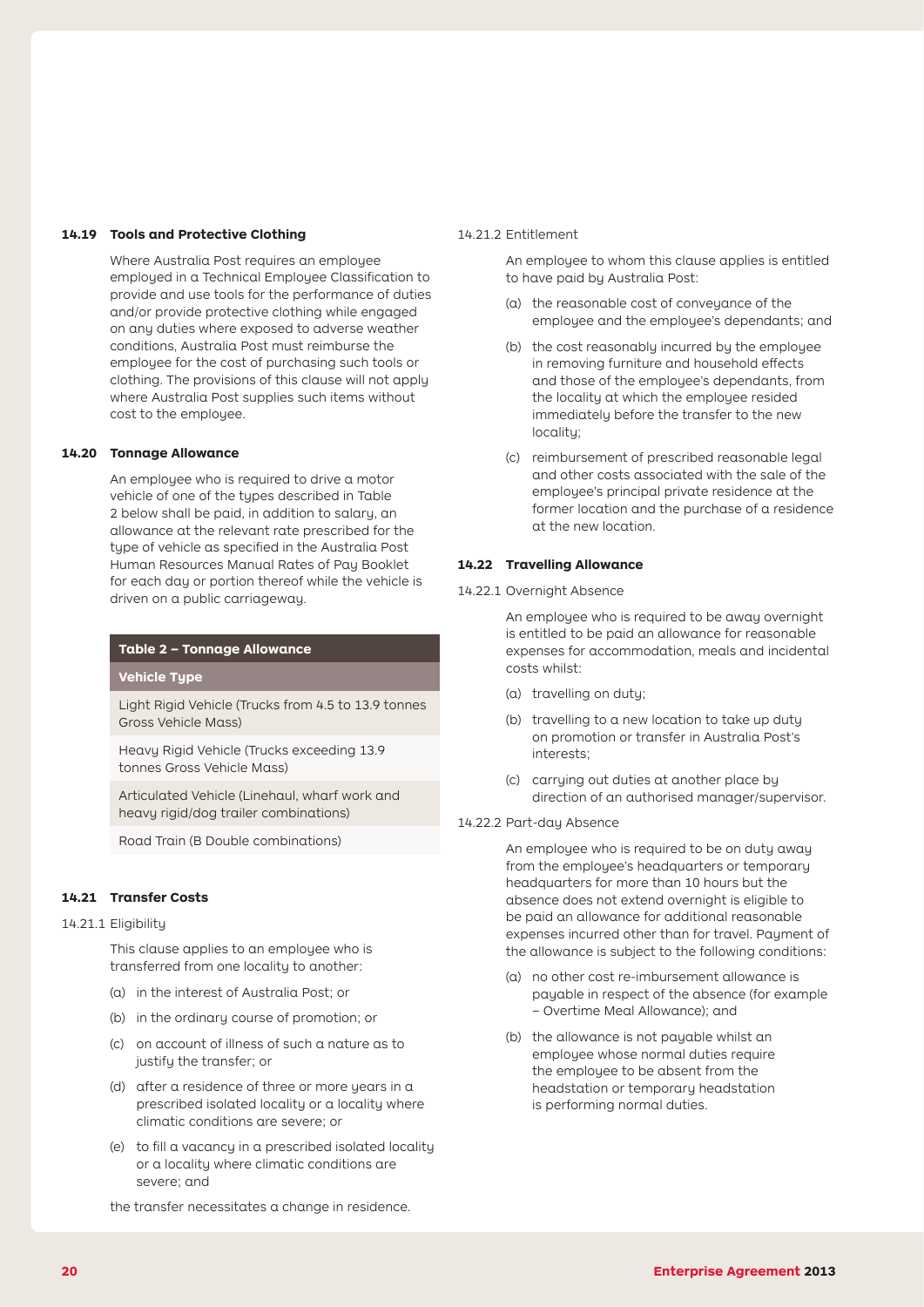### 15 Deductions from salaries of rent for residence

#### **15.1 Supervision of Property**

 If an employee resides in a building which is owned or leased by Australia Post, and the employee has an incidental obligation of supervision or control over personnel or property, Australia Post has the right to direct that rent be charged and deducted from the employee's salary. The amount of rent charged must be fair and reasonable, not exceeding 10 per cent of the lowest total Agreement rate for the employee's classification.

### 16 Hours of duty

#### **16.1 Specific provisions - Operational Employees**

- 16.1.1 Except as otherwise provided, the ordinary hours of duty of employees will be 36.75 per week over a cycle of shifts or an average of those hours over a monthly cycle.
- 16.1.2 Except as otherwise provided in this clause, the daily hours of ordinary duty will not exceed 7 hours 21 minutes except where work is performed with a reduced number of attendances, in which case the daily hours of ordinary duty will not exceed 8 hours 10 minutes.
- 16.1.3 Retail employees

The ordinary hours of duty of retail employees will be 36.75 per week Monday to Friday, provided that:

- (a) Australia Post will be permitted to roster employees for weekend duty and other than within the limits of 8.00 a.m. and 6.00 p.m.;
- (b) no employee will be rostered for ordinary duty on more than five days in any seven day period;
- (c) an employee rostered for ordinary duty between 6.30 a.m. and 8.00 a.m. Monday to Friday will receive a penalty of 50% of their ordinary rate for the time worked between those hours;
- (d) an employee may, with Australia Post's agreement, work a reduced number of attendances over a cucle of weeks, provided that the hours of duty over those weeks will average 36.75 hours per week.
- 16.1.4 Postal Delivery Officers
	- (a) Subject to clauses  $16.1.4(b)$  and  $16.1.4(c)$ , the ordinary hours of duty of Postal Delivery employees will be 36.75 per week to be worked eight hours on Monday, seven hours on Tuesday, Wednesday and Thursday and 7.75 hours on Friday.
	- (b) Where operational requirements necessitate the working of an eight hour or 7.75 hour day regularly on any day other than Monday or Friday respectively, that day may be substituted for the Monday or Friday specified in clause 16.1.4(a).
	- (c) Where an employee was employed as a Postal Sorting Officer immediately prior to the incorporation of this classification in the Postal Delivery Officer classification, and the daily hours of ordinary duty were 7 hours and 21 minutes, such ordinary hours of duty will be retained.

#### **16.2 Specific provisions – Administrative / Professional Employees**

16.2.1 Non-Shiftworkers

The ordinary hours of duty of employees, other than shiftworkers, shall be 36.75 hours per week to be worked Monday to Friday within the limits of 8.00 a.m. and 6.00 p.m.

16.2.2 Reduced Attendances

Where Australia Post agrees that an employee may work a reduced number of attendances over a cycle of weeks, the hours of duty over those weeks shall average 36.75 hours per week.

16.2.3 Flexible Hours

 The Flexible Working Hours Scheme (the Scheme) shall be made available to employees where work routines are not entirely dependent on customer/ work flows or operational requirements.

- (a) The operation of the Scheme shall take account of the operation and business needs of Australia Post and its employees. These needs will still allow employees to have significant control over their starting and finishing times.
- (b) The Scheme will operate consistent with the provisions of this clause, containing arrangements for the standard day, span of hours in accordance with clause 16.2.1 above and clause 16.4, and including matters dealing with core times, settlement period, flex periods, flex credits and debits, and core time leave.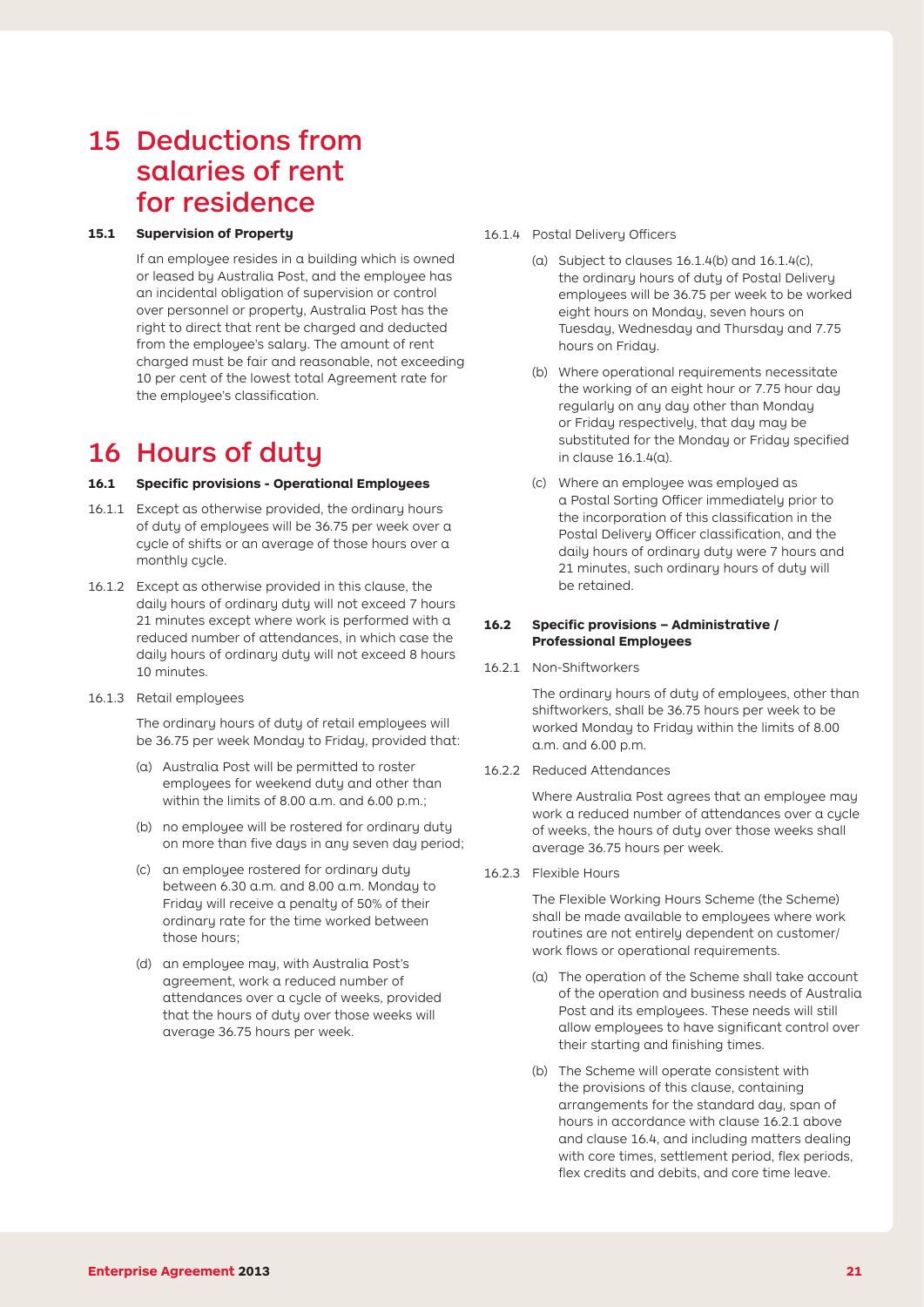- (c) The times of commencement and cessation of duty, including meal breaks, will be subject to agreement between the manager and the employee. An employee's attendance outside the hours of a standard day but within the span of hours will be subject to the availability of work and the approval of the employee's manager.
- (d) Definitions:

**Standard day** for the purpose of flextime, is 7 hours and 21 minutes per day;

**Core time** means the periods during the day when an employee will perform ordinary duty unless absent on approved leave or core time leave;

**Settlement period** means the ordinary working 16.3.3 Shiftworkers days over which calculations are made to determine flex credit or flex debit carry over;

**Flex period** means the periods during the day when an employee's hours of duty and times of attendance may be varied;

**Flex credit** means the accumulated amount of time worked by an employee in excess of the standard days in the settlement period, including any carry over, but does not include time worked as overtime;

**Flex debit** means the difference between the sum of the standard days in a settlement period and the aggregate amount of time worked by an employee where the total time worked is less than the sum of the standard days in the settlement period after any necessary adjustment has been made for any absence on approved leave and includes any carry over;

**Core time leave** means any approved absence during core time other than approved leave, and may be used for up to a maximum of two full core times during the settlement period.

#### 16.2.4 Shiftworkers

The ordinary hours of duty of employees required to work shift duty shall not exceed 36.75 per week or an average of 36.75 over a cycle of shifts.

#### **16.3 Specific provisions - Technical Employees**

#### 16.3.1 Non-shiftworkers

In the case of employees other than shift workers, the hours of duty, exclusive of meal breaks, will not exceed 36.75 per week made up of 7 hours 21 minutes per day Monday to Friday, within the limits of 7.00 a.m. and 6.00 p.m.

16.3.2 Reduced Attendances for non-shiftworkers

 Where work is performed with a reduced number of attendances, the hours of duty, exclusive of meal breaks, will not exceed an average of 36.75 per week made up of a maximum of 8 hours 10 minutes per day Monday to Friday within the limits of 7.00 a.m. and 6.00 p.m.

For employees whose duties do not permit the working of straight day duty as shown in clause 16.3.1, the following shift conditions will apply:

- (a) Hours of Duty The hours of duty will be an average of 36.75 per week over a cycle of shifts. A reduced number of attendances may be worked in the cycle of shifts.
- (b) Maximum Hours The maximum period of ordinary duty on any day, except Saturday, will be 9 hours. On Saturdays, the maximum period of ordinary duty will be 10 hours.
- (c) Minimum Hours The minimum period of ordinary duty will be 7 hours.
- (d) Relief Duty Employees rostered for the relief of other employees absent on approved leave or employees rostered off duty in lieu of Sunday duty will be employed on straight day duty when not required for relief duty.
- (e) Penalty Shift Any shift that falls within the 6.00 p.m. – 6.30 a.m. bandwidth (in whole or part) or on weekends or public holidays.
- (f) Night Shift Any shift which falls wholly within the 6.00 p.m. – 8.00 a.m. bandwidth.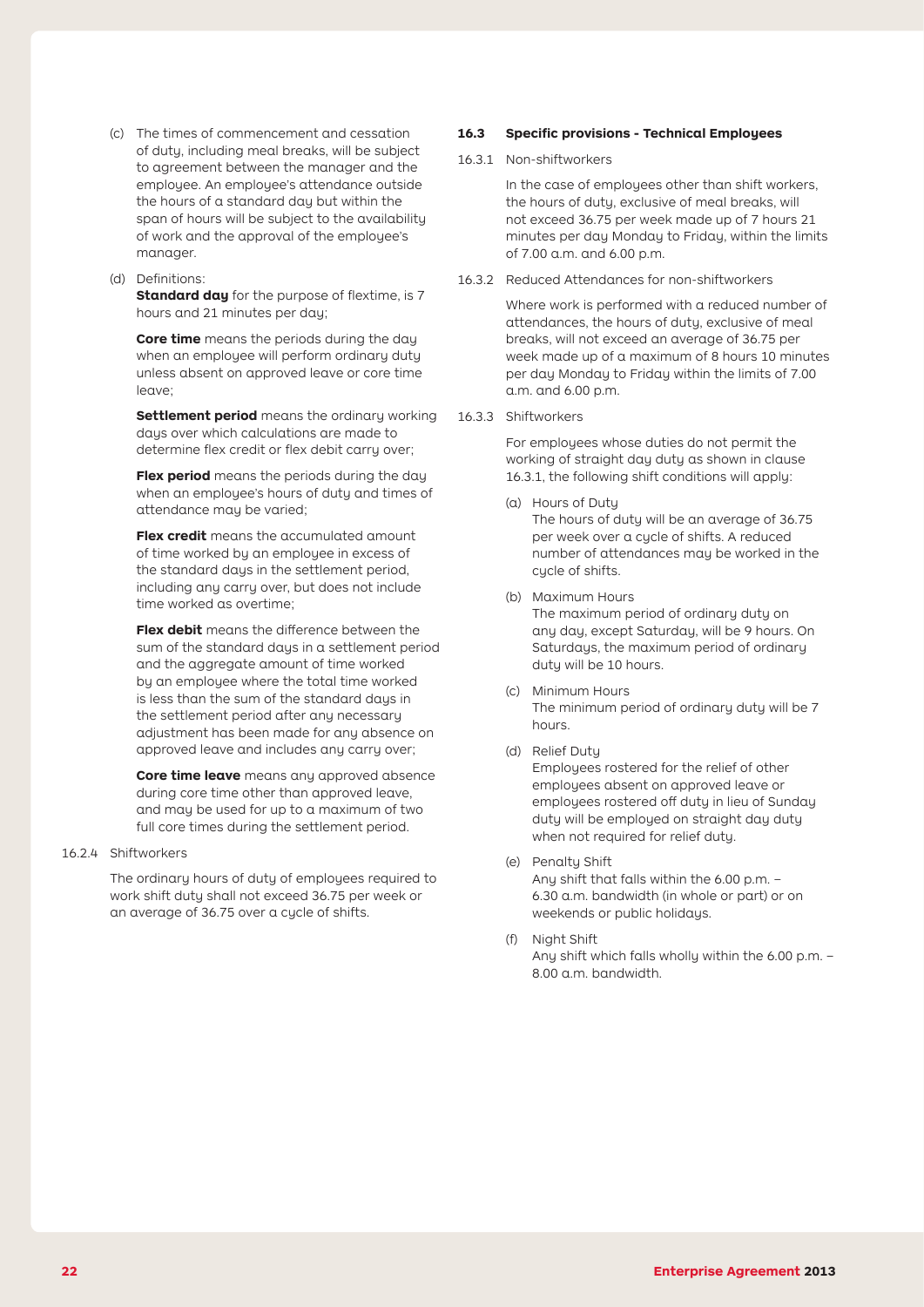#### 16.3.4 Facilitative Arrangements

 In cases where the provisions of this clause do not fully satisfy either Australia Post's operational needs or social needs of employees, the provisions of this clause may be varied by mutual agreement between Australia Post and the majority of employees affected by the change. This clause overrides the facilitative provisions at clause 16.4.

#### 16.3.5 Meal Break

 No employee will be required to work for a continuous period of more than five hours without a meal break of one hour, except where by mutual agreement between the majority of the employees at any station and Australia Post a meal break of not less than 30 minutes is arranged. Where an employee is engaged on shift duty, the employee may be required to remain in attendance during the shift break subject to the following conditions:

- (a) where the meal break is rostered as duty, no additional payment will be made;
- (b) where the meal break is not rostered as duty, additional payment will be made at the employee's ordinary rate of pay for the meal break. Where an employee is called upon to work during the meal break, overtime rates will be paid for the whole of the meal break.

#### 16.3.6 Unusual Conditions

Where an employee works for more than one hour during normal rostered hours in circumstances or locations where, in the opinion of the supervisor, in consultation with the local Health and Safety Representative, the work is unusually cramped, distressing or unhealthy, e.g.:

- (a) In a tunnel;
- (b) Under floors:
- (c) In lift wells;
- (d) On overhead equipment close to ceilings;
- (e) Inside and under mail processing equipment;
- (f) Behind switchboards, etc;

the hours of duty for that day will be reduced by 30 minutes.

Where such a reduction occurs, the normal hours of duty on other days will not be increased.

16.3.7 Overtime

 Payment for overtime will be subject to the conditions prescribed in clause 17. The exception is, however, that an employee will be paid at the rate of double time for all overtime duty performed between 11.00 p.m. on one day and 7.00 a.m. on the next day.

#### **16.4 Hours of Duty Facilitative Provisions**

- 16.4.1 Specific hours of duty provisions can be varied by agreement with either the majority of employees or on the basis of individual agreement in the following manner:
	- (a) the ordinary hours of duty of employees shall not exceed 36.75 hours per week or an average thereof provided that the weekly hours for day workers may be averaged over a cycle of no longer than 12 months;
	- (b) the ordinary hours of day workers may be between the hours of 6.30 a.m. and 6.00 p.m.;
	- (c) ordinary hours of duty shall be worked on an average of no more than 5 attendances per week over a cucle; and
	- (d) ordinary hours of duty on any one day may be between six and ten hours.

#### **16.5 Part-time Employees**

16.5.1 Continuous Duty

The ordinary hours of duty of part-time employees shall be continuous on any one day. An unpaid meal break shall not be regarded as breaking continuity of duty.

16.5.2 Hours Specified

At the time of engagement, Australia Post and the part-time employee will agree in writing, on a regular pattern of work, specifying at least the hours worked each day, which days of the week the employee will work, or, where appropriate, the number of shifts in the cycle and the actual starting and finishing times each day/shift.

16.5.3 Hours Varied

 Subject to clauses 16.5.4 and 16.5.5, the hours of duty of part-time employees may be varied to meet Australia Post's operating requirements, following consultation with the employee and having regard to the needs of the employee. Any variations will be recorded in writing. Family responsibilities of part-time employees are to be considered when varying hours of duty.

16.5.4 Notice

 Part-time employees must be given a reasonable period of notice of a variation of hours of duty. Where a reduction in hours will occur, no part-time employee shall be given less than three months' notice of a reduction in hours unless the employee agrees to a shorter period.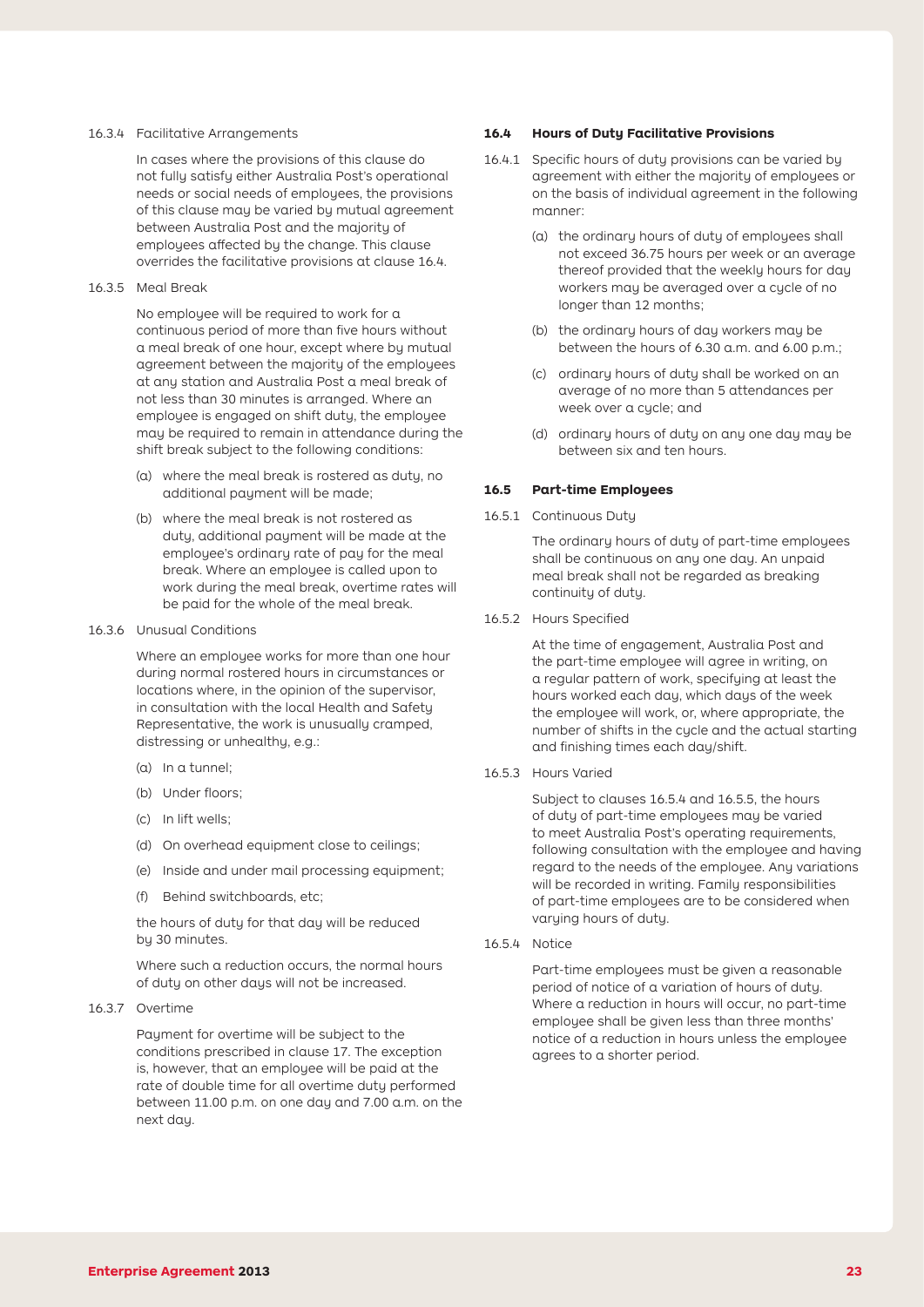#### 16.5.5 Initiated by Employee

Where the permanent part-time employment arrangement was initiated by the employee, the hours of duty can only be varied during the period for which the arrangement was approved, with the consent of the employee. However if the arrangement extends beyond 12 months, the hours of duty may be varied after 12 months in accordance with clause 16.5.3.

#### **16.6 Review Process: Part-Time Employees**

Australia Post acknowledges that the rostered hours of part-time staff should match the underlying ordinary hours of the position, ie, the hours worked on a regular predictable basis in a manner consistent with the relevant hours of duty provisions in this Agreement.

- 16.6.1 Australia Post will continue the following arrangements:
	- (a) employees will have a right to seek a review of their current hours against the above principle (refer clause 16.6) including providing appropriate supporting reasons, and have the right to request Union involvement in that process;
	- (b) factors to be considered in the review process shall be the hours of duty worked over the previous twelve months (or since the employee started in the position, whichever is the lesser period) and known business/operational changes in the next six months;
	- (c) the review shall be documented (in accordance with the standard pro forma developed at the national level);
	- (d) Australia Post's employment monitoring arrangements shall include data on the extent of additional hours being worked by part-time employees; and
	- (e) employees will not be discriminated against or disadvantaged because they have sought a review of their current hours.
- 16.6.2 Australia Post agrees to provide relevant information and explain and support the reasons why it reached the decision that it did, at the time that the employee is informed of the decision. Where an employee disagrees with the outcome of the review the employee may elect to take the matter through the Dispute Resolution Procedure, in lieu of the Grievance Process.

#### **16.7 Part-Time Employees – Minimum Hours**

- 16.7.1 The Parties support the principle that part-time positions should not be less than three hours per engagement. There will, however, be circumstances where the application of this principle may result in arrangements which are not practicable and/ or there is no other available work. Where this circumstances arises:
	- (a) in respect of new positions, Australia Post and the Union agree to consultation prior to the creation and staffing of such a position, including appropriate consideration of alternative work arrangements which would meet the minimum hours principle; and
	- (b) in respect of existing individual part-time positions which do not conform with the principle, these will be reviewed when they next become vacant.
- 16.7.2 The Parties agree that the minimum hours principle will be applied as follows:
	- (a) existing part-time arrangements will not be reduced on the basis of this clause; and
	- (b) any proposals to vary the level of rostered hours of a number of part-time positions on a shift will be subject to consultation with the Union at State level and with the staff concerned.

#### **16.8 Make Up Time**

An employee may elect, with the consent of Australia Post, to work make up time under which the employee takes time off ordinary hours, and works the time taken off at a later time, during the spread of ordinary hours applicable to the employee, at ordinary rates.

#### **16.9 Meal Break**

- 16.9.1 An employee shall not be employed for more than 5 hours continuously without being granted a meal break of not less than 30 minutes nor more than 75 minutes, provided that:
	- (a) by agreement between Australia Post and an employee or a majority of employees in the workplace concerned a longer period for the meal break may be arranged;
	- (b) by agreement between Australia Post and an employee, the employee concerned may work in excess of 5 hours but not more than 6 hours without a meal break;
	- (c) however, where an employee is required to work in excess of 5 hours on any day or shift, a meal break must be granted.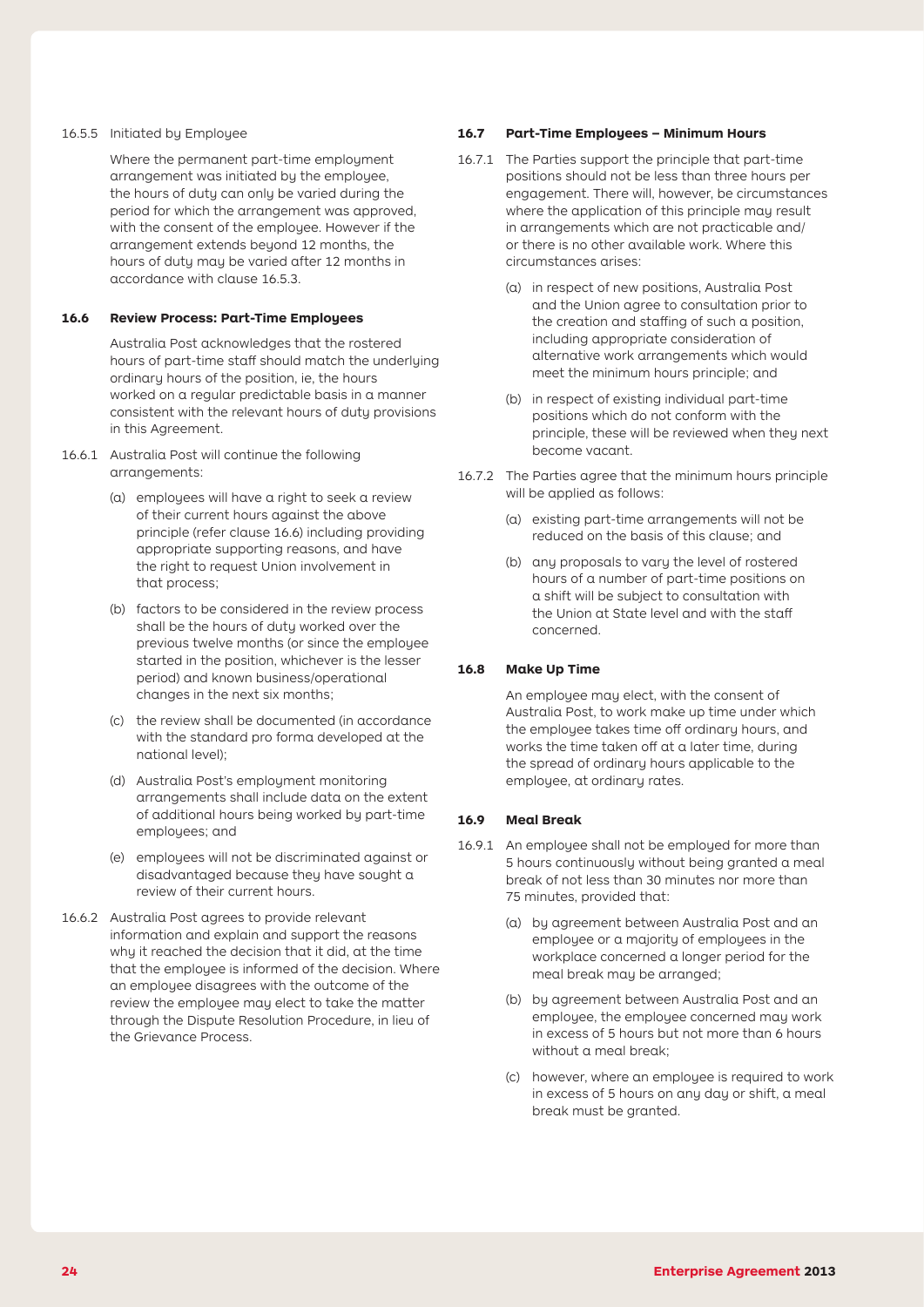#### **16.10 Tea Break**

16.10.1 Australia Post commits to maintaining tea break arrangements that apply at individual workplaces in accordance with custom and practice. Australia Post, however, may vary the time at which a tea break is taken at a workplace where such a variation is operationally required. Australia Post may also vary the length of a tea break at a workplace where the length of the break at that workplace is inconsistent with tea break arrangements applicable at other workplaces within the same operational stream in Australia Post and where current arrangements are not based on operational considerations limited to that particular facility. Provided that ongoing changes to the length of tea breaks would be regarded as significant change for the purposes of clause 33 - Employee Consultation, and would involve a process to determine the view of staff.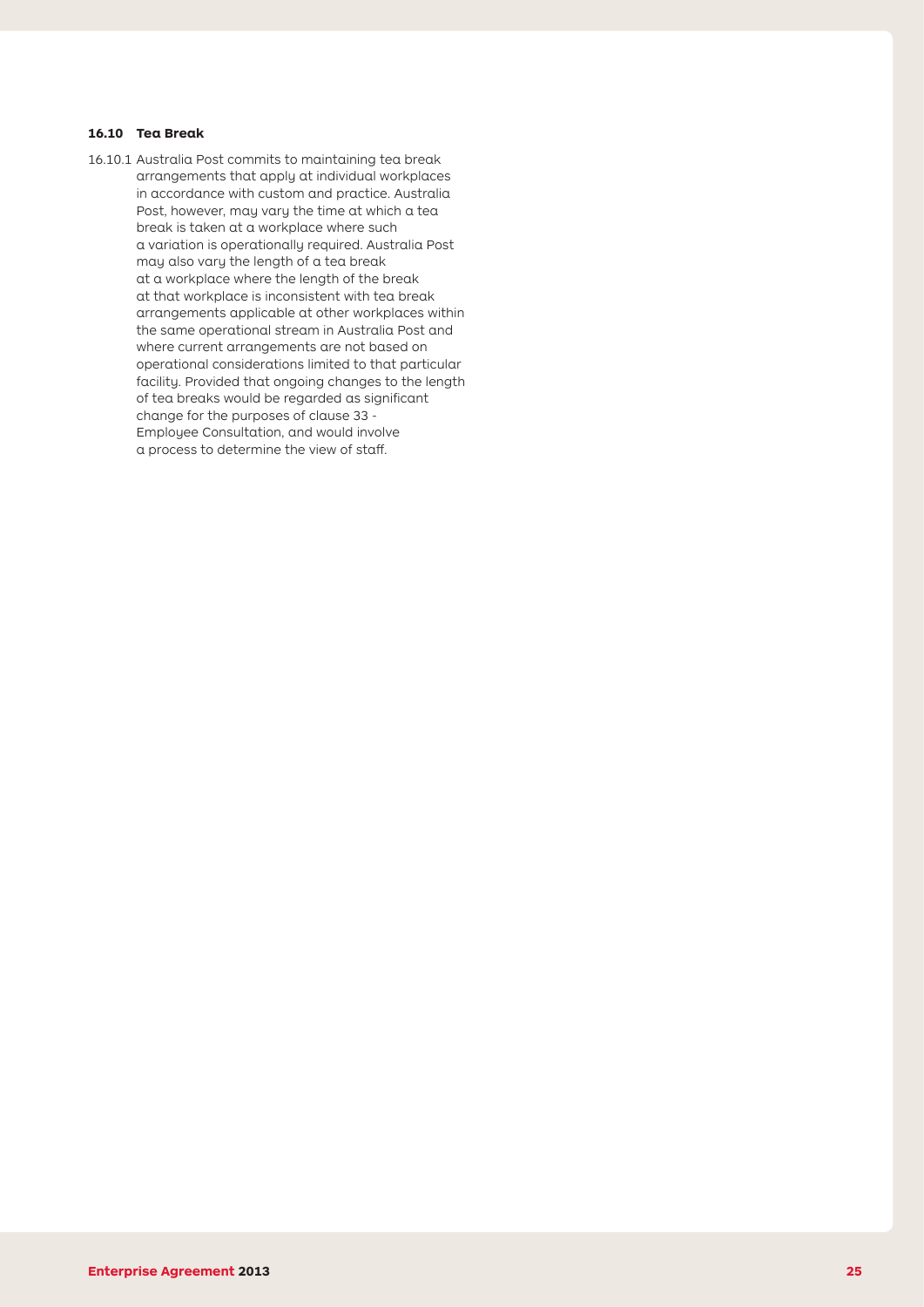### 17 Overtime

#### **17.1 General Conditions**

#### 17.1.1 Reasonable Overtime

- (a) Subject to clause 17.1.1(b) Australia Post may require an employee to work reasonable overtime in accordance with the provisions of this clause.
- (b) Provided that this subclause does not apply to employees employed in accordance with the provision of clause 23.13 - Parental Leave – Right to Request,
- (c) An employee may refuse to work overtime in circumstances where the working of such overtime would result in the employee working hours which are unreasonable having regard to:
	- (i) any risk to employee health and safety;
	- (ii) the employee's personal circumstances including any family responsibilities;
	- (iii) the needs of the workplace or enterprise;
	- (iv) the notice (if any) given by the employer of the overtime and by the employee of his or her intention to refuse it; and
	- (v) any other relevant matter.
- 17.1.2 Salary

 An employee's salary for the purpose of computation of overtime includes higher duties allowance and any other allowance in the nature of salary.

- 17.1.3 Hourly Overtime Rate
	- (a) The hourly rate for overtime payment is ascertained by the following formula:

#### **(A ÷ 313 x 6 ÷ 36.75) x P**

 Where:

- A is the annual salary; and
- P is the prescribed rate.
- (b) For the purpose of  $17.1.3(a)$ , the prescribed rates (P) for overtime duty are:
	- (i) Monday to Friday  $-150\%$  for first 3 hours and 200% thereafter;
	- (ii) on public holidays  $-$  250%;
	- (iii) on Sundays 200%; and
	- (iv) on Saturdays
		- for non-shiftworkers 150% for the first three hours and 200% thereafter; and
		- for shiftworkers 200%.
- (c) For the purpose of this clause, a **shiftworker** means an employee who is rostered on:
	- (i) alternating or rotating shifts or a constant shift involving regular ordinary duty after 1.00 p.m. on Saturday; or
	- (ii) a shift which, but for it being worked continuously with the approval of Australia Post or to suit Australia Post's convenience, would fall within clause 17.1.3(c)(i).
- 17.1.4 Part-Time Employees
	- (a) Part-time employees are eligible for overtime penalty rates applicable to full-time employees in the following circumstances:
		- (i) duty in excess of 7 hours 21 minutes on any one day;
		- (ii) where an employee is required to work on more than 5 days per week.
	- (b) Duty in excess of normal requirements but which does not attract a penalty under clause  $17.1.4(a)$  will be paid at the rate applicable to ordinary duty on that day.
- 17.1.5 Sunday Duty Day Off In Lieu

 Where an employee, who has been required to perform in addition to the prescribed hours of duty for the week, a full day's duty on Sunday, wherever practicable, is to be granted a day off during the 6 days succeeding that Sunday and, in such cases, the payment for Sunday attendance is one day's pay instead of the Sunday overtime rate.

17.1.6 Employees Ineligible for Overtime

 Employees being paid at the level of Administrative Officer 6 or Postal Manager Grade 3 are not eligible to receive overtime payments or time off in lieu.

#### **17.2 Overtime – Time Off Instead of Payment**

17.2.1 Time Off Instead of Overtime Payment

 By mutual agreement between Australia Post and an individual employee, time off during ordinary working hours is allowed instead of payment for overtime under this Agreement. Such agreement is to be made in writing.

- 17.2.2 Amount of Time Off
	- (a) Time off instead of payment for overtime is based on the number of ordinary hours equivalent to the appropriate overtime rates for the hours worked.
	- (b) By mutual agreement between Australia Post and the individual employee, the employee may be paid at ordinary rates for the time worked and take time off equivalent to the rate of the residual penalty payment.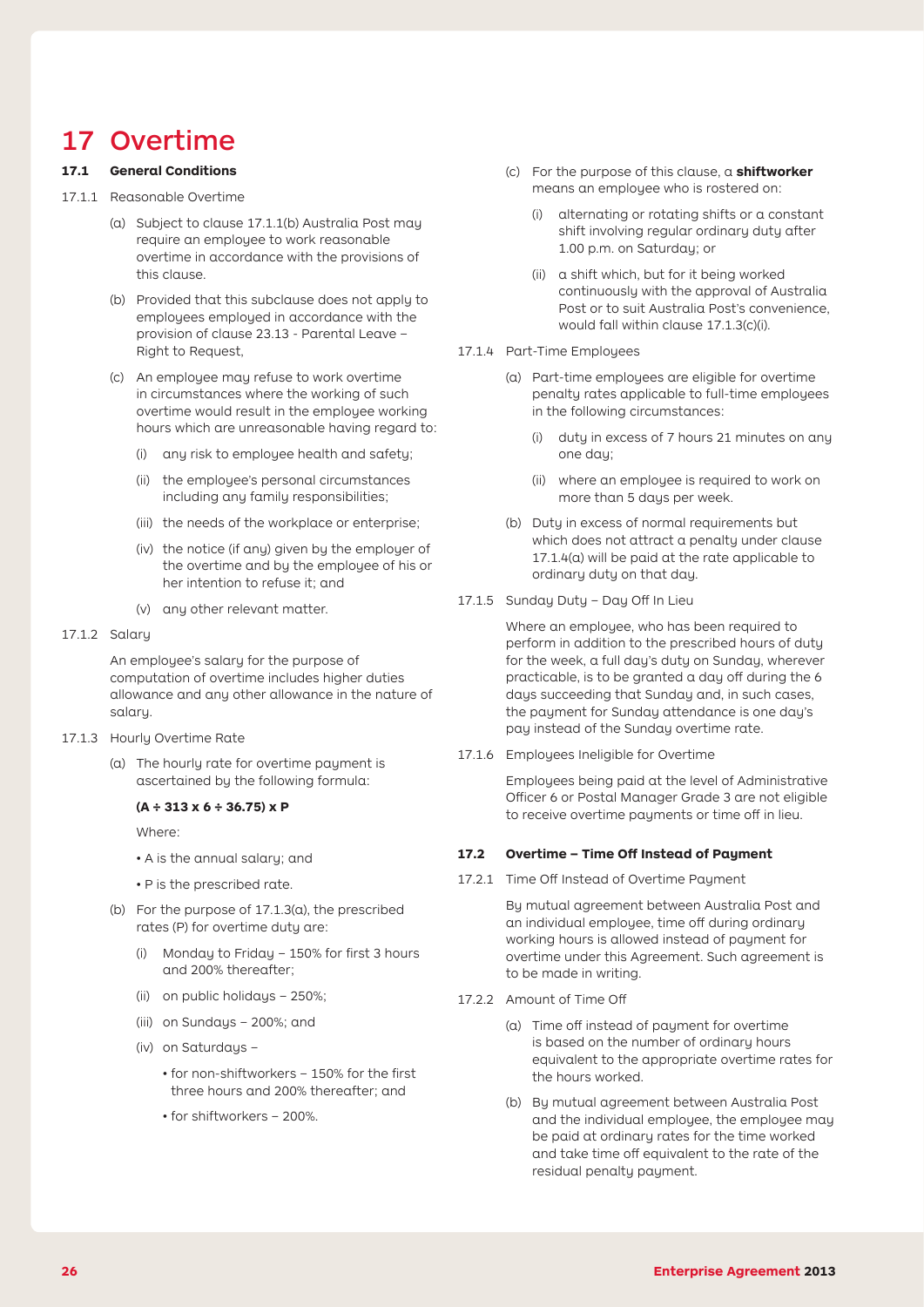#### 17.2.3 Timing of Time Off

- (a) Time off instead of payment for overtime is to be granted and taken as agreed between Australia Post and the employee and within agreed time frames.
- (b) Where it is not practicable for time off to be granted or taken within the agreed time frame, the employee is to be paid for the overtime worked at the prescribed rate of payment.
- 17.2.4 Eligibility

 Time off instead of payment for overtime only applies to employees who are eligible to receive overtime payments in accordance with clause 17.1.

#### **17.3 Minimum Overtime Payment**

17.3.1 Four Hour Minimum

 Subject to this clause, where an employee is required to perform overtime duty, and such duty is not continuous with ordinary duty, the minimum overtime payment payable for each separate overtime attendance is for four hours at the prescribed overtime rate. An exception to the minimum overtime payment payable applies to a part-time employee whose ordinary hours of duty for that day are less than four hours, in which case the minimum extra payment is the prescribed ordinary hours of duty for that day.

17.3.2 Meal Breaks Disregarded

 For the purpose of this clause, meal breaks are disregarded.

17.3.3 Duty after Midnight

 Where an overtime attendance not continuous with ordinary duty, involves duty both before and after midnight, it is regarded as one attendance for minimum payment purposes. Where a higher overtime rate applies on one of the days, the minimum payment is calculated at the higher rate.

#### 17.3.4 Restriction

 An employee, who is required to remain contactable and available to perform duty outside ordinary hours of duty and is required to actually perform such duty, is paid overtime in accordance with this clause subject to the following minimum payments:

- (a) where not recalled to the work place, a minimum payment of one hour applies; and
- (b) where recalled to the workplace, a minimum payment of three hours applies.
- (c) Provided that where duty is performed more than once, the minimum overtime payment provisions of clauses 17.3.4(a) and 17.3.4(b) do not operate to increase an employee's overtime remuneration beyond that which would have been received had the employee remained on duty from the commencing time of duty on one attendance to the ceasing time of duty on a subsequent attendance.
- 17.3.5 Overtime to Restore Essential Services
	- (a) An employee may be required to perform duty away from the normal work place outside ordinary hours of duty in order to restore essential services in emergency circumstances either by using a remote computer terminal or by providing technical advice over the telephone.
	- (b) Where an employee performs duty in  $accordance$  with clause  $17.3.5(a)$ , the provisions in clause 17.3.4 apply.

#### **17.4 Rest Relief after Overtime**

- 17.4.1 10 Hour Break
	- (a) An employee, after the completion of overtime and ordinary duty on one day/shift, must be given at least 10 consecutive hours off duty, including travelling time, before resuming any duty on the next day/shift. Any absence during ordinary working time which occurs within the 10 hours will be without loss of salary.
	- (b) Provided that if such an employee is required by Australia Post to resume or continue work without having had 10 consecutive hours off duty the employee is to be paid at double rates until released from duty for that period, and will then be entitled to be absent for 10 consecutive hours off duty, without loss of pay for ordinary working time occurring during that absence.
- 17.4.2 Eligibility

 The rest relief after overtime provisions clause 17.4 apply only to employees who are eligible for overtime payment.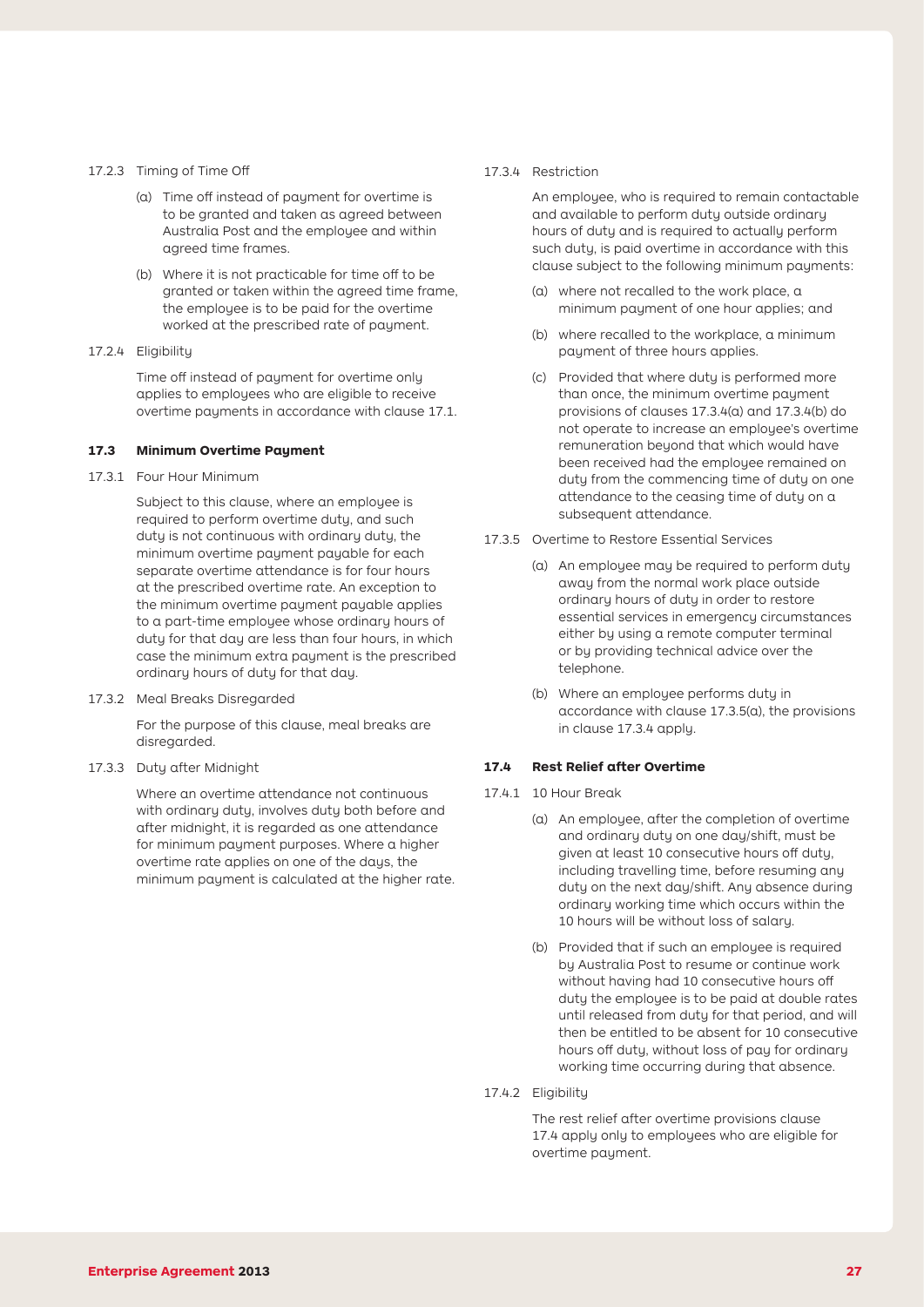#### **17.5 Emergency Duty**

#### 17.5.1 Eligibility

Where an employee is called on duty to meet an emergency at a time when the employee would not ordinarily have been on duty, and no notice of such call was given prior to ceasing duty, the employee shall be paid for such emergency duty at the rate of 200%.

17.5.2 Travel Time Included

 The time for which payment shall be made shall include time necessarily spent in travelling to and from duty.

17.5.3 Minimum Payment

 The minimum overtime payment provisions in clause 17.3 do not apply to emergency duty. The minimum payment for emergency duty shall be for 2 hours at 200%.

17.5.4 Rest Relief

 The rest relief after overtime provisions in clause 17.4.1 apply to overtime worked in the circumstances covered by emergency duty in clause 17.5 only where the actual time worked (excluding travelling time) is at least two hours on each call.

#### **17.6 Restriction Duty**

17.6.1 Restriction Direction

 Australia Post may direct an employee to be contactable and available to perform extra duty outside the employee's ordinary hours of duty, subject to payment under this sub-clause.

17.6.2 Eligibility for Payment

 Payment will be subject to the following conditions:

- (a) except with the approval of Australia Post, employees employed in classifications of Administrative Officer Level 6 or Postal Manager Grade 3 are not eligible to receive payment;
- (b) the provisions of clause 17.5 will not apply where an employee is recalled to duty while restricted.
- 17.6.3 Rate of Payment

 An employee who is required to remain contactable and available to perform extra duty outside the employee's ordinary hours of duty will, subject to clause 17.6.2, be paid an allowance:

(a) at a rate of 7.5% of the employee's hourly rate of salary for each hour restricted Monday to Friday;

- (b) at a rate of 10% of the employee's hourly rate of salary for each hour restricted Saturday and Sundau:
- (c) at a rate of 15% of the employee's hourly rate of salary for each hour restricted on public holidays and rostered days off;
- (d) a rostered day off in this clause is a day which has been accrued by an employee on a Reduced Attendance Roster and is not a day off that is rostered for a shift worker as part of the pattern of work.
- 17.6.4 Salary

 An employee's salary for the purpose of calculation of the allowance under clause 17.6.3 includes:

- (a) higher duties allowance; or
- (b) the normal salary applicable to the position, the occupant of which is required to be restricted, whichever is the higher; and
- (c) any other allowances in the nature of salary.
- 17.6.5 Calculation

 The hourly rate of payment will be calculated as follows:

$$
\frac{\text{Annual salary}}{313} \times \frac{6}{36.75} \times \frac{8 \text{ of salary prescribed}}{313}
$$

17.6.6 Part Hour

 The allowance payable under this sub-clause is payable for each hour or part hour during which the employee is restricted outside the employee's ordinary hours of duty.

17.6.7 No Concurrent Payment

Any part of a period of restriction for which the employee receives another payment, for example a period when overtime or excess travelling time payments are made, will not be included in the period of restriction for calculating payments under clause 17.6.3.

17.6.8 Excess Travelling Time

 The provisions of clause 18 - Excess Travelling Time apply to an employee who is in a restriction situation for travelling time involved in a recall to duty. Where an employee in a restriction situation is not eligible for Excess Travelling Time for the time spent in travelling for a recall to duty, the relevant restriction allowance payable under clause 17.6.3 will be paid for the time spent in travelling.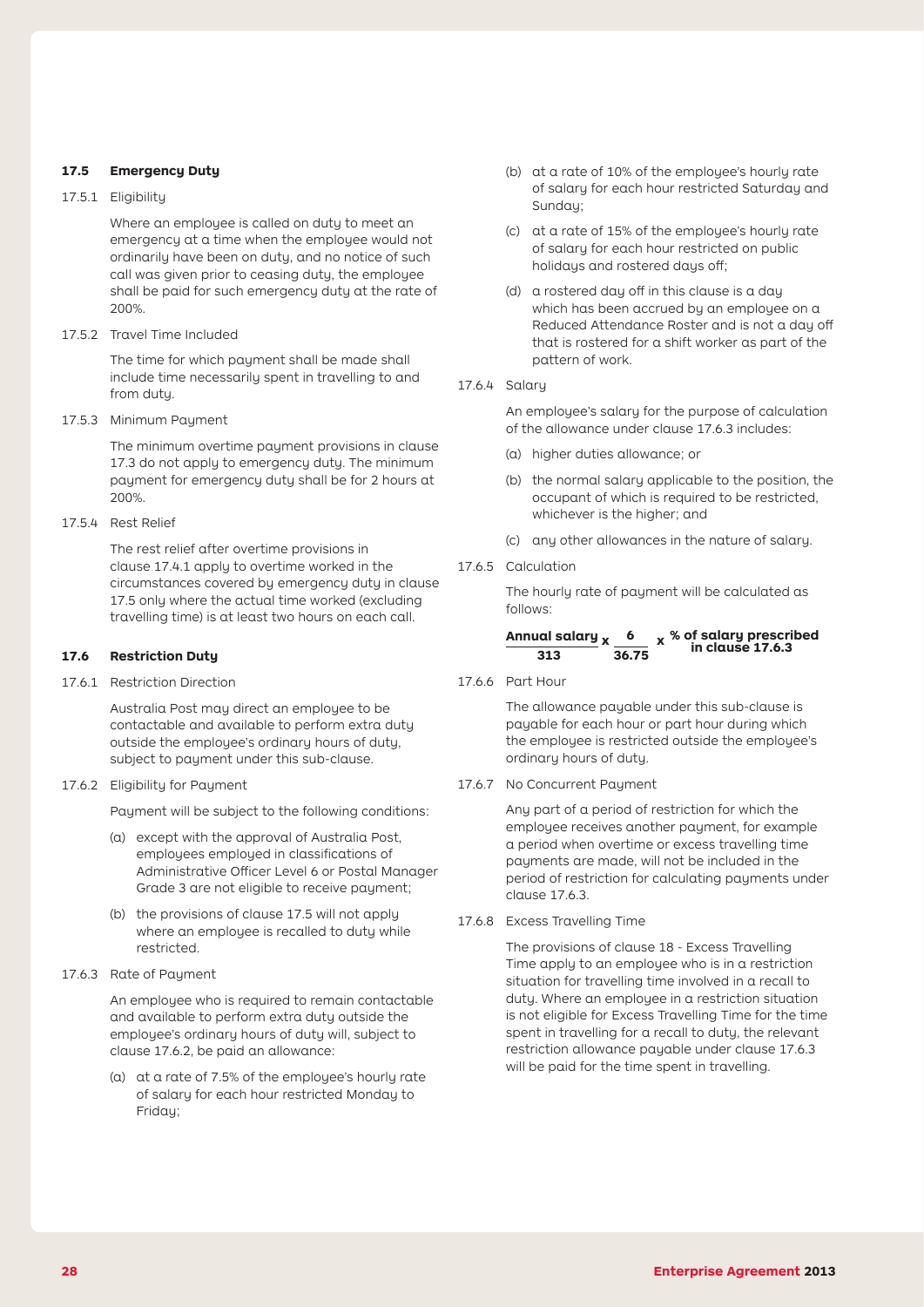### 18 Excess travelling time

#### **18.1 Excess Travel**

 An employee who is travelling or on duty away from the employee's head station will be paid for the time necessarily spent in travel or on duty (exclusive of overtime duty) in excess of:

- (a) the employee's usual hours of duty for the day; and
- (b) the time necessarily spent between departing from home and commencing duty at the employee's head station and the time necessarily spent between ceasing duty at the head station and arrival at home.

#### **18.2 Minimum Time**

Payment will not be made unless the excess time is more than:

- (a) 0.5 hour in any 1 day; or
- (b) 2.5 hours in any pay period in the case of an employee whose ordinary hours are confined to 5 days of the week; or
- (c) in the case of a part-time employee who works on less than 5 days per week, an amount of time in any pay period determined by multiplying the number of days worked each pay period by 15 minutes. **For example:** if a part-time employee works 4 days per week, excess travelling time would not be payable under this provision unless the excess time is more than 2 hours in a pay period determined by multiplying 8 days worked each pay period by 15 minutes.

#### **18.3 Maximum Time**

 Payment will not be made for more than 5 hours in any one day.

#### **18.4 Rate**

 The rate of payment is:

- (a) Mondays to Saturdays single time; and
- (b) Sundays and Public Holidays single time and one half.

#### **18.5 Head station**

The term **head station** for the purpose of this clause means:

(a) Fixed Place of Work

For employees who are required ordinarily to work day by day at the same fixed place for work - the place so fixed by Australia Post; and

(b) Variable Place of Work

 For employees whose place of work is variable within a specified district - a place within the district fixed by Australia Post and advised in writing to the employee.

#### **18.6 Travelling Time**

 Travelling time includes:

(a) Waiting Time for Public Transport

The time during which an employee has to wait for change of trains or other scheduled conveyance and/or trains or other scheduled conveyance between the advertised and actual time of departure;

(b) Waiting Time at Work Scene

 In the case of an employee not absent from the permanent or temporary head station overnight, the time spent by that employee outside the usual hours of duty for the day in waiting between the time of arrival at the scene of work and the time of commencement of work, and/or between the time of ceasing work and the time of departure of the first available train or other means of conveyance; and

(c) Travelling Time on Transfer

 Time spent in travelling on transfer in all cases where transfer expenses are allowed except where the transfer involves promotion which carries increased pay.

- (d) Travelling Time Does Not Include:
	- (i) time of travelling in which an employee is required to perform any duty while travelling or walking, or cycle or drive a vehicle in which case the time spent on such activities is regarded as duty; and
	- (ii) time of travelling by train between 10.30 p.m. and 7.00 a.m. where a sleeping berth is provided on the train, or any time of travelling (day and night) by train from one capital city to another where a sleeping berth is provided.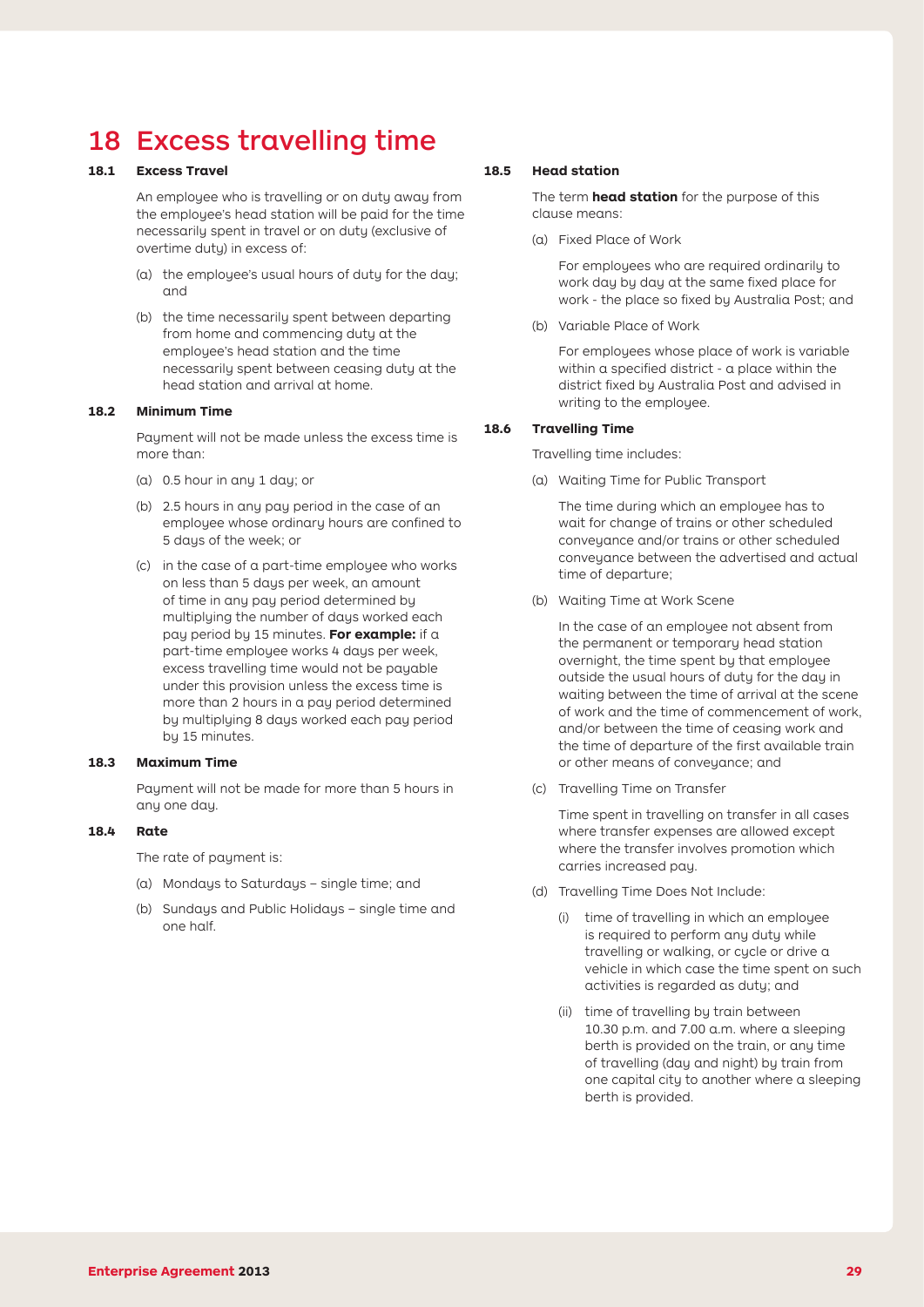#### **18.7 Employee Required to Work within a District**

 An employee may be required to work at any place within a district and may be required to proceed direct to that place of work without proceeding to the head station. If the time necessarily spent by an employee in proceeding direct to and returning from such a place of work establishes a claim for payment for excess travelling time, it shall be dealt with under the general provisions of this clause.

#### **18.8 Eligibility**

 An employee being paid at a level of Administrative Officer Level 6 or Postal Manager Grade 3 is not entitled to payment for excess travelling time.

#### **18.9 Meaning of a Day**

A day means from midnight to midnight.

#### **18.10 Excess Fares**

 If an employee incurs excess fares in travelling to and/or from a temporary station, refer to clause 14.3.

### 19 Shift work

#### **19.1 Shift Penalties**

19.1.1 Ordinary Duty Between 6.00 p.m. and 6.30 a.m.

An employee who is rostered to perform and performs ordinary duty on a shift, any part of which falls between the hours of 6.00 p.m. and 6.30 a.m., will be paid an additional 15% of salary for that shift.

19.1.2 Ordinary Duty Wholly Between 6.00 p.m. and 8.00 a.m.

> A full-time employee, who is required to work ordinary hours continuously for a period exceeding 4 weeks on a shift falling wholly within the hours of 6.00 p.m. and 8.00 a.m., shall be paid an additional 30% of salary for that shift.

- 19.1.3 Part-time Employees
	- (a) A part-time employee who is required to work ordinary hours for a period exceeding 4 weeks on a shift falling wholly within the hours of 9.00 p.m. and 6.30 a.m., shall be paid an additional 30% of salary for that shift.
	- (b)  $\land$  30% shift penalty will apply to a part-time employee where the employee's rostered shift hours exceed 4 weeks and the shift commences between midnight and 4.00 a.m., and finishes before 8.00 a.m. Clause 19.1.3(a) continues to apply in other circumstances.
- 19.1.4 Saturday Ordinary Duty

For all rostered time of ordinary duty performed between midnight on Friday and midnight on Saturday, an employee shall be paid at the rate of 50% additional to the ordinary rate of pay.

19.1.5 Sunday Ordinary Duty

For all rostered time of ordinary duty performed between midnight on Saturday and midnight on Sunday, an employee shall be paid at the rate of single time additional to the ordinary rate of pay.

19.1.6 Public Holiday Duty

 Subject to this clause, for duty which is not in excess of the prescribed weekly hours on a day which is a public holiday in accordance with clause 29 - Public Holidays, an employee shall be paid an extra payment at the rate of time and a half for the actual time worked on the holiday. However, except with the approval of Australia Post, an employee being paid at a level of Administrative Officer Level 6 or Postal Manager Grade 3 is not eligible for payment under this paragraph other than for rostered duty.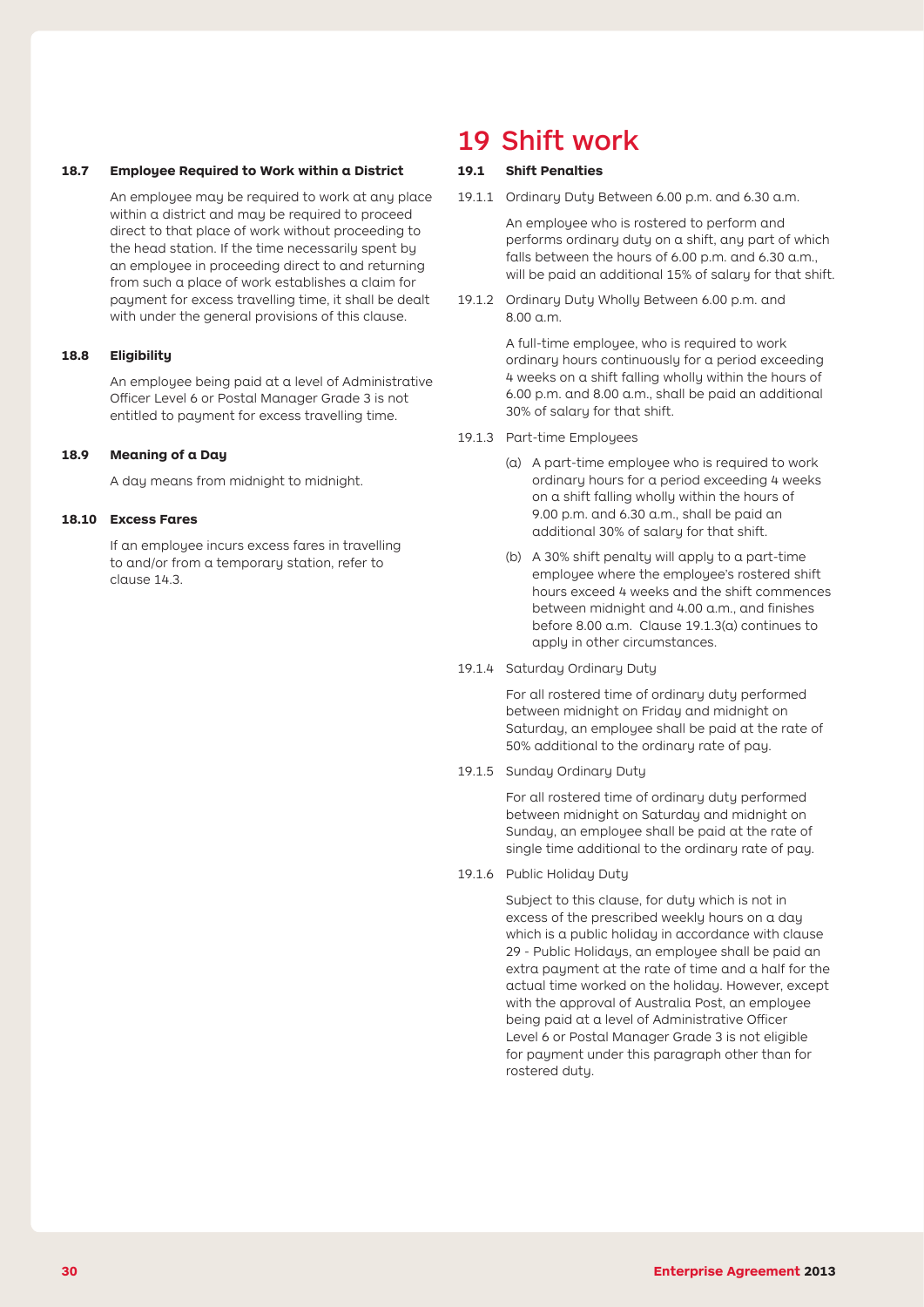#### **19.2 Payments Stand Alone**

 The additional payments prescribed by this clause will not be taken into account in the computation of overtime or in the determination of any allowance based upon salary, nor will they be paid with respect to any shift for which any other form of penalty payment is made under this Agreement.

#### **19.3 Payment During Training Courses**

 Shift penalties prescribed by clause 19.1 will be paid during attendance at a management initiated training course or other approved training in relation to Occupational Health and Safety for any shifts which an employee would have performed but for attendance at the course.

#### **19.4 Payment During Annual Leave**

 Shift penalty payments will be made in respect of any duty (other than on Public Holidays) which an employee would have performed had the employee not been on approved annual leave, subject to the conditions specified in clause 20.8 - Annual Leave Loading.

#### **19.5 Exchange of Shifts / Substitute Employee**

19.5.1 Exchange of Shifts

 An employee is allowed to exchange duties or shifts or days off, or to perform duty for another employee, with the approval of the manager.

19.5.2 Substitute Employee

An employee who has conscientious scruples against attending for duty on a day of religious observance may apply for permission to furnish a substitute employee.

- 19.5.3 Shift Trafficking
	- (a) Trafficking in shift exchanges is prohibited. Any employee who demands or accepts, by demand or arrangement, money or any other form of benefit in kind for arranging exchange of shifts, duties or days off will be instantly dismissed.
	- (b) Any supervisor or manager who knowingly condones any of the prohibited exchange activities outlined in clause 19.5.3(a) will also be dismissed.

#### **19.6 Stretch Of Shift**

- 19.6.1 Employees whose ordinary hours of duty, broken or unbroken, exceeds 10 hours in the case of Mail Officers, or 12 hours in the case of other employees, shall be paid at ordinary rates of pay, in addition to salary (but not in addition to overtime), for all time actually worked beyond the said period of 10 or 12 hours as the case may be.
- 19.6.2 Provided that in cases where Postal Delivery Officers begin work before 6.00 a.m. and their stretch of shift exceeds 11 hours, the additional payment shall be made in respect of all time actually worked in excess of the said 11 hours.

#### **19.7 Interval Between Shifts**

- 19.7.1 Shifts shall be arranged so that an employee has a minimum break of 10 hours continuously off duty between shifts.
- 19.7.2 Provided that this clause will not operate in cases of emergency certified by the officer-in-charge and notified to the employees concerned by posting up the same in some convenient place, nor in cases of regular change over of shifts.

#### **19.8 Duty On A Public Holiday**

19.8.1 Minimum Payment

 The minimum extra payment payable for ordinary duty on a public holiday for each separate attendance will be for four hours. The exceptions to this are where employees are in any restriction situation, when the minimum extra payment will be for 3 hours; or where employees are parttime and the prescribed normal hours of duty for that day are less than 4 hours, in which case the minimum extra payment is the prescribed hours. Where more than one attendance is involved, the minimum payment provisions payable under this clause will not exceed the amount that would have been payable if the employee had remained on duty from the commencing time of duty on the previous attendance to the ceasing time of duty on a subsequent attendance.

- (a) For the purposes of clause 19.8.1:
	- (i) duty broken by a meal period shall not constitute more than one attendance; and
	- (ii) the minimum extra payment shall not be applicable to holiday ordinary duty which, disregarding meal periods, is continuous with ordinary duty occurring on the day preceding or on the day succeeding the holiday.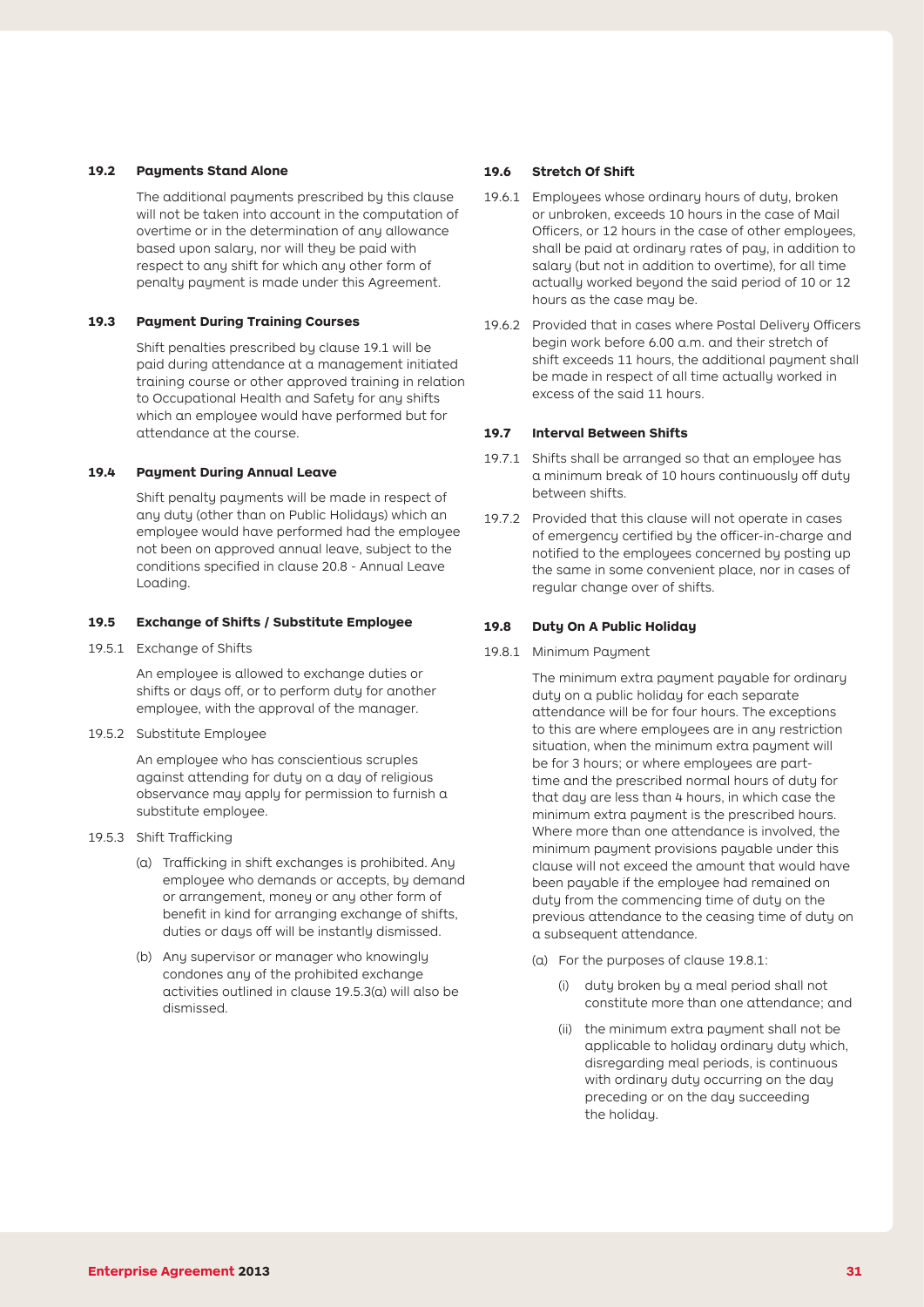#### 19.8.2 Day Off Instead of Holiday

 A seven day shift worker who is rostered off duty on a public holiday will be granted a day's leave in lieu of that holiday within one month, if practicable, after the holiday or paid one day's pay at ordinary rates.

19.8.3 Christmas and Substitute Holiday

 Where 25 December falls on a Saturday or Sunday and another day is provided as a substitute holiday under the provisions of clause 29.2.1, an employee who works on both 25 December and the substitute day will only be paid at the holiday rate for duty on 25 December. The payment for duty on the substitute day will be in accordance with clauses 19.1.4 - Saturday Ordinary Duty, 19.1.5 - Sunday Ordinary Duty or 17.1 - Overtime – General Conditions, as appropriate.

#### **19.9 Consultation where changes impact shift penalties generally**

19.9.1 Australia Post recognises that shift penalties are an important component of existing employees' take home pay. While it is understood that through the life of this Agreement Australia Post will need to make workplace changes to help strengthen its operations in the face of significant commercial challenges, Australia Post will through its best endeavours aim to ensure that it maintains shift penalty rates for those employees who currently receive shift penalty rates, except in circumstances where an employee elects to transfer to a position which did not attract penalty rates at the time of the position becoming vacant. Where any workplace changes are proposed, that may have an impact on shift penalty rates, it is agreed that consultation will occur in a timely manner between relevant senior management and the Union (this also includes transfer requests by employees on compassionate grounds).

### 20 Annual leave

#### **20.1 Entitlement**

- 20.1.1 For each year of service with his or her employer, an employee is entitled to:
	- (a) four weeks of paid annual leave; or
	- (b) if the employee performs duty in a prescribed remote locality, four weeks of paid annual leave and an additional period of annual leave commensurate with the level of hardship associated with that location.
- 20.1.2 An employee's entitlement to paid annual leave accrues progressively during a year of service according to the employee's ordinary hours of work, and accumulates from year to year.
- 20.1.3 'Service' has the same meaning as is contained in the FW Act, save that a period of approved leave without pay of up to and no more than 22 working days (continuous or aggregated) will count as service.

#### **20.2 Seven day shift workers**

- 20.2.1 In addition to the annual leave entitlement in clause 20.1, an employee who is a seven day shift worker is entitled to an additional week of annual leave per year.
- 20.2.2 The additional leave for seven day shift workers will accrue at a rate of 1/10 of a week for each Sunday a seven day shift worker is rostered to work.
- 20.2.3 Rostered Sunday overtime shifts do not count for the purposes of clause 20.2.2 where such shifts are less than 3 hours duration. Where a rostered overtime shift commences on a Saturday and extends into Sunday or commences on a Sunday and extends into Monday it is deemed to be a Sunday overtime shift for the purposes of this clause.
- 20.2.4 Where a seven day shift worker is rostered to work on less than 10 Sundays per year, the shift worker is not entitled to the additional week of leave but shall be granted a pro-rata entitlement at the rate of 1/10 of a working week in respect of each Sundau worked.
- 20.2.5 A part-time emplouee who satisfies the definition of seven day shift worker is not eligible for the additional annual leave unless the employee is usually rostered to work for at least 5 shifts each week or at least the number of shifts a week on average of an equivalent full-time employee.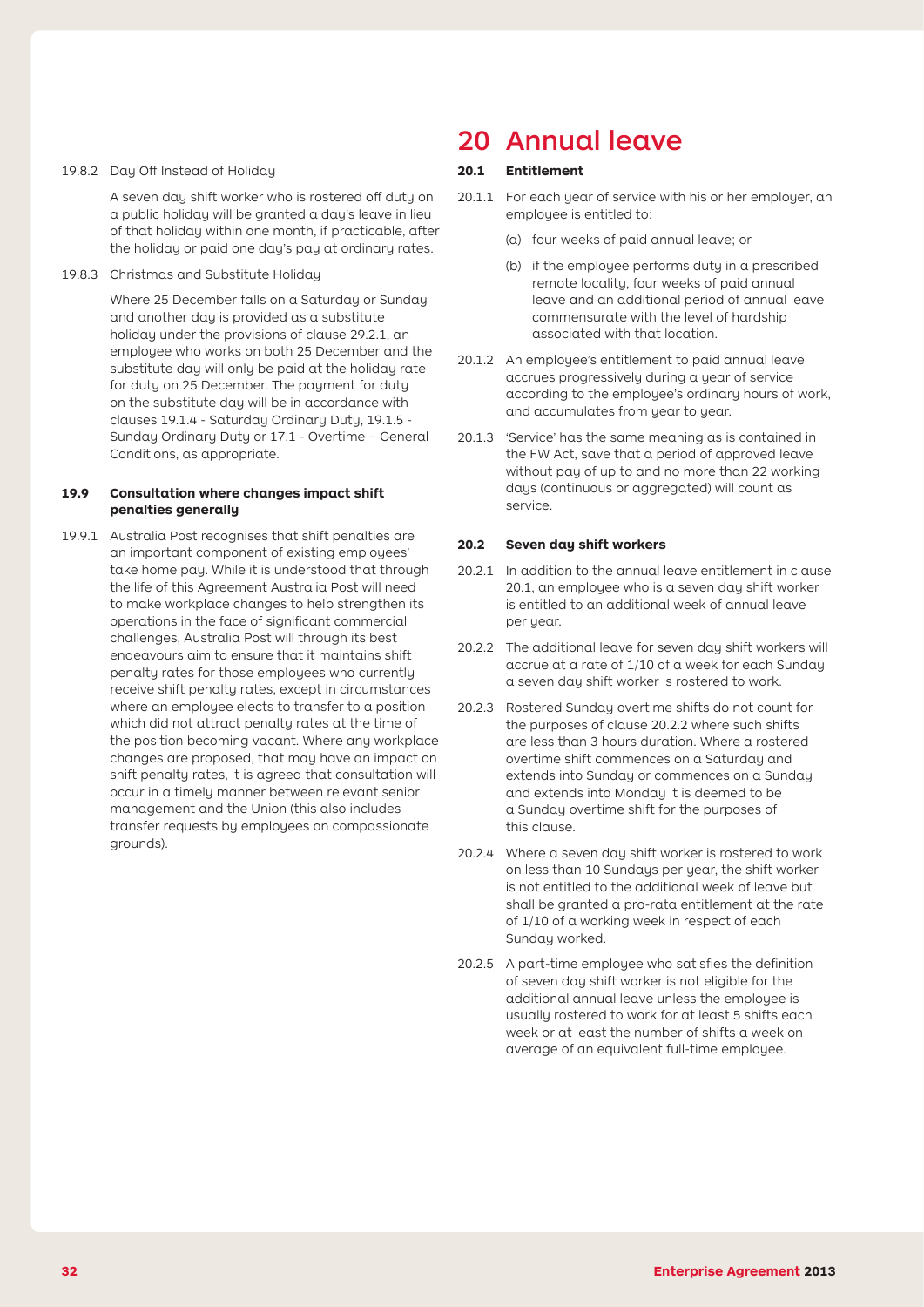#### **20.3 Taking paid annual leave**

- 20.3.1 Where a period of absence is granted for annual leave, the annual leave credit of the employee is reduced by the period of the leave.
- 20.3.2 If a period during which an employee takes paid annual leave includes a day or part-day that is a public holiday in the place where the employee is based for work purposes, the employee is taken not to be on paid annual leave on that public holiday.
- 20.3.3 The granting of annual leave is subject to the following conditions:
	- (a) an application for leave must be submitted in the prescribed manner;
	- (b) an employee will be allowed to take annual leave in whole or in part, at a time convenient to the employee, consistent with the operational requirements of Australia Post and having regard to employee and/or workplace requests; and
	- (c) where operational or audit requirements necessitate, Australia Post may roster an employee to take leave at a nominated time, whether or not an application has been made by the employee.
- 20.3.4 Ordinarily leave is to be taken in the year in which it accrues.
- 20.3.5 An employee is not allowed to take leave in excess of available credits, except with the approval of Australia Post.
- 20.3.6 If, at any time, the leave credit of an employee exceeds eight weeks, Australia Post may direct the employee to take an amount of annual leave that will reduce the annual leave credit to eight weeks.

#### **20.4 Advance Payment**

 An employee proceeding on annual leave who has requested payment at least three weeks prior to the commencement of leave is entitled to receive payment in advance.

#### **20.5 Cashing Out Annual Leave**

- 20.5.1 Australia Post may agree to cash out part of an employee's accrued annual leave provided that in each case:
	- (a) the employee's remaining accrued entitlement to paid annual leave is not less than 6 weeks (or 4 weeks in the case of a seven day shift worker); and
	- (b) each cashing out must be the subject of separate agreement in writing between Australia Post and the employee; and
	- (c) the employee must be paid at the full amount that would have been payable to the employee had the employee taken the leave that the employee has forgone; and
	- (d) each request to cash out is made only once per calendar year in accordance with Australia Post procedures.

#### **20.6 Termination Payment**

20.6.1 In addition to any other amounts payable under this Agreement, Australia Post must pay to an employee whose employment ceases, an amount equal to the salary that would have been payable had the employee commenced annual leave for a period equivalent to credits at the time of cessation, including annual leave loading.

#### **20.7 Recovery of Payments**

 Nothing in this clause affects Australia Post's rights to recover salary in respect of a period of leave granted in excess of an employee's credit.

#### **20.8 Annual Leave Loading**

20.8.1 Amount

 In addition to any amounts payable during a period of annual leave, an employee shall, for the period of leave, receive a loading of the greater of:

- (a) 17.5% of the salary of the employee as at the commencement of the period of leave; or
- (b) any additional payments for shift, Saturday or Sunday duty not in excess of prescribed weekly hours which the employee would have performed had annual leave not been taken.
- 20.8.2 Timing of Payment

 Payment of the Annual Leave Loading is to be made at the same time as payment for such leave.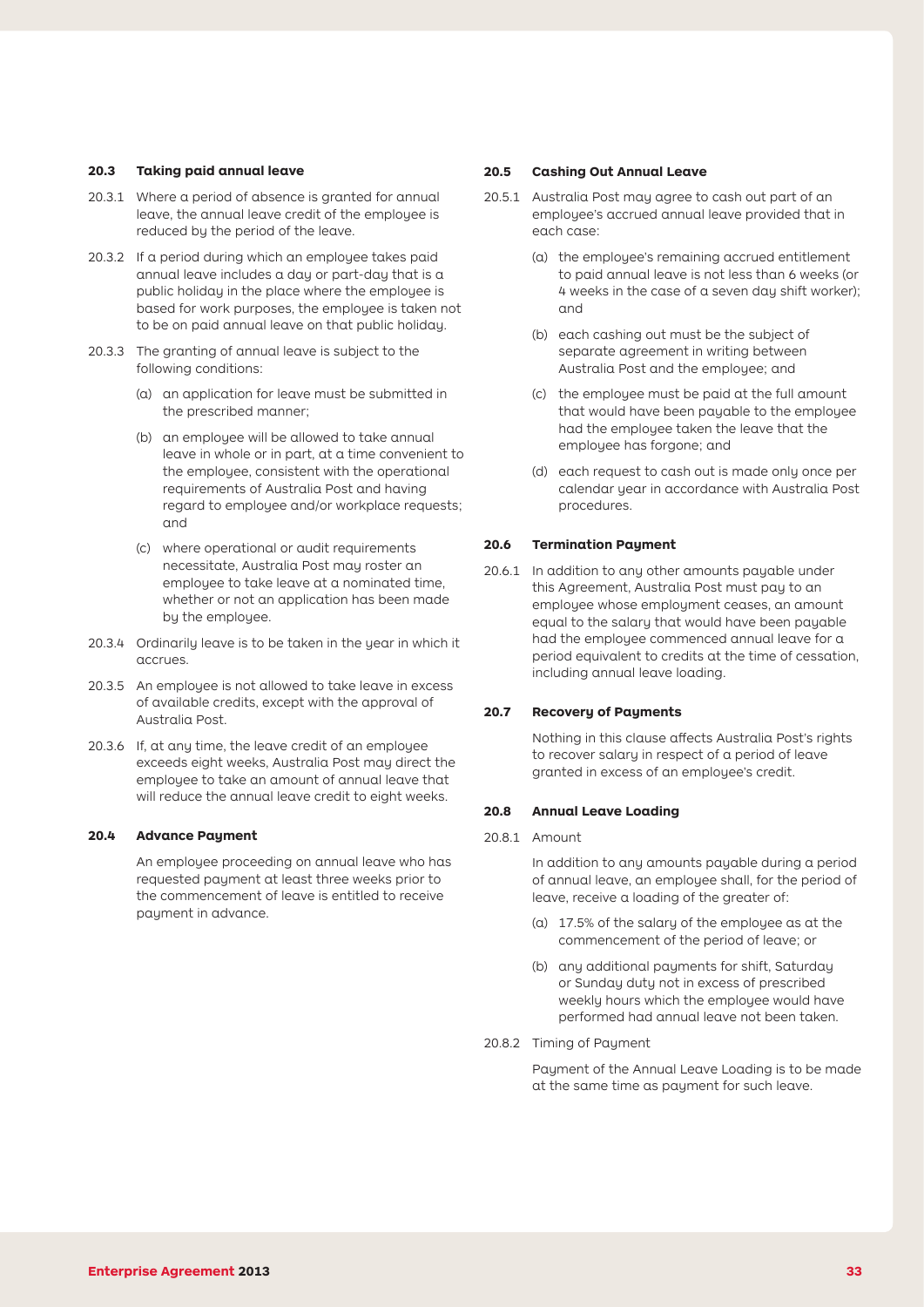### 21 Personal leave

21.1 The provisions of this clause apply to permanent and fixed term full-time and part-time employees (on a pro-rata basis) but do not apply to casual employees. The entitlements of casual employees are set out in clause 10.

#### **21.2 Definitions**

The term **immediate family** has the same meaning as is contained in the FW Act.

#### **21.3 Amount of Paid Personal Leave**

- 21.3.1 Paid personal leave is available to an employee, other than a casual employee, when the employee is absent:
	- (a) due to personal illness or injury (sick leave); or
	- (b) for the purposes of caring for an immediate family or household member who is sick and requires the employee's care and support or who requires care due to an unexpected emergency (carer's leave).
- 21.3.2 The amount of personal leave to which a fulltime employee is entitled depends on how long the employee has worked for Australia Post and accrues as follows:

| <b>Period of Employment</b>                                                                                                     | Day(s) |
|---------------------------------------------------------------------------------------------------------------------------------|--------|
| On completion of each 20 days<br>continuous employment during<br>the first 12 months, subject to $\alpha$<br>maximum of 15 days | 1      |
| On completion of 12 months<br>employment                                                                                        | 15     |
| On completion of each additional<br>12 months employment                                                                        | 1.5    |

#### **21.4 Unused Personal Leave**

- 21.4.1 In any year, unused personal leave accrues at the rate of the lesser of:
	- (a) 15 days less the amount of sick leave and carer's leave taken from the current year's personal leave entitlement in that year; or
	- (b) the balance of that year's unused personal leave.

#### 21.4.2 Maximum Accrual

(a) Personal leave can therefore only accrue at a maximum rate of 15 days per year, such leave is cumulative.

#### **21.5 Personal Leave to Care for an Immediate Family or Household Member (Carer's Leave)**

21.5.1 The entitlement in clause 21.3.1(b) is subject to the employee being responsible for the care and support of the person concerned. In normal circumstances, an employee is not entitled to take carer's leave under this clause if another person has taken leave to care for the same person.

#### **21.6 Employee Must Give Notice**

The manager or another appropriate employee must be informed, prior to the commencement of duty, if practicable, of the employee's inability to attend for duty. In the case of carer's leave the employee shall, wherever practicable, give Australia Post notice of the leave prior to the absence, the name of the person requiring care and their relationship to the employee, the reasons for taking such leave and the estimated length of absence. If it is not practicable for the employee to give prior notice of absence, the employee shall notify the employer by telephone of such absence at the first opportunity on the day of absence.

#### **21.7 Evidence Supporting Claim**

- 21.7.1 An application for sick leave must be supported by the certificate of a duly qualified medical practitioner or other evidence approved by Australia Post.
- 21.7.2 In relation to the provision of evidence for carer's leave:
	- (a) for carer's leave of a single day's duration. where it is not feasible to obtain a medical certificate for that single day's absence, the employee may instead provide a statutory declaration establishing the illness of the person to whom the carer's leave relates and indicating that the employee is responsible for the care of the person concerned; and
	- (b) for carer's leave of more than a single day duration, the employee must provide a medical certificate establishing the illness of the person to whom the carer's leave relates and indicating that the employee is responsible for the care of the person concerned.
- 21.7.3 When taking leave to care for members of their immediate family or household who require care due to an unexpected emergency, the employee must, if required by Australia Post, establish by production of documentation acceptable to Australia Post or a statutory declaration of the nature of the emergency and that such emergency resulted in the person concerned requiring care by the employee.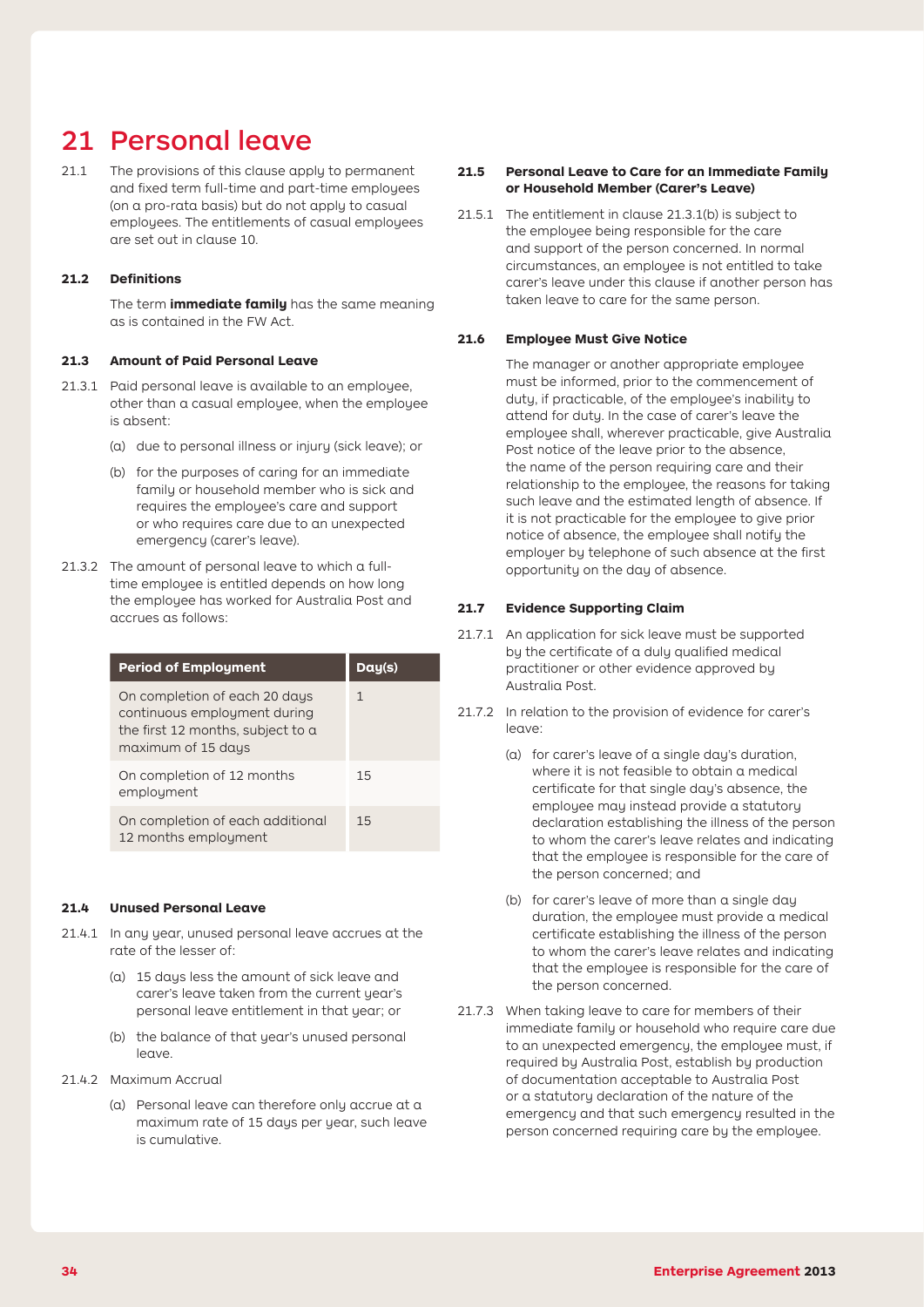#### **21.8 Unpaid Personal Leave**

 Where an employee has exhausted all paid personal leave entitlements, they are entitled to take unpaid personal leave to care for members of their immediate family or household who are sick and require care and support or who require care due to an unexpected emergency. Australia Post and the employee shall agree on the period. In the absence of agreement, the employee is entitled to take up to two days per occasion, provided the requirements of 21.6, 21.7.2 and 21.7.3 are met.

#### **21.9 Sick Leave Without Certificate**

- 21.9.1 Despite 21.7.1 and subject to the availability of credits, Australia Post may grant sick leave without production of a medical certificate for up to 36.75 hours in any sick leave year, subject to any such leave not exceeding 3 continuous days.
- 21.9.2 Except as provided in clause 21.9.1, where sick leave is granted without production of medical evidence, such leave is without pay.

#### **21.10 Sick Leave Debits**

 Sick leave taken by an employee is debited against available sick leave credits, except where sick leave taken on a Public Holiday, which but for the sick leave would have been observed, is not debited.

#### **21.11 Illness During Annual Leave**

If an employee produces satisfactory medical evidence of illness during annual leave, the absence will be recorded as sick leave and annual leave recredited accordingly, provided:

- (a) the employee has obtained a medical certificate;
- (b) the medical evidence indicates the employee was unfit for duty;
- (c) sick leave for not less than 1 day was needed;
- (d) sick leave credits are available; and
- (e) the medical evidence is provided at the time of illness or if that is not possible as soon as practicable thereafter.

#### **21.12 Failure to Produce Satisfactory Evidence**

Despite anything else contained in this clause, where an employee has failed to produce satisfactory evidence to support an application for sick leave, Australia Post may direct that employee, in writing, that all future applications for sick leave for such period as is specified in the direction must be supported by evidence in accordance with clause 21.7.1.

#### **21.13 Employee to Provide Medical Report**

- 21.13.1 Australia Post may require an employee to furnish a medical report or undergo an examination by a medical practitioner nominated by Australia Post where the employee:
	- (a) may be unfit or incapable of discharging duties;
	- (b) may be a danger to other employees or members of the public due to state of health;
	- (c) has been absent through illness for a continuous period exceeding 13 weeks; or
	- (d) has been absent through illness and the authorised employee believes that the employee is not fit to resume duty.
- 21.13.2 An employee who is required to furnish a medical report or undergo a medical examination under clause 21.13 must do so as soon as practicable.
- 21.13.3 Australia Post will follow the WorkReady Process (Attachment L), as agreed from time to time between Australia Post and the Union, in requiring an employee to furnish a medical report in relation to a possible work related injury.

#### **21.14 National Attendance Guidelines Procedures**

Australia Post agrees that under the National Attendance Guidelines (or any replacement Guidelines) it will not:

- (a) identify individual employees for attendance improvement management based on specified trigger points in an arbitrary or automatic manner which does not have regard to personal circumstances; or
- (b) direct employees to attend Australia Post Nominated Doctors for same day medical assessments.

#### **21.15 Maximum Period**

 The maximum period of absence which may be approved with pay in respect of a continuous absence through illness is 52 weeks.

#### **21.16 Sick Leave Without Pay**

 An employee who has exhausted all leave allowable with pay may be granted leave without pay, provided that:

- (a) in respect of the first year of continuous employment, the aggregate period of any sick leave without pay must not exceed 20 days; and
- (b) in respect of any continuous period of absence thereafter, leave with and without pay must not exceed 78 weeks.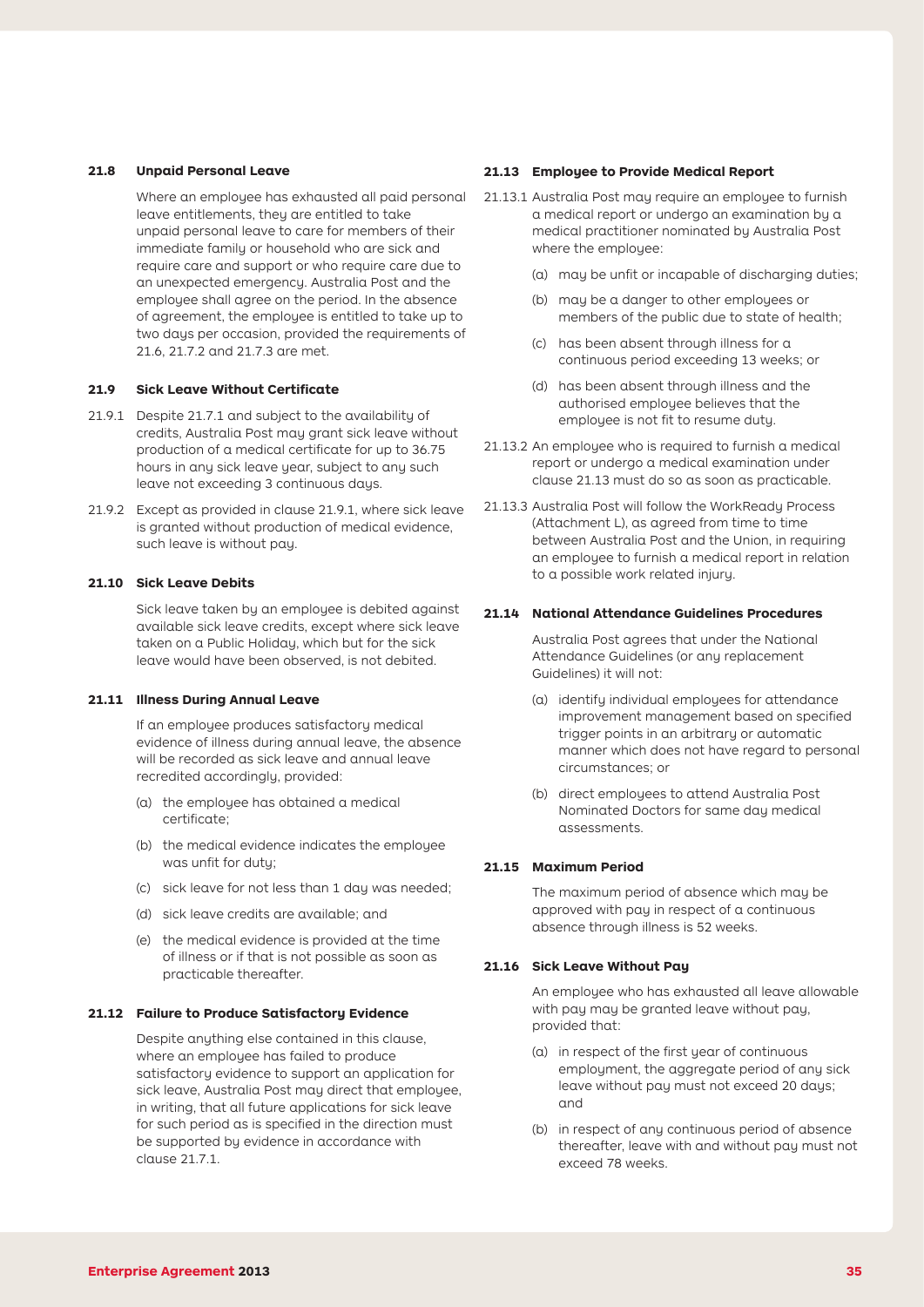#### **21.17 Invalidity Retirement Date**

The retirement of an employee on the ground of invalidity or on the ground of inability or incapacity for medical reasons shall not, except with the consent of the employee, be effected earlier than the date on which the employee's sick leave credit is exhausted. However this is subject to the following:

- (a) the continuous period for which an employee may be granted sick leave on full pay immediately prior to retirement must not exceed 52 weeks; and
- (b) a further credit of sick leave does not accrue subsequent to the date of the decision to retire the employee.

#### **21.18 Reappointment after retirement**

 An employee who has been retired on the grounds of invalidity or inability or incapacity for medical reasons, if subsequently reappointed, is to be recredited with the sick leave credits held immediately prior to retirement.

#### **21.19 War service sick leave**

Despite anything contained in this clause, where satisfactory medical evidence is produced that absence from duty was on account of illness which originated from war service, the employee may be granted war service sick leave. War service sick leave is paid leave, and counts as service for all purposes. Where war service sick leave credits have expired, the employee may apply for sick leave under this clause.

#### **21.20 Recognition of Prior Public Employment**

- 21.20.1 Continuous employment with one or more other public employers may be regarded as service with Australia Post for sick leave purposes. For permanent employees, employment is regarded as continuous if any break in public employment does not exceed two months.
- 21.20.2 Public employers in this provision has the same meaning as public employers who are covered by the prior service provisions of the *Long Service Leave (Commonwealth Employees) Act 1976.*

### 22 Compassionate leave

#### **22.1 Entitlement**

An employee is entitled to up to two days (and in the case of a death, up to three days) of paid compassionate leave for each occasion (a permissible occasion), subject to the production of satisfactory evidence required by Australia Post, when a member of the employee's immediate family, or a member of the employee's household:

- (a) contracts or develops a personal illness that poses a serious threat to his or her life; or
- (b) sustains a personal injury that poses a serious threat to his or her life; or
- (c) dies.

#### **22.2 Taking of compassionate leave**

- 22.2.1 An employee may take compassionate leave for a particular permissible occasion if the leave is taken:
	- (a) to spend time with the member of the employee's immediate family or household who has contracted or developed the personal illness, or sustained the personal injury, referred to in clause 22.1; or
	- (b) after the death of the member of the employee's immediate family or household referred to in sub-clause 22.1.
- **22.3** An employee must give Australia Post notice of taking compassionate leave:
	- (a) as soon as practicable (which may be a time after the leave has started); and
	- (b) provide details of the period or expected periods of the leave.
- **22.4** An employee may take compassionate leave for a particular permissible occasion if the leave is taken as:
	- (a) a single continuous period; or
	- (b) separate periods of 1 day each up to the total number of days; or
	- (c) any separate periods to which the employee and Australia Post agree.

#### **22.5 Personal illness or injury**

 If the permissible occasion is the contraction or development of a personal illness, or the sustaining of a personal injury, the employee may take the compassionate leave for that occasion at any time while the illness or injury persists.

#### **22.6 Immediate family**

The term immediate family has the same meaning as is contained in the FW Act.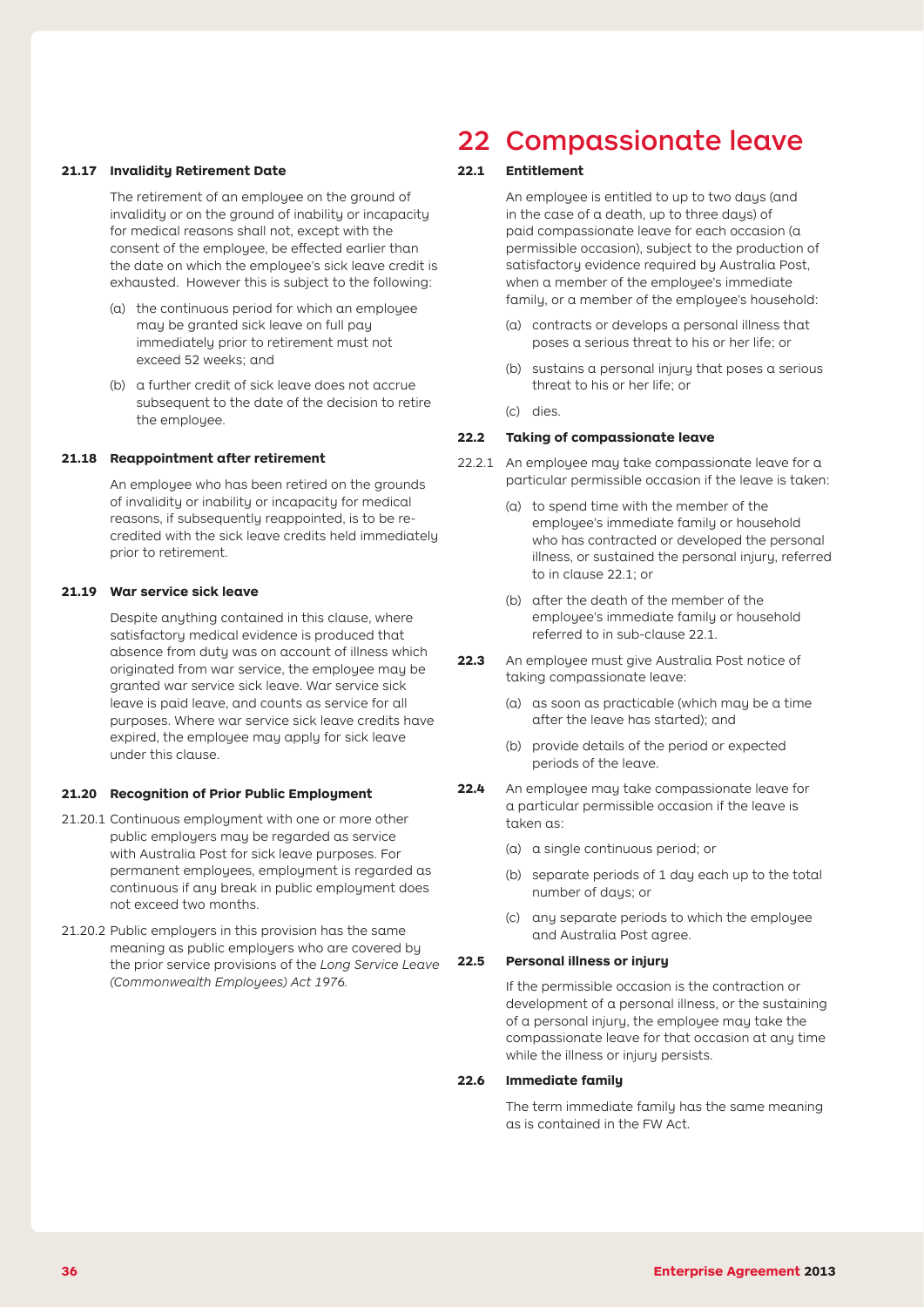# 23 Parental leave

- 23.1.1 Subject to the terms of this clause, employees are entitled to Maternity, Paternity and Adoption Leave and to work part-time in connection with the birth or adoption of a child.
- 23.1.2 The provisions of this clause apply to permanent and fixed term full-time and part-time employees and eligible casual employees, but do not apply to other casual employees.
- 23.1.3 An **eligible casual employee** means a casual employee:
	- (a) employed by Australia Post on a regular and systematic basis for several periods of employment or on a regular and systematic basis for an on-going period of employment during a period of at least 12 months; and
	- (b) who has, but for the pregnancy or the decision to adopt, a reasonable expectation of ongoing employment.
- 23.1.4 For the purposes of this clause, continuous service is work for Australia Post on a regular and systematic basis (including any period of authorised leave or absence).
- 23.1.5 Australia Post must not fail to re-engage a casual employee because:
	- (a) the employee or employee's spouse is pregnant; or
	- (b) the employee is or has been immediately absent on parental leave.
- 23.1.6 The rights of Australia Post in relation to engagement and re-engagement of casual employees are not affected, other than in accordance with this clause.

#### **23.2 Definitions**

- 23.2.1 For the purpose of this clause, child means:
	- (a) a child of the employee; or
	- (b)  $\alpha$  child under the age of 16 years who is placed with the employee for the purposes of adoption, other than a child or step-child of the employee or of the spouse of the employee or a child who has previously lived continuously with the employee for a period of six months or more.
- 23.2.2 Subject to clause 23.2.3, in this clause spouse includes a de facto or former spouse.
- 23.2.3 In relation to clause 23.7 Adoption Leave, spouse includes a de facto spouse but does not include a former spouse.

#### **23.3 Basic Entitlement**

 After twelve months continuous service, an employee who becomes a parent is entitled to a total of 52 weeks parental leave in relation to the birth or adoption of their child. For females, maternity leave may be taken and for males, paternity leave may be taken. Adoption leave may be taken in the case of adoption.

#### **23.4 Maternity leave**

- 23.4.1 An employee is entitled to maternity leave in accordance with the *Maternity Leave (Commonwealth Employees) Act 1973*.
- 23.4.2 An employee who is entitled to maternity leave in accordance with the *Maternity Leave (Commonwealth Employees) Act 1973* provision will be granted an additional two weeks' paid leave (or a total of 14 weeks' paid leave) to count as service immediately following the completion of paid maternity leave. In applying this provision:
	- (a) the additional two weeks' paid leave will be counted towards the maximum period of 52 weeks of paid and unpaid maternity leave; and
	- (b) the qualifying period of 12 months continuous service for paid maternity leave still applies.

#### **23.5 Special Maternity Leave**

Where the pregnancy of an employee not then on maternity leave terminates after 28 weeks other than by the birth of a living child, then the employee may take unpaid special maternity leave of such periods as a registered medical practitioner certifies as necessary.

#### **23.6 Paternity Leave**

- 23.6.1 An employee is entitled to unpaid paternity leave for up to 52 weeks after the birth of a child of a spouse.
- 23.6.2 An employee will provide to Australia Post at least ten weeks prior to each proposed period of paternity leave, with:
	- (a) a certificate from a registered medical practitioner which names his spouse, states that she is pregnant and the expected date of confinement, or states the date on which the birth took place; and
	- (b) written notification of the dates on which he proposes to start and finish the period of paternity leave.
- 23.6.3 The employee will not be in breach of clause 23.6.2 if the failure to give the required period of notice is because of the birth occurring earlier than expected, the death of the mother of the child, or other compelling circumstances.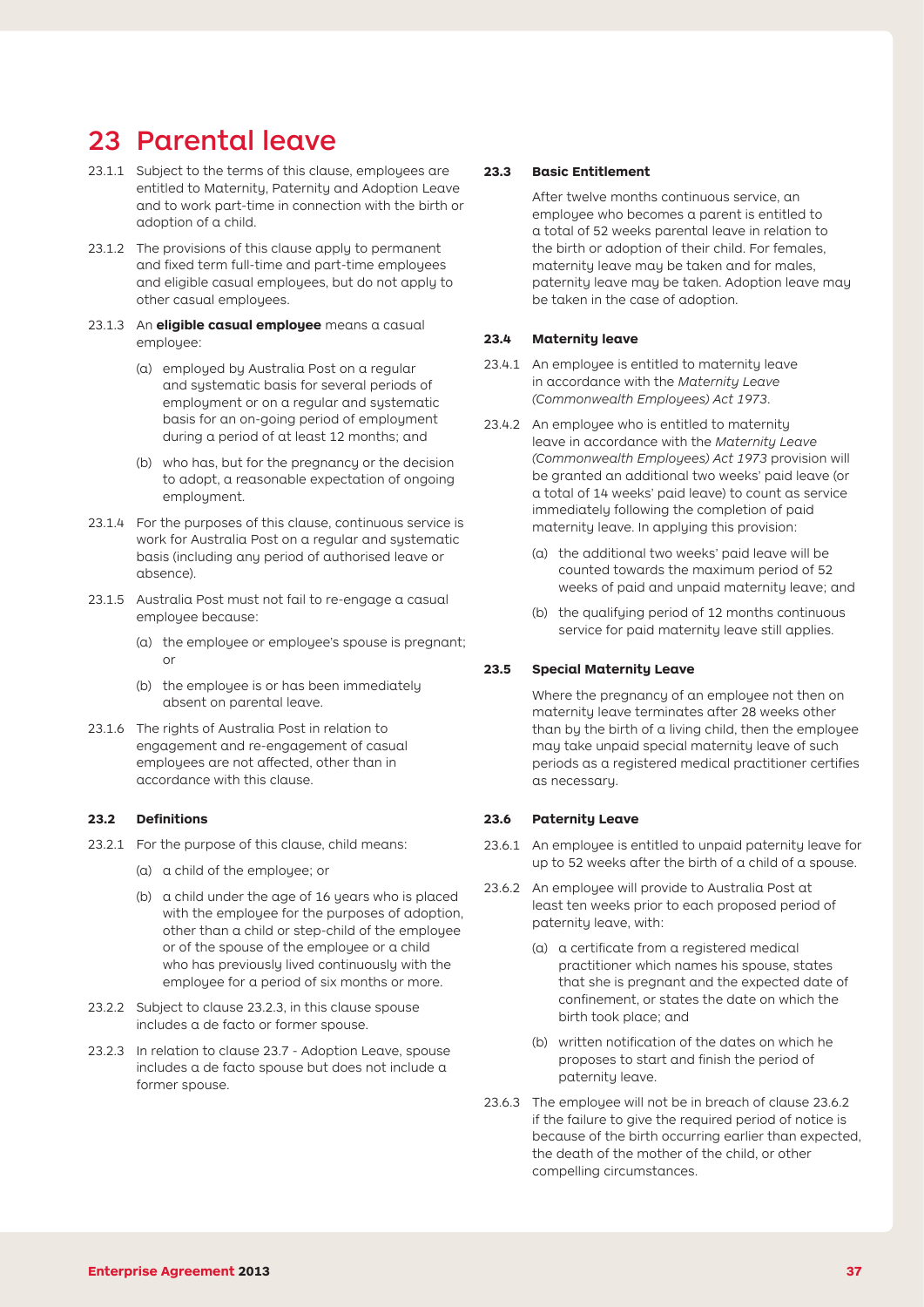#### **23.7 Adoption Leave**

- 23.7.1 An employee is entitled to unpaid adoption leave for up to 52 weeks after the adoption of a child.
- 23.7.2 The employee will notify Australia Post at least ten weeks in advance of the date of commencement of adoption leave and the period of leave to be taken. An employee may commence adoption leave prior to providing such notice, where through circumstances beyond the control of the employee, the adoption of a child takes place earlier.
- 23.7.3 Australia Post may require an employee to provide confirmation from the appropriate government authority of the placement.
- 23.7.4 Where the placement of a child for adoption with an employee does not proceed or continue, the employee will notify Australia Post immediately and Australia Post will nominate a time not exceeding four weeks from receipt of notification for the employee's return to work.
- 23.7.5 An employee will not be in breach of this clause as  $\alpha$ consequence of failure to give the stipulated periods of notice if such failure results from a requirement of an adoption agency to accept earlier or later placement of a child, the death of a spouse, or other compelling circumstances.
- 23.7.6 An employee seeking to adopt a child is entitled to unpaid leave for the purpose of attending any compulsory interviews or examinations as are necessary as part of the adoption procedure. The employee and Australia Post should agree on the length of the unpaid leave. Where agreement cannot be reached, the employee is entitled to take up to two days unpaid leave. Where paid leave is available to the employee, Australia Post may require the employee to take such leave instead.

#### **23.8 Variation of period of parental leave**

 Unless agreed otherwise between Australia Post and employee, an employee may apply to Australia Post to change the period of parental leave on one occasion. Any such change to be notified as soon as possible but no less than four weeks prior to the commencement of the changed arrangements.

#### **23.9 Parental leave and other entitlements**

- 23.9.1 An employee may in lieu of or in conjunction with parental leave, access any annual leave or long service leave entitlements which they have accrued subject to the total amount of leave not exceeding 52 weeks or longer as agreed under clause 23.13.1;
	- (a) managers will grant any application for access to these leave credits for up to one week for paternity leave or adoption leave purposes during the period within 3 weeks of the birth or adoption. The employee is to provide the manager with appropriate evidence of the birth or adoption of the child as well as appropriate notice; and
	- (b) managers will be encouraged to give favourable consideration to any application by an employee for use of accrued annual leave or long service leave credits in excess of one week for paternity leave and adoption leave purposes, subject to sufficient notice being given by the employee of the expected commencement date of such leave and the period of leave to be taken.

#### **23.10 Transfer to a safe job**

- 23.10.1 Where an employee is pregnant and, in the opinion of a registered medical practitioner, illness or risks arising out of the pregnancy or hazards connected with the work assigned to the employee make it inadvisable for the employee to continue at her present work, the employee will, if Australia Post deems it practicable, be transferred to a safe job at the rate and on the conditions attaching to that job until the commencement of maternity leave.
- 23.10.2 If the transfer to a safe job is not practicable, the employee may elect, or Australia Post may require the employee to commence maternity leave for such period as is certified necessary by a registered medical practitioner.

#### **23.11 Returning to work after a period of parental leave**

- 23.11.1 An employee will notify their intention to return to work after a period of parental leave at least four weeks prior to the expiration of the leave.
- 23.11.2 An employee will be entitled to the position which they held immediately before proceeding on parental leave. In the case of an employee transferred to a safe job pursuant to clause 23.10, the employee will be entitled to return to the position they held immediately before such transfer.
- 23.11.3 Where such position no longer exists but there are other positions available for which the employee is qualified and is capable of performing, the employee will be entitled to a position as nearly comparable in status and pay to that of their former position.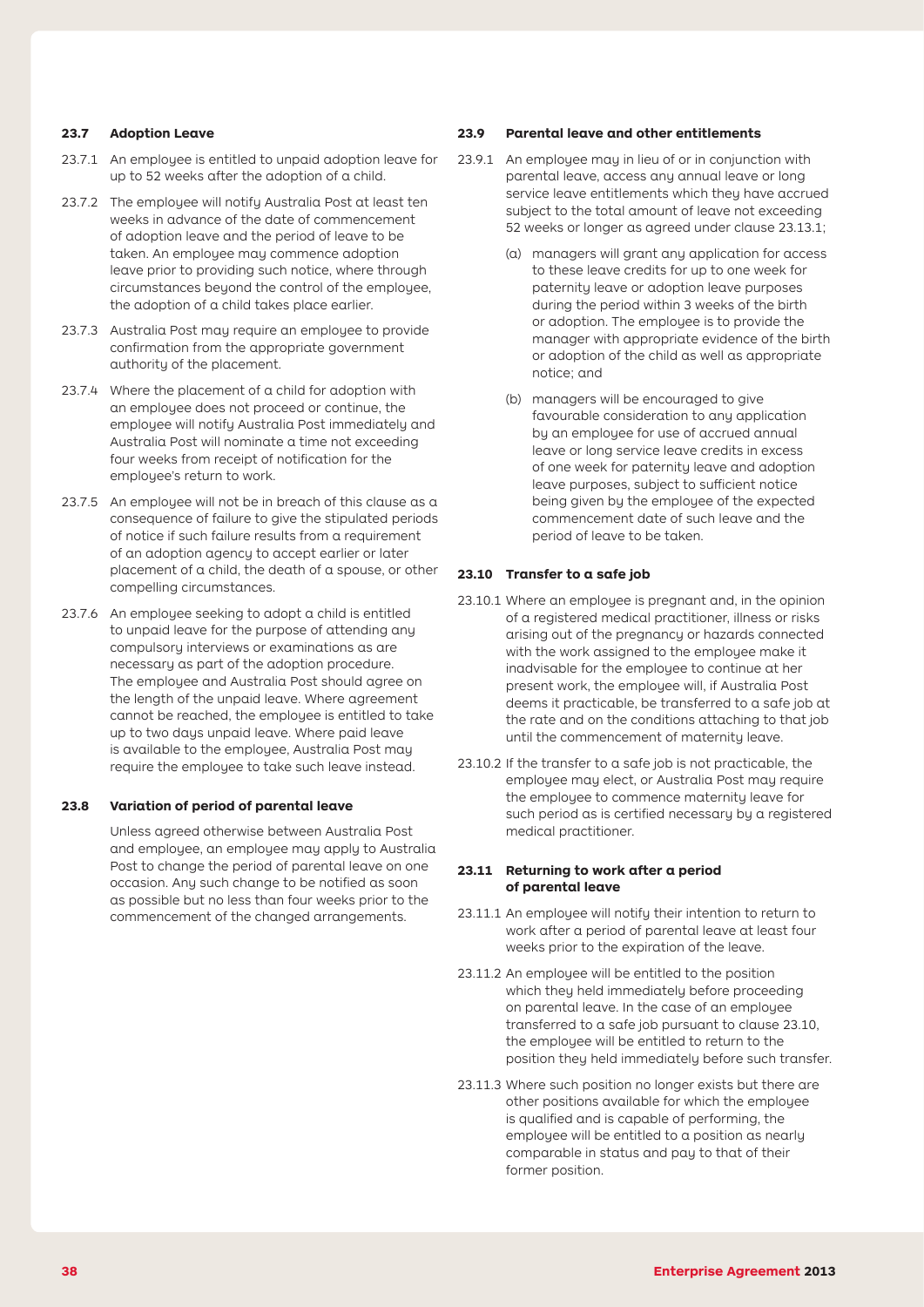#### **23.12 Replacement employees**

- 23.12.1 A replacement employee is an employee specifically engaged or temporarily promoted or transferred, as a result of an employee proceeding on parental leave.
- 23.12.2 Before Australia Post engages a replacement employee, it must inform that person of the temporary nature of the employment and of the rights of the employee who is being replaced.

#### **23.13 Right to request**

- 23.13.1 An employee entitled to parental leave pursuant to the provisions of this clause may request Australia Post to allow the employee:
	- (a) to extend the period of unpaid maternity leave, paternity leave or adoption leave by a further continuous period of leave not exceeding 12 months; or
	- (b) to return from a period of parental leave with  $\alpha$ change in working arrangements (including on a part-time basis) while the child:
		- (i) is under school age; or
		- (ii) is under 18 and has a disability

to assist the employee in reconciling work and parental responsibilities.

- 23.13.2 Australia Post shall consider the request having regard to the employee's circumstances and, provided the request is genuinely based on the employee's parental responsibilities, may only refuse the request on reasonable grounds related to the effect on the workplace or Australia Post's business. Such grounds might include cost, lack of adequate replacement staff, loss of efficiency and the impact on customer service.
- 23.13.3 The employee's request and Australia Post's decision made under clause 23.13 must be recorded in writing.
- 23.13.4 Where an employee wishes to make a request under clause 23.13.1(b), such a request must be made as soon as possible but no less than seven weeks prior to the date upon which the employee is due to return from parental leave.

#### **23.14 Communication during parental leave**

- 23.14.1 Where an employee is on parental leave and a definite decision has been made to introduce significant change at the workplace, Australia Post shall take reasonable steps to:
	- (a) make information available in relation to any significant effect the change will have on the status or responsibility level of the position the employee held before commencing parental leave; and
	- (b) provide an opportunity for the employee to discuss any significant effect the change will have on the status or responsibility level of the position the employee held before commencing parental leave.
- 23.14.2 The employee shall take reasonable steps to inform Australia Post about any significant matter that will affect the employee's decision regarding the duration of parental leave to be taken, whether the employee intends to return to work and whether the employee intends to request to return to work on a part-time basis.
- 23.14.3 The employee shall also notify Australia Post of changes of address or other contact details which might affect Australia Post's capacity to comply with clause 23.14.1.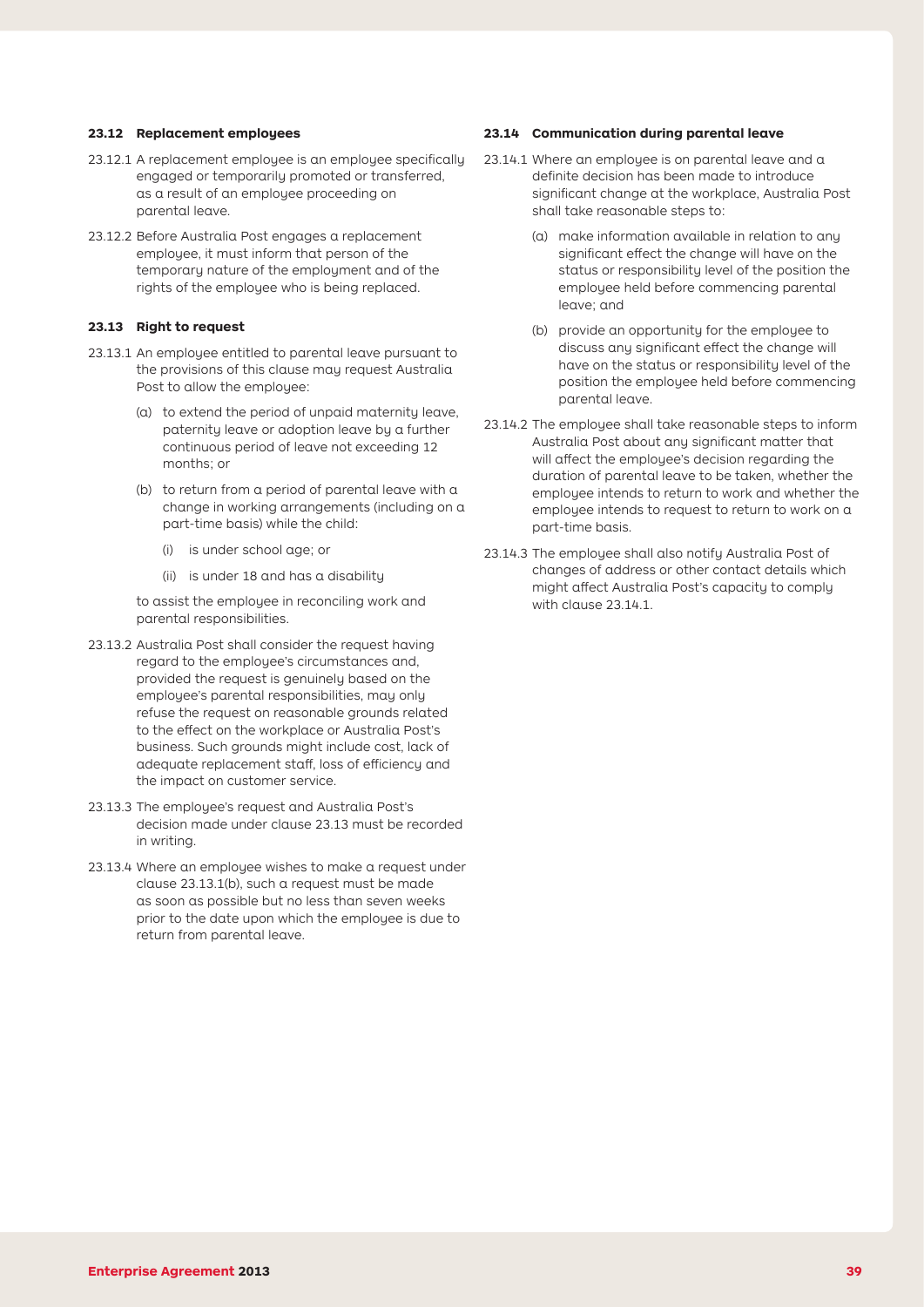# 24 Requests for flexible 25 Study working arrangements

## **24.1 Employee may request change in working arrangements**

- $24.1.1$  An employee who is a parent, or has responsibility for the care of a child, may request the employer for a change in working arrangements to assist the employee to care for the child if the child:
	- (a) is under school age; or
	- (b) is under 18 and has a disability.

Note: Examples of changes in working arrangements include changes in hours of work, changes in patterns of work and changes in location of work.

- 24.1.2 The employee is not entitled to make the request unless:
	- (a) for an employee other than a casual employee — the employee has completed at least 12 months of continuous service with the employer immediately before making the request; or
	- (b) for a casual employee  $-$  the employee:
		- (i) is a long term casual employee of the employer immediately before making the request; and
		- (ii) has a reasonable expectation of continuing employment by the employer on a regular and systematic basis.

#### **24.2 Formal requirements**

- 24.2.1 The request must:
	- (a) be in writing; and
	- (b) set out details of the change sought and of the reasons for the change.

#### **24.3 Agreeing to the request**

- 24.3.1 The employer must give the employee a written response to the request within 21 days, stating whether the employer grants or refuses the request.
- 24.3.2 The employer may refuse the request only on reasonable business grounds.
- 24.3.3 If the employer refuses the request, the written response under clause 24.3.1 must include details of the reasons for the refusal.

# /Examination leave

 Study and examination leave may be granted to approved students in accordance with Australia Post's Principal Determination.

# 26 Leave to attend as witness in industrial proceedings

- **26.1** Leave without deduction from ordinary pay shall be granted to any employee summoned to appear as a witness in proceedings under the FW Act as may be amended from time to time. The leave shall be only for such time as that employee is necessarily absent from duty attending as a witness.
- **26.2** Leave granted under this clause shall count for all purposes as period of service.

# 27 Jury service

# **27.1 Leave Granted**

An employee summoned as a juror shall promptly notify the appropriate supervisor and shall be granted leave of absence on full pay for the period necessary for the attendance at court.

#### **27.2 Jury Fees**

An employee must pay to Australia Post so much of any jury fees received less costs necessarily incurred as Australia Post considers reasonable.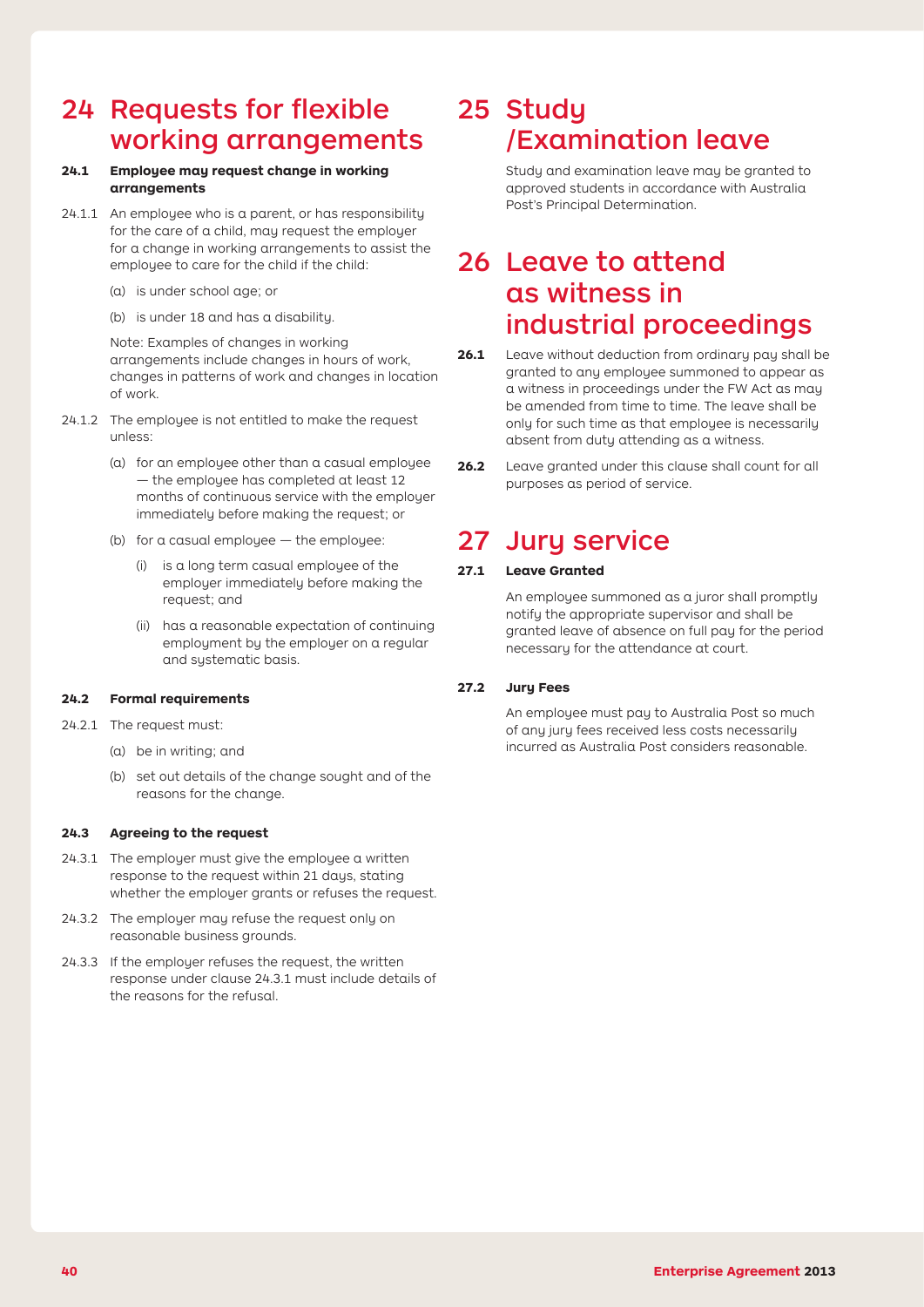# 28 Work/Life

**28.1** The Parties are committed to the application of work/life initiatives throughout all workplaces but recognise that such initiatives must be mutually beneficial to both the business and employees and consistent with operational needs.

#### **28.2 The Parties agree:**

- (a) to promote work/life initiatives provided such arrangements are negotiated and agreed to by management and the employee and meet the operational needs of the business:
	- (i) extension of short term absences for nonfamily purposes provided the make-up and time off arrangements are jointly agreed;
	- (ii) 48/52 mode of employment where the arrangements made are cost neutral to the business;
	- (iii) use of time in lieu arrangements;
	- (iv) job sharing;
	- (v) employment breaks for up to 3 years for family leave purposes.
- **28.3** An employee may access normal grievance provisions to appeal against any refusal based on operational needs.

# 29 Public holidays

## **29.1 Designated Holidays**

The following days will be observed as public holidays:

- (a) New Year's Day, Good Friday, Easter Saturday, Easter Monday, Christmas Day and Boxing Day; and
- (b) the following days, as prescribed in the relevant States, Territories and localities:
	- (i) Australia Day;
	- (ii) Anzac Day;
	- (iii) Queen's Birthday; and
	- (iv) Eight Hours' Day or Labour Day; and
- (c) in addition to the holidays prescribed in clauses  $29.1(a)$  and  $29.1(b)$ , the following days shall be observed as holidays:
	- (i) **New South Wales:** An Authorised Holiday on the same day as determined by Australia Post to apply nationally;
	- (ii) **Victoria:** Melbourne Cup Day or local equivalent;
- (iii) **Queensland:** Royal National Show or the day gazetted for the local show in the appropriate area;
- (iv) **South Australia:** Adelaide Cup Day;
- (v) **Western Australia:** Foundation Day;
- (vi) **Tasmania:** Royal Hobart Regatta (Southern Tasmania) or Recreation Day (Northern Tasmania);

#### (vii) **Northern Territory:** Picnic Day;

(viii) **ACT:** Canberra Day.

#### **29.2 Substitute Holidays**

29.2.1 Christmas Day

When Christmas Day falls on Saturday or Sunday, a holiday in lieu thereof shall be observed on 27 December.

29.2.2 Boxing Day

 When Boxing Day falls on a Saturday or Sunday, a holiday in lieu thereof shall be observed on 28 December.

29.2.3 New Year's Day or Australia Day

 When New Year's Day or Australia Day falls on a Saturday or Sunday, a holiday in lieu thereof shall be observed on the next Monday.

## **29.3 Local Holidays**

29.3.1 Local Substitution Holiday

Where in a State or Territory or locality within a State or Territory, another day is declared or prescribed in substitution for a holiday mentioned in this clause, then that day shall be deemed to be a holiday for the purpose of this Agreement.

29.3.2 Additional Local Holidays

Where in a State, Territory or locality, public holidays are declared, or prescribed on days other than those set out in clauses 29.1 and 29.2, those days are regarded as additional holidays for the purpose of this Agreement provided that such additional holidays must not exceed, in the whole two days in any period of twelve months commencing on 5 January.

### **29.4 Substitution of Public Holidays By Agreement**

 Australia Post and an individual employee may agree to the employee taking another day as the public holiday in lieu of the day which is being observed as a public holiday in the employee's workplace.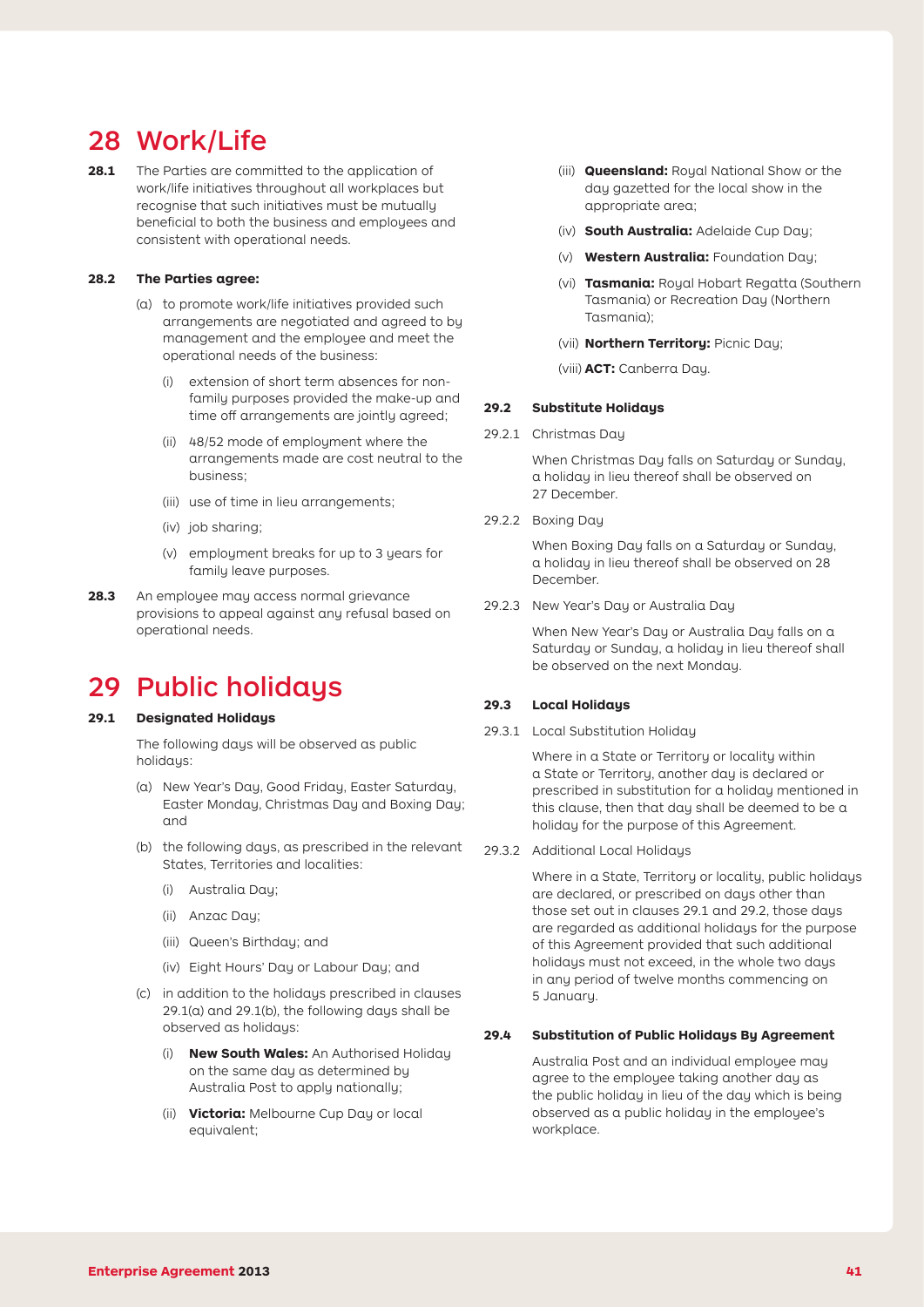# 30 Temporary part-time support services officers

#### **30.1 Scope**

 The provisions in this clause only apply to temporary part-time Support Services Officers who were employed at 27 December 1995 under the Australia Post (Postal Workers) Award 1985 [A0170] and who elected to remain under the conditions in that award instead of transferring to the standard permanent part-time conditions, contained in the Australia Post Operations Award 1999 and the Australia Post General Conditions of Employment Award 1999. The standard permanent part-time conditions do not apply to employees covered by this clause unless otherwise specified.

## **30.2 Rates of pay**

#### 30.2.1 Rate of pay

 Employees are to be paid no less than the hourly rate which is the equivalent (calculated on a 36.75 hour week basis) of the minimum rate prescribed for a full-time Support Services Officer of the appropriate level.

#### 30.2.2 Loading

 This hourly rate is to be increased by a loading of 12.5% for all time worked up to and including 7 hours 21 minutes in any day or 36.75 hours in any week with the following exception. The loading is not applied where it would raise the total salary for a period of 7 hours 21 minutes or less in any day or a period of 36.75 hours or less in any week beyond the total salary that an employee earning the same hourly rate without the 12.5% loading would earn for a total of 7 hours 21 minutes in a day or a total of 36.75 hours in a week as the case may be.

30.2.3 Minimum payment

 Irrespective of the rate of pay prescribed at clause 30.2.1 and the loading at clause 30.2.2, an employee must be paid a minimum of two hours pay for attendance on any day or shift.

30.2.4 Loading on annual leave

 The 12.5% loading prescribed in clause 30.2.2 is to continue to be paid during annual leave.

## **30.3 Leave**

An employee employed under this clause is entitled to the same annual and personal leave conditions as permanent part-time employees.

## **30.4 Overtime, holidays, shift, Saturday, Sunday Duty**

An employee employed under this clause is entitled to the same conditions as permanent part-time employees in respect of:

- (a) Holidays and holiday duty;
- (b) Shift dutu:
- (c) Saturday duty;
- (d) Sunday duty; and
- (e) Overtime.

# 31 Notice boards

 To facilitate work related communication between employees and their Union and/or employee representatives at the workplace, the employer will permit the use of notice boards. The employer retains the right to reject and remove the posting of any material which is not in relation to this Agreement or is not authorised by the Divisional or Branch Secretary or equivalent Union position.

# 32 Uniforms

- **32.1** Australia Post will hold a national uniform forum annually at which general discussion can occur on issues relating to the national management of uniforms. This national forum may occur as two separate meetings to ensure issues specific to Postal Services uniforms and Retail Services uniforms are properly addressed. The national forum will be made up of national representatives with no more than four participants from Australia Post, and four participants from the Union.
- **32.2** Australia Post is of the view that a good method of assessing the suitability and wearability of uniforms is through the use of focus groups. Focus groups will be established on an "as needs" basis to assess the suitability and functionality of new uniform items. The Union covering the relevant employee classifications to utilise the uniforms being tested may nominate up to 30% of the employee participants in any uniform focus group established. For example, if a uniform focus group is to involve 60 employee participants, then the relevant Union/s may nominate collectively up to 18 employees to participate in that uniform focus group.
- **32.3** Australia Post intends to conduct a review of the current Clothing Manual during the life of this Agreement. The Clothing Manual has not been reviewed for many years and is in need of redrafting. Australia Post commits to consulting with the Union on any changes proposed to the Clothing Manual.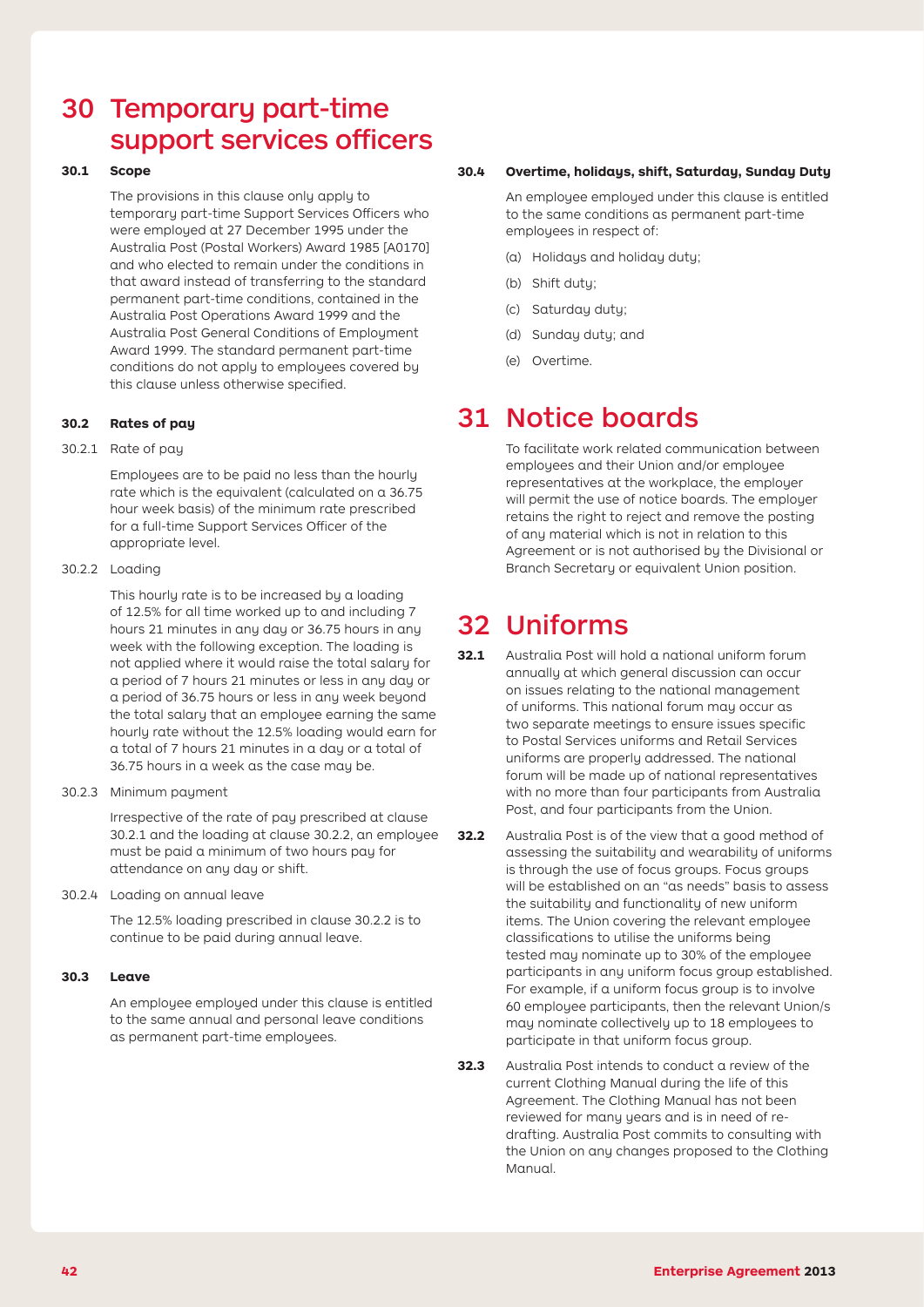# 33 Employee consultation

- **33.1** The Parties agree that consultation is important in maintaining positive working relationships between Australia Post, its employees and the relevant Unions. Australia Post acknowledges that consultation prior to any significant change and on the consequences of that change is critical to maintaining positive workplace relationships and positive business outcomes.
- **33.2** The Parties recognise that the principles of consultation stated in Commissioner Smith's decision in *CEPU v Vodafone Network Pty Ltd* (Print 911257) reflect its intention with respect to consultation. In particular, the Parties agree with the following statement by Commissioner Smith in that decision at paragraph 25:

*"Consultation is not perfunctory advice on what is about to happen. This is [a] common misconception. Consultation is providing the individual, or other relevant parties, with a bonafide opportunity to influence the decision maker."*

- **33.3** Australia Post and the Union agree:
	- (a) that the focus of consultation will be on the impact of Australia Post's decisions on its employees;
	- (b) that "significant change" relates to impacts on employees at a facility, or organisational part of a facility, State or National level;
	- (c) that agreements negotiated at the National level are not to be renegotiated at State or local level;
	- (d) to maintain positive two-way relationships with unions and employees at a State and National level including a focus on effective workplace resolution of, and consultation on, relevant issues;
	- (e) to take all reasonable steps to ensure differences are dealt with constructively, including prompt consideration of matters raised by any party during the process;
	- (f) that relationships will be kept under regular review at both State and National level to ensure they remain positive and constructive and are maintained at all levels of the business; and
	- (g) that if consultation is not operating effectively, prompt joint action from higher levels will be taken to remedy the process.
- **33.4** Australia Post will, prior to making any significant change for reasons including economic, technological, structural reasons or similar nature, commit to the following actions:
	- (a) as soon as practicable before making changes which directly affect employees, inform the affected employees (including any representative appointed by the affected employee) and the Union about the details of the proposed changes. The information provided to the Union will include the nature of and reasons for the proposed change; the number and categories of employees likely to be affected and the time when, or the period over which, the employer intended to carry out the proposed change; and
	- (b) as soon as practicable after deciding and before changing an employee's employment subject to the decision, Australia Post will give the affected employees (including any representative appointed by the affected employee) an opportunity to consult on measures to avert and/or mitigate the effects on employees including adverse effects on job security, reduction in income, change of working hours for individuals, change of worksite, change to skill requirements, adverse impact on equal employment opportunity or occupational health and safety.
- **33.5** In relation to effects on staff in respect of major change, where requested by an employee/s, Australia Post and the Union agree to work together to ensure effective consultation with staff (this may include where agreed, joint briefings with staff).
- **33.6** Australia Post and the Union agree to conduct State and local level consultation using Attachment C – Consultation Framework, as a guide on how State and local level consultation will operate.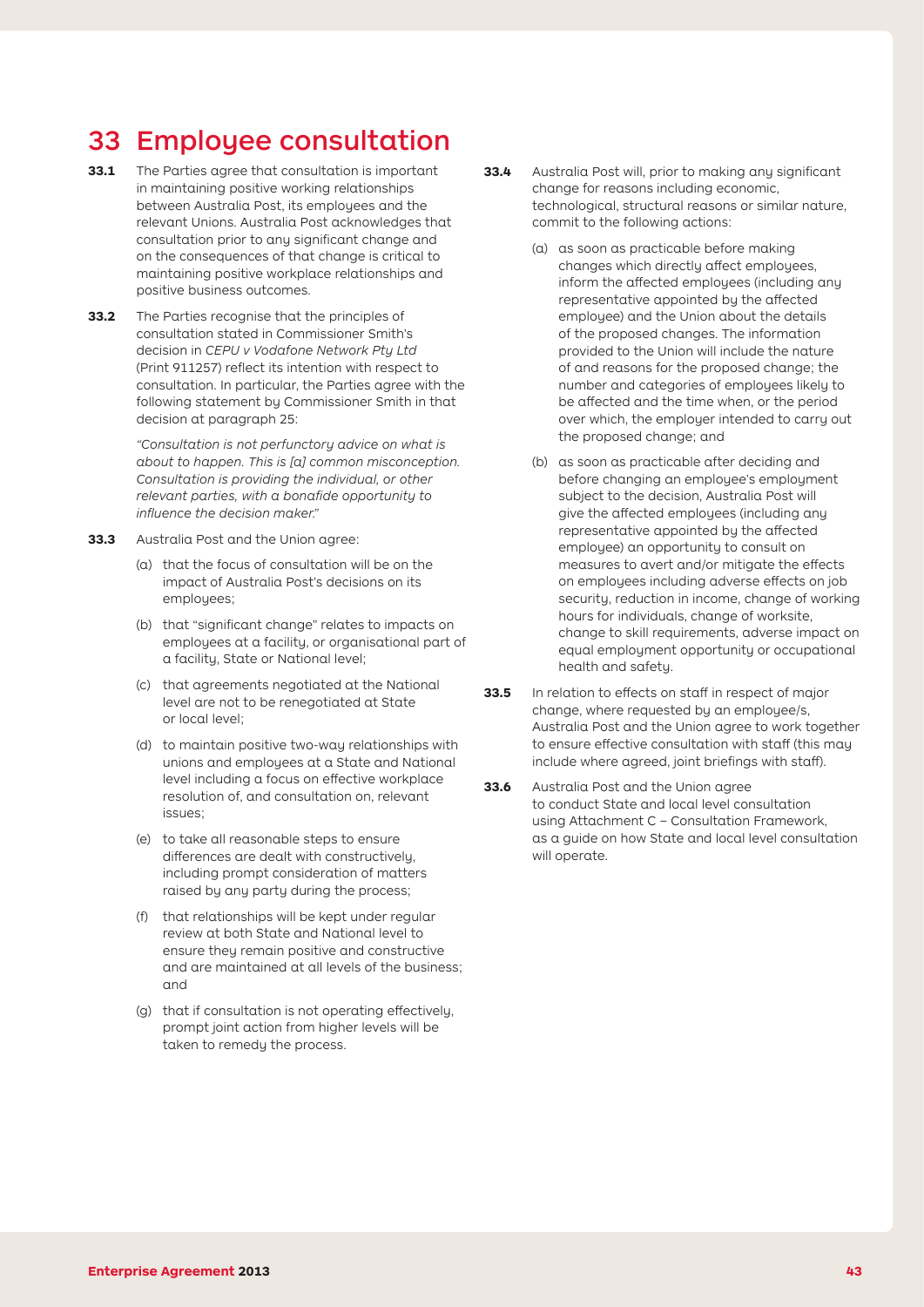# 34 Employment security

- **34.1** The Parties recognise that employment security is dependent on Australia Post's ability to adapt, grow and change to sustain a viable and profitable business. Where this business imperative could lead to changes that significantly impact employees, the Parties recognise that the provisions in clause 33 – Employee Consultation, provide an employee and their union representative the right to be consulted over these changes.
- **34.2** Australia Post is committed to continuing the principles and benefits found in the Australia Post Redundancy/Redeployment/Retraining Agreement 1995, which forms part of this Agreement in Attachment K, with its focus on voluntary retrenchments, retraining and redeployment. During the life of this Agreement the emphasis shall be on retraining for new skills and redeployment in preference to redundancy following any position occupied by an employee being identified as surplus to requirement, subject to:
	- (a) employees and Unions co-operating with retraining to facilitate redeployment; and
	- (b) employees affected by workplace change accepting reasonable offers for retraining and redeployment.

# 35 Learning and development

- **35.1** The Parties are committed to meeting the ongoing learning and development needs of employees in order to ensure a productive and skilled workforce with access to career pathways.
- **35.2** Regular consultation between Australia Post and the Union regarding learning and development will take place in the Joint National Learning and Development Forum to be held quarterly.
- **35.3** Learning and development will be aligned to the agreed competency standards and, where possible, the Australian Qualifications Framework (AQF). Where learning and development is aligned to the AQF this will lead to nationally recognised qualifications under the relevant industry training package. This ensures the knowledge and skills obtained:
	- (a) are relevant to the requirements of the workplace and the work performed; and
	- (b) support employees to undertake their jobs in an efficient and satisfying way.
- **35.4** Employees will have equitable access to learning and development opportunities. Training and assessment methods will employ appropriate measures to address literacy and numeracy barriers experienced by employees.
- **35.5** Training and assessment required for the employee's current duties will be conducted, where possible, during normal working hours with costs met by Australia Post. Training during working hours is paid time. Where an employee is required to attend training out of hours the training time will be treated as paid time in accordance with the provisions of this Agreement. Provided that normal change of shift provisions may apply to attendance at training.
- **35.6** Australia Post acknowledges that it has a responsibility to provide learning and development. Priority will be given to consultation at the area/ facility level in developing learning and development plans for the facility. Where qualifications are required for an individual to perform his/her work, relevant individual plans must be developed. Learning and development plans should be developed within 12 months of commencement of the Agreement. Learning and development plans must be consistent with the Australia Post Competency Framework Assessment Policy.
- **35.7** Assessment processes will be in accordance with the Australia Post Competency Framework Assessment Policy. Where there is a roll out of any assessment processes Australia Post will enter into discussions with the relevant Union to establish a skills training program to ensure that over time internal assessors are available in Australia Post.
- **35.8** An individual may elect to undertake an assessment in relation to their current competencies, prior to undertaking any further training to acquire competencies.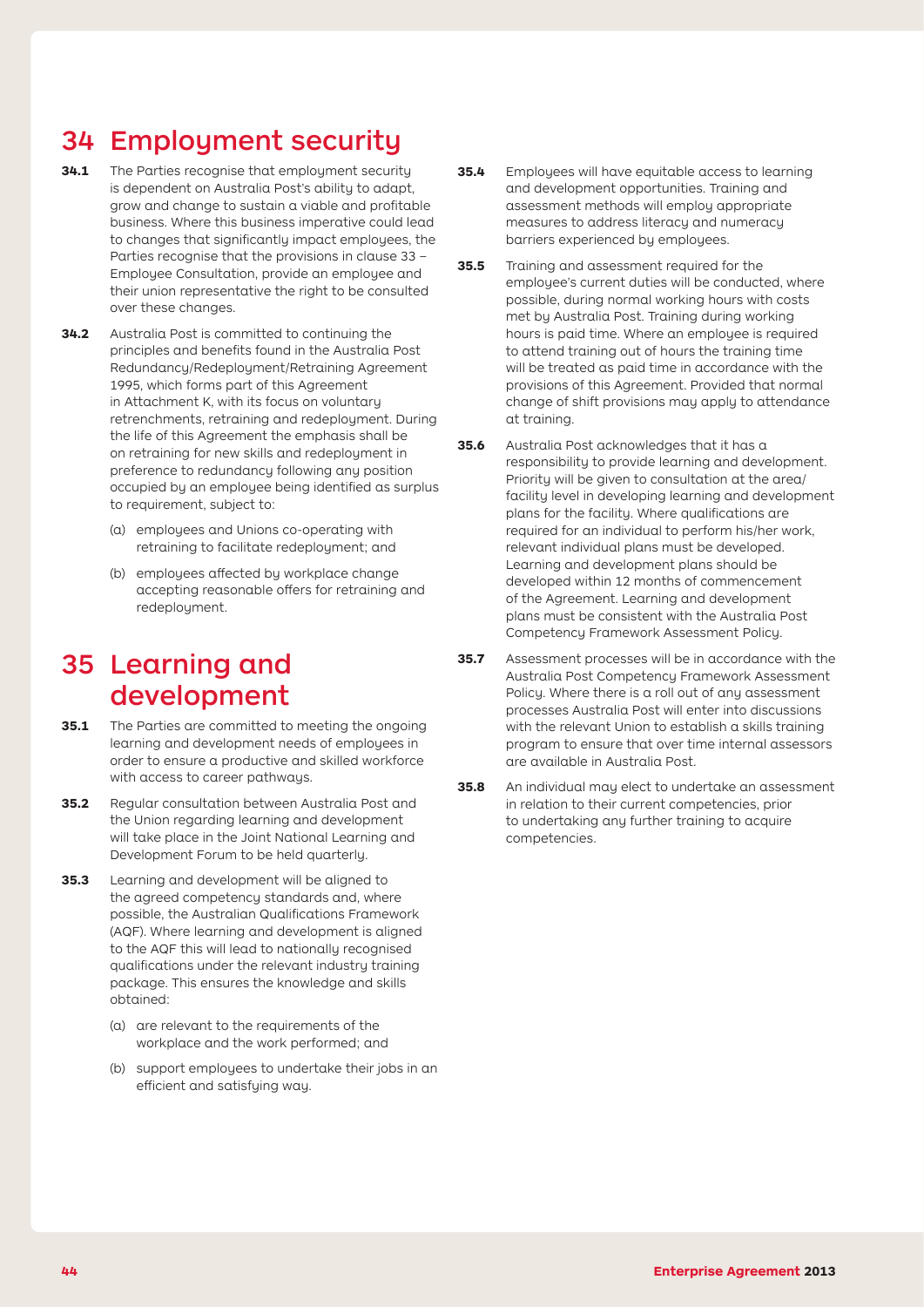# 36 Employee conduct and discipline

- **36.1** Australia Post has the right to dismiss an employee. impose a penalty of a reduction of up to two increments for a period of up to 12 months (or equivalent penalty), or to transfer an employee to another position of the same or a lower classification for behaviour or performance which warrants such action, including:
	- (a) misconduct or wilful neglect of duty or grossly negligent conduct;
	- (b) incompetence or inefficiency for reasons within the employee's control;
	- (c) failure to observe Australia Post's 'Our Ethics' Policu.
- **36.2** Except in the case of serious and wilful misconduct or grossly negligent conduct (see below), Australia Post will ensure that:
	- (a) employees are counselled and/or given a warning in order to assist them to maintain acceptable standards of behaviour and performance;
	- (b) no employee is dismissed or transferred for a first breach of Australia Post's 'Our Ethics' Policy.
- **36.3** Grossly negligent conduct would apply in isolated instances only. For the purpose of this clause, such conduct involves a reckless act or omission which causes or could cause significant damage or harm and which would adversely affect the employment relationship. Decisions involving dismissal or transfer which are based on gross negligence (but not serious and wilful matters) should not be taken without prior referral to the relevant Strategic Business Unit or Functional Unit People and Community General Manager.
- **36.4** An employee may be suspended pending a decision as to the action to be taken under clause 36.1 and such suspension shall be with pay, provided that suspension may be without pay where:
	- (a) criminal proceedings are pending; or
	- (b) police investigation involving a serious criminal act is involved which would adversely affect the employment relationship.
- **36.5** In exercising these rights, Australia Post shall not take action which is harsh, unjust or unreasonable.
- **36.6** Australia Post shall furnish written advice to an employee of a decision under clause 36.1 and of reasons for the decision together with details of the procedures for lodging an application for review.

**36.7** Where transfer, dismissal or penalty under clause 36.1 is considered to have been harsh, unjust or unreasonable, the employee concerned may submit an application for review of the decision by a Board of Reference. Any such application must be lodged within 14 days of the transfer, penalty, or dismissal, in accordance with procedures established by Australia Post. Employees will also have a right to seek a review of such suspension under clause 36.4(b) by a Board of Reference once the disciplinary process has been implemented.

#### **36.8 Board of Reference**

- 36.8.1 For the purposes of clause 36.7, a Board of Reference shall be constituted by a Chairperson as may be agreed upon by Australia Post and the Union, including those at the State level.
- 36.8.2 The General Manager of FWA shall be requested to appoint a Board of Reference Chairperson for the duration of the Agreement where the parties are unable to agree to a Chairperson.
- 36.8.3 A Board of Reference shall seek to resolve any application for review submitted to it, having regard to whether the decision was harsh, unjust or unreasonable.
- 36.8.4 A Board of Reference, in reviewing a decision in relation to which an application is made:
	- (a) may inform itself in such manner as it sees fit;
	- (b) has discretion as to the procedure to be followed;
	- (c) is not bound by the rules of evidence; and
	- (d) shall proceed without regard to legal form.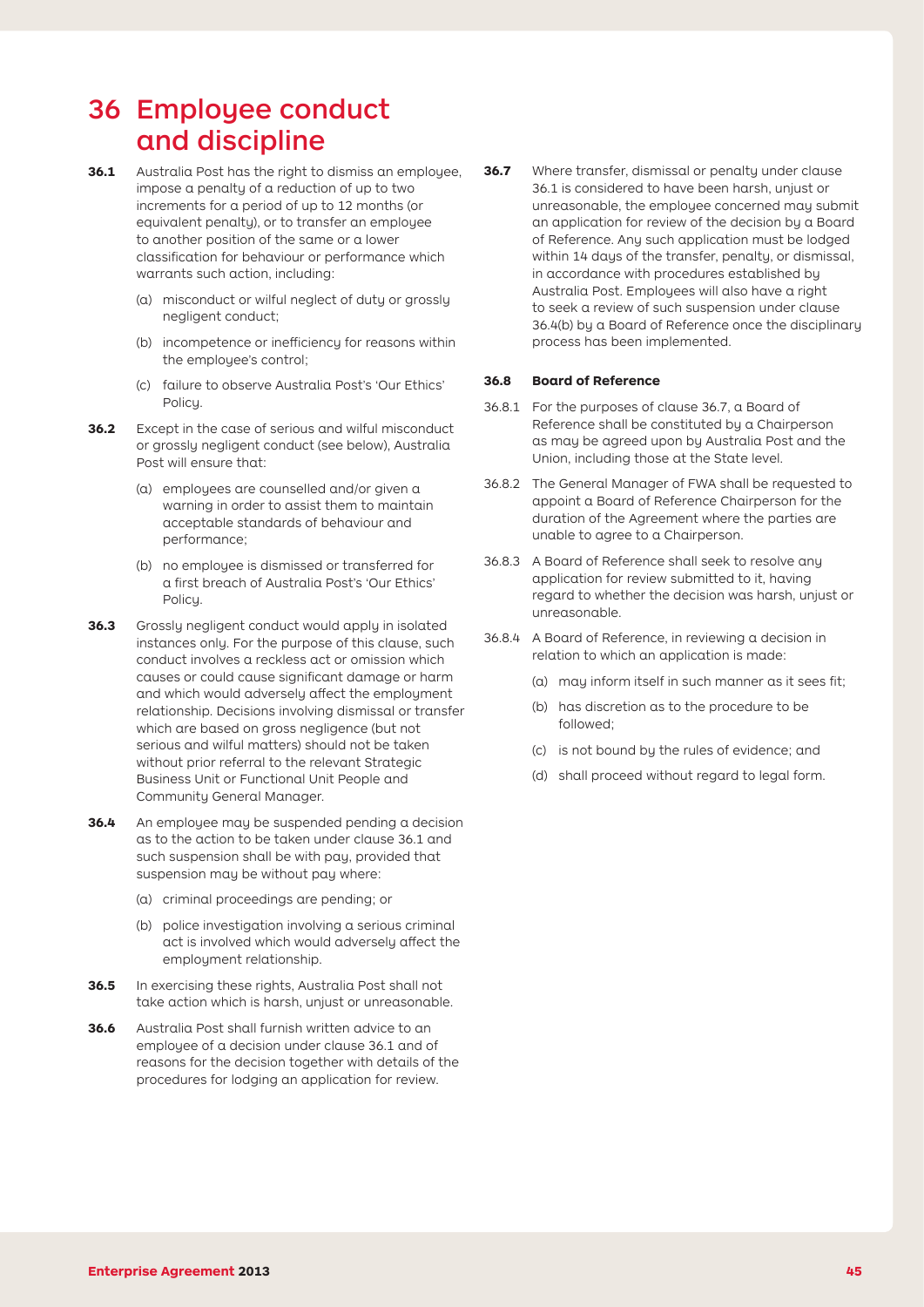# 37 Team based work

## **37.1 Team Based Work – Mail and Parcel Processing**

- 37.1.1 The roll-out of team based work in Mail and Parcel Processing continues to be a long and complex exercise (as it has in many organisations which have gone down similar paths).
- 37.1.2 It is agreed that this process will continue to be given emphasis during the life of the Agreement, with a view to:
	- (a) continuing the progressive roll-out of the team based work model, and the team skills loading for Mail Officers, Parcel Post Officers and technical staff (where applicable), into agreed mail and parcel processing facilities;
	- (b) this roll-out being completed during the life of this Agreement; and
	- (c) further development of effective team-working at existing facilities with team arrangements being in place including consultation and employee involvement in relation to any changes in accordance with clause 33 – Employee Consultation, of the Agreement.

#### **37.2 Establishment of Teams at a Facility**

- 37.2.1 The team based work concept will be developed in an environment where:
	- (a) employees are involved in the initial development of the appropriate team based work structure for their workplace and have the opportunity to commit to its implementation;
	- (b) the structure of teams may vary from site to site depending on local circumstances and operational requirements;
	- (c) teams are encouraged to take responsibility for the management of the team and to be responsible and accountable for the performance of the work;
	- (d) teams are encouraged to build knowledge, make decisions, improve performance and have a sense of ownership and involvement; and
	- (e) employees understand the processes which will be followed to make changes over time to the initial facility team design.

#### **37.3 Eligibility for Retention of Team Skills Loading on Transfer**

- 37.3.1 An employee's eligibility to retain team skills loading on redeployment or transfer to a facility that does not have teams accreditation will depend on whether the transfer is voluntary or at the direction of Australia Post under redeployment procedures.
- 37.3.2 An employee in receipt of team skills loading who is redeployed by Australia Post under the terms of the RRR Agreement to a facility that does not have teams accreditation will retain the team skills loading as part of salary.
- 37.3.3 Where an employee in receipt of team skills voluntarily transfers to a facility that does not have teams accreditation, the employee will not be eligible to retain his or her team skills loading.
- 37.3.4 An employee in receipt of team skills loading who is transferred for disciplinary reasons to a facility without teams accreditation will not retain his or her team skills loading on relocation.

# 38 Technical maintenance

- **38.1** There is a shared commitment to pro-actively maximise the efficiency, reliability and cost effectiveness of all equipment and as such consistently ensure peak operational outcomes. In recognition of, and subject to such commitment, it is agreed that:
	- (a) Australia Post technical staff will continue to undertake the maintenance of core mail processing equipment in the network, with the support of operational staff performing operator care functions as appropriate; and
	- (b) non-core, first in maintenance requiring minor fault rectification, will continue to be provided by Australia Post technicians at retained facilities on a site basis subject to Australia Post's right to extend the single building services maintenance contract arrangements at Strathfield and Dandenong to other facilities. Any such extensions would be subject to practical and efficiency considerations and involve detailed consultation with employees and the Union.

# 39 Sort/Machine rates

Managers shall not use sort or machine rates in an unreasonable and unfair manner in the management of employees' work or performance.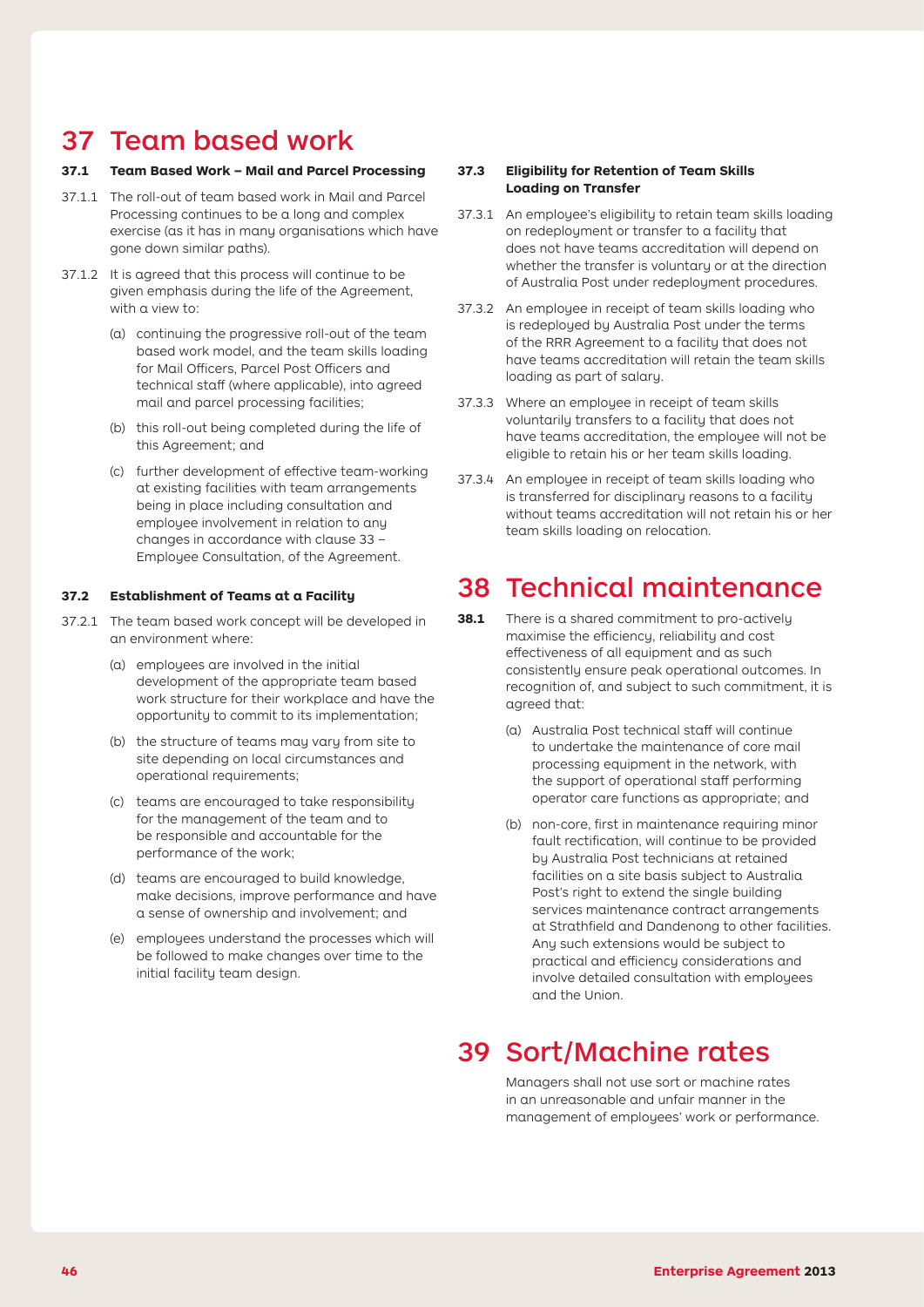# 40 Retail

#### **40.1 Retail Services Transformation Agreement**

- 40.1.1 Australia Post and the Union acknowledge that the Retail Post Agreement 1992 no longer reflects the manner in which retail outlets and the network at large at Australia Post operate.
- 40.1.2 Australia Post and the Union nevertheless acknowledge that a number of themes contained within the Retail Post Agreement may continue to have some relevance to Australia Post's future retail operations.
- 40.1.3 Australia Post and the Union are committed to discuss the following issues during the first six months of the operation of this Agreement with a view to establishing a Retail Services Transformation Agreement:
	- (a) Future Network and facility/outlet formats;
	- (b) Future staffing models and flexibility;
	- (c) Retail Technology;
	- (d) Postal Managers, Grade 1-3 Remuneration Conditions;
	- (e) Future Conversion Arrangements;
	- (f) Outlet Performance;
	- (g) Retail organisation structures and classification sustems:
	- (h) Career paths in retail; and
	- (i) Training and development.
- 40.1.4 In the event that agreement cannot be reached on the content of the Retail Services Transformation Agreement in the initial six months of negotiations, Australia Post or a Union may refer the matter to FWA for conciliation.
- 40.1.5 If conciliation at FWA is unsuccessful in assisting Australia Post and the Union to reach agreement, Australia Post and the Union may request FWA to make an order in relation to the steps to be taken by the parties in continuing the negotiations for the Retail Service Transformation Agreement. FWA may only make an order in relation to the following things:
	- (a) the actions to be taken by the parties to ensure that they are negotiating the Retail Service Transformation Agreement in good faith;
	- (b) requirements imposed upon the parties not to take action that would undermine the negotiations for the Retail Service Transformation Agreement;
	- (c) the process to be followed by the parties in negotiating the Retail Service Transformation Agreement going forward.
- 40.1.6 FWA may not make any orders requiring Australia Post and the Union to make an agreement, or in relation to the content of the Retail Services Transformation Agreement.
- 40.1.7 When Australia Post and the Union agree to a Retail Services Transformation Agreement a signed copy will be handed up to FWA for the purpose of placing it on the Agreement file so that it can be referred to by the parties.
- 40.1.8 If a dispute occurs relating to the operation of the final and agreed Retail Services Transformation Agreement, Australia Post and the Union will attempt to resolve the dispute with internal negotiations as described in clause 42.3.
- 40.1.9 If the internal negotiations do not resolve the dispute, a party to the dispute may refer the matter to FWA for conciliation in accordance with clause 42.4.
- 40.1.10 For the avoidance of doubt, the final and agreed Retail Services Transformation Agreement will not be subject to independent mediation or arbitration by FWA unless the parties expressly agree on those provisions of the Retail Services Transformation Agreement that will be subject to independent mediation and/or arbitration.

### **40.2 Retail outlets**

- 40.2.1 Australia Post corporate outlets will continue to remain as the flagships of its retail network.
- 40.2.2 Australia Post is committed to the long term viability of its retail network. This network is currently and will continue to be a mix of corporately owned outlets and privately owned outlets under one of a number of arrangements. It is not intended that the overall mix will change over the term of this Agreement.
- 40.2.3 Australia Post commits to applying the Retail Post Conversion Policy as revised and agreed between Australia Post and the Union, for the term of the Agreement. The Parties recognise that Australia Post may seek to change the policy during the term of the Agreement. In such circumstances Australia Post commits to a joint review of the policy with the Union six months before making any changes to the policy. Australia Post has no intention of changing this policy within the first six months of this Agreement being approved by FWA.

#### **40.3 Retail forum**

40.3.1 Australia Post commits to holding a joint retail forum with the Union and Australia Post management to consider new opportunities, work practices, products, amenities, safety and other issues of mutual interest in the lead up to the business cycle.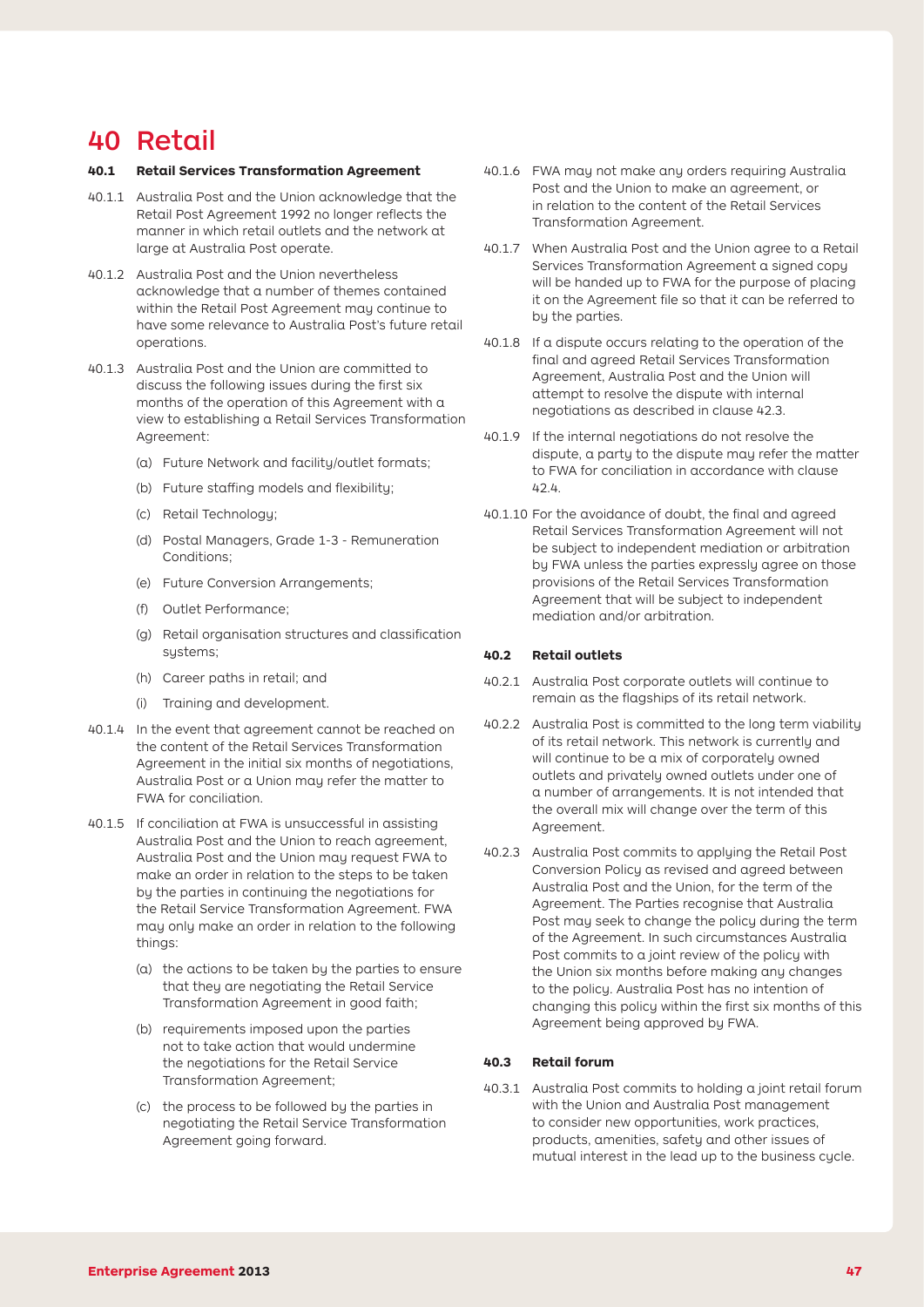# 41 Benefit distribution

## **41.1 Back to back Agreement bonus**

41.1.1 The following one-off cash bonus will be made at the following time:

| Date of Effect           | <b>Cash Bonus</b><br>Payment |
|--------------------------|------------------------------|
| First full pay period in | \$500 for full-time          |
| August 2013              | staff                        |
| First full pay period in | \$250 for part-time          |
| August 2013              | staff                        |

## **41.2 August 2013 base pay increase**

41.2.1 The following pay increase will be made to the salaries applicable to award classifications as at 1 August 2013 as reflected in the Australia Post Human Resources Manual Rates of Pay Booklet from the following date:

| Date of Effect                          | Percentage<br><b>Increase</b> |
|-----------------------------------------|-------------------------------|
| First full pay period in<br>August 2013 | 0.5%                          |

## **41.3 December 2013 base pay increase**

41.3.1 The following pay increase will be made to the salaries applicable to award classifications as reflected in the Australia Post Human Resources Manual Rates of Pay Booklet from the following date:

| <b>Date of Effect</b>                     | Percentage<br><b>Increase</b> |
|-------------------------------------------|-------------------------------|
| First full pay period in<br>December 2013 | $1\%$                         |

#### **41.4 Base pay increases – August 2014, 2015 and 2016**

41.4.1 The following pay increases will be made to the salaries applicable to award classifications as reflected in the Australia Post Human Resources Manual Rates of Pay Booklet from the following dates:

| Date of Effect                          | Percentage<br><b>Increase</b> |
|-----------------------------------------|-------------------------------|
| First full pay period in<br>August 2014 | 0.5%                          |
| First full pay period in<br>August 2015 | 0.5%                          |
| First full pay period in<br>August 2016 | 0.5%                          |

# **41.5 Base pay increases – December 2014, 2015 and 2016**

41.5.1 The following pay increases will be made to the salaries applicable to award classifications as reflected in the Australia Post Human Resources Manual Rates of Pay Booklet from the following dates:

| Date of Effect                            | Percentage<br><b>Increase</b> |
|-------------------------------------------|-------------------------------|
| First full pay period in<br>December 2014 | 2.5%                          |
| First full pay period in<br>December 2015 | 2.5%                          |
| First full pay period in<br>December 2016 | 2.5%                          |

## **41.6 Superannuation**

41.6.1 With the exception of the one-off cash bonus in clause 41.1.1, the pay increases paid under this clause 41 will be the maximum full pay applied for superannuation purposes.

#### **41.7 Machinery and definition provisions**

- 41.7.1 The December 2012 Australia Post Human Resources Manual Rates of Pay Booklet, containing rates of pay as at 6 December 2012, will be submitted to FWA for the purpose of placing it on the Australia Post Enterprise Agreement file.
- 41.7.2 For the purposes of clarity of clauses 41.4.1 and 41.5.1, the pay rises in August and December of each year are paid in respect of the financial year in which they are paid.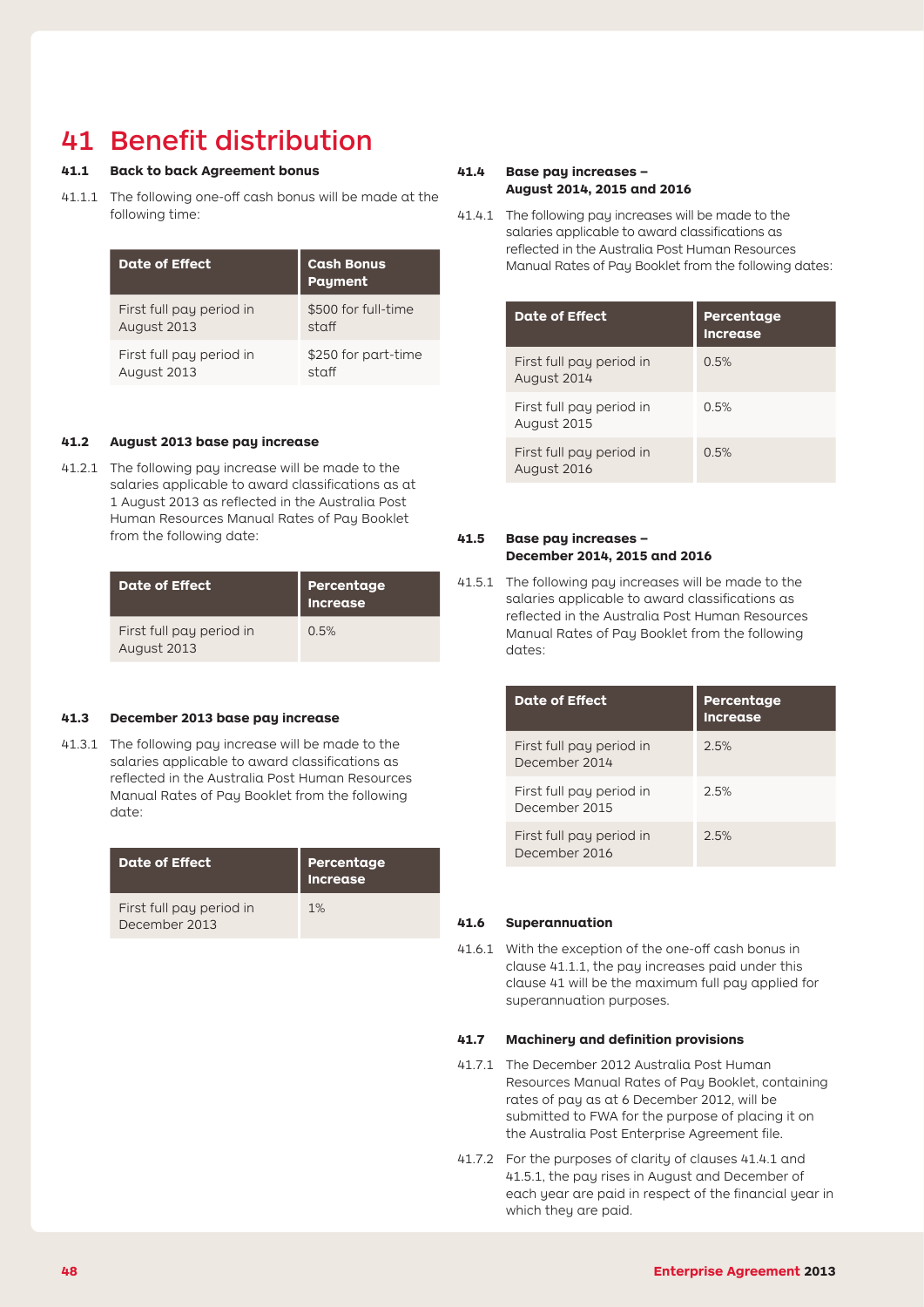# 42 Dispute resolution

## **42.1 Dispute Resolution**

- 42.1.1 The Parties to the Agreement recognise that there exists a mutual responsibility to work cooperatively to resolve disputes over workplace matters, as far as is practicable, at the workplace level. Accordingly, in relation to a dispute over the application of the Agreement arising during the life of the Agreement, the Parties commit themselves to:
	- (a) promptly addressing the dispute within the procedures set out below;
	- (b) discussing the dispute in an open and honest way; and
	- (c) seeking to resolve the dispute wherever possible at the local level.
- 42.1.2 While the parties are attempting to resolve the matter, the employee(s) will continue to work in accordance with the Agreement and their contract of employment, unless the employee(s) has a reasonable concern about an immediate threat to their health or safety. In such circumstances and subject to Part 5. Division 6 – Right to Cease or Direct Cessation of Unsafe Work of the WHS Act, the employee(s) must not unreasonably fail to comply with a direction by Australia Post to perform other available work that is appropriate for the employee(s) to perform.
- 42.1.3 In resolving any dispute, the Parties will have regard to the following principles:
	- (a) Australia Post is required to run a profitable postal service in an increasingly competitive and global market place. As a result of these circumstances, it is imperative that Australia Post undertake workplace changes. The Union recognise that there are business challenges facing Australia Post and that workplace changes are necessary. The Union is committed to working with Australia Post to ensure that change occurs effectively while ensuring that the best interests of its members are considered and taken into account at all times.
	- (b) To achieve these objectives, Australia Post must be able to:
		- (i) operate the business efficiently;
		- (ii) determine and allocate resources;
		- (iii) implement both large and small change programs in an efficient, timely and cost effective manner;
		- (iv) explore means of protecting and expanding its business opportunities; and
		- (v) provide fair and equitable treatment to its employees and provide safe workplaces that support employee diversity and flexibility.
- (c) In order to be successful and ensure the long-term viability of Australia Post, the Parties acknowledge that Australia Post has accountability to:
	- (i) provide services to the customer in  $\alpha$ manner required by the customer and to meet its Community Service Obligations;
	- (ii) provide a reasonable return on its assets and pay a reasonable dividend to its shareholder; and
	- (iii) provide fair pay and conditions to its employees in a workplace that values the treatment of employees with dignity and respect.
- (d) The Parties also acknowledge that the Union have an obligation to their members to:
	- (i) represent their interests;
	- (ii) ensure that workplace change occurs in a way that minimises negative impacts on employees wherever possible; and
	- (iii) protect jobs, wherever possible, and seek fair and equitable terms and conditions of employment for its members.
- 42.1.4 An employee who is a party to the dispute may appoint a representative of their choice, including a union representative, for the purposes of the procedures in this clause.

#### **42.2 Dispute Resolution Procedure**

- 42.2.1 If a dispute relates to:
	- (a) a matter arising under this Agreement; or
	- (b) the National Employment Standards;

this clause 42 sets out the escalation process which must be followed to settle the dispute.

42.2.2 The dispute resolution procedures and escalation process set out in this clause 42 do not apply to clauses in this Agreement in which the Parties commit to negotiating a new policy or agreement during the term of this Agreement. In particular, this clause 42.2.2 applies to clause 40.1, negotiating a Retail Services Transformation Agreement.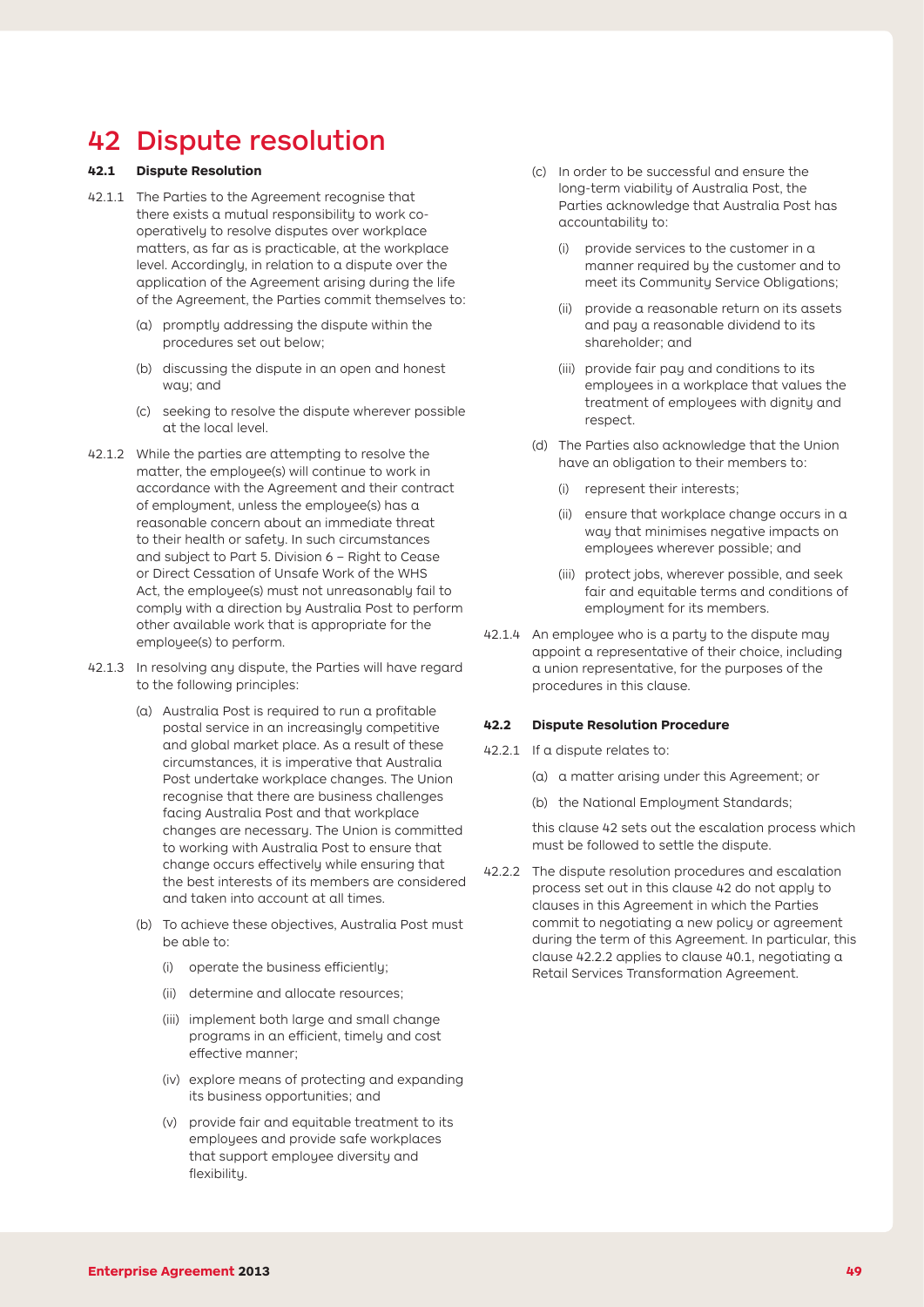#### **42.3 Internal Negotiations**

- 42.3.1 The employee will discuss the matter with their immediate manager/supervisor. However, in circumstances where the matter may relate to the behaviour or actions of the immediate manager and it would be inappropriate to discuss the matter at that level, the employee may discuss the matter with the next highest level of management.
- 42.3.2 If the matter is not resolved at that level within  $\alpha$ reasonable timeframe, the employee concerned may arrange further discussions involving more senior levels of management or the Union as appropriate.
- 42.3.3 If the issue involves more than one employee, the employees involved, the Union or the management may raise the issue at the level the parties consider appropriate.

#### **42.4 FWA Conciliation**

- 42.4.1 If the internal negotiations do not resolve the dispute, a party to the dispute may refer the matter to FWA for conciliation.
- 42.4.2 The party notifying the dispute will do so by filing with FWA and serving on all other relevant parties a dispute notification document that sets out a brief description of the dispute, the material facts the disputing party believes to be relevant to the dispute and the desired remedy.

### **42.5 Independent Mediation**

- 42.5.1 If the conciliation by FWA has been unsuccessful in resolving the dispute, a party to the dispute may refer the dispute to a third party mediator agreed to by both parties. If the parties are unable to agree on a mediator, the Institute of Arbitrators & Mediators Australia Mediation Rules will apply in relation to the appointment of a mediator.
- 42.5.2 Having regard to the terms of this Agreement, the National Employment Standards and the principles set out in clause 42.1.3, the independent mediator must assess the merits of the matter and make a non-binding recommendation that:
	- (a) arbitration by FWA is appropriate on the basis that it raises a genuine question about the interpretation of the Agreement or the National Employment Standards; or
	- (b) arbitration by FWA is not appropriate.
- 42.5.3 The independent mediator may make non-binding recommendations regarding how the matter may be resolved between the parties prior to arbitration.
- 42.5.4 The cost of the mediator will be shared equally between the parties and each party will pay its own costs for the mediation.

#### **42.6 Arbitration**

- 42.6.1 If the mediation has been unsuccessful in resolving the dispute, then a party to the dispute may elect to have the matter arbitrated by FWA.
- 42.6.2 FWA may only determine the matter by arbitration if all the conditions set out in this clause 42.6.2 are satisfied:
	- (a) the escalation process in this clause 42 has been followed; and
	- (b) where the party requesting arbitration is either a Union or Australia Post, that party has been authorised to apply for arbitration by its relevant decision-making body in accordance with their rules which, in respect of the CEPU and CPSU, and Australia Post are set out below:
		- (i) CEPU, Communications Division Divisional Executive (or any successor body);
		- (ii) CPSU Executive Council (or any successor body);
		- (iii) Australia Post Executive Committee of Australia Post; and
	- (c) FWA is satisfied that the relevant decisionmaking body of the party requesting arbitration has considered the independent mediator's recommendation in relation to whether arbitration is appropriate for the dispute in authorising the application for arbitration by FWA.
- 42.6.3 In arbitrating the dispute FWA may:
	- (a) make a determination that is binding on the parties; and
	- (b) use the powers that are available to it under the FW Act.
- 42.6.4 A decision that FWA makes when arbitrating a dispute is a decision for the purpose of Division 3 of Part 5-1 of the FW Act. Therefore, an appeal may be made against the decision.

### **42.7 Application**

Clauses 42.5 to 42.6 will only apply until the date on which a Party to the Agreement successfully applies to FWA for a protected action ballot in accordance with the FW Act.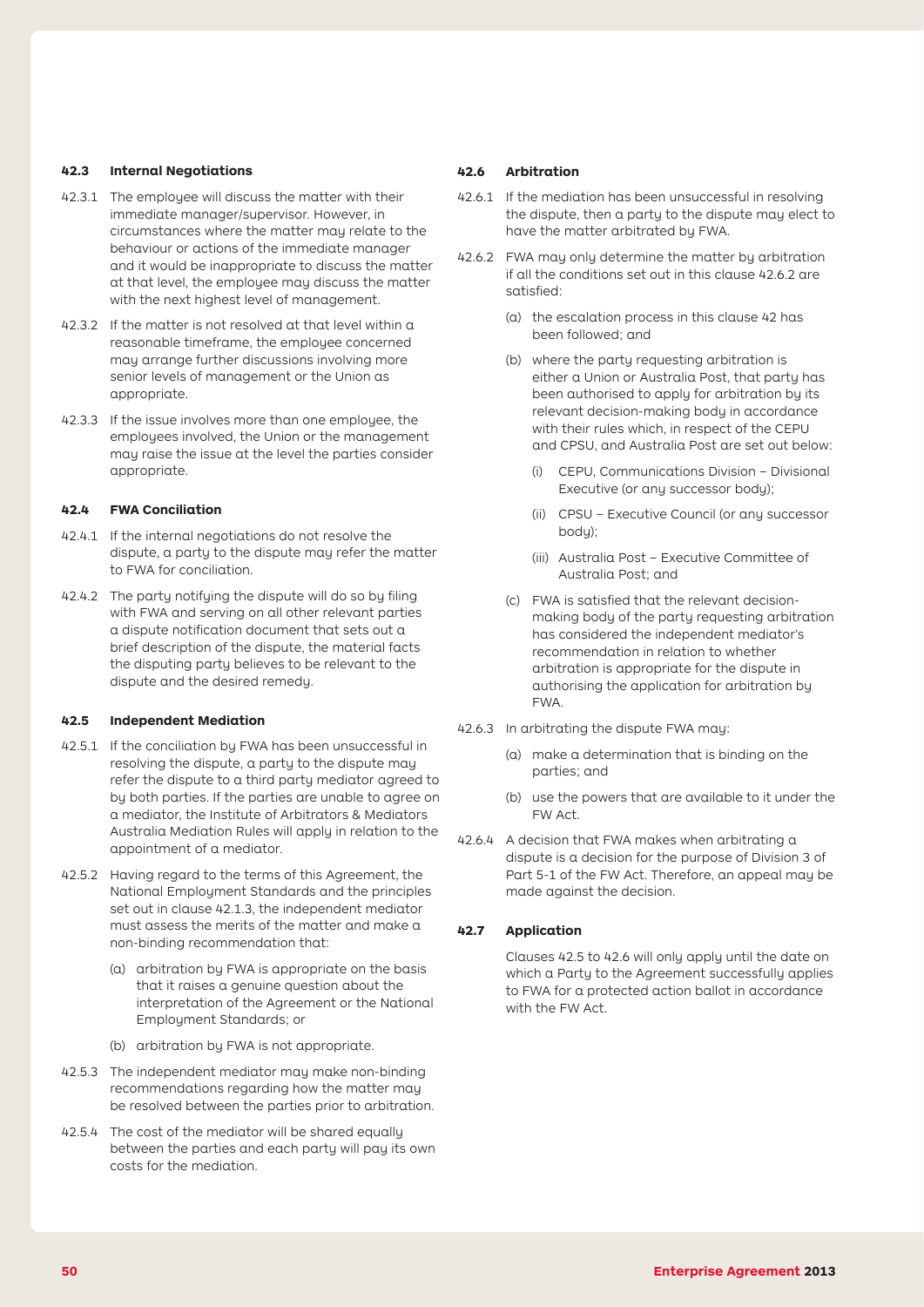#### **42.8 Dispute Resolution Training**

- 42.8.1 To assist in the resolution of disputes at Australia Post and to promote a better understanding of the terms of the Agreement, an authorised union delegate will be granted a leave of absence of three days during the term of the Agreement to attend short courses conducted by a recognised training provider which are specifically directed towards effective dispute resolution and better understanding of the terms of the Agreement. The grant of leave will be subject to:
	- (a) the operating requirements of Australia Post; and
	- (b) the specific training course and provider being accepted by Australia Post.
- 42.8.2 An authorised union delegate granted leave of absence under this clause will receive normal pay plus shift penalties if applicable for the period of absence from duty.

# **43 Salary sacrifice**

- **43.1** Any salary sacrifice will require approval by Australia Post and must comply with taxation and other relevant laws and Australia Post policies and procedures and, where salary sacrifice is made to a superannuation fund, the Trust Deed requirements of that fund. Details of any salary sacrifice arrangements must be in writing and signed by the employee and Australia Post.
- **43.2** Prior to engaging in any salary sacrifice arrangement, an employee is advised to obtain independent financial advice concerning the tax effectiveness of the arrangement.
- **43.3** Subject to clause 43.1, a permanent employee may sacrifice salary for the purpose of superannuation.
- **43.4** Where an employee enters into a salary sacrifice arrangement the employee's pre-salary sacrifice salary is the employee's salary for all purposes that call on salary as a factor.

# 44 Role of union delegates

Australia Post recognises the role unions play in the workplace and the right of union delegates to represent union members in the workplace.

# 45 Parties commitment to support workplace change

- **45.1** The Agreement recognises that Australia Post is regulated by the APC Act, which requires Australia Post to meet its dual objective of providing a community service as well as a commercial rate of return. The Parties to this Agreement agree that the best endeavours will be taken to meet these obligations under the APC Act.
- **45.2** The Parties acknowledge that Australia Post needs to achieve productivity gains throughout the life of the Agreement. The Parties commit to proactively supporting and working with Australia Post to support workplace change/flexibility programs and strategic initiatives to improve Australia Post's profitability and customer service performance.
- **45.3** The Parties agree not to unreasonably delay, frustrate or misrepresent the implementation of workplace change, or to otherwise act in a manner inconsistent with this clause.
- **45.4** This clause is not intended to abrogate or otherwise alter the existing terms and conditions of employment as set out in this Agreement.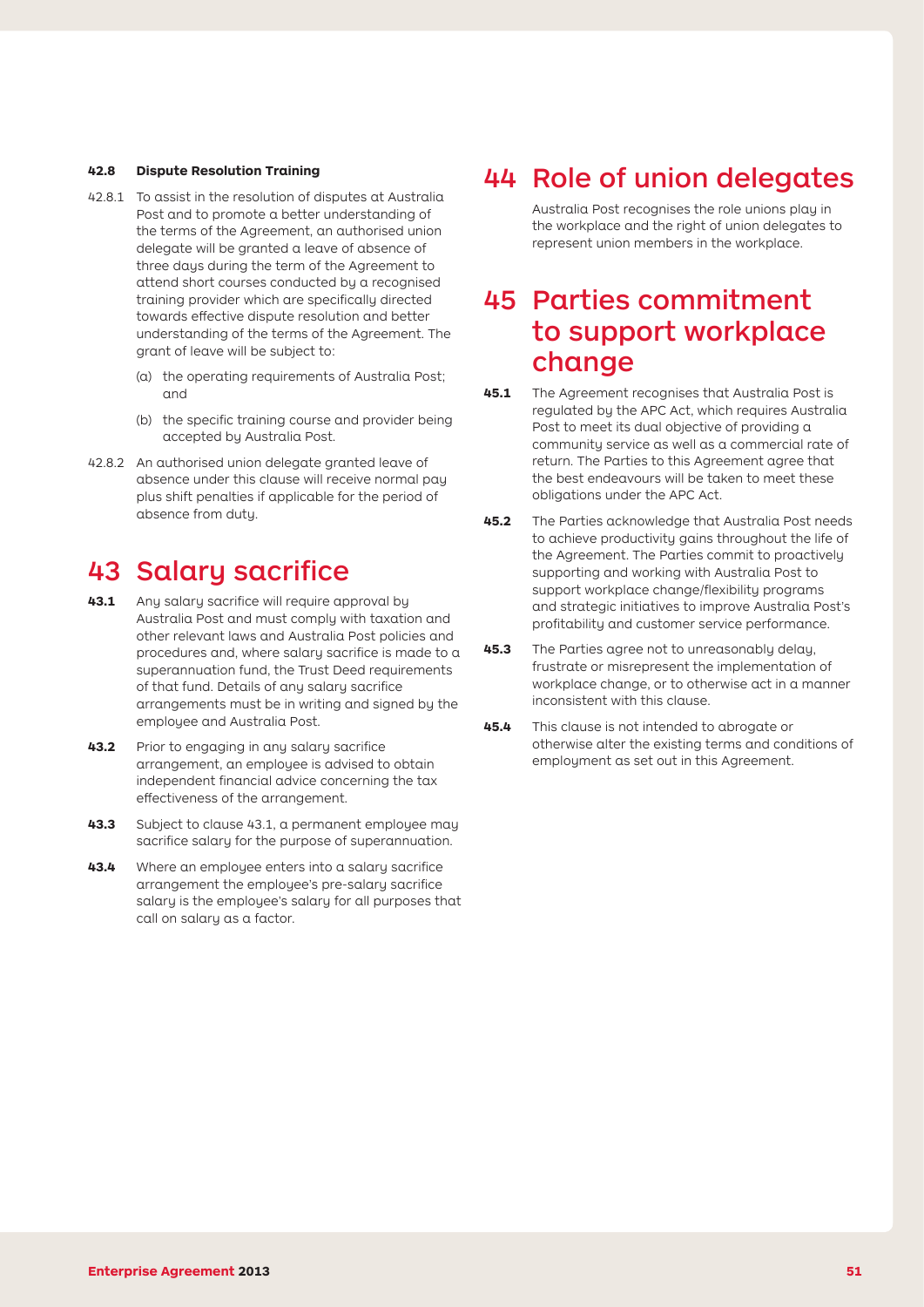# 46 Definitions

- **46.1 Agreement** means the Australia Post Enterprise Agreement 2013.
- **46.2 Administrative/Professional Employee** means an employee employed in an Administrative/ Professional Classification in Attachment A.
- **46.3 Australia Post** means the Australian Postal Corporation as defined under the *Australian Postal Corporation Act 1989* (Cth).
- **46.4 APC Act** means the *Australian Postal Corporation Act 1989* (Cth).
- **46.5 EBA6** means the Australian Post Enterprise Agreement 2004.
- **46.6 FW Act** means the *Fair Work Act 2009* (Cth).
- **46.7 FWA** means the Fair Work Commission or any successor body.
- **46.8 WHS Act** means the *Work Health and Safety Act 2011* (Cth).
- **46.9 Operational Employee** means an employee employed in an Operational classification in Attachment A.
- **46.10 Parties** means the parties covered by the Agreement, as defined in clause 2.1.
- **46.11 RRR Agreement** means the Australia Post Redundancy/Redeployment/Retraining Agreement as contained in Attachment K.
- **46.12 Technical Employee** means an employee employed in a Technical Classification in Attachment A.
- **46.13 Union** means an employee organisation which has given notice to FWA under section 183 of the FW Act that it wants the Agreement to cover it and that FWA has noted is covered by the Agreement in accordance with section 201(2) of the FW Act.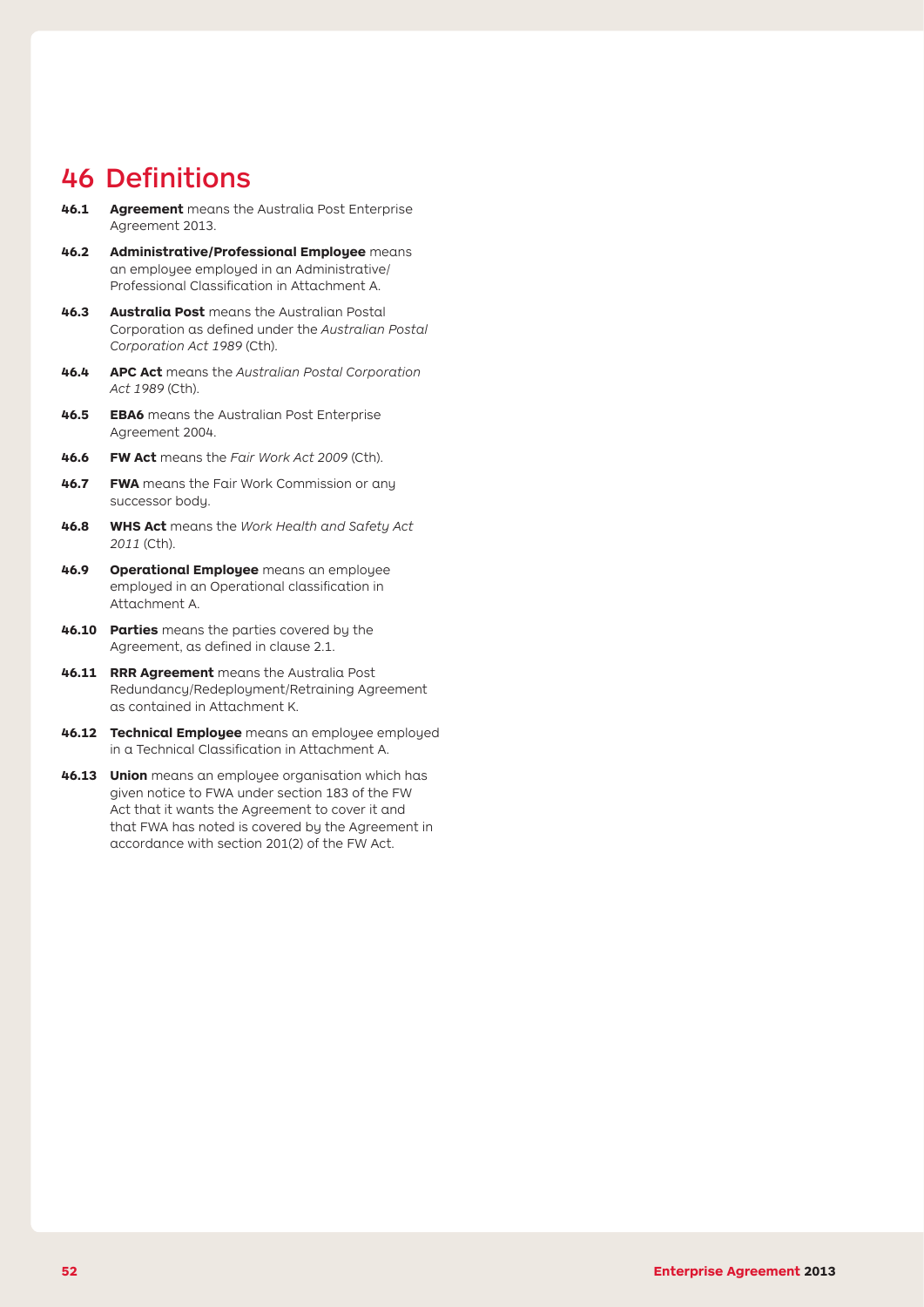# **Attachment A**

# – Classifications

## **Administrative/Professional Classifications**

| <b>ADMINISTRATIVE OFFICER</b> |
|-------------------------------|
| <b>Administrative Officer</b> |
| Level 1                       |
| Level 2                       |
| Level 3                       |
| Level 4                       |
| Level 5                       |
| Level 6                       |
| <b>COUNSELLOR</b>             |
| Counsellor                    |
| Level 2                       |
| Level 3                       |
| <b>ENGINEER</b>               |
| Engineer                      |
| Class <sub>2</sub>            |
| Class 3                       |
| <b>LIBRARIAN</b>              |
| Librarian                     |
| Class 1                       |
| Class <sub>2</sub>            |
| Class 3                       |

#### **Operational Classifications**

# **AGENCY ASSISTANT** Agency Assistant Grade 1

Agency Assistant Grade 2

**CUSTOMER CONTACT CENTRE**

Customer Service Trainee - Level 1

Customer Service Consultant - Level 2

Customer Care Consultant - Level 3

Business Relationship Consultant - Level 4

Business Revenue Consultant

Team Leader Customer Service - Level 5

Team Leader Business Sales - Level 6

Specialist Manager - Level 7

# **ELECTRONIC MAIL**

Electronic Mail Operator

Electronic Mail Co-ordinator

**FOOD SERVICES**

Senior Attendant

Cafeteria Manager

Grade 2

**MAIL PROCESSING**

Trainee Mail Officer

Mail Officer

Senior Mail Officer

Grade 1

Grade 2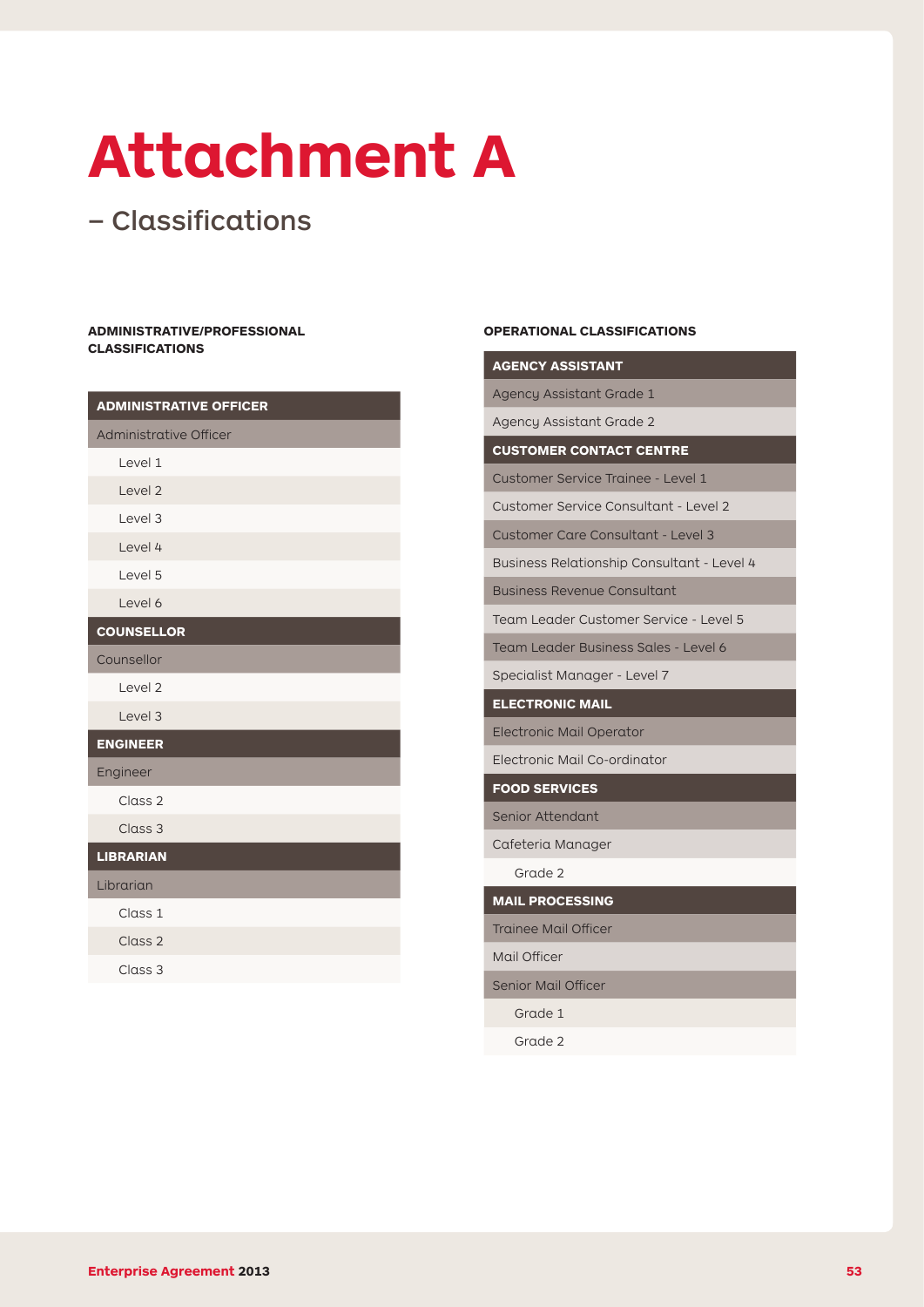| <b>MAIL PROCESSING CO-ORDINATOR</b>  | <b>POSTAL MANA</b>     |
|--------------------------------------|------------------------|
| Trainee Mail Processing Co-ordinator | Postal Manage          |
| Mail Processing Co-ordinator         | Grade 1                |
| Grade 1                              | Grade 2                |
| Grade 2                              | Grade 3                |
| Grade 3                              | <b>POSTAL SERV</b>     |
| Grade 4                              | <b>Trainee Postal</b>  |
| <b>MAIL ROOM SOLUTIONS</b>           | Postal Service         |
| Mail Room Officer                    | <b>Senior Postal 9</b> |
| Mail Room Supervisor                 | Grade 1                |
| <b>PARCELS</b>                       | Grade 2                |
| Trainee Parcel Post Officer          | <b>POSTAL WORI</b>     |
| <b>Parcel Post Officer</b>           | Postal Worker          |
| Senior Parcel Post Officer           | Grade 1                |
| Grade 1                              | Grade 2                |
| Grade 2                              | Grade 3                |
| Parcel Post Co-ordinator             | <b>SPRINTPAK</b>       |
| Grade 2                              | Sprintpak Ope          |
| Grade 3                              | Level 1                |
| <b>POSTAL DELIVERY</b>               | Level 2                |
| Trainee Postal Delivery Officer      | Level 3                |
| Postal Delivery Officer              | <b>STORES</b>          |
| Senior Postal Delivery Officer       | <b>Stores Officer</b>  |
| Grade 1                              | Senior Stores          |
| Grade 2                              | <b>Stores Supervi</b>  |
| Grade 3                              | Senior Stores 9        |
| Postal Delivery Co-ordinator         | Grade 1                |
| Grade 1                              | Grade 2                |
| Grade 2                              | Grade 3                |
| Grade 3                              |                        |

| <b>POSTAL MANAGER</b>                  |
|----------------------------------------|
| Postal Manager                         |
| Grade 1                                |
| Grade 2                                |
| Grade 3                                |
| <b>POSTAL SERVICES</b>                 |
| <b>Trainee Postal Services Officer</b> |
| Postal Services Officer                |
| Senior Postal Services Officer         |
| Grade 1                                |
| Grade 2                                |
| <b>POSTAL WORKER</b>                   |
| Postal Worker                          |
| Grade 1                                |
| Grade 2                                |
| Grade 3                                |
| <b>SPRINTPAK</b>                       |
| Sprintpak Operator                     |
| Level 1                                |
| Level 2                                |
| Level 3                                |
| <b>STORES</b>                          |
| <b>Stores Officer</b>                  |
| Senior Stores Officer                  |
| <b>Stores Supervisor</b>               |
| Senior Stores Supervisors              |
| Grade 1                                |
| Grade 2                                |
| Grade 3                                |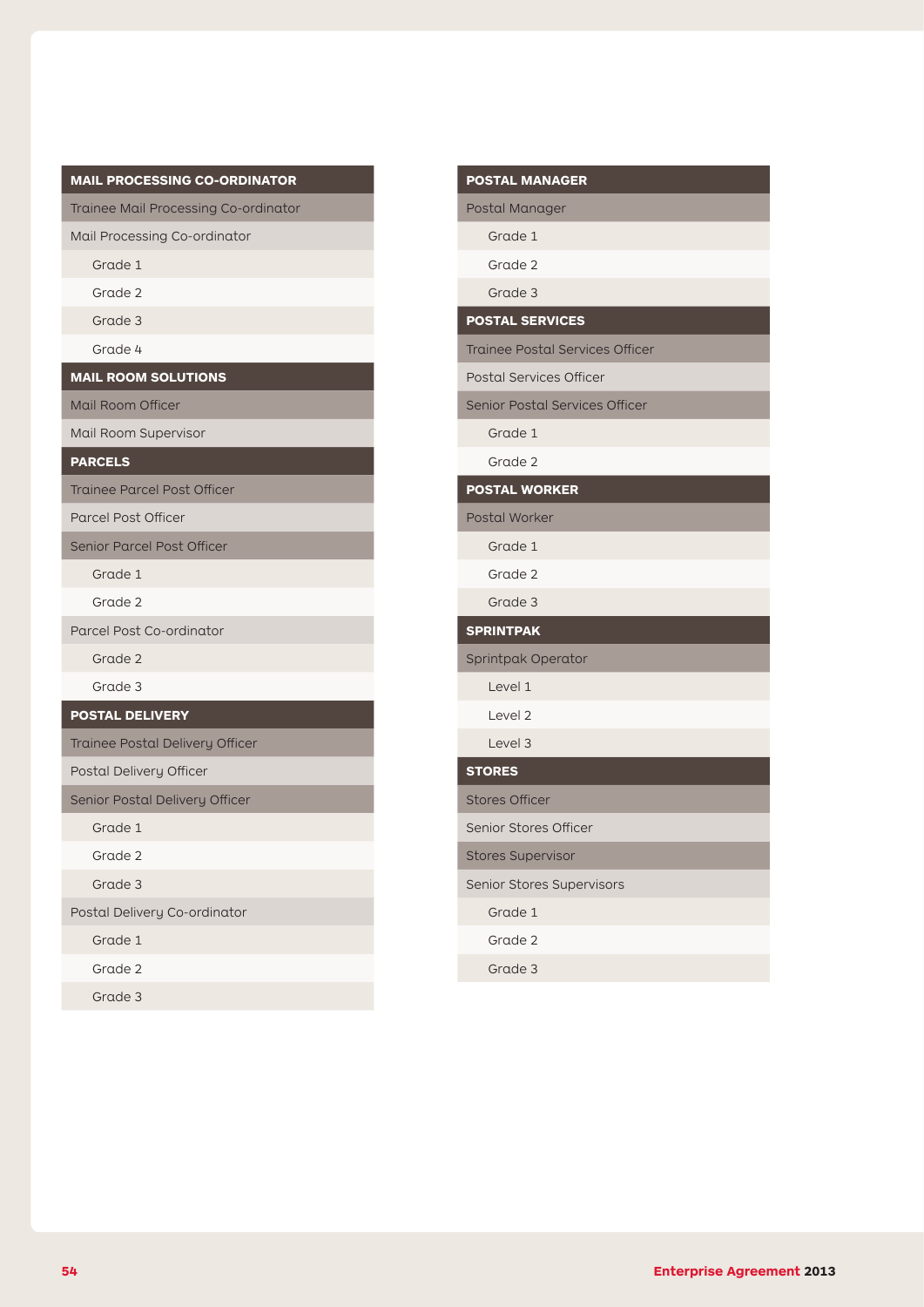| <b>SUPPORT SERVICES</b>         |
|---------------------------------|
| <b>Support Services Officer</b> |
| Grade 1                         |
| Grade 2                         |
| Grade 3                         |
| Grade 4                         |
| <b>TRANSPORT</b>                |
| Postal Transport Officer        |
| Senior Postal Transport Officer |
| Postal Transport Co-ordinator   |
| Grade 1                         |
| Grade 2                         |
| Grade 3                         |
| Grade 4                         |
| Grade 5                         |
| Garage Attendant                |

# Technical Classifications

| <b>POSTAL TECHNICAL OFFICER</b>      |
|--------------------------------------|
| <b>Postal Technical Officer</b>      |
| Level 1                              |
| Level 2                              |
| Level 3                              |
| Level 4                              |
| Level 5                              |
| Level 6                              |
| Level 7                              |
| Level 8                              |
| Level 9                              |
| <b>APPRENTICE/ASSISTANT</b>          |
| Apprentice - Adult                   |
| Drafting Assistant Grade 1           |
| Graphic Design Assistant Grade 1     |
| <b>TECHNICAL SERVICES</b>            |
| Senior Technical Services Officer    |
| Grade 1                              |
| Grade 2                              |
| Grade 3                              |
| Principal Technical Services Officer |
| Grade 1                              |
| Grade 2                              |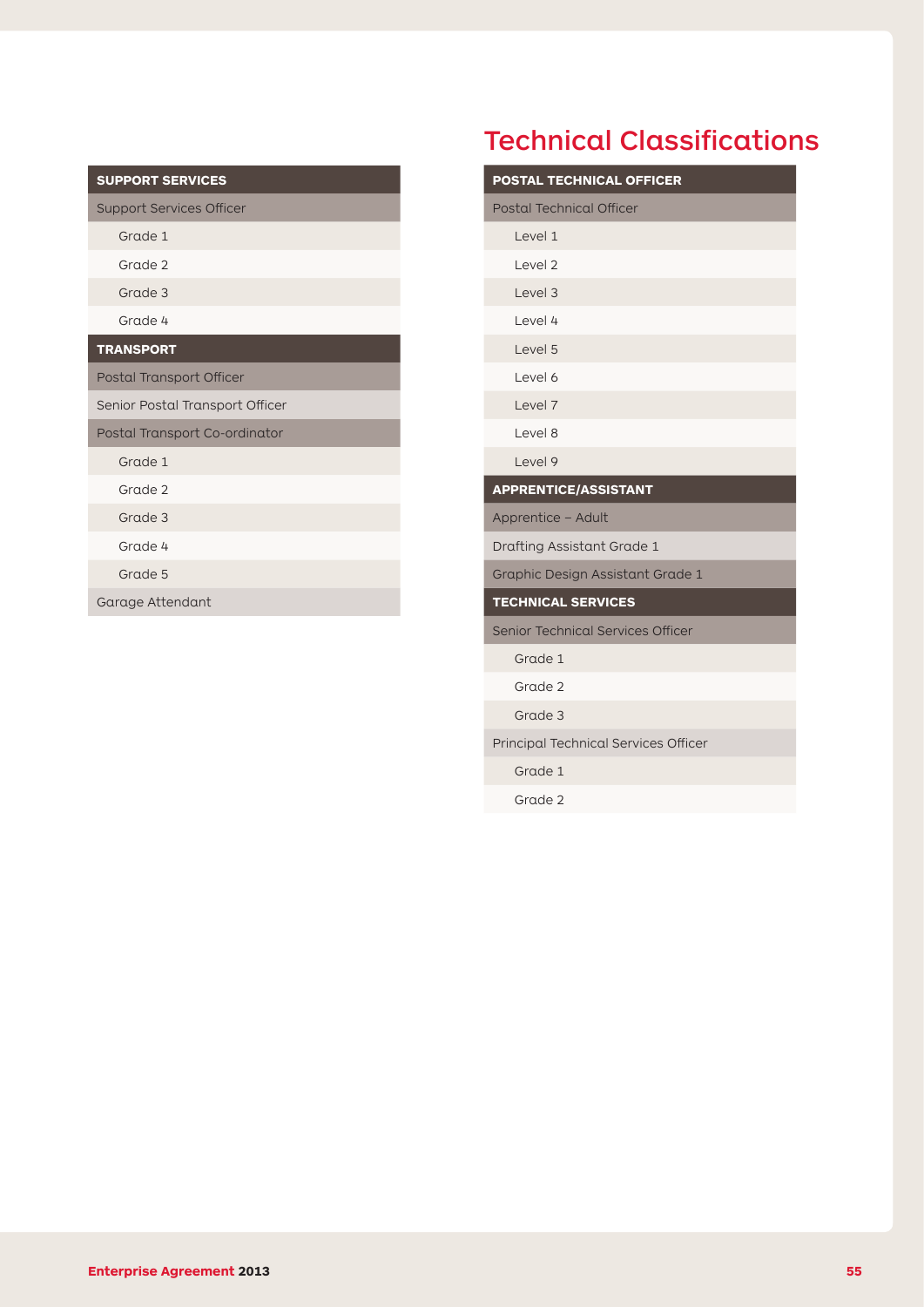# **Attachment B**

# – Adjustment of Allowances

The following allowances will be adjusted at the same time by the same percentage increases that apply to classifications in accordance with the Agreement:

| <b>Allowance</b>                             | <b>Authority</b>                                          |
|----------------------------------------------|-----------------------------------------------------------|
| Dirty Cleaning Work                          | Clause 14.1                                               |
| Divide Allowance                             | Clause 14.2                                               |
| First Aid Allowance                          | Clause 14.4                                               |
| Higher Duties Allowance                      | Clause 14.7                                               |
| In-Charge Allowance - Retail Employees       | Clause 14.7.5                                             |
| Industry Allowance                           | Clause 14.8                                               |
| Miscellaneous Allowance - Custody of Stock   | Clause 14.9.1                                             |
| Postal Delivery Officer Functional Allowance | Clause 14.11                                              |
| <b>Qualifications Allowance (AO1)</b>        | <b>Clause 14.13</b>                                       |
| Special Rates - Technical Employees          | Clause 14.15                                              |
| Team Skill Loading:                          |                                                           |
| • Mail Officer                               |                                                           |
| • Technical Structure                        | Clause 14.17                                              |
| Tonnage Allowance                            | Clause 14.20                                              |
| Sprintpak Drive & Operate Forklift           | Clause 5.1 of Attachment I - Sprintpak Division Agreement |
| Sprintpak Machine Adjustment                 | Clause 5.2 of Attachment I - Sprintpak Division Agreement |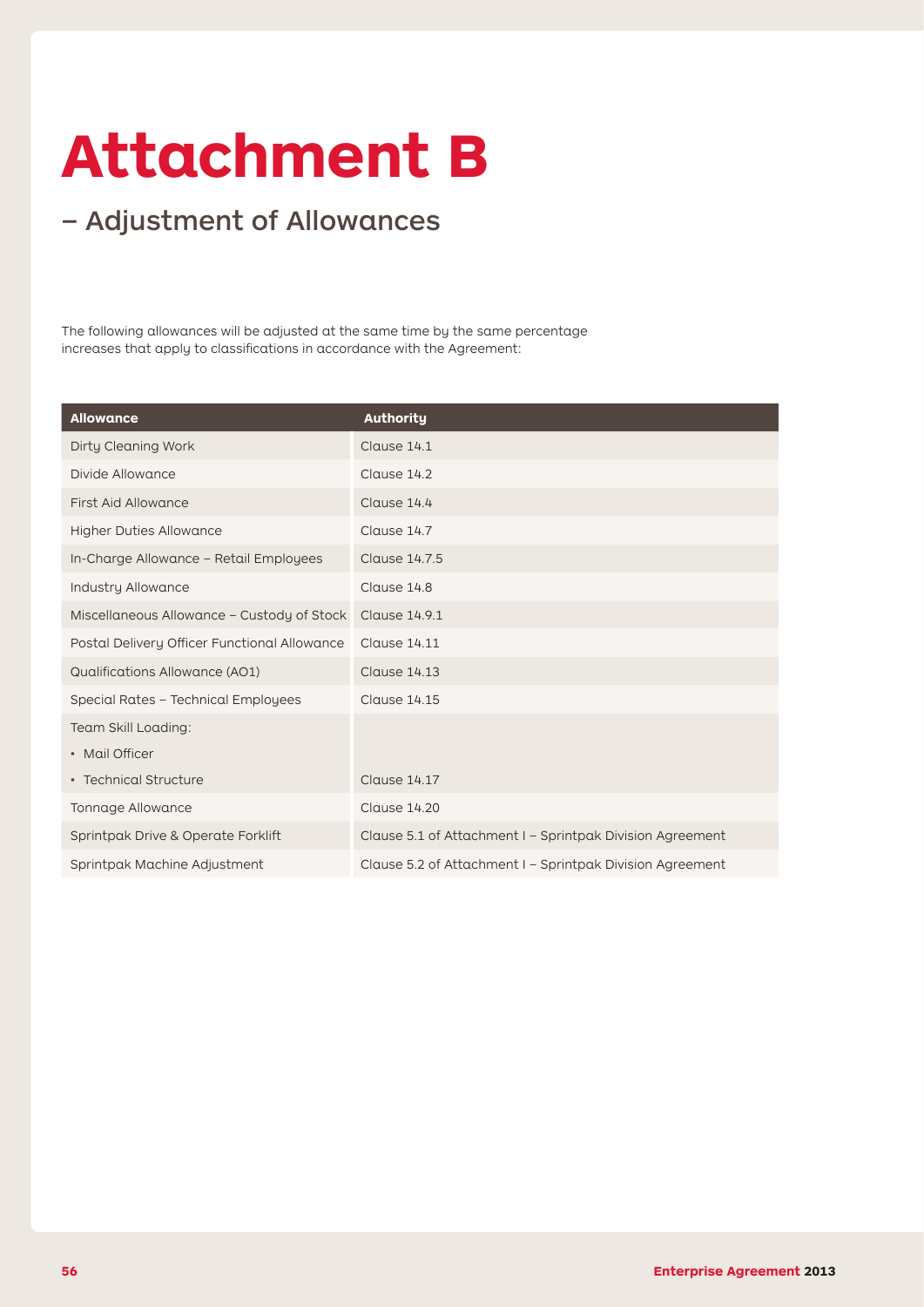# **Attachment C**

# – Consultation Framework Guide

# **Consultative Forums**

| <b>Meeting Level</b>               | <b>Membership</b>                                                                                                                                                                                                                                                                          | <b>Principles</b>                                                                                                                                                                                                                                                                              |
|------------------------------------|--------------------------------------------------------------------------------------------------------------------------------------------------------------------------------------------------------------------------------------------------------------------------------------------|------------------------------------------------------------------------------------------------------------------------------------------------------------------------------------------------------------------------------------------------------------------------------------------------|
| State JCC                          | · State Operations Manager<br>• HR Manager<br>• Manager Operations Support or equivalent<br>• Branch Secretaries - P & T, T & S<br>• Branch Asst, Secretaries<br>• Full Time Officials as required/nominated                                                                               | · Discuss/consider business directions (eg. new<br>products)<br>• Communicate and discuss National change<br>initiatives (eq. new technology)<br>• Communicate and discuss State changes (eg.<br>Network changes)<br>• Communicate business performance<br>• Address State level CEPU concerns |
| Facility/<br><b>Functional JCC</b> | • Facility (eg. MC/PC) or Functional (eg. Delivery/<br>Transport) Manager.<br>• Relevant HR Support<br>• Operations Support<br>• Designated Organiser(s)<br>• Other Full time officials as required<br>• Facility/Functional representative(s) as required<br>and agreed (max 2-3 people). | • Facility/Functional level concerns and issues<br>• Local Business initiatives<br>• Local resourcing and rostering matters<br>• Local CEPU issues of concern                                                                                                                                  |
| <b>Local JCC</b>                   | • Facility Manager (eg DC or Hub)<br>• Operations Support<br>• Nominated Shop Stewards                                                                                                                                                                                                     | • Facility level concerns and issues<br>• Local initiatives (eg. changes to work practices)<br>• Local CEPU concerns                                                                                                                                                                           |

# **Frequency**

It is suggested that all forums are convened monthly.

#### **Minutes**

Minutes are to be distributed for clarification to both parties within 5 working days. Finalised/Agreed Minutes are to be forwarded within 7 working days.

Minutes ought to be displayed within facilities and be the subject of "Tool-Box" briefings, or similar.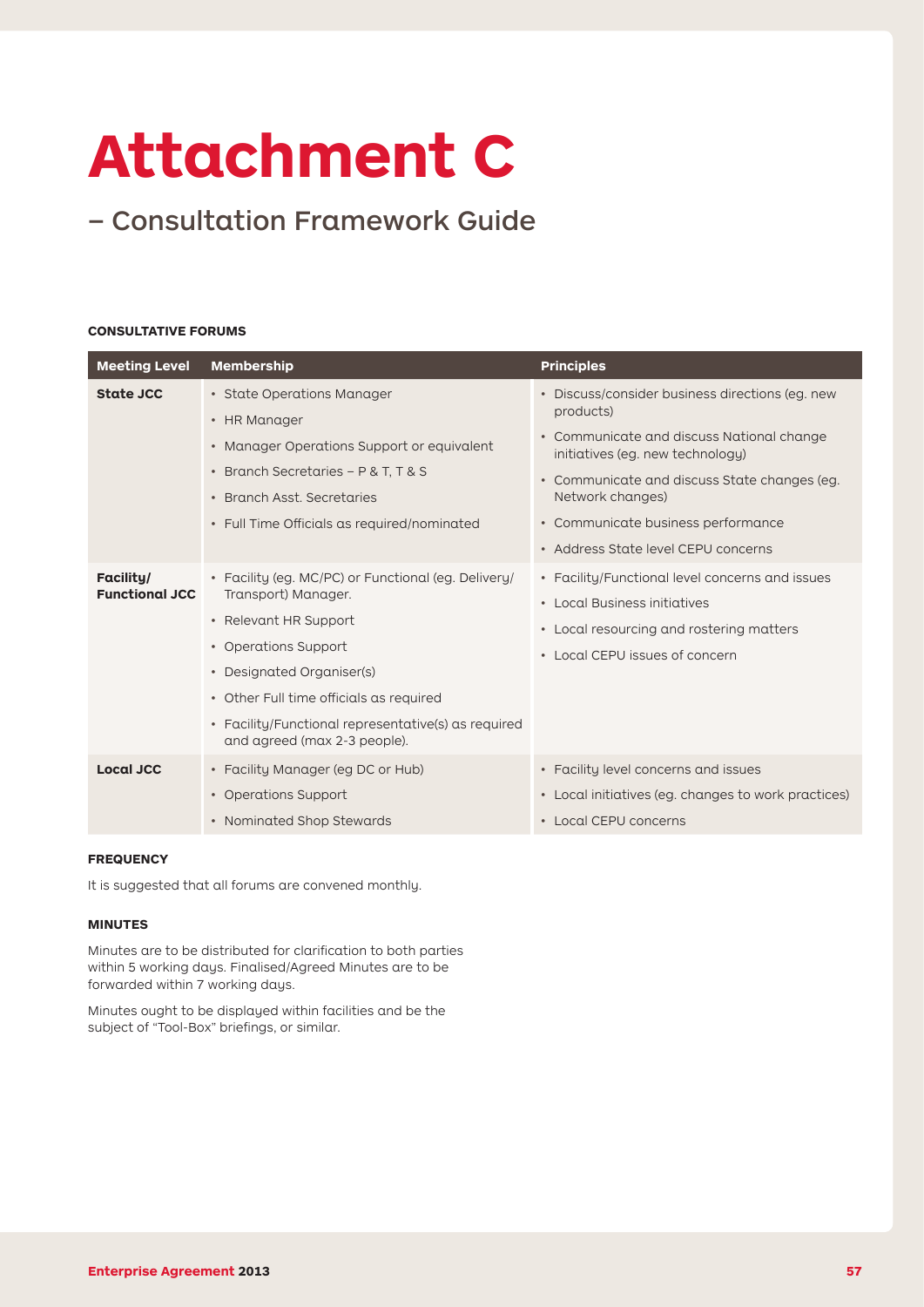# **Attachment D**

# – Interstate Linehaul Agreement

## 1. **a) Title:**

Australia Post Interstate Linehaul Agreement

#### **b) Application:**

This agreement applies to employees classified as Postal Transport Officer whilst engaged on interstate linehaul operations.

#### **c) Provisions:**

The provisions included in the Agreement are:

## **2. Standard Trip Times**

2.1 Linehaul trip times for current interstate linehaul runs are set out in Table 1 below:

#### Table 1

| <b>TRIP</b>                         | <b>TIME (Hours</b><br>and Minutes) |
|-------------------------------------|------------------------------------|
| Sydney-Tarcutta - Sydney            | 10:00                              |
| Melbourne-Tarcutta-Melbourne        | 10:10                              |
| Melbourne-Nhill-Melbourne           | 9:00                               |
| Adelaide-Nhill-Adelaide             | 8:30                               |
| Melbourne-Dubbo                     | $10:05*$                           |
| Dubbo-Melbourne                     | $10:05*$                           |
| Brisbane-Dubbo                      | 10:00                              |
| Dubbo-Brisbane                      | 10:00                              |
| Sydney-Hay                          | 8:25                               |
| Hay-Sydney                          | 8:25                               |
| Adelaide-Hay                        | 8:10                               |
| Hay-Adelaide                        | 8:10                               |
| Brisbane-Glen Innes -Brisbane       | 9:05                               |
| Sydney-Glen Innes (and return trip) | 8:45                               |
| Brisbane-Coffs Harbour-Brisbane     | 9:45                               |

\*Time includes diversion to Parkes

- 2.2 Trip times comprise driving times only and exclude administration, hand over and vehicle check duties for which an employee will be paid an additional 30 minutes each shift.
- 2.3 The trip times set out in Table 1 will be monitored by Australia Post and be subject to review in accordance with the process in clause 5 of this Agreement for reviewing standard trip times.
- 2.4 In the event that a review under clause 5 indicates that a trip time set out in Table 1 requires adjustment, or in the event that Australia Post introduces a new interstate linehaul route, the parties will consult on the new standard trip time.

#### **3. Remuneration System**

- 3.1 Standard trip payments for interstate linehaul operations will be determined by applying:
	- (a) the appropriate salary point of the Postal Transport Officer (Parity) classification applicable to the employee as adjusted for Agreement increases;
	- (b) the tonnage allowance applicable to the vehicle being driven as adjusted for Agreement increases;
	- (c) shift penalty and overtime payments where applicable in accordance with clauses 15 and 17 of this Agreement; and
	- (d) the trip times set out in Table 1 above.

#### **4. Transitional Arrangements**

Employees engaged in interstate linehaul operations will continue to be paid interstate linehaul trip rates payable immediately prior to 9 August 2004 until these rates are overtaken by the standard trip payments payable in accordance with the remuneration system at clause 3 above.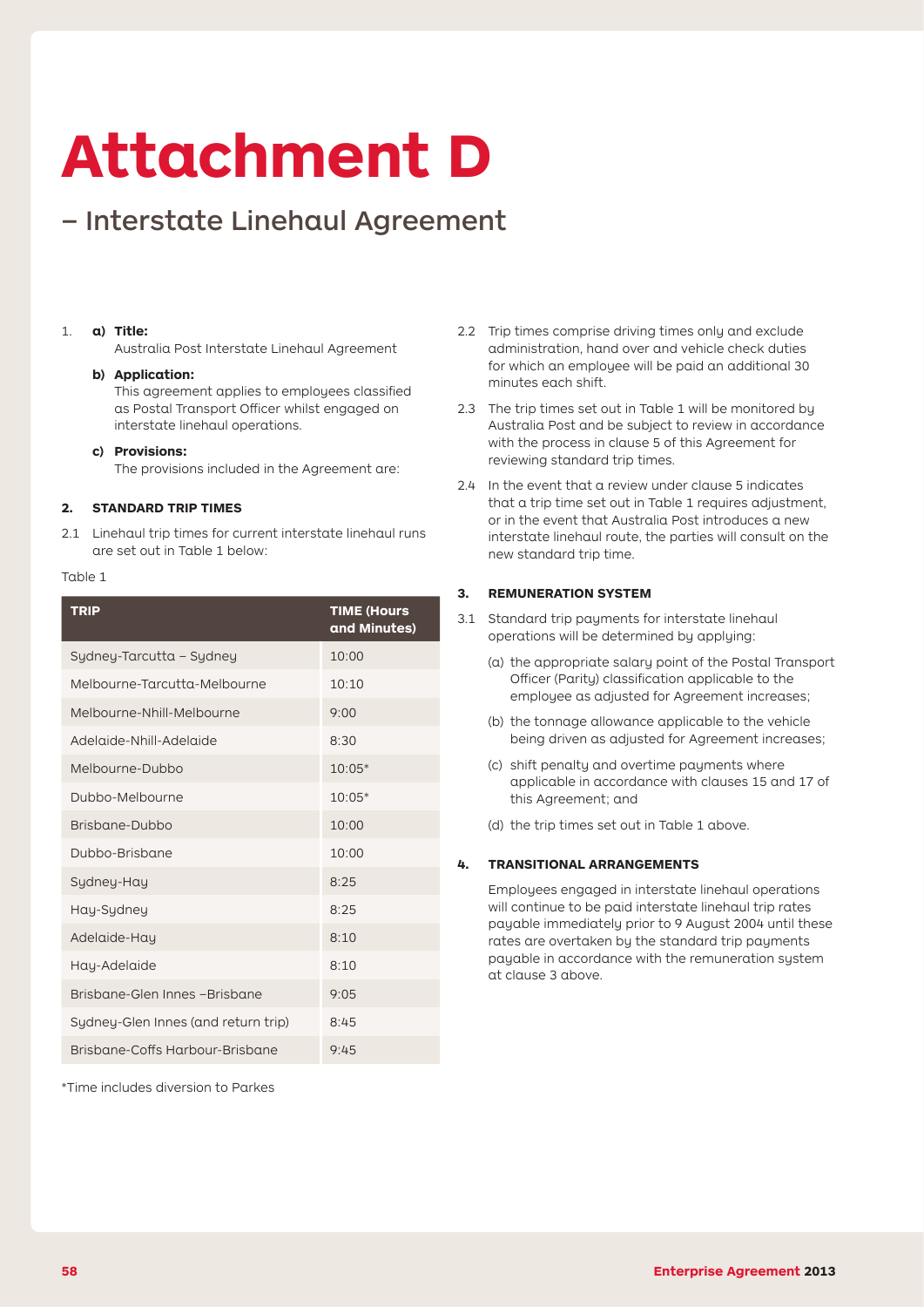#### **5. Process for Reviewing Standard Trip Times**

- 5.1 Australia Post will monitor trip times for interstate linehaul runs as recorded by on-board truck computers.
- 5.2 Australia Post will provide the Union with details of trip time summaries recorded under 5.1 on a monthly basis or as otherwise agreed by the parties.
- 5.3 Where it appears that a trip time in Table 1 is no longer appropriate, or where a new run is being introduced, the following process will apply:
	- (a) trip times recorded by the on-board truck computers during a recent month of heavy mail loads and a recent month of light mail loads will be examined;
	- (b) anomalous or abnormal times will be excluded;
	- (c) valid trip times for each selected month will be recorded in order from fastest to slowest time;
	- (d) 10% of valid times at each end of the range of times recorded for each month will be excluded;
	- (e) the remaining valid times will be used to determine an average time for each selected month;
	- (f) based on the above trip time information, Australia Post will determine new/revised trip times after appropriate consultation.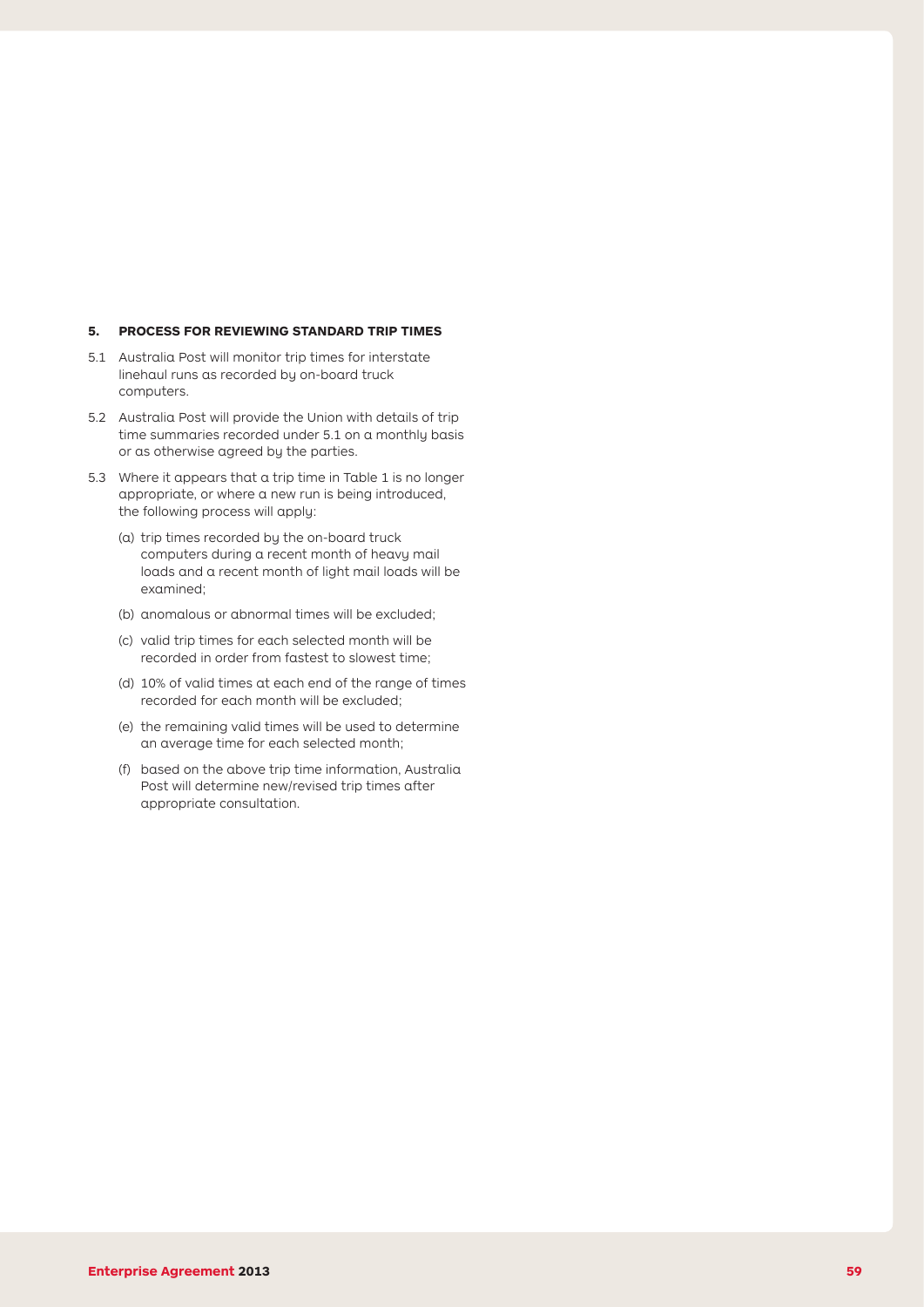# **Attachment E**

# – Extension of Penalty Rates Eligibility Agreements

## **1. a) Titles:**

- 1. Extension of Penalty Rates Eligibility Agreement 1993 (Brisbane City Delivery Centre);
- 2. Extension of Penalty Rates Eligibility Agreement 1993 (Transport Branch (Adelaide);
- 3. Australia Post Northgate Transport Depot Queensland Agreement 1994;
- 5. Australia Post Northgate Mail Centre Agreement 1995;
- 6. Australia Post Underwood Mail Centre Agreement 1996;
- 7. Australia Post Gold Coast Mail Centre Agreement 1995.

#### **b) Application:**

 These agreements apply respectively to the following employees:

- 1. Employees at the Brisbane City Delivery Centre;
- 2. Employees at the Transport Branch in South Australia (excluding Linehaul staff);
- 3. Postal Transport Officer (Drivers) and Postal Transport Co-ordinators Grades 1 and 2 in the Northgate Transport Depot;
- 4. All employees, except the Technical Services Group, employed at the Northgate Mail Centre (including employees at the Brisbane Airport Transit Centre);
- 5. All permanent full-time employees, except Technical employees, employed at the Underwood Mail Centre;
- 6. All permanent full-time employees employed at the Gold Coast Mail Centre.

#### **c) Provisions:**

 The provisions included in the Agreement are:

# **2. Payment**

Notwithstanding clause 17.1.2 of the Agreement, employees to whom this clause applies who are required to work ordinary hours where the entire shift occurs between 6:00 p.m. and 8:00 a.m. for a minimum period of one day will become immediately eligible for the 30 percent penalty rate.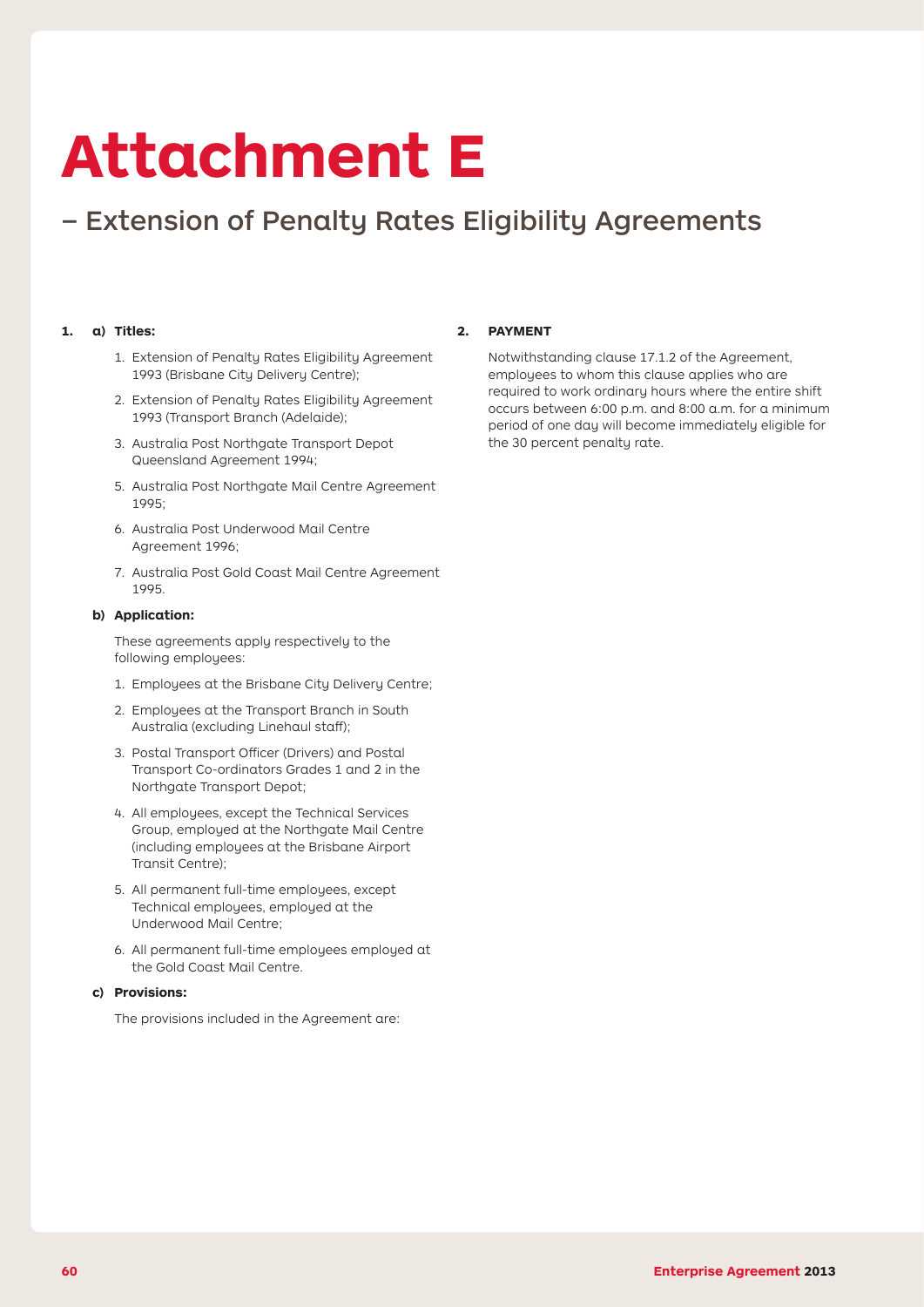# **Attachment F**

# – Mail and Network Queensland Agreements

## **1. a) Titles:**

- 1. Australia Post Mail Network Queensland (Northgate, Underwood and Gold Coast Mail Centres Part-time Employees) Agreement 1996;
- 2. Australia Post Toowoomba Mail Centre Agreement 1996.

#### **b) Application:**

 These agreements apply respectively to the following employees:

- 1. All part-time employees employed at the Northgate Mail Centre (including part time employees at the Brisbane Airport Transit Centre), Underwood and Gold Coast Mail Centres;
- 2. All permanent employees (including part-time employees) employed at the Toowoomba Mail Centre Queensland.

#### **c) Provisions:**

 The provisions included in the Agreement are:

#### **2. PAYMENT**

Notwithstanding clauses 19.1.2 and 19.1.3 of the Agreement, employees to whom this clause applies who are required to work ordinary hours on a shift which falls wholly between 6:00 p.m. and 8:00 a.m. for a minimum period of one day will become immediately eligible for the 30 percent penalty rate.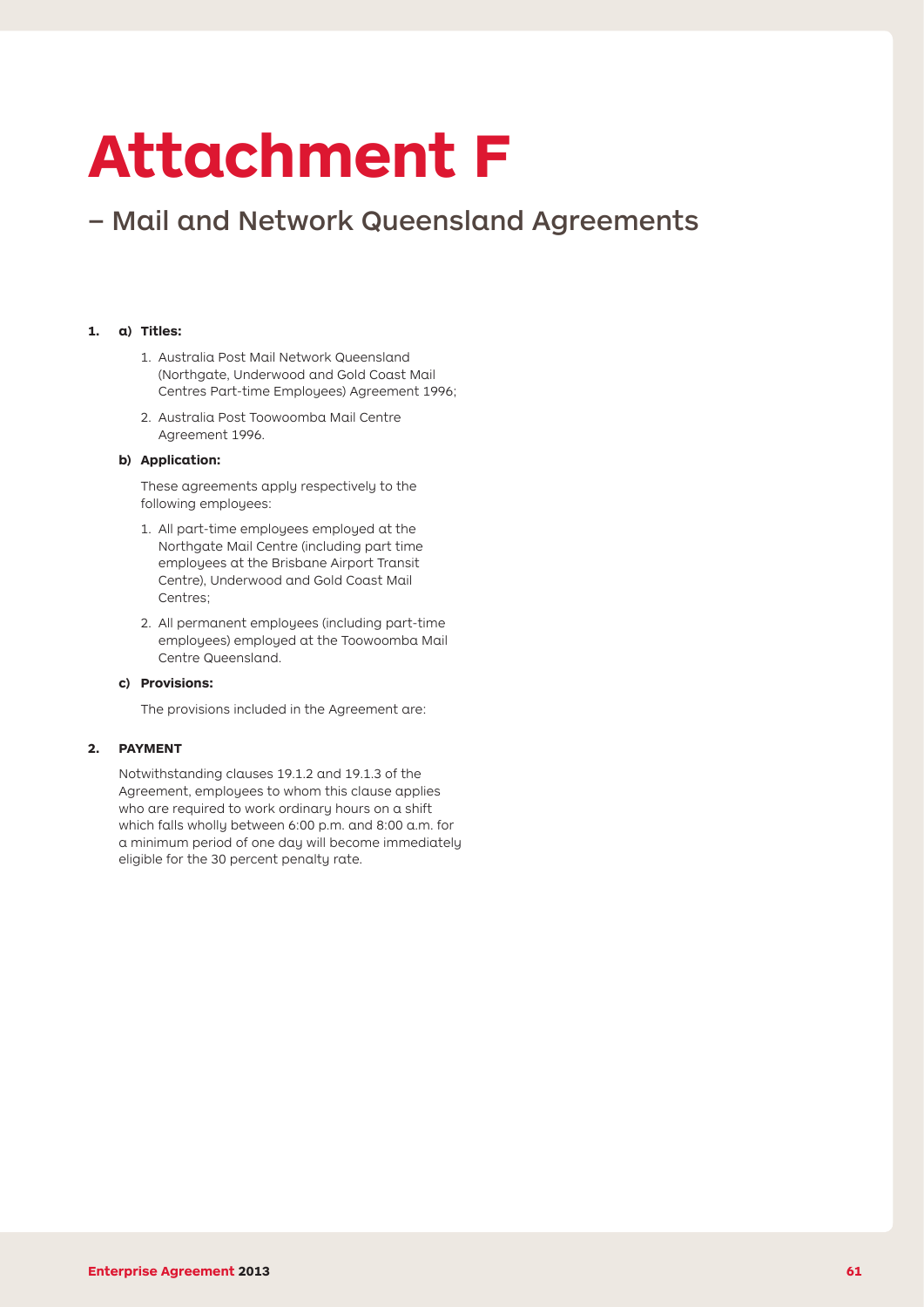# **Attachment G**

# – Queensland Linehaul Agreement

## **1. a) Title:**

Australia Post Queensland Intrastate Linehaul Agreement 1997.

## **b) Application:**

This agreement applies to Postal Transport Officers employed on intrastate linehaul duties at the Underwood Transport Depot and Townsville Mail Centre in Queensland.

## **c) Provisions:**

The provisions included in the Agreement are:

# **2. REVIEW OF TRIP TIMES**

 The process for reviewing standard trip times is set out at clause 5 of Attachment D relating to Interstate Linehaul arrangements.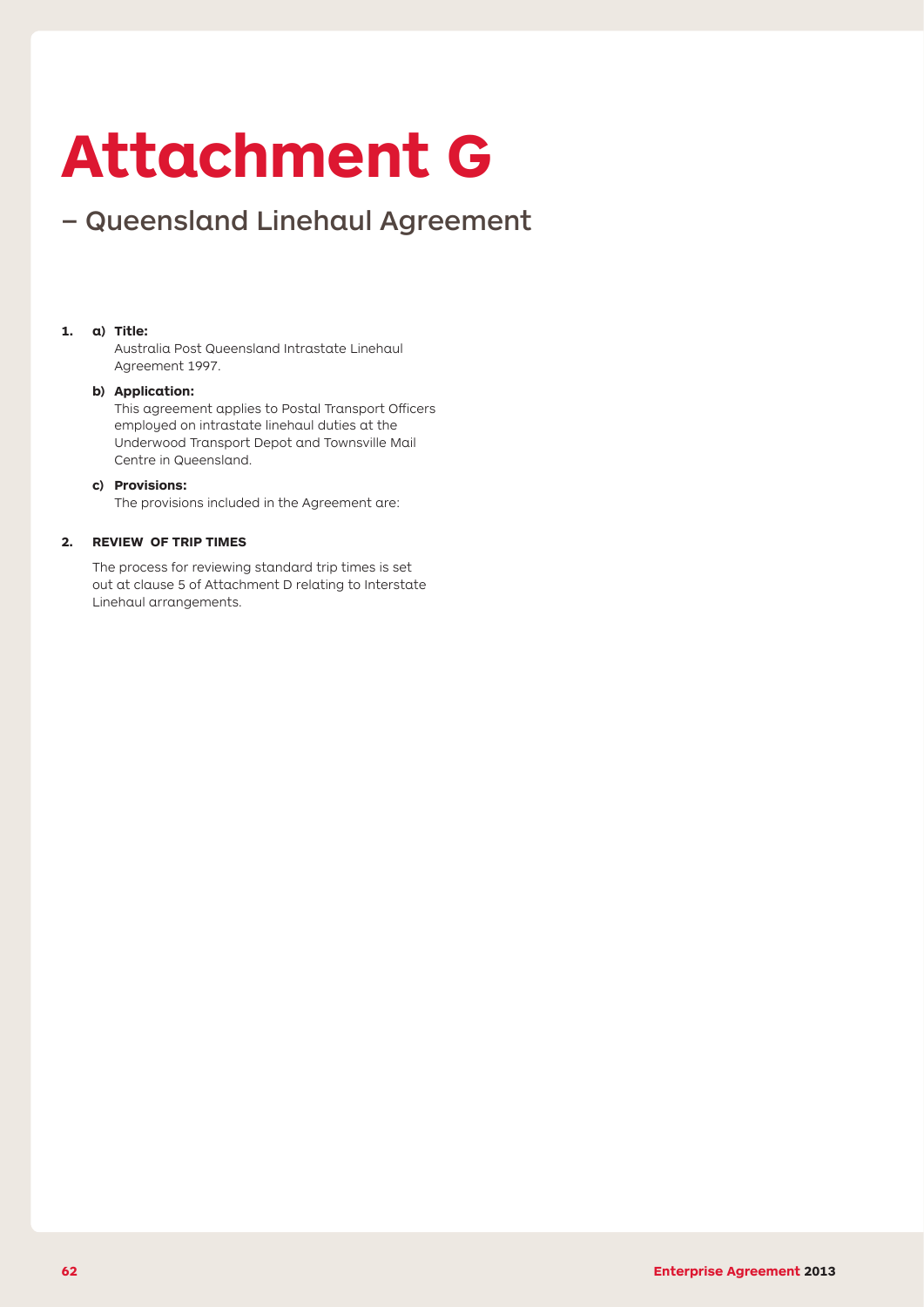# **Attachment H**

– Administrative Officer Level 6, Salary and Employment Conditions Agreement

### **1. a) Title:**

Australia Post Administrative Officers Level 6 Salary and Employment Conditions Agreement.

#### **b) Application:**

 This agreement applies to employees who nominally occupy an Administrative Officer Level 6 position.

#### **c) Provisions:**

 The provisions included in the Agreement are:

## **2. Salary Adjustment**

## **Administrative Officers Level 6 – Non Shift Workers**

2.1 Administrative Officers Level 6 who nominally occupy a position that does not require regular shift work shall have their base salary increased to the following rates:

|                 | Current<br><b>Salary</b> (as at 2)<br>November 2006) | Adjusted<br>Salary |
|-----------------|------------------------------------------------------|--------------------|
| Administrative  | \$69,520                                             | \$74.703           |
| Officer Level 6 | \$71,937                                             | \$77,114           |

#### **Administrative Officers Level 6 – Shift Workers**

2.2 Administrative Officers Level 6 who nominally occupy a position that requires regular shift work shall have their base salary increased to the following rates:

|                 | Current<br>Salary (as at 2<br>November 2006) | Adjusted<br>Salary |
|-----------------|----------------------------------------------|--------------------|
| Administrative  | \$69,520                                     | \$73,781           |
| Officer Level 6 | \$71,937                                     | \$76,196           |

## **Staff Transferring From Non-Shift To Shift Positions**

- 2.3 Where an Administrative Officer Level 6, who is subject to the salary adjustment prescribed under clause 2.1, transfers temporarily to a position requiring the regular performance of shiftwork, eligibility for any additional entitlement to Annual Leave Loading shall be determined by agreement between the parties.
- 2.4 Where an Administrative Officer Level 6, who is subject to the salary adjustment prescribed under clause 2.1, transfers permanently to a position requiring the regular performance of shiftwork, their base salary shall be reduced to the same salary step prescribed at clause 2.2 on a point to point basis and they shall become subject to clause 18.9 of this Agreement.

#### **Staff Transferring From Shift To Non-Shift Positions**

- 2.5 Where an Administrative Officer Level 6, who is subject to the salary adjustment prescribed under clause 2.2, transfers temporarily to a position that does not require the regular performance of shiftwork, eligibility for Annual Leave Loading shall be determined in accordance with clause 18.9 of the Agreement.
- 2.6 Where an Administrative Officer Level 6, who is subject to the salary adjustment prescribed under clause 2.2, transfers permanently to a position that does not require the regular performance of shiftwork, their base salary shall be adjusted to the same salary step prescribed at clause 2.1 on a point to point basis and they shall cease to be entitled to Annual Leave Loading in accordance with clause 18.9 of the Agreement.

#### **3. PERFORMANCE PAY**

 Administrative Officers Level 6 shall be eligible for performance pay in a manner determined by the parties.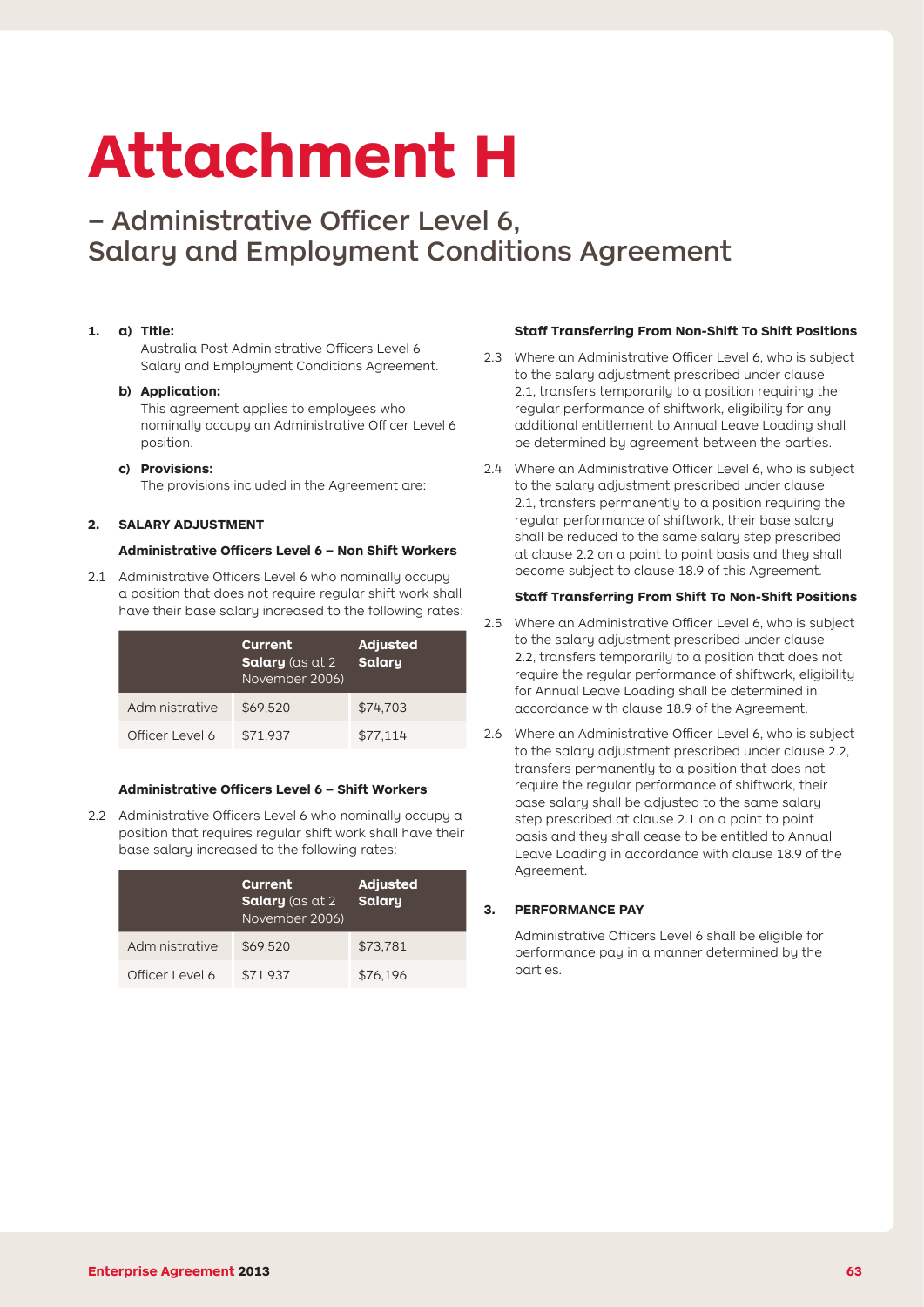## **4. EMPLOYMENT CONDITIONS**

#### 4.1 **Administrative Officer Level 6**

In recognition of the salary adjustment referred to in clause 5.1 and the eligibility for performance pay referred to in clause 3, the following employment conditions will no longer apply to Administrative Officer Level 6:

- (g) clause 12.23 : Travelling Allowance| - clause 12.7 : Higher Duties Allowance
- (h) clause 14.2.3: Flexible Hours
- (i) Eligibility for the corporate bonus contained in the Australia Post Enterprise Agreement 1996-1998 and any subsequent Enterprise Agreements.
- (j) Access to clause 5 (Grievances) of the Australia Post Principal Determination in respect of performance assessment associated with the application of the Performance Management Agreement (or any subsequent such process), Performance Pay (clause 3), or Salary Sacrifice (clause 5).

#### 4.2 **Administrative Officers Level 6 – Non Shift Workers**

In addition to the non-application of all of the foregoing employment conditions, Administrative Officers Level 6 who occupy positions that do not require regular shift work will also cease to be covered by clause 18.9 of the Agreement titled Annual Leave Loading.

## **5. SALARY SACRIFICE**

 Employees covered by this Agreement may elect to take an amount of up to 25% of base salary in the form of other benefits approved by Australia Post and on such terms and conditions as determined by Australia Post.

## **6. DISPUTE SETTLEMENT - PERFORMANCE PAY (CLAUSE 3) AND SALARY SACRIFICE (CLAUSE 5)**

 In the event of any dispute arising from a decision made by Australia Post in relation to Performance Pay or Salary Sacrifice the matter shall be raised in the first instance, by the individual or their Staff Organisation (where requested by the individual employee) with the Group Manager, Human Resources (for Headquarters staff) or the relevant Divisional Human Resources Manager (for State based staff). If a disputed matter cannot be resolved at this level it may be referred to the Managing Director for resolution.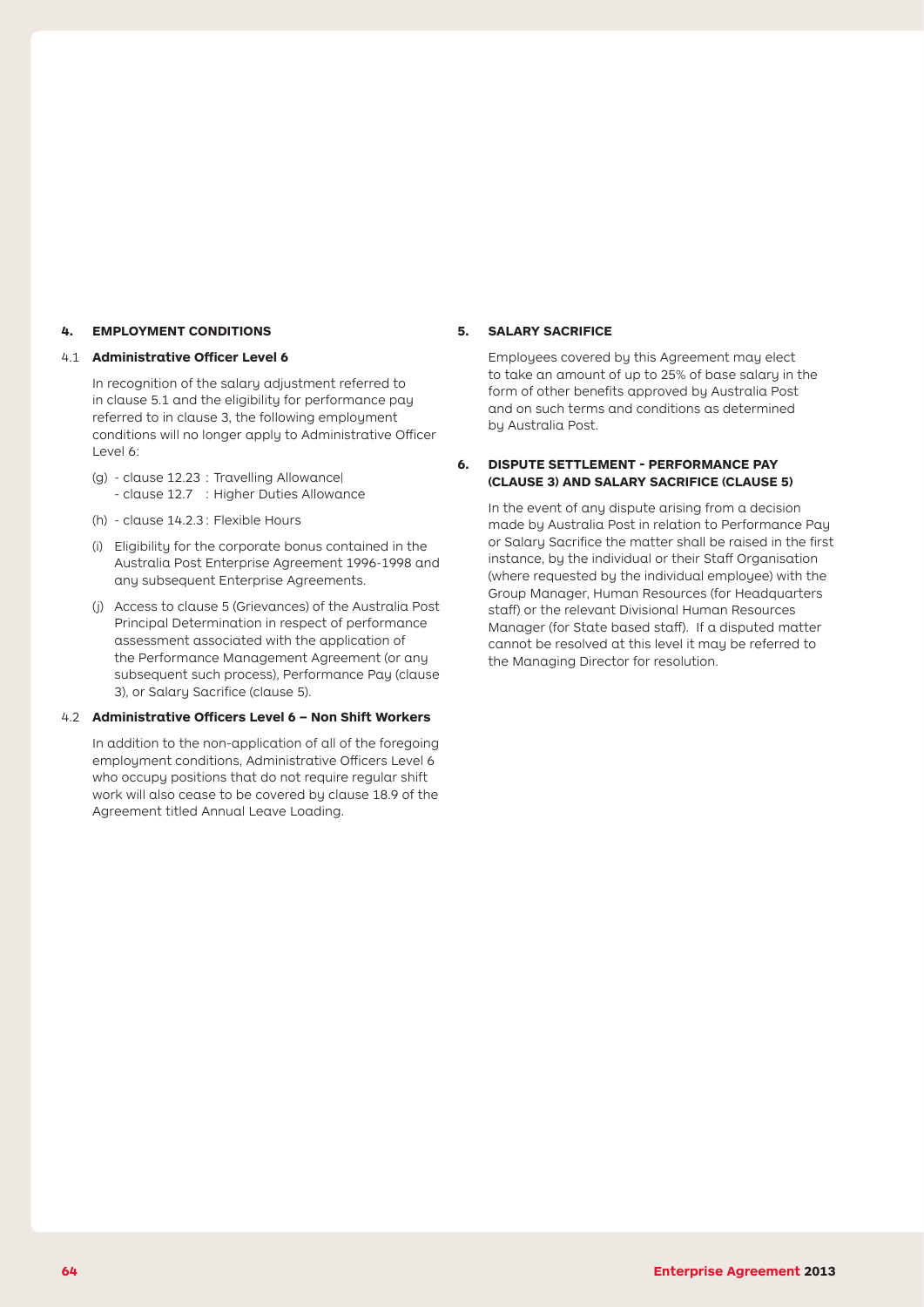# **Attachment I**

# – Sprintpak Division Agreement

## **1. a) Title:**

Sprintpak Division Enterprise Agreement 1995.

#### **b) Application:**

 This agreement applies to all employees in the Sprintpak Division employed in classifications specified in Attachment A.

### **c) Provisions:**

 The provisions included in the Agreement are:

#### **2. TERMS AND CONDITIONS OF SERVICE**

 Subject to any separate conditions prescribed in this appendix, employees will be covered by the general terms and conditions of service specified in this Agreement.

## **3. HOURS OF DUTY**

- 3.1 The ordinary hours of duty shall be 36.75 per week or an average of 36.75 per week over a cycle of shifts.
- 3.2 The daily hours of ordinary duty shall not exceed 7 hours 21 minutes except where work is performed with a reduced number of attendances.
- 3.3 By agreement between Australia Post and the employee, rostered days off may be accumulated up to a maximum of 5 days and shall be entitled to be taken in a manner agreed between the employer and employee.
- 3.4 Subject to 3.3, and by agreement between Australia Post and the employee, rostered days off may be paid out at ordinary rates.

## **4. MEAL BREAK**

 An employee shall not be employed for more than 5 hours continuously without being granted a meal break of not less than 30 minutes nor more than 75 minutes, provided that by mutual agreement between the majority of employees at a facility and Australia Post, a longer period for the meal break may be arranged.

## **5. ALLOWANCES**

- 5.1 An employee classified in Level 1 who is required to drive and operate a fork lift truck for a day or part of a day shall be paid the relevant allowance as set down in the Australia Post Human Resources Manual Rates of Pay Booklet.
- 5.2 An employee classified in Level 1 who is required to adjust machinery on any day shall be paid the relevant allowance as set down in the Australia Post Human Resources Manual Rates of Pay Booklet.
- 5.3 Eligibility for these allowances will be subject to agreement between the parties.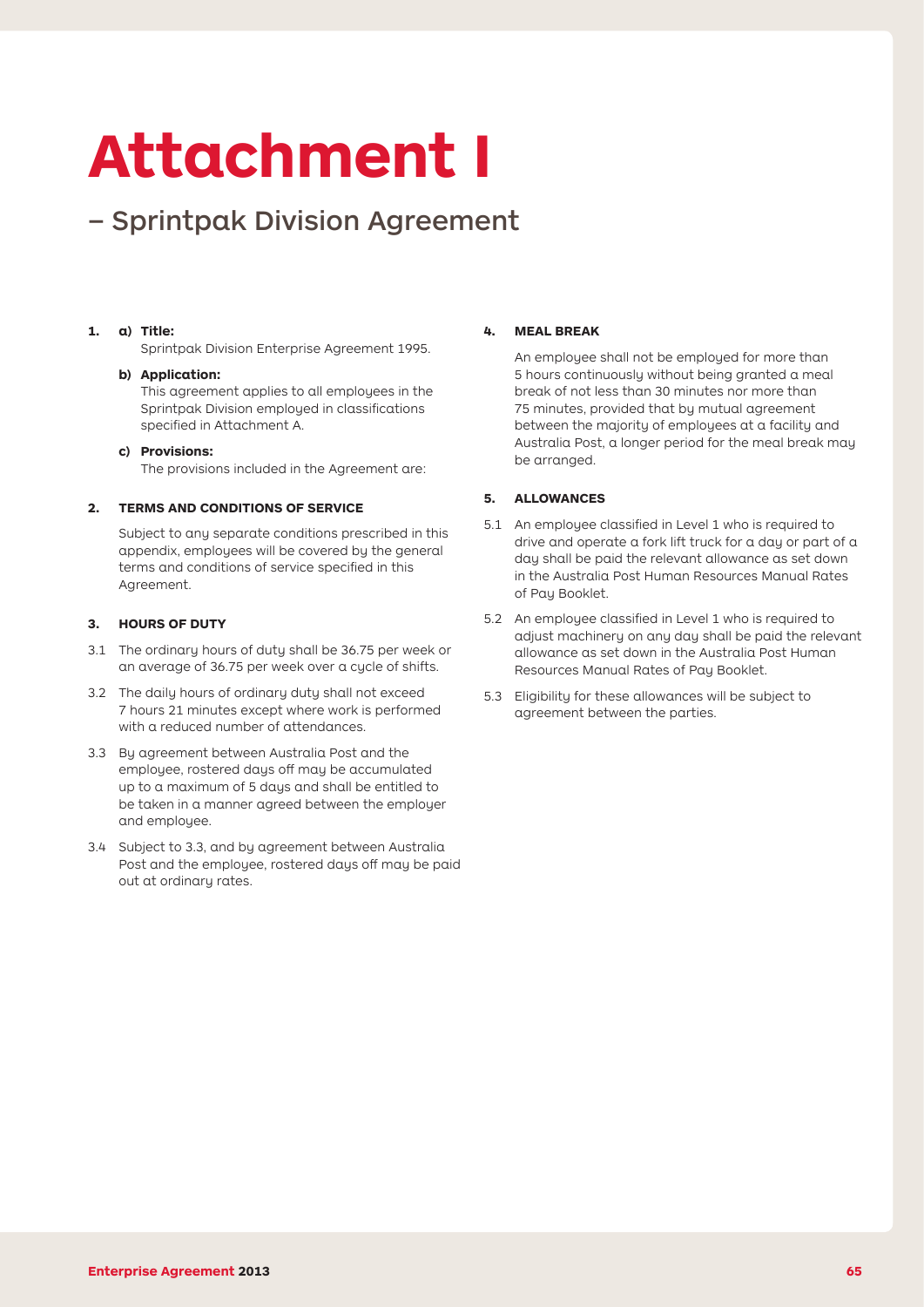# **Attachment J**

# – Home Based Work Agreement

### **1. Title:**

Australian Postal Corporation Home Based Work Agreement 1995.

#### **2. Application:**

This agreement applies to employees employed in classifications appearing in Attachment A:

#### **3. Provisions:**

The provisions included in the Agreement are:

### **Home Based Work Arrangement**

- 3.1 Where consistent with customer/client service and operational requirements, an employee may request to work from home for a period of time on a regular or temporary basis with the agreement of their manager.
- 3.2 Australia Post will consider such requests on a case by case basis and approval shall be subject to customer/ client service and operational needs being met after consideration of the effect of the proposal on individual workloads and the work area as a whole.
- 3.3 A Home Based Work (HBW) arrangement may be:
	- (i) varied or discontinued by agreement at either the manager's or employee's request, provided that neither party will unreasonably withhold agreement to vary or discontinue the arrangement; or
	- (ii) terminated by the manager after the period of notice agreed upon with the employee in the Letter of Agreement, or where no period of notice has been agreed upon, 4 weeks notice.
- 3.4 In addition to 3.3 managers can vary or discontinue a HBW arrangement at any time if it is considered that:
	- (i) the arrangement is having an adverse impact on the operational requirements of the employee's work area; or
	- (ii) the arrangement is considered to be inefficient and/ or ineffective; or
	- (iii) the employee is failing to comply with any agreed requirements.
- 3.5 A Letter of Agreement must be signed by the manager and the employee before HBW arrangement is put in place.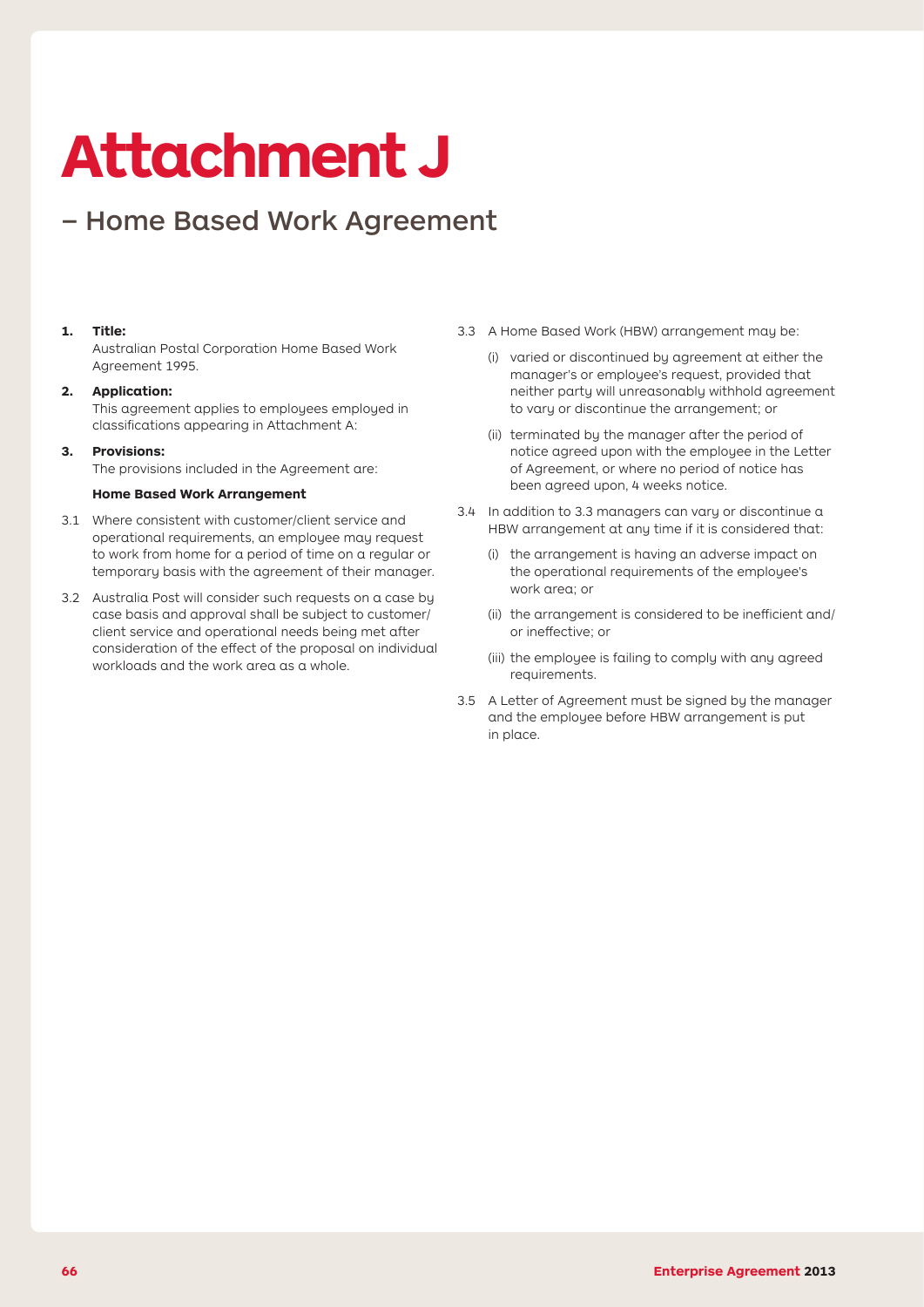# **Attachment K**

– Australia Post Redundancy/ Redeployment/Retraining Agreement

## **1. Introduction**

1.1 This agreement has been negotiated between Australia Post and the CEPU and CPSU acting as a single bargaining unit on behalf of award-based members of all Australia Post unions, and will apply to all such persons from 10 February 1993.

## **2. Objectives**

- 2.1 In negotiating this agreement, the parties have sought to achieve:
	- (i) a process through which job security can be maintained for as many Australia Post employees as possible and any necessary retrenchments will be voluntary, as far as is practicable;
	- (ii) the provision of fair compensation for employees whose emploument with Australia Post ceases through retrenchment;
	- (iii) a proper process for the consideration of alternative employment opportunities for excess employees whose genuine desire is for alternative employment within Australia Post; and
	- (iv) involuntary retrenchment from Australia Post only for those excess employees for whom reasonable alternative employment is not available.
- 2.2 The arrangements described in this agreement provide for voluntary retrenchment in all circumstances other than where an employee refuses redeployment, retraining, relocation or transfer to another position, or where, after a comprehensive three month examination, an alternative placement is not able to be found.

## **3. Definition of Redundancy**

- 3.1 Redundancies may arise in a number of circumstances, including where:
	- (i) the number of staff exceeds that required for the efficient and economical operation of the enterprise or parts of the enterprise; and
	- (ii) staff cannot be used effectively because of technological or other changes in work methods, or changes in the nature, location, extent or organisation of the functions of Australia Post.
- 3.2 Accordingly, a potential redundancy situation will be deemed to exist where the operational requirements of Australia Post for employees to carry out work of a particular kind have ceased, or significantly diminished, and Australia Post has determined that the function being undertaken by an employee, will no longer be undertaken within Australia Post, or at that location by Australia Post.

## **4. Entitlement to Voluntary Retrenchment**

- 4.1 While this agreement provides avenues by which employees may be selected for voluntary retrenchment or elect to be retrenched voluntarily, it is noted that there is no automatic right to voluntary retrenchment.
- 4.2 Australia Post specifically reserves the right to reject applications for voluntary retrenchment having regard to its overall staffing requirements and the need to retain necessary, key skills and expertise, for the ongoing viability of the organisation.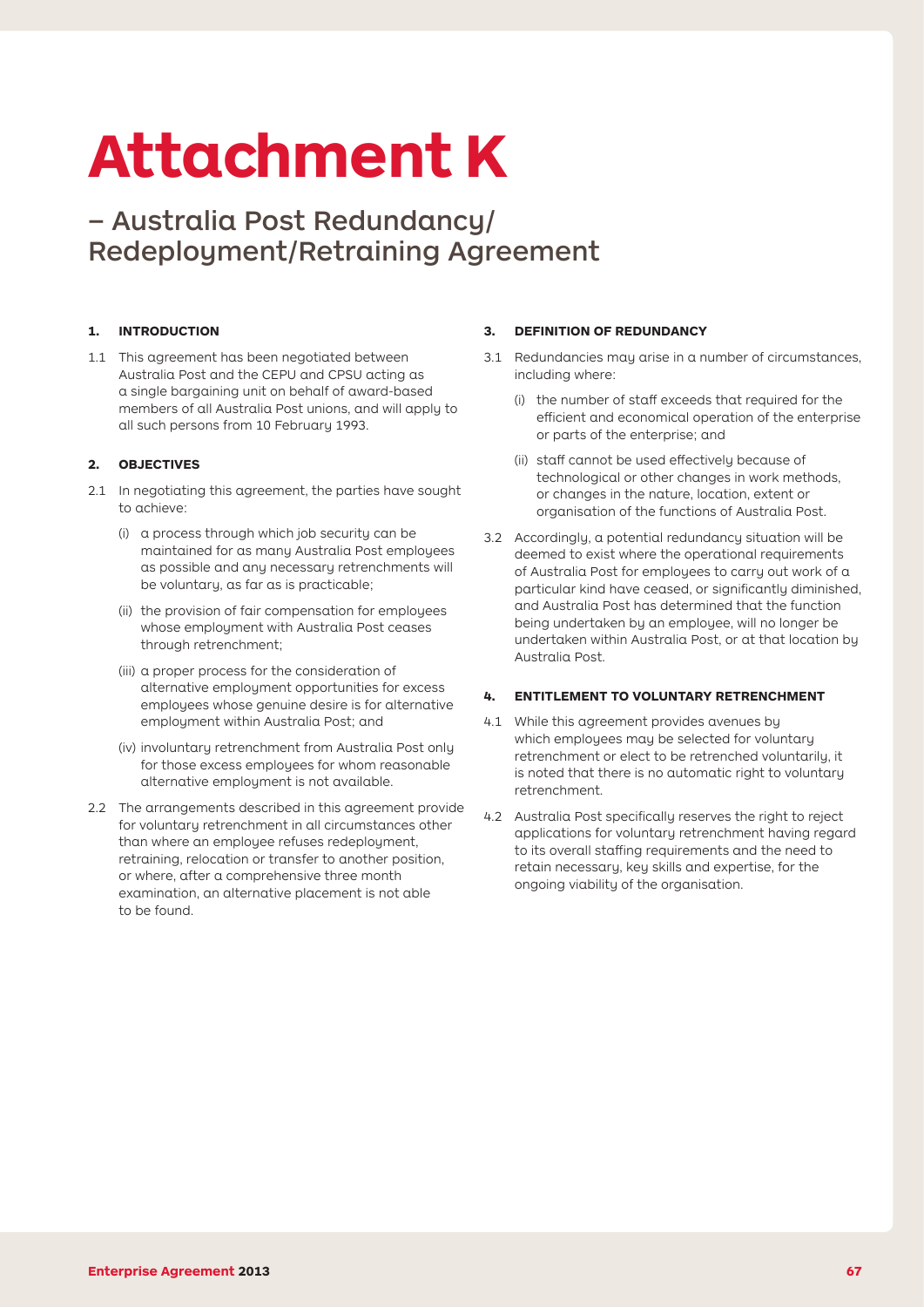## **5. Procedures for Dealing with Surplus Staff Situations**

- 5.1 The procedures for dealing with surplus staff situations depend on whether the surplus positions can be clearly identified.
- 5.2 Section 6 deals with those situations where specific identification of the position is possible (which includes circumstances where all positions, at a particular level, at a single location, are surplus).
- 5.3 Section 7 outlines the arrangements to be followed when a number of positions at a level are surplus and the individual positions cannot be identified clearly.

## **6. Clearly Identified Surplus Positions**

- 6.1 Australia Post will simultaneously advise the National Office and the relevant State Branch of the appropriate union and the occupant of the position that the position/s is excess to requirements. This advice will be provided through Form A (attached). One copy of Form B shall also be provided in relation to each surplus position, but only if agreed by the employee who occupies the position.
- 6.2 All relevant information is to be provided to the union and will include classification, location, and subject to agreement by the employee concerned, details of the employee. Where consequential changes in staffing structures are proposed, the number and classification of employees in that part of Australia Post, the number and classification of employees expected to be required for the performance of any continuing function in the part of Australia Post affected are also to be provided and subject to agreement by each employee concerned, details of the employees likely to be affected.
- 6.3 If required, discussions with the relevant union will conclude within two weeks of the provision of advice in Forms A and B but, with Australia Post's agreement, may be extended on a case by case basis.
- 6.4 The discussions with the relevant union shall include the background to the surplus staffing situation, the measures, if any, which could reduce the incidence of employees becoming surplus to requirements, and any planned recruitment.
- 6.5 Once the consultative phase is completed and there is confirmation that the position is surplus, or where the union has confirmed that there is no need for discussion, Australia Post may proceed immediately to advise the employee that he/she may elect to be retrenched voluntarily following a one week cooling off period from the date of advice. If the employee so elects, retrenchment will be effected at the conclusion of the formal notice period (four weeks after the end of the cooling off period), or at an earlier date by mutual agreement.

6.6 Where redeployment and/or retraining is the employee's preference, Australia Post will take all available steps to secure such an outcome. The measures to find a suitable position will include full discussions with the individual on all available options across the whole Australia Post organisation.

 The union will be involved in those discussions except where the individual indicates that this is not necessary - such involvement should not delay the process. Where there is a vacancy which would permit the redeployment and/or retraining of an employee surplus to requirements, and more than one employee makes application for the vacancy; the redeployee (or most efficient redeployee) will be selected, unless he/she is assessed as not competent for the job.

 Where an employee, other than an employee identified for redeployment, is prepared to accept management initiated retrenchment, Australia Post shall retrench that employee to allow redeployment of an employee identified for redeployment or retraining. This will occur within the restrictions outlined in paragraph 4.2 above. In addition to established redeployment mechanisms, which will be activated automatically, the employee will be afforded opportunities to investigate personally employment options inside Australia Post and, where approved by management, outside Australia Post. If requested, personal development training will be made available to the individual to assist in this process.

- 6.7 After a one month investigation of all available options, or sooner if agreed, Australia Post may initiate redeployment of an employee to another position/location, the function of which the employee is reasonably capable of undertaking, after receipt of necessary training and experience.
- 6.8 Redeployment involving a change in domicile is to be avoided wherever possible. Such offers of redeployment are not to be made with the objective of having an employee refuse an alternative placement.

 Where however the only available change in position involves relocation, and the new work location is of such a distance from the employee's residence as to necessitate a change of domicile, standard relocation arrangements will apply. Employees who do not wish to be relocated can elect to take a retrenchment package.

## **7. Surplus Positions which cannot be clearly Identified**

7.1 Australia Post will advise the State Branch of the appropriate union that a number of positions are surplus to requirements. This advice will be provided through Form A (attached) and a general advice of surplus positions will be provided to employees in the class or classes of positions at the location/s concerned.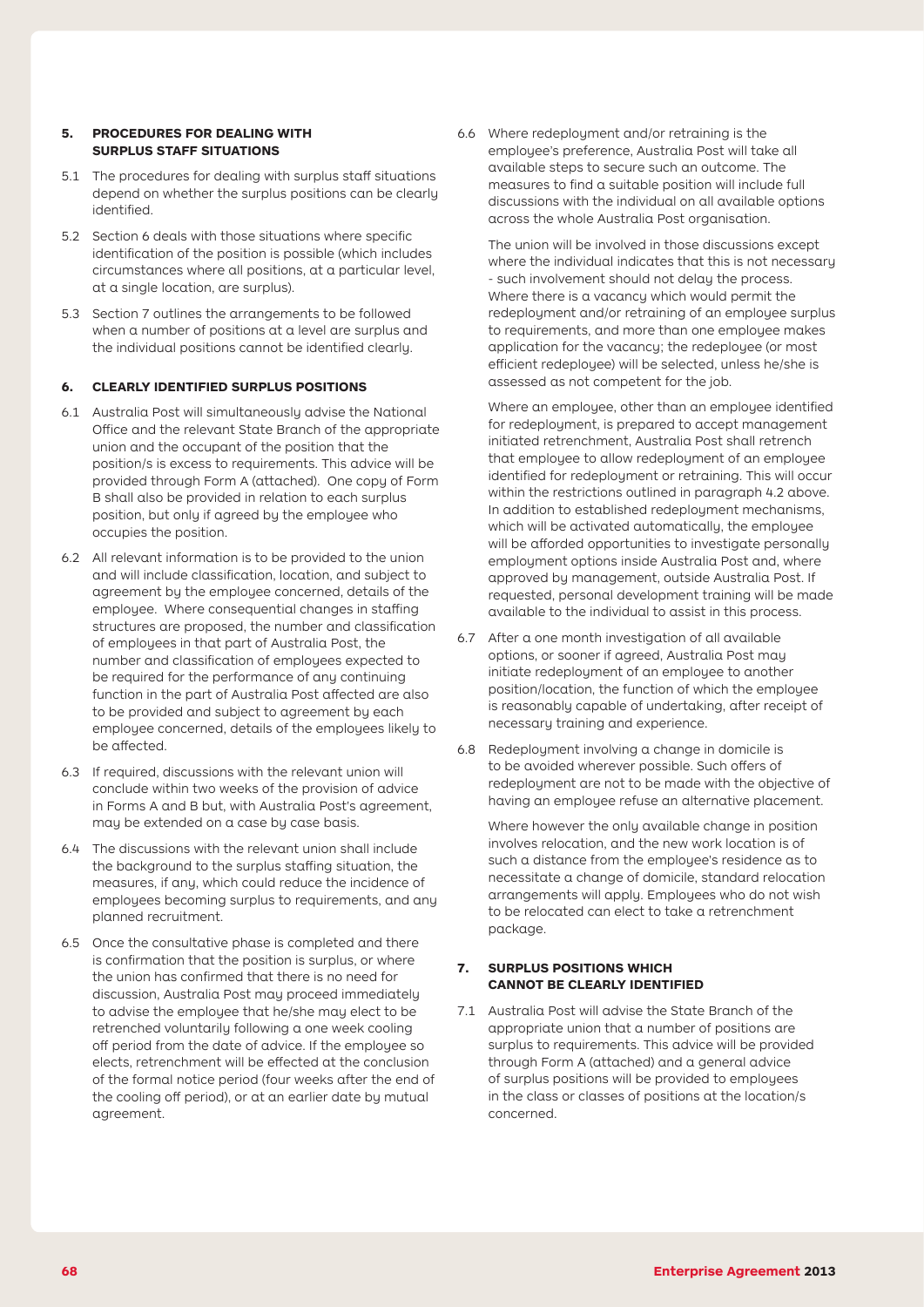- 7.2 All relevant information is to be provided to the union and will include classification, location and subject to agreement by the employee concerned details of the employee and, where consequential changes in staffing structures are proposed, the number and classification of employees in that part of Australia Post, the number and classification of employees expected to be required for the performance of any continuing function in the part of Australia Post affected, and subject to agreement by each employee concerned details of the employees likely to be affected.
- 7.3 Discussion with the appropriate union shall conclude within three weeks of advice on Form A, but, with Australia Post's agreement, may be extended depending on the numbers of positions and complexity of the issues to be addressed.
- 7.4 The discussion with the relevant union shall include the background to the excess staffing situation, the measures, if any, which could reduce the incidence of employees becoming excess to requirements and any planned recruitment.
- 7.5 Where the outcome of consultation with the union is confirmation that the positions are surplus, Australia Post may invite all affected employees at that level (or levels) to volunteer for retrenchment.
- 7.6 Within the specifically reserved right of Australia Post to refuse any application for voluntary retrenchment, the ranking of volunteers will give priority to staff with the longest period of service. Ranking, however, should also have regard to age, job skills, the practicality of redeployment, relocation, retraining and personal circumstances on an individual basis.
- 7.7 Once a ranking has been established in accordance with section 7.6, the employee(s) will be advised formally that they may elect to be retrenched voluntarily following a one week cooling off period from the date of the advice. Retrenchment will be effected at the conclusion of the formal notice period (four weeks after the end of the one week cooling off period), or earlier by mutual agreement.
- 7.8 If the number of volunteers is less than the number of excess staff the redeployment and/or retraining measures outlined in section 6.6 apply.

## **8. Involuntary Retrenchment**

8.1 Where an employee refuses a management initiated redeployment decision made in accordance with this agreement, the employee may be retrenched involuntarily after a period of two weeks from the advice of the management initiated transfer.

- 8.2 Where it has not been possible to identify suitable redeployment after a three month investigation and no prospect of such redeployment is identifiable, the employee may be retrenched involuntarily after a period of two weeks following advice to the employee and concurrent advice to the relevant union. Payment of four weeks wages will be made in lieu of notice plus the other retrenchment payments provided for in this agreement.
- 8.3 A retrenchment under Clause 8.2 can be effected only where the General Manager, or the Group Manager, Human Resources in respect of Headquarters staff, certifies that:-
	- (i)  $\alpha$  minimum 3 month investigation of suitable redeployment opportunities has proceeded across all designation categories of the Corporation;
	- (ii) such investigation has failed to identify suitable opportunity, including through the voluntary retrenchment of another employee; and
	- (iii) Australia Post has concluded that the employee is not capable of being redeployed or retrained to any other position in the Corporation.
- 8.4 (a) While all action to identify suitable redeployment opportunities and to place surplus employees may be activated at the commencement of this agreement, there shall be no involuntary retrenchment under Clauses 8.2 and 8.3 before 10 February 1994.
	- (b) This moratorium on involuntary retrenchment does not apply to temporary part-time staff unless they have previously been given no retrenchment assurances.
- 8.5 Where, but for Australia Post's refusal to accept an application for voluntary retrenchment for another employee engaged in the same work, at the same level and in the same location, a surplus employee could have been placed, that employee will not be retrenched involuntarily.
- 8.6 Without in any way limiting any rights under the Australian Industrial Relations Act, an employee affected by a decision that he/she be involuntarily retrenched will be informed that he/she has a right to have the decision reviewed by a Board of Reference established under the Industrial Relations Act, subject to such application being made within a two week period from the date of notification of the decision.
- 8.7 The Board of Reference shall seek to resolve any such applications for review having regard to whether the action was harsh, unreasonable, unjust or unfair.
- 8.8 Where an employee seeks review of a decision that he/ she be involuntarily retrenched, the Board of Reference will expeditiously hear the matter and recommend confirmation, or if it finds that the management certifications have been inappropriately made, revocation of the decision.
- 8.9 An involuntary retrenchment will be stayed pending the outcome of the Board's considerations.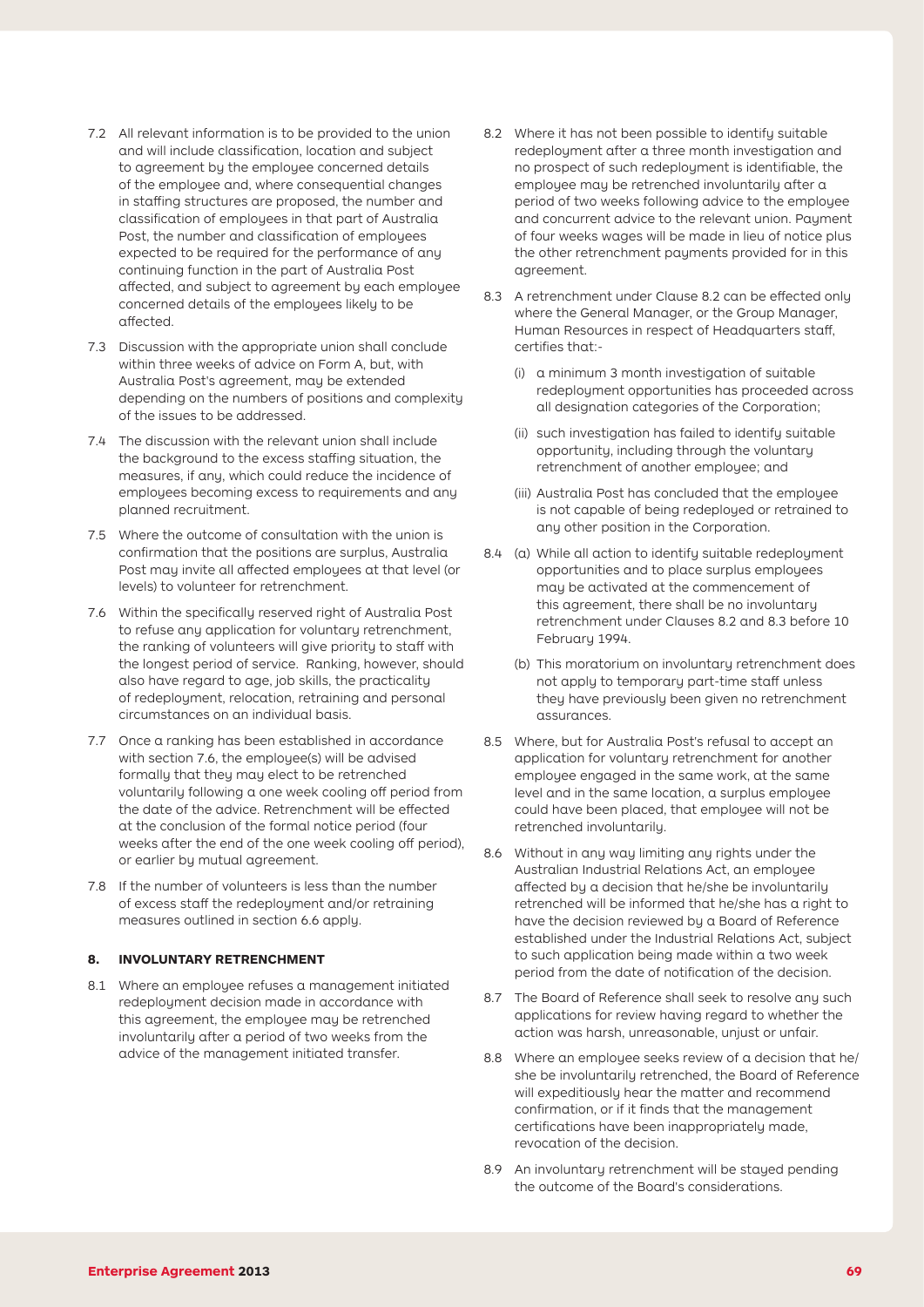## **9. Salary Maintenance**

- 9.1 The salary of an employee who is identified as surplus to requirements and who does not elect to accept voluntary retrenchment shall be maintained at the level prescribed for the nominal classification of that employee for at least two years from the date of formal notice that the employee is surplus to requirements. An individual review will take place of any excess staff who have been receiving salary maintenance for two years. No redeployee however, will have his/her salary maintenance ceased unless he/she has refused a reasonable opportunity for placement at their nominal level.
- 9.2 For the purposes of 9.1, salary maintenance will include normal incremental advancement through the former salary range and future wage adjustments awarded to the classification of the position the employee was occupying immediately before the position was declared surplus to requirements.
- 9.3 Maintenance of higher duties for surplus employees will be paid in accordance with the following:
	- (i) where, at date of redeployment, the redeployee is employed on short term higher duties (i.e. up to 6 months) the higher duties payment is to continue as income maintenance for the previously authorised higher duties period; or
	- (ii) where, at the date of redeployment, the redeployee is employed on long term higher duties the higher duties payment is to continue as income maintenance for 6 months. Except that where an employee has accrued a minimum of 12 months higher duties service in the previous 14 months, higher duties payment is to continue as income maintenance for 12 months.

#### **10. Consequential Changes/Staffing Agreement**

- 10.1 Notwithstanding the finalisation of redeployment or retrenchment under this agreement, the normal consultative/participative processes in respect of any consequential changes in staffing structures and the performance of any continuing functions in that part of Australia Post affected by the retrenchment(s) shall apply.
- 10.2 Nothing in this agreement shall be taken to infer that the unions have given up any rights in respect of consultation/negotiation concerning staffing and staffing structures. Accordingly, it is agreed between the parties that they will adhere to all existing staffing agreements.

# **11. Benefits**

- 11.1 This new benefit framework has been developed on the basis that:
	- (i) a comprehensive process for handling situations of redundancy in Australia Post in the future is essential to achieving the proper restructuring of the postal industry and to union acceptance of that restructuring; and
	- (ii) Australia Post unions and the ACTU give a firm commitment not to seek flow-on of the arrangements elsewhere.
- 11.2 The proposed benefit framework is:-
	- (i) four weeks' pay for each completed year of continuous service up to five years plus a pro-rata payment for each completed month of continuous service since the last completed year of continuous service;
	- (ii) three weeks' pay for each completed year of continuous service thereafter, plus a pro-rata payment for each completed month of continuous service since the last completed year of continuous service;
	- (iii) for employees over fifty years of age, four weeks' pay for each year of service beyond fifty years of age including pro-rata adjustment for each completed month of continuous service since the last completed year of continuous service:
	- (iv) the minimum sum payable under these arrangements including any payment in lieu of notice (four weeks), is eight weeks' salary and the maximum including any payment in lieu of notice (four weeks), is eighty-four weeks' salary; and
	- (v) the sum payable to an employee under these arrangements shall not exceed the salary that would be payable were the employee to continue in employment until the maximum retiring age.
- 11.3 For the purpose of calculating any payment under Sub-clause 11.2:-
	- (i) where an employee has been acting in a higher position for a continuous period of at least twelve months immediately preceding the date on which the employee receives notice of retrenchment the salary level shall be the employee's salary in such higher position at that date;
	- (ii) where an employee during fifty percent or more of pay periods in the twelve months immediately preceding the date on which the employee receives notice of retrenchment, has been paid an allowance for shift work, the weekly average amount (calculated over a year) of shift allowance received during the twelve month period shall be counted as part of "weekly salary".
	- (iii) other allowances, being allowances in the nature of salary, may be included with the approval of Australia Post.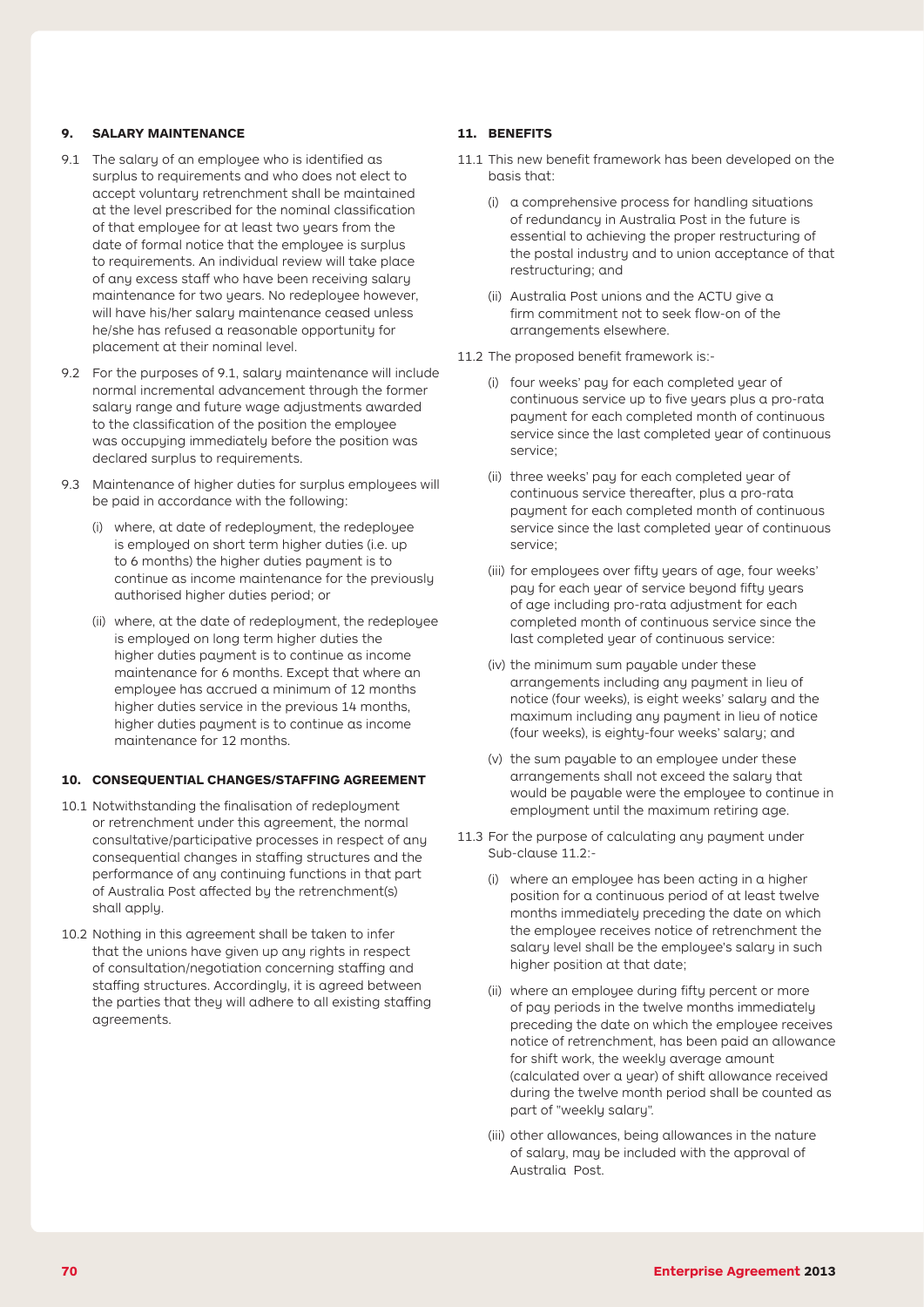## **12. Annual Leave and Long Service Leave**

- 12.1 Recreation leave, leave bonus and long service leave entitlements will be paid in accordance with the prescribed entitlements.
- 12.2 While normally employees are not entitled to pro-rata long service leave until they have accrued ten years' continuous service, employees retrenched under this agreement shall on termination receive payment for an amount equivalent to pro-rata long service after one year's continuous service.

#### **13. Use of Sick Leave**

13.1 The formal notice period provided under the arrangements will be extended by any periods of certificated sick leave taken during such period.

#### **14. Agreement Not To Prevent Other Action**

14.1 Nothing in this agreement may be used to circumvent existing Australia Post staff mobility agreements or to prevent the reduction in classification of an employee or the retirement of an employee as a result of action under discipline, invalidity, inefficiency or loss of essential qualification provisions.

#### **15. Superannuation**

15.1 All standard superannuation entitlements will apply to employees retrenched under these arrangements.

### **16. Right Of Return To Aps**

16.1 The acceptance of voluntary retrenchment automatically severs any entitlement to return to the Australian Public Service a former Commonwealth employee may have. Any surplus employee with such rights contemplating a return to the APS should seek information from the Public service Commission either direct or through his/her staff clerk without delay, as time limits apply.

#### **17. CONTINUOUS SERVICE**

- 17.1 For the purposes of this Agreement, "continuous service" includes service with other Commonwealth Employing Authorities, or service with the Defence Forces which is recognised for long service leave purposes by Australia Post provided that:
	- (i) there has been no break in the successive periods of service: and
	- (ii) service with a former employer was not terminated because of retrenchment; retirement on the grounds of invalidity, inefficiency or loss of essential qualification, forfeiture of office, dismissal on disciplinary grounds; termination of probationary appointment because of unsatisfactory service; or voluntary retirement at or above the minimum retiring age applicable to the employee. Receipt of retirement superannuation benefits is a conclusive indication of age retirement.

#### **18. CESSATION OF OTHER PROVISIONS**

18.1 At the date of introduction of this Agreement, entitlements to other retrenchment benefits will cease and the parties will take action to have the existing redundancy Awards covering Australia Post repealed.

## **19. DISPUTE SETTLEMENT**

- 19.1 During the period of the Agreement any disputes or problems over the application or interpretation of the Agreement shall be resolved in accordance with the Joint Statement of Understanding.
- 19.2 Where the consultative processes contained in the Joint Statement of Understanding fails to settle a dispute on matters arising from implementation of this Agreement, the parties agree to refer the matter to the Australian Industrial Relations Commission (AIRC) and will abide by any recommendation made by the AIRC in settlement of the dispute.

#### **20. Period of Operation**

20.1 The period of operation of the Agreement shall be from the date of certification by the Australian Industrial Relations Commission to 20 April 1996.

#### **21. Parties to the Agreement**

Communications, Electrical, Electronic, Energy, Information, Postal, Plumbing and Allied Services Union of Australia (CEPU)

 Community and Public Sector Union (CPSU)

Association of Professional Engineers, Scientists and Managers of Australia (APESMA)

 Australian Workers' Union (AWU)

 Australian Manufacturing Workers' Union (AMWU)

Media, Entertainment and Arts Alliance (MEAA)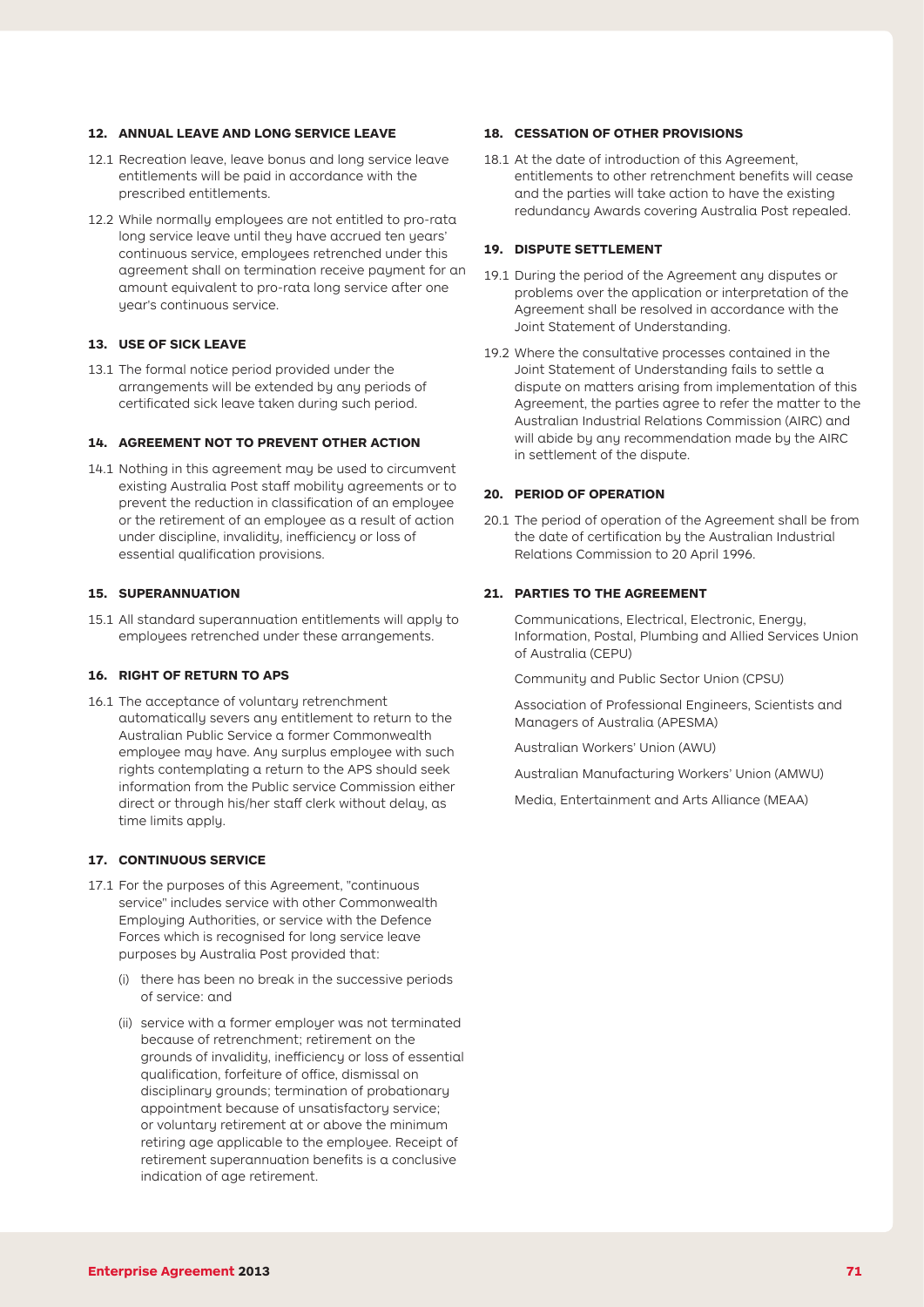# **Attachment K**

– Australia Post Redundancy/Redeployment/ Retraining Agreement

# **Form A**

# **Form B**

# Situations of Potential Redundancy: General Notification

- 1 DATE OF ADVICE:
- 2. AREA/S AFFECTED:
- 3. PROPOSED COMPLETION DATE:
- 4. POSITIONS IDENTIFIED AS EXCESS: (Existing organisation chart/s to be attached)
	- 4.1 LOCATION/S:
	- 4.2 NUMBER OF POSITIONS:
	- 4.3 CLASSIFICATIONS:
	- 4.4 EXPLANATION OF REASON/CAUSE AND WORKLOAD IMPACT:
		- (This explanation should address future workload)
- 5. CONSEQUENTIAL STAFFING STRUCTURE STAFF REQUIRED FOR CONTINUING FUNCTIONS IN AREA AFFECTED:

 (Proposed organisation chart/s to be attached)

- 5.1 NUMBER OF POSITIONS:
- 5.2 CLASSIFICATIONS:

# Situations of Potential Redundancy Individual Position Surplus to **Requirements**

- 1. DATE OF ADVICE:
- 2. DESIGNATION:
- 3 POSITION NUMBER:
- 4. REASONS WHY:
- 5. OCCUPANT:
	- 5.1 NAME:
	- 5.2 SEX:
	- 5.3 AGE:
	- 5.4 YEARS OF SERVICE:
	- 5.5 WORK TELEPHONE NUMBER:
	- 5.6 HIGHER DUTIES:
		- (Past 14 months)
	- 5.7 REDEPLOYMENT PROSPECTS:
		- OUTCOME OF DISCUSSIONS WITH UNION: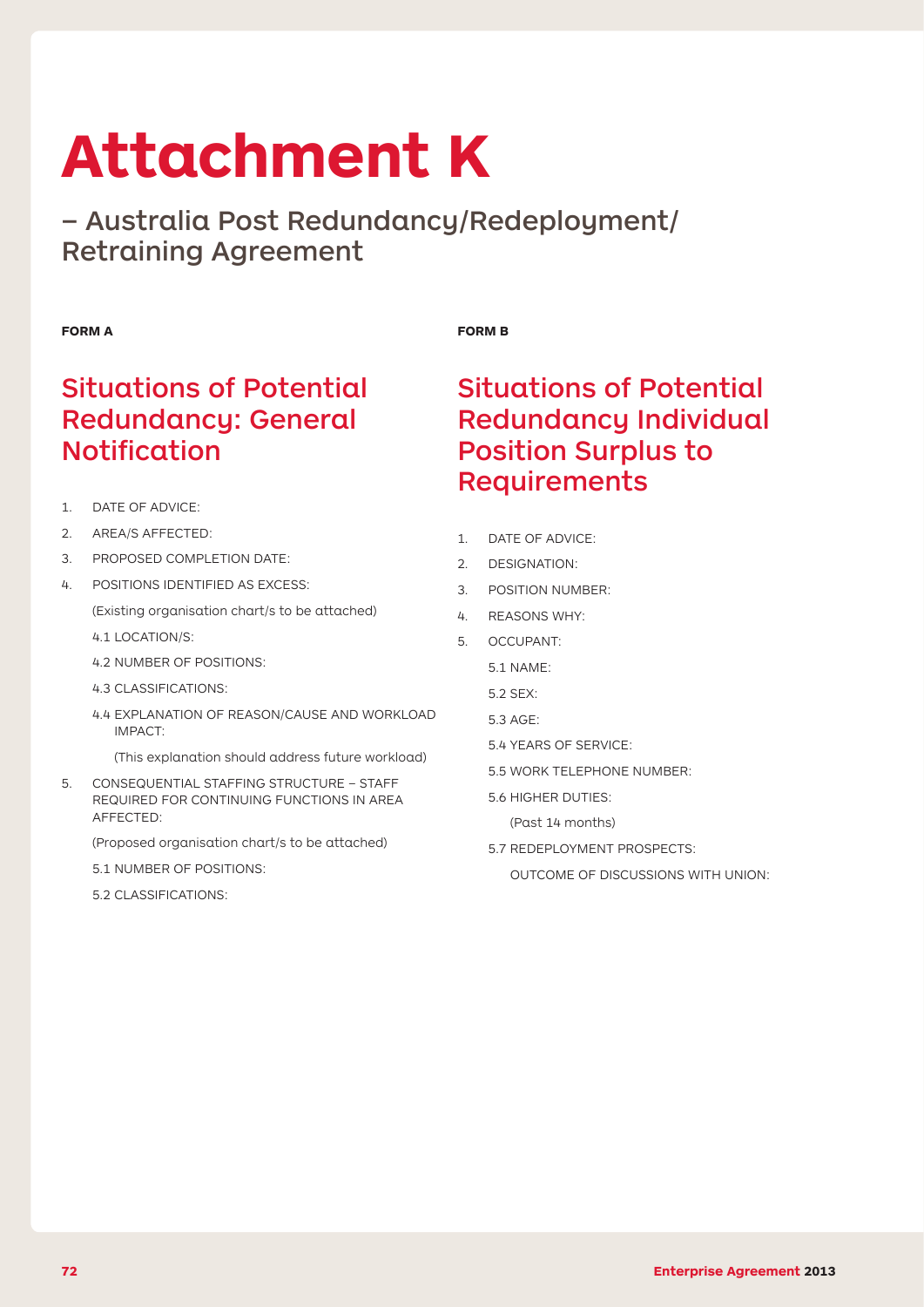## **Joint Statement of Understanding**

Australia Post and the APTU agree that the future viability of the enterprise is critically dependent on it enjoying a reputation for reliability and efficiency in providing service to customers.

To enhance its reputation and protect its viability, Australia Post and the APTU have commitment to identifying any areas where interpersonal relations and industrial relations and their effect on staff morale are unsatisfactory and implementing appropriate remedial action.

The parties agree that pre-emptive industrial action must be avoided in favour of a mechanism which allows local unresolved problems to be raised to higher levels for resolution.

Similarly, the parties agree that management should not implement contentious decisions without adequate consultation and where necessary relevant issues should be referred to higher levels for consultation.

Agreements negotiated at the national level are not to be re-negotiated at the State or local level.

To achieve these goals, the parties agree to the following principles and processes of participative management:

- 1. Effective local consultative arrangements are to be put in place and middle managers, supervisors and staff are to be assisted and encouraged to participate more in the problem-solving and decision-making at their own workplace.
- 2. Effective, 2-way communication with staff is to take place and first line/middle managers are to be assisted and encouraged to play a greater role.
- 3. Adequate training is to be given to those management. supervisors and staff involved in participative groups to enable them to talk meaningfully to each other and to identify, analyse and resolve problems.
- 4. The reasons for changes affecting the workplace are to be clearly explained to and discussed with all staff prior to implementation.
- 5. Contentious decisions or implementation difficulties arising out of National agreements are to be referred to higher levels before implementation so that consultation can take place at those levels.
- 6. The roles and functions of various management levels and union representatives need to be clearly documented and respected.

The parties agree that priority needs to be given to putting the above principles into effect and national and State groups will be established to lead and monitor resultant action.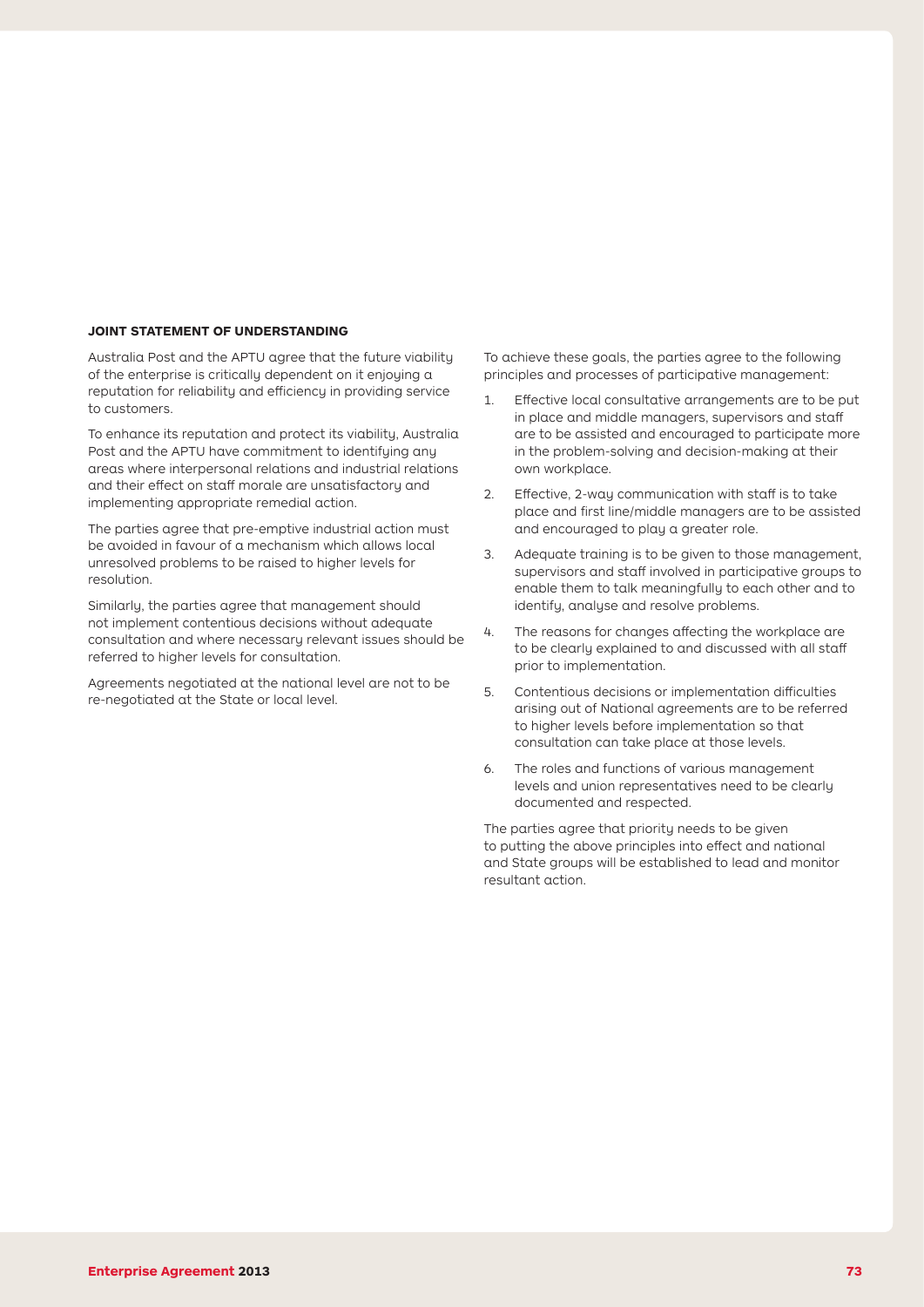## **Attachment L**

## – WorkReady Process

Proposed 'WorkReady' Program Process Flow - 2013